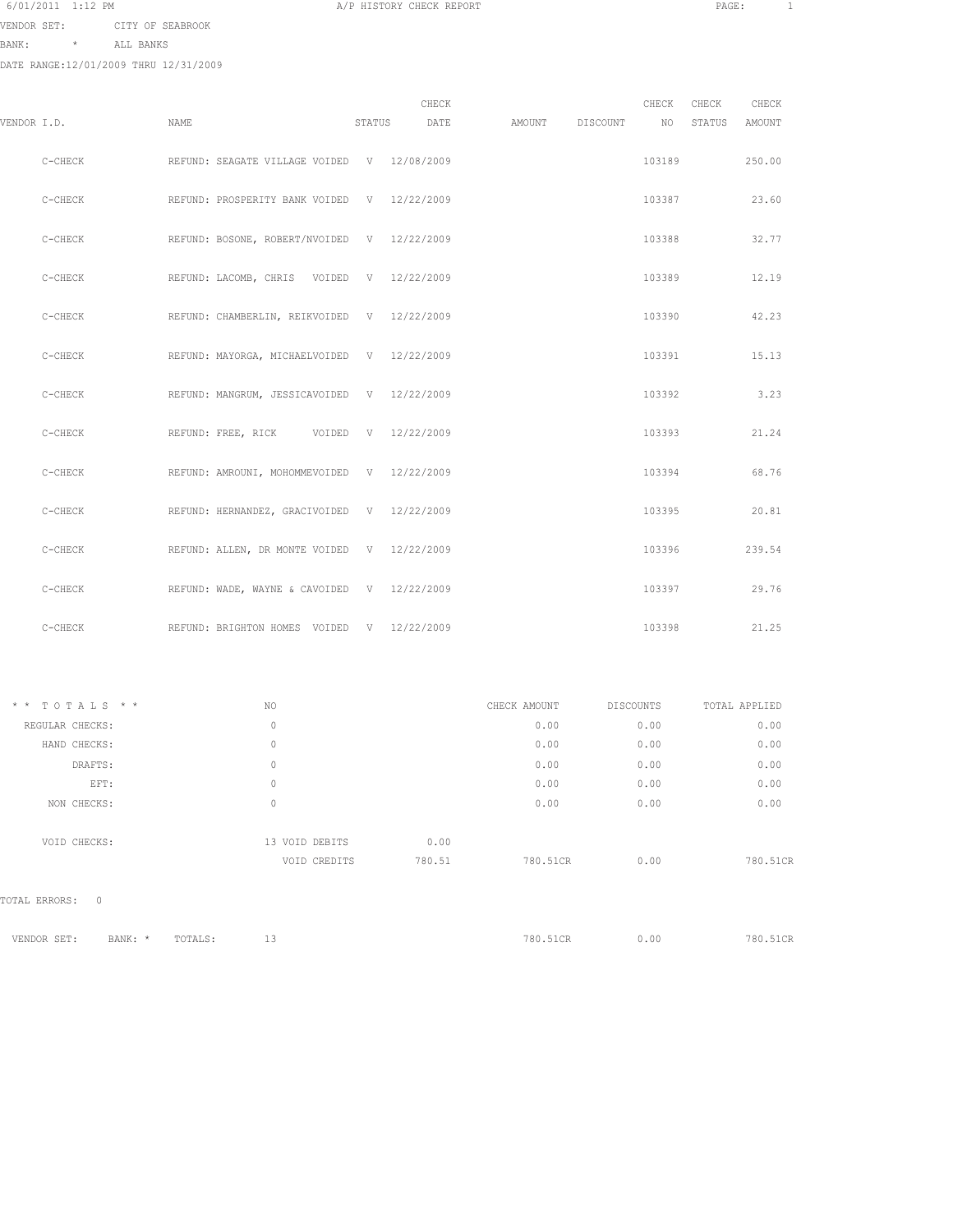VENDOR SET: 99 CITY OF SEABROOK

BANK: \* ALL BANKS

| VENDOR I.D. |           | NAME       | STATUS |                  | CHECK<br>DATE | AMOUNT DISCOUNT | CHECK<br>NO | CHECK<br>STATUS | CHECK<br><b>AMOUNT</b> |
|-------------|-----------|------------|--------|------------------|---------------|-----------------|-------------|-----------------|------------------------|
|             | $C-CHECK$ | VOID CHECK |        | V 12/02/2009     |               |                 | 103173      |                 |                        |
|             | $C-CHECK$ | VOID CHECK |        | V 12/02/2009     |               |                 | 103177      |                 |                        |
|             | C-CHECK   | VOID CHECK |        | V 12/03/2009     |               |                 | 103186      |                 |                        |
|             | C-CHECK   | VOID CHECK |        | V 12/08/2009     |               |                 | 103192      |                 |                        |
|             | $C-CHECK$ | VOID CHECK |        | $V = 12/16/2009$ |               |                 | 103331      |                 |                        |
|             | C-CHECK   | VOID CHECK |        | V 12/16/2009     |               |                 | 103372      |                 |                        |
|             | C-CHECK   | VOID CHECK |        | $V = 12/30/2009$ |               |                 | 103481      |                 |                        |
|             | C-CHECK   | VOID CHECK | V      | 12/30/2009       |               |                 | 103484      |                 |                        |
|             | C-CHECK   | VOID CHECK |        | V 12/30/2009     |               |                 | 103491      |                 |                        |
|             | C-CHECK   | VOID CHECK |        | V 12/30/2009     |               |                 | 103493      |                 |                        |

| $*$ * TOTALS * *                | NO.                            |              | CHECK AMOUNT | <b>DISCOUNTS</b> | TOTAL APPLIED |
|---------------------------------|--------------------------------|--------------|--------------|------------------|---------------|
| REGULAR CHECKS:                 | $\circ$                        |              | 0.00         | 0.00             | 0.00          |
| HAND CHECKS:                    | 0                              |              | 0.00         | 0.00             | 0.00          |
| DRAFTS:                         | $\mathbf 0$                    |              | 0.00         | 0.00             | 0.00          |
| EFT:                            | 0                              |              | 0.00         | 0.00             | 0.00          |
| NON CHECKS:                     | $\mathbf 0$                    |              | 0.00         | 0.00             | 0.00          |
| VOID CHECKS:                    | 10 VOID DEBITS<br>VOID CREDITS | 0.00<br>0.00 | 0.00         | 0.00             | 0.00          |
| TOTAL ERRORS:<br>$\overline{0}$ |                                |              |              |                  |               |
| VENDOR SET: 99<br>BANK: *       | 10<br>TOTALS:                  |              | 0.00         | 0.00             | 0.00          |
| BANK: *<br>TOTALS:              | 23                             |              | 780.51CR     | 0.00             | 780.51CR      |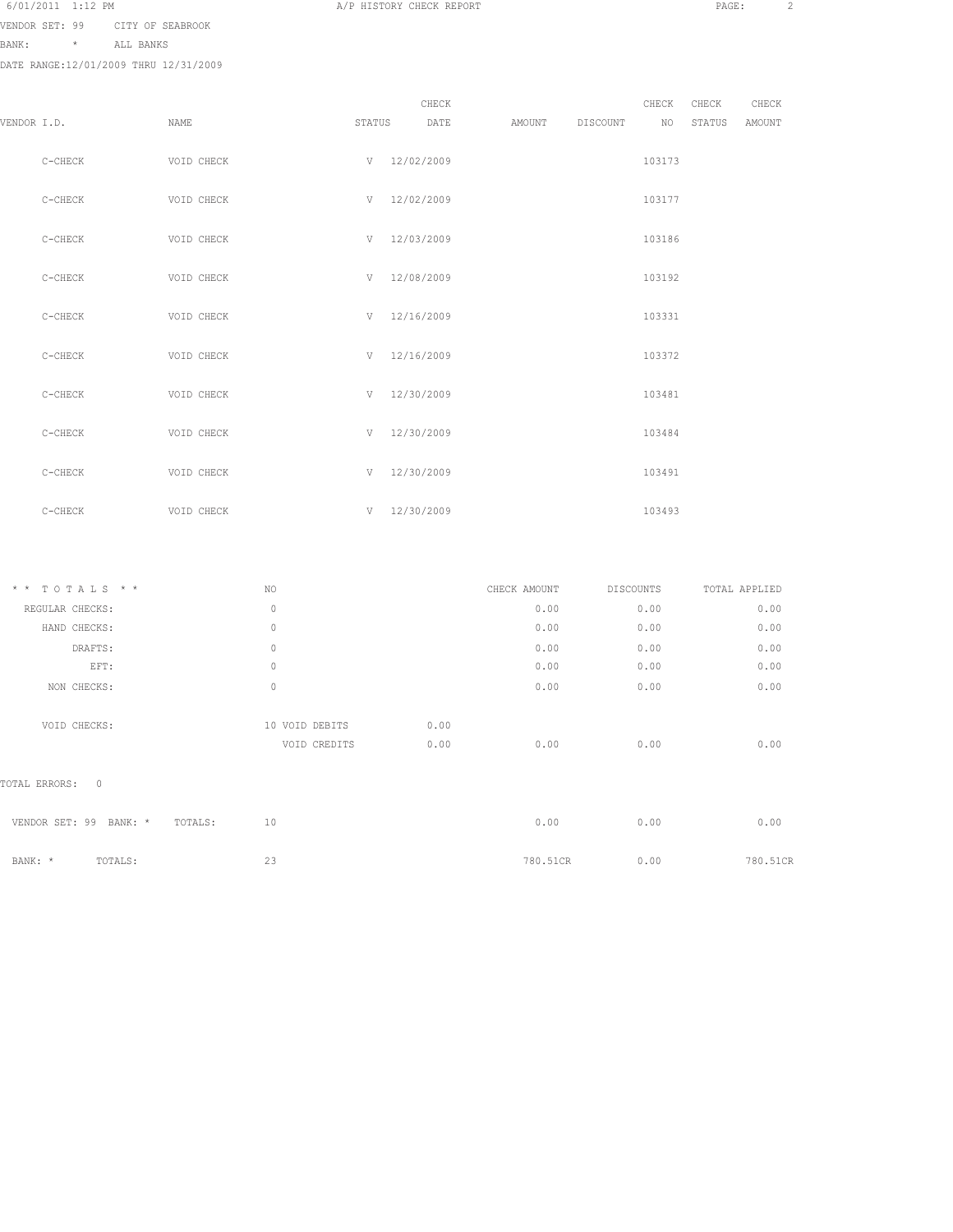6/01/2011 1:12 PM A/P HISTORY CHECK REPORT PAGE: 3<br>VENDOR SET · 70 CITY OF SEARROOK

VENDOR SET: 70 CITY OF SEABROOK

BANK: 70 SEDC 2

DATE RANGE:12/01/2009 THRU 12/31/2009

| VENDOR I.D. |                | NAME                                                          |              | CHECK<br>STATUS DATE          | AMOUNT DISCOUNT NO STATUS AMOUNT | CHECK    | CHECK CHECK |
|-------------|----------------|---------------------------------------------------------------|--------------|-------------------------------|----------------------------------|----------|-------------|
|             |                |                                                               |              |                               |                                  |          |             |
| 0048        |                | GRIFFIN INTEGRATED MARKETING                                  |              |                               |                                  |          |             |
|             | $I - 3329$     | WEB SITE DESIGN & DEVELOPMENT R 12/30/2009                    |              |                               |                                  | 004095   |             |
|             | 70 707-5227    | PROF FEES-CONSULTANT                                          |              | WEB SITE DESIGN & DE 4,925.00 |                                  |          |             |
|             | $I - 3331$     | MARKETING PLAN 50% DEPOSIT                                    | R 12/30/2009 |                               |                                  | 004095   |             |
|             | 70 707-5227    | PROF FEES-CONSULTANT                                          |              | MARKETING PLAN 50% D 7,500.00 |                                  |          |             |
|             | $T - 3332$     | TACTICAL HOURLY AGREEMENT                                     | R 12/30/2009 |                               |                                  | 004095   |             |
|             | 70 707-5227    | PROF FEES-CONSULTANT                                          |              |                               | TACTICAL HOURLY AGRE 500.00      |          | 12,925.00   |
|             |                |                                                               |              |                               | *** VENDOR TOTALS ***            | 1 CHECKS | 12,925.00   |
| 0006        |                | GULF COAST LIMESTONE                                          |              |                               |                                  |          |             |
|             | I-558080       | GRANITE GRAVEL                                                |              | R 12/16/2009                  |                                  | 004094   |             |
|             | 70 707-6038    | TRAIL CONSTRUCTION                                            |              |                               | GRANITE GRAVEL 1,141.29          |          | 1,141.29    |
|             |                |                                                               |              |                               | *** VENDOR TOTALS ***            | 1 CHECKS | 1,141.29    |
| 0076        |                | RHAPSODY SOLUTIONS, LLC                                       |              |                               |                                  |          |             |
|             | $I-SEDC04$     | 2010 WEB HOSTING ANNUAL PMT R 12/30/2009                      |              |                               |                                  | 004096   |             |
|             | 70 707-5465    | MISC EXPENSE                                                  |              |                               | 2010 WEB HOSTING ANN 300.00      |          | 300.00      |
|             |                |                                                               |              |                               | *** VENDOR TOTALS ***            | 1 CHECKS | 300.00      |
| 0092        |                | SHI                                                           |              |                               |                                  |          |             |
|             | I-GB00002285   | SOFTWARE LICENSE                                              |              | R 12/02/2009                  |                                  | 004093   |             |
|             | 70 707-5465    | MISC EXPENSE                                                  |              |                               | SOFTWARE LICENSE 394.00          |          | 394.00      |
|             |                |                                                               |              |                               | *** VENDOR TOTALS ***            | 1 CHECKS | 394.00      |
| 0025        |                | TEXAS ECONOMIC DEVELOPMENT COU                                |              |                               |                                  |          |             |
|             | $I - 48470$    | REGISTRATION VASQUEZ-EVANS                                    |              | R 12/30/2009                  |                                  | 004097   |             |
|             | 70 707-5300    | TRAINING & CONFERENCE REGISTRATION VASOUEZ 200.00             |              |                               |                                  |          | 200.00      |
|             |                |                                                               |              |                               | *** VENDOR TOTALS ***            | 1 CHECKS | 200.00      |
| 0059        |                | TERESA VAZQUEZ-EVANS                                          |              |                               |                                  |          |             |
|             | I-200912302131 | 2010 LEADERSHIP SUMMIT                                        |              | R 12/30/2009                  |                                  | 004098   |             |
|             |                | 70 707-5300 TRAINING & CONFERENCE 2010 LEADERSHIP SUMM 773.70 |              |                               |                                  |          | 773.70      |
|             |                |                                                               |              |                               | *** VENDOR TOTALS ***            | 1 CHECKS | 773.70      |

| $*$ * TOTALS * * | NO. |                       | CHECK AMOUNT | DISCOUNTS | TOTAL APPLIED |
|------------------|-----|-----------------------|--------------|-----------|---------------|
| REGULAR CHECKS:  | 6   |                       | 15,733.99    | 0.00      | 15,733.99     |
| HAND CHECKS:     | 0   |                       | 0.00         | 0.00      | 0.00          |
| DRAFTS:          | 0   |                       | 0.00         | 0.00      | 0.00          |
| EFT:             | 0   |                       | 0.00         | 0.00      | 0.00          |
| NON CHECKS:      | 0   |                       | 0.00         | 0.00      | 0.00          |
|                  |     |                       |              |           |               |
| VOID CHECKS:     |     | 0 VOID DEBITS<br>0.00 |              |           |               |
|                  |     | 0.00<br>VOID CREDITS  | 0.00         | 0.00      | 0.00          |

TOTAL ERRORS: 0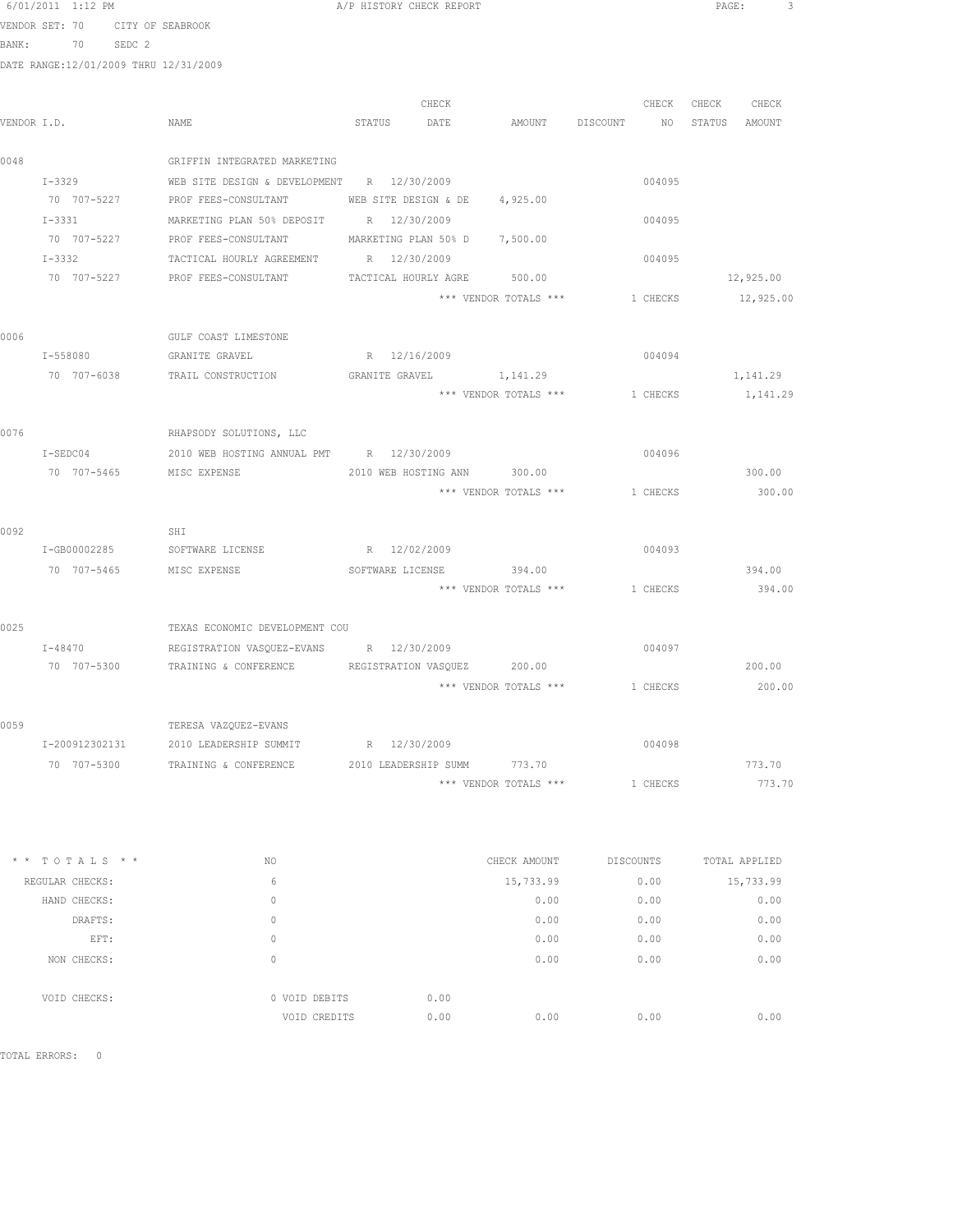VENDOR SET: 70 CITY OF SEABROOK BANK: 70 SEDC 2

DATE RANGE:12/01/2009 THRU 12/31/2009

|                            | G/L ACCOUNT    | NAME                  | AMOUNT    |      |           |
|----------------------------|----------------|-----------------------|-----------|------|-----------|
|                            |                |                       |           |      |           |
|                            | 70 707-5227    | PROF FEES-CONSULTANT  | 12,925.00 |      |           |
|                            | 707-5300<br>70 | TRAINING & CONFERENCE | 973.70    |      |           |
|                            | 707-5465<br>70 | MISC EXPENSE          | 694.00    |      |           |
|                            | 707-6038<br>70 | TRAIL CONSTRUCTION    | 1,141.29  |      |           |
|                            |                | *** FUND TOTAL ***    | 15,733.99 |      |           |
| VENDOR SET: 70<br>BANK: 70 | TOTALS:        | 6                     | 15,733.99 | 0.00 | 15,733.99 |
| BANK: 70<br>TOTALS:        |                | 6                     | 15,733.99 | 0.00 | 15,733.99 |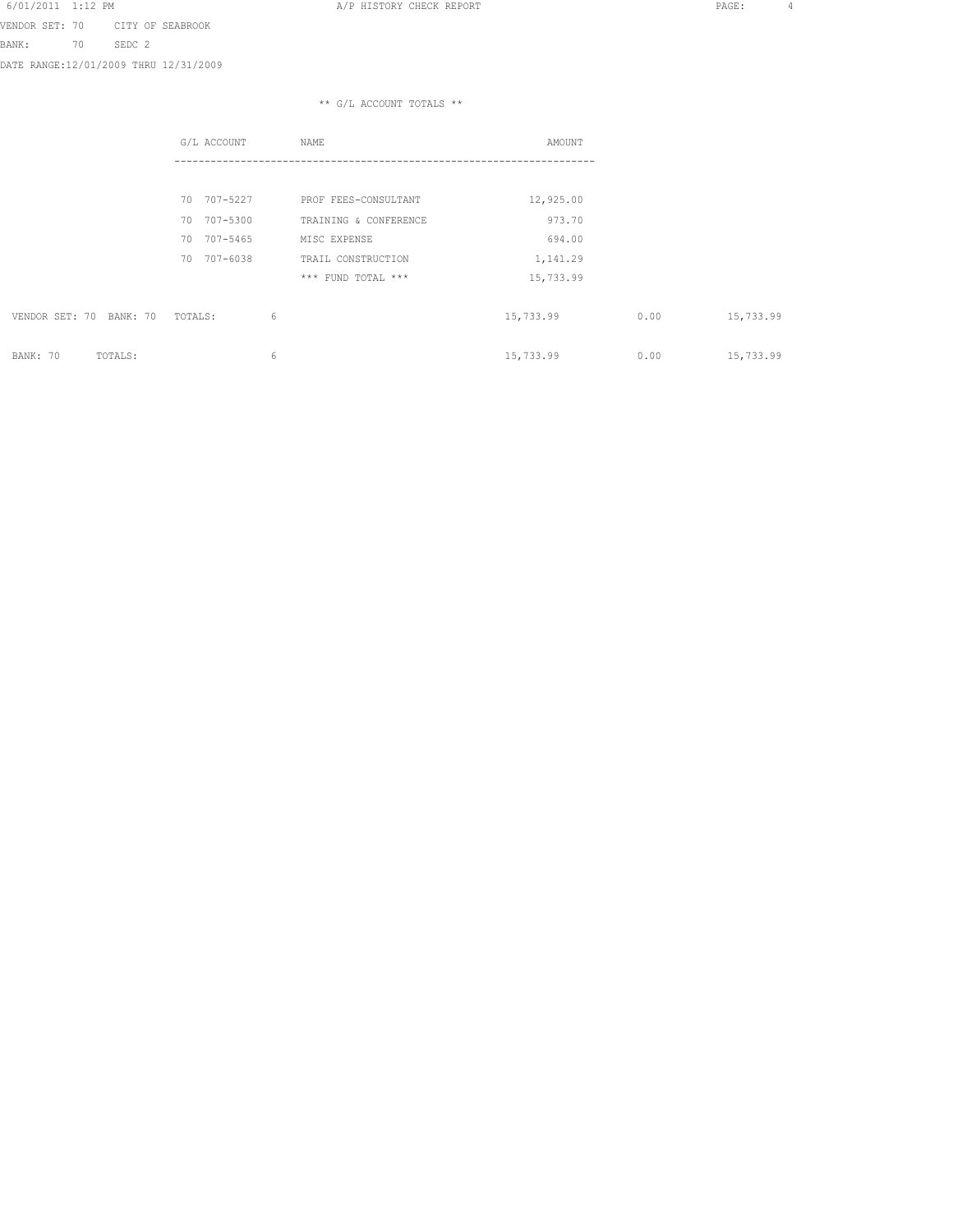| 6/01/2011 1:12 PM |  |                   |  |
|-------------------|--|-------------------|--|
|                   |  | ----- -- -------- |  |

A/P HISTORY CHECK REPORT **PAGE:** 5

VENDOR SET: 99 CITY OF SEABROOK BANK: AP ACCTS PAYABLE DISBURSEMEN

|             |                    |                                                       |                     | CHECK                    |                                  | CHECK CHECK | CHECK          |
|-------------|--------------------|-------------------------------------------------------|---------------------|--------------------------|----------------------------------|-------------|----------------|
| VENDOR I.D. |                    | NAME                                                  |                     | STATUS DATE              | AMOUNT DISCOUNT NO STATUS AMOUNT |             |                |
| 1           |                    | JAMES E PARKER                                        | UNPOST              |                          |                                  |             |                |
|             | M-CHECK            | JAMES E PARKER                                        | UNPOST V 12/17/2009 |                          |                                  | 103009      | 320.00CR       |
| 1           |                    | JOINER BAY PROPERTIES UNPOST                          |                     |                          |                                  |             |                |
|             | M-CHECK            | JOINER BAY PROPERTIES UNPOST V 12/07/2009             |                     |                          |                                  | 103011      | 2,817.41CR     |
| 1750        |                    | A & L AUTOMOTIVE                                      |                     |                          |                                  |             |                |
|             | $I - 5713$         | P13 REPAIR                                            |                     | R 12/02/2009             |                                  | 103114      |                |
|             | 01 200-5110        | MAINT-AUTOS & EQUIPMENT                               | P13 REPAIR          |                          | 376.46                           |             |                |
|             | I-5727             | P32 OIL CHANGE                                        |                     | R 12/02/2009             |                                  | 103114      |                |
|             | 01 200-5110        | MAINT-AUTOS & EQUIPMENT P32 OIL CHANGE                |                     |                          | 24.00                            |             | 400.46         |
| 1750        |                    | A & L AUTOMOTIVE                                      |                     |                          |                                  |             |                |
|             | $I - 5717$         | INSPECTION                                            |                     | R 12/09/2009             |                                  | 103194      |                |
|             | 01 220-5110        | MAINT-AUTOS & EQUIP INSPECTION                        |                     |                          | 39.75                            |             |                |
|             | $I - 5730$         | P16 REPAIR                                            |                     | R 12/09/2009             |                                  | 103194      |                |
|             |                    | 01 200-5110 MAINT-AUTOS & EQUIPMENT                   | P16 REPAIR          |                          | 168.50                           |             |                |
|             | $I - 5752$         | P23 OIL & FILTER CHANGE                               |                     | R 12/09/2009             |                                  | 103194      |                |
|             | 01 200-5110        | MAINT-AUTOS & EQUIPMENT                               |                     | P23 OIL & FILTER CHA     | 24.00                            |             | 232.25         |
| 1750        |                    | A & L AUTOMOTIVE                                      |                     |                          |                                  |             |                |
|             | $I - 5768$         | P36 OIL & FILTER CHANGE                               |                     | R 12/16/2009             |                                  | 103257      |                |
|             | 50 501-5110        | MAINT - VEHICLES                                      |                     | P36 OIL & FILTER CHA     | 36.00                            |             |                |
|             | I-5790             | P16 ALTERNATOR                                        |                     | R 12/16/2009             |                                  | 103257      |                |
|             | 01 200-5110        | MAINT-AUTOS & EQUIPMENT P16 ALTERNATOR                |                     |                          | 135.00                           |             | 171.00         |
|             |                    |                                                       |                     |                          | *** VENDOR TOTALS ***            | 3 CHECKS    | 803.71         |
| 1282        |                    | LEXIS-NEXIS                                           |                     |                          |                                  |             |                |
|             |                    | I-129541120091130 NOV09 CONTRACT FEE                  |                     | R 12/16/2009             |                                  | 103258      |                |
|             |                    |                                                       |                     |                          |                                  |             |                |
|             | 50 501-5497 C.I.D. |                                                       |                     | NOV09 CONTRACT FEE 80.00 | *** VENDOR TOTALS *** 1 CHECKS   |             | 80.00<br>80.00 |
|             |                    |                                                       |                     |                          |                                  |             |                |
| 0005        |                    | ADMIRAL LINEN & UNIFORM                               |                     |                          |                                  |             |                |
|             | I-N007725          | UNIFORM SERVICE                                       |                     | R 12/16/2009             |                                  | 103259      |                |
|             | 50 501-5340        | DETENTION SUPPLIES                                    |                     | UNIFORM SERVICE          | 108.30                           |             |                |
|             | I-N016428          | UNIFORM SERVICE                                       |                     | R 12/16/2009             |                                  | 103259      |                |
|             | 50 501-5340        | DETENTION SUPPLIES                                    |                     | UNIFORM SERVICE          | 103.30                           |             |                |
|             | I-N025162          | UNIFORM SERVICE                                       |                     | R 12/16/2009             |                                  | 103259      |                |
|             |                    | 50 501-5340 DETENTION SUPPLIES UNIFORM SERVICE 103.30 |                     |                          |                                  |             |                |
|             |                    | I-NO33886 UNIFORM SERVICE                             |                     | R 12/16/2009             |                                  | 103259      |                |
|             |                    | 50 501-5340 DETENTION SUPPLIES UNIFORM SERVICE 108.30 |                     |                          |                                  |             | 423.20         |
|             |                    |                                                       |                     |                          | *** VENDOR TOTALS ***            | 1 CHECKS    | 423.20         |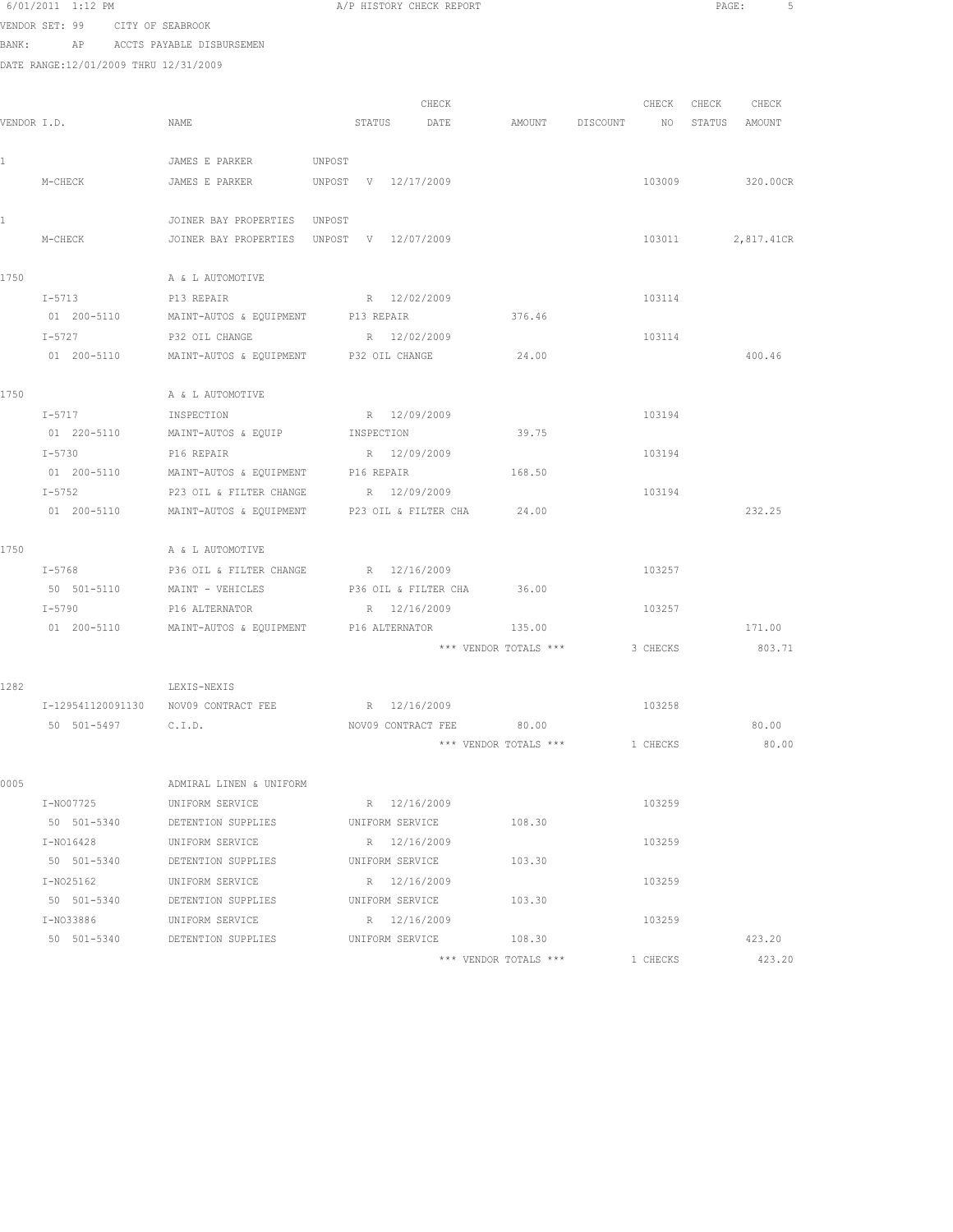|      | 6/01/2011 1:12 PM                     |                                                        | A/P HISTORY CHECK REPORT |                                         |                                  | PAGE:<br>6        |
|------|---------------------------------------|--------------------------------------------------------|--------------------------|-----------------------------------------|----------------------------------|-------------------|
|      | VENDOR SET: 99 CITY OF SEABROOK       |                                                        |                          |                                         |                                  |                   |
|      |                                       | BANK: AP ACCTS PAYABLE DISBURSEMEN                     |                          |                                         |                                  |                   |
|      | DATE RANGE:12/01/2009 THRU 12/31/2009 |                                                        |                          |                                         |                                  |                   |
|      |                                       |                                                        |                          |                                         |                                  |                   |
|      |                                       |                                                        | CHECK                    |                                         |                                  | CHECK CHECK CHECK |
|      | VENDOR I.D.                           | NAME                                                   | STATUS DATE              |                                         | AMOUNT DISCOUNT NO STATUS AMOUNT |                   |
| 0006 |                                       | AFLAC                                                  |                          |                                         |                                  |                   |
|      | I-801191                              | PREMIUM                                                | R 12/09/2009             |                                         | 103195                           |                   |
|      |                                       | 01 001-1030 AFLAC INSURANCE DEDUCTS                    | PREMIUM                  | 3,397.32                                |                                  | 3,397.32          |
|      |                                       |                                                        |                          | *** VENDOR TOTALS *** 1 CHECKS 3,397.32 |                                  |                   |
|      |                                       |                                                        |                          |                                         |                                  |                   |
| 0677 |                                       | ALL AMERICA SALES CORP                                 |                          |                                         |                                  |                   |
|      | $I - 55564$                           | BOAT LIGHT COVER                                       | R 12/23/2009             |                                         | 103412                           |                   |
|      | 50 501-5503                           | MARINE PATROL                                          | BOAT LIGHT COVER         | 210.00                                  |                                  | 210.00            |
|      |                                       |                                                        |                          | *** VENDOR TOTALS ***                   | 1 CHECKS                         | 210.00            |
|      |                                       |                                                        |                          |                                         |                                  |                   |
| 1471 |                                       | AMERICAN MESSAGING SERVICES LL                         |                          |                                         |                                  |                   |
|      | I-H2236344JL                          | PAGER                                                  | R 12/02/2009             |                                         | 103116                           |                   |
|      |                                       | 01 107-5030 RENTALS & SERVICE AGRMTS PAGER             |                          | 17.88                                   |                                  | 17.88             |
|      |                                       |                                                        |                          | *** VENDOR TOTALS *** 1 CHECKS          |                                  | 17.88             |
| 0836 |                                       | APOLLO TIRE & WHEEL                                    |                          |                                         |                                  |                   |
|      | I-33491 P19 PATCH                     |                                                        | R 12/09/2009             |                                         | 103196                           |                   |
|      |                                       | 01  200-5110   MAINT-AUTOS & EQUIPMENT   P19 PATCH     |                          | 12.00                                   |                                  |                   |
|      | I-33497                               | MOUNTING                                               | R 12/09/2009             |                                         | 103196                           |                   |
|      | 20 902-5110                           | MAINT-AUTOS & EQUIPMENT                                | MOUNTING                 | 20.00                                   |                                  | 32.00             |
|      |                                       |                                                        |                          |                                         |                                  |                   |
| 0836 |                                       | APOLLO TIRE & WHEEL                                    |                          |                                         |                                  |                   |
|      | I-33378                               | P3 PATCH                                               | R 12/16/2009             |                                         | 103260                           |                   |
|      | 01 200-5110                           | MAINT-AUTOS & EQUIPMENT P3 PATCH                       |                          | 12.00                                   |                                  |                   |
|      | I-33546                               | P3 PATCH                                               | R 12/16/2009             |                                         | 103260                           |                   |
|      |                                       | 01 200-5110 MAINT-AUTOS & EQUIPMENT P3 PATCH           |                          | 12.00                                   |                                  | 24.00             |
|      |                                       |                                                        |                          |                                         |                                  |                   |
| 0836 |                                       | APOLLO TIRE & WHEEL                                    | R 12/23/2009             |                                         | 103413                           |                   |
|      | I-33699<br>01 400-5110                | 3 NEW TIRES<br>MAINT-AUTOS & EQUIPMENT                 | 3 NEW TIRES              | 330.00                                  |                                  |                   |
|      | $I - 33710$                           | PATCH                                                  | R 12/23/2009             |                                         | 103413                           |                   |
|      | 20 912-5110                           | MAINT-AUTOS & EQUIPMENT                                | PATCH                    | 15.00                                   |                                  |                   |
|      | I-33733                               | VALVE STEM                                             | R 12/23/2009             |                                         | 103413                           |                   |
|      | 20 912-5110                           | MAINT-AUTOS & EQUIPMENT                                | VALVE STEM               | 7.00                                    |                                  | 352.00            |
|      |                                       |                                                        |                          | *** VENDOR TOTALS ***                   | 3 CHECKS                         | 408.00            |
|      |                                       |                                                        |                          |                                         |                                  |                   |
| 0169 |                                       | ARC                                                    |                          |                                         |                                  |                   |
|      | I-23621281                            | PLOTTER RENTAL                                         | R 12/16/2009             |                                         | 103355                           |                   |
|      |                                       | 01 600-5115 MAINT-OFFICE EQUIP                         | PLOTTER RENTAL 237.40    |                                         |                                  | 237.40            |
|      |                                       |                                                        |                          | *** VENDOR TOTALS ***                   | 1 CHECKS                         | 237.40            |
|      |                                       |                                                        |                          |                                         |                                  |                   |
| 1906 |                                       | RUBEN ARELLENO                                         |                          |                                         |                                  |                   |
|      |                                       | I-200912092047 EMPLOYEE OF THE YEAR AWARD R 12/09/2009 |                          | 500.00                                  | 103197                           |                   |
|      | 01 107-3900                           | MERIT AWARDS                                           | EMPLOYEE OF THE YEAR     | *** VENDOR TOTALS ***                   | 1 CHECKS                         | 500.00<br>500.00  |
|      |                                       |                                                        |                          |                                         |                                  |                   |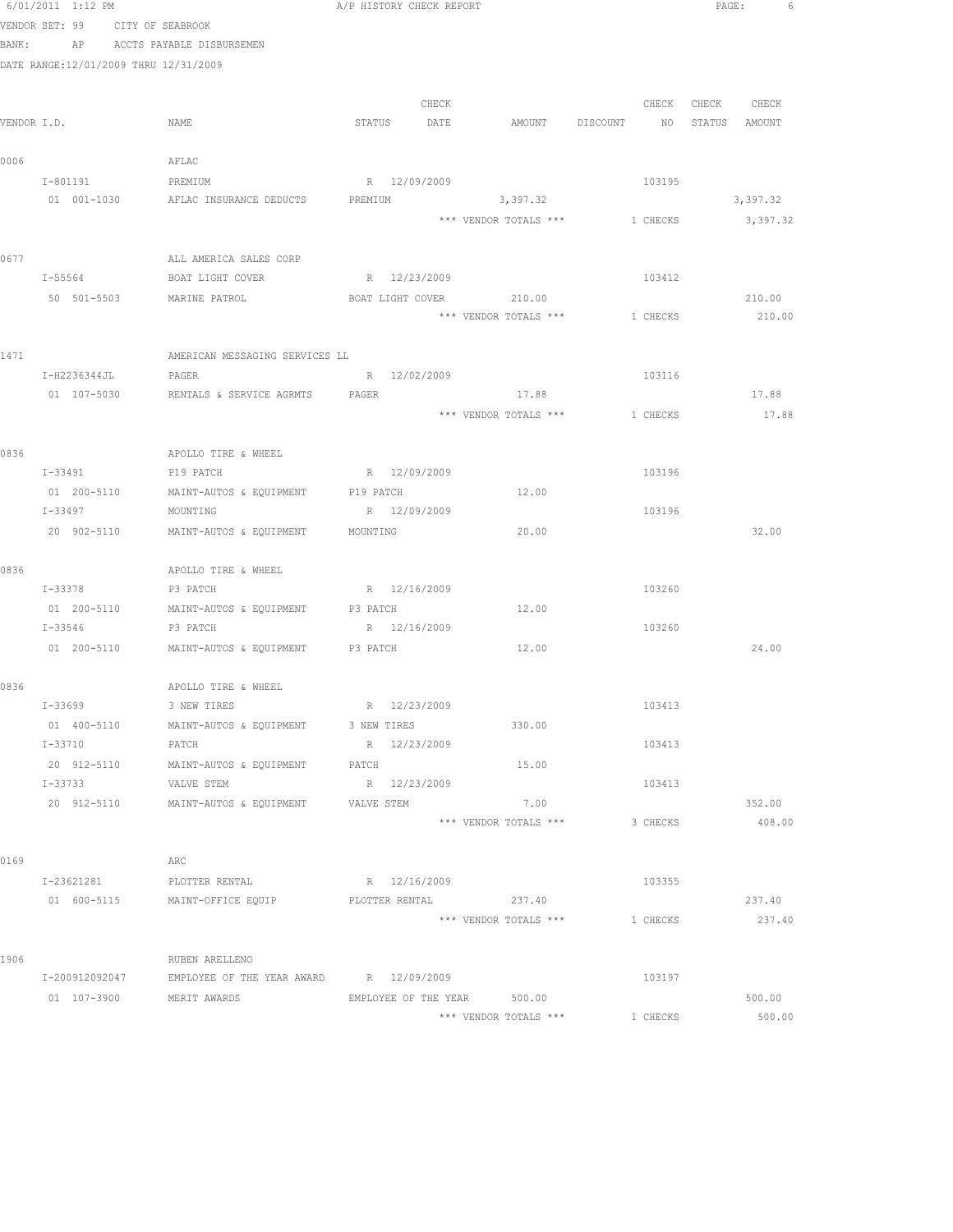|       | 6/01/2011 1:12 PM                     |                                                            | A/P HISTORY CHECK REPORT |                       |                                | PAGE:<br>7       |
|-------|---------------------------------------|------------------------------------------------------------|--------------------------|-----------------------|--------------------------------|------------------|
|       | VENDOR SET: 99                        | CITY OF SEABROOK                                           |                          |                       |                                |                  |
| BANK: |                                       | AP ACCTS PAYABLE DISBURSEMEN                               |                          |                       |                                |                  |
|       | DATE RANGE:12/01/2009 THRU 12/31/2009 |                                                            |                          |                       |                                |                  |
|       |                                       |                                                            |                          |                       |                                |                  |
|       |                                       |                                                            | CHECK                    |                       | CHECK                          | CHECK<br>CHECK   |
|       | VENDOR I.D.                           | NAME                                                       | STATUS DATE              | AMOUNT DISCOUNT       | NO                             | STATUS AMOUNT    |
| 0016  |                                       | ARMSTRONG WATER                                            |                          |                       |                                |                  |
|       | I-13321                               | ORTHOPHOSPHATE                                             | R 12/16/2009             |                       | 103261                         |                  |
|       | 20 902-5280                           | CHEMICAL SUPPLIES                                          | ORTHOPHOSPHATE 1,378.00  |                       |                                | 1,378.00         |
|       |                                       |                                                            |                          |                       | *** VENDOR TOTALS *** 1 CHECKS | 1,378.00         |
|       |                                       |                                                            |                          |                       |                                |                  |
| 1443  |                                       | AT&T                                                       |                          |                       |                                |                  |
|       | I-200912022009                        | TELEPHONE                                                  | R 12/02/2009             |                       | 103117                         |                  |
|       | 01 400-5400                           | TELEPHONE                                                  | TELEPHONE                | 162.46                |                                | 162.46           |
|       |                                       |                                                            |                          |                       |                                |                  |
| 1443  |                                       | AT&T                                                       |                          |                       |                                |                  |
|       | I-200912092048                        | TELEPHONE                                                  | R 12/09/2009             |                       | 103198                         |                  |
|       | 01 200-5400                           | TELEPHONE                                                  | TELEPHONE                | 217.64                |                                | 217.64           |
|       |                                       |                                                            |                          |                       |                                |                  |
| 1443  |                                       | AT&T                                                       |                          |                       |                                |                  |
|       | I-200912162084                        | TELEPHONE                                                  | R 12/16/2009             |                       | 103262                         |                  |
|       | 01 210-5400                           | TELEPHONE                                                  | TELEPHONE                | 151.40                |                                |                  |
|       | 01 500-5400                           | TELEPHONE                                                  | TELEPHONE                | 21.56                 |                                |                  |
|       | 20 902-5400                           | TELEPHONE                                                  | TELEPHONE                | 21.56                 |                                |                  |
|       | 20 912-5400                           | TELEPHONE                                                  | TELEPHONE                | 21.57                 |                                | 216.09           |
| 1443  |                                       | AT&T                                                       |                          |                       |                                |                  |
|       | I-200912162085 TELEPHONE              |                                                            | R 12/16/2009             |                       | 103263                         |                  |
|       | 15 150-5400                           | TELEPHONE                                                  | TELEPHONE                | 77.93                 |                                | 77.93            |
|       |                                       |                                                            |                          |                       |                                |                  |
| 1443  |                                       | AT&T                                                       |                          |                       |                                |                  |
|       | I-200912222116                        | TELEPHONE                                                  | R 12/23/2009             |                       | 103414                         |                  |
|       | 01 107-5400                           | TELEPHONE                                                  | TELEPHONE                | 1,209.33              |                                | 1,209.33         |
|       |                                       |                                                            |                          |                       |                                |                  |
| 1443  |                                       | AT&T                                                       |                          |                       |                                |                  |
|       | I-200912222117 TELEPHONE              |                                                            | R 12/23/2009             |                       | 103415                         |                  |
|       | 01  400-5400  TELEPHONE               |                                                            | TELEPHONE                | 162.46                |                                | 162.46           |
|       |                                       |                                                            |                          | *** VENDOR TOTALS *** | 6 CHECKS                       | 2,045.91         |
|       |                                       |                                                            |                          |                       |                                |                  |
| 0914  |                                       | AUTO ZONE COMMERCIAL                                       |                          |                       |                                |                  |
|       | I-1491889804                          | BATTERY                                                    | R 12/09/2009             |                       | 103199                         |                  |
|       | 01 220-5110                           | MAINT-AUTOS & EQUIP                                        | BATTERY                  | 299.98                |                                | 299.98           |
|       |                                       |                                                            |                          |                       |                                |                  |
| 0914  |                                       | AUTO ZONE COMMERCIAL                                       |                          |                       |                                |                  |
|       | I-1491893616                          | P27 BATTERY                                                | R 12/16/2009             |                       | 103264                         |                  |
|       | 01 200-5110                           | MAINT-AUTOS & EQUIPMENT P27 BATTERY                        |                          | 169.99                |                                |                  |
|       | I-1491895021                          | P12 WIPER BLADES                                           | R 12/16/2009             |                       | 103264                         |                  |
|       |                                       | 01 200-5110 MAINT-AUTOS & EQUIPMENT P12 WIPER BLADES 25.98 |                          | *** VENDOR TOTALS *** | 2 CHECKS                       | 195.97<br>495.95 |
|       |                                       |                                                            |                          |                       |                                |                  |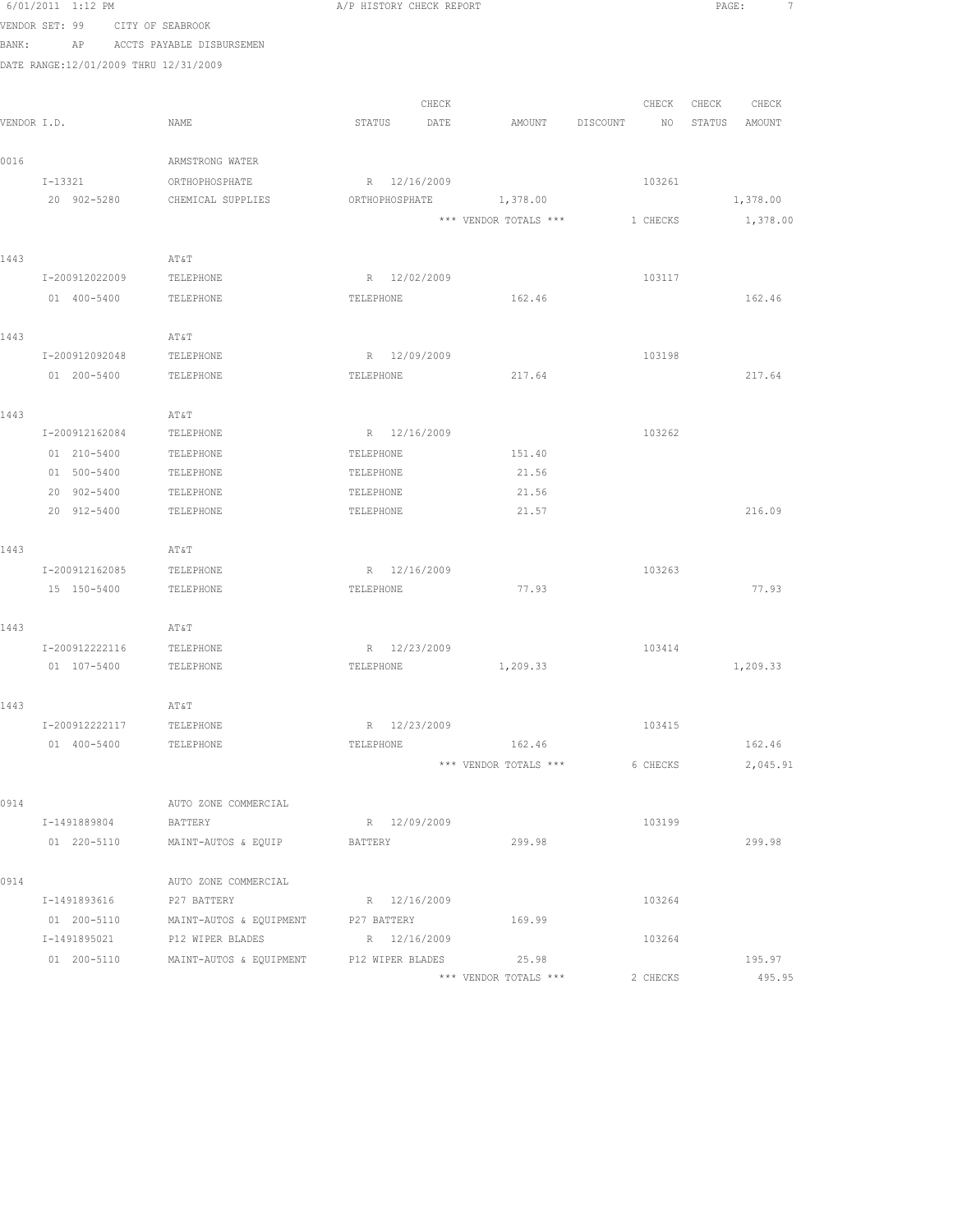|      | 6/01/2011 1:12 PM                     |                                                          | A/P HISTORY CHECK REPORT        |                       |                                          | PAGE:             |
|------|---------------------------------------|----------------------------------------------------------|---------------------------------|-----------------------|------------------------------------------|-------------------|
|      | VENDOR SET: 99 CITY OF SEABROOK       |                                                          |                                 |                       |                                          |                   |
|      |                                       | BANK: AP ACCTS PAYABLE DISBURSEMEN                       |                                 |                       |                                          |                   |
|      | DATE RANGE:12/01/2009 THRU 12/31/2009 |                                                          |                                 |                       |                                          |                   |
|      |                                       |                                                          |                                 |                       |                                          |                   |
|      |                                       |                                                          | CHECK                           |                       |                                          | CHECK CHECK CHECK |
|      | VENDOR I.D.                           | NAME                                                     | STATUS DATE                     |                       | AMOUNT DISCOUNT NO STATUS AMOUNT         |                   |
| 1375 |                                       | BAY AREA CVB                                             |                                 |                       |                                          |                   |
|      | $I - 405$                             | FY2008-09 ADVERTISING                                    | R 12/16/2009                    |                       | 103265                                   |                   |
|      | 15 150-5010                           | ADVERTISING                                              | FY2008-09 PARTNER CI 13,172.46  |                       |                                          | 13,172.46         |
|      |                                       |                                                          |                                 |                       | *** VENDOR TOTALS *** 1 CHECKS 13,172.46 |                   |
|      |                                       |                                                          |                                 |                       |                                          |                   |
| 0025 |                                       | BAY AREA ELECTRIC INC                                    |                                 |                       |                                          |                   |
|      | I-8700 SERVICE CALL                   |                                                          | R 12/02/2009                    |                       | 103118                                   |                   |
|      |                                       | 01 107-5180 MAINT-BLDGS & GROUNDS SERVICE CALL           |                                 | 122.50                |                                          |                   |
|      | $I - 8712$                            | SERVICE CALL                                             | R 12/02/2009                    |                       | 103118                                   |                   |
|      | 01 400-5180                           | MAINT-BLDGS & GROUNDS                                    | SERVICE CALL                    | 254.63                |                                          |                   |
|      | $I - 8714$                            | SERVICE CALL                                             | R 12/02/2009                    |                       | 103118                                   |                   |
|      | 01 400-5180                           | MAINT-BLDGS & GROUNDS                                    | SERVICE CALL                    | 240.00                |                                          | 617.13            |
| 0025 |                                       | BAY AREA ELECTRIC INC                                    |                                 |                       |                                          |                   |
|      | $I - 8720$                            | CITY HALL ELEC REPAIRS R 12/16/2009                      |                                 |                       | 103266                                   |                   |
|      | 01 107-5180                           | MAINT-BLDGS & GROUNDS CITY HALL ELEC REPAI 651.20        |                                 |                       |                                          |                   |
|      | $I - 8723$                            | CITY HALL OUTDOOR REPAIRS R 12/16/2009                   |                                 |                       | 103266                                   |                   |
|      |                                       | 01 107-5180 MAINT-BLDGS & GROUNDS CITY HALL OUTDOOR RE   |                                 | 200.82                |                                          |                   |
|      |                                       | I-8724 POOL PUMP REPAIRS R 12/16/2009                    |                                 |                       | 103266                                   |                   |
|      |                                       | 01 400-5275 ELECTRICAL SERVICES POOL PUMP REPAIRS 460.00 |                                 |                       |                                          |                   |
|      | $I - 8741$                            | SERVICE CALL                                             | R 12/16/2009                    |                       | 103266                                   |                   |
|      | 01 107-5180                           | MAINT-BLDGS & GROUNDS                                    | SERVICE CALL                    | 358.74                |                                          |                   |
|      | I-8742                                | SERVICE CALL                                             | R 12/16/2009                    |                       | 103266                                   |                   |
|      | 01 107-5180                           | MAINT-BLDGS & GROUNDS                                    | SERVICE CALL                    | 543.16                |                                          | 2,213.92          |
|      |                                       |                                                          |                                 | *** VENDOR TOTALS *** | 2 CHECKS                                 | 2,831.05          |
| 1064 |                                       | BAY AREA RENTALS INC                                     |                                 |                       |                                          |                   |
|      | I-48617 WATER TOWER                   |                                                          | R 12/09/2009                    |                       | 103200                                   |                   |
|      | 01 107-6020                           | <b>EQUIPMENT</b>                                         | WATER TOWER                     | 327.90                |                                          | 327.90            |
|      |                                       |                                                          |                                 | *** VENDOR TOTALS *** | 1 CHECKS                                 | 327.90            |
|      |                                       |                                                          |                                 |                       |                                          |                   |
| 0841 |                                       | BAY AREA TREE EXPERTS                                    |                                 |                       |                                          |                   |
|      | $I - 31208$                           | TREE REMOVAL                                             | R 12/02/2009                    |                       | 103119                                   |                   |
|      | 01 500-5140                           | MAINT STREETS                                            | TREE REMOVAL                    | 370.00                |                                          | 370.00            |
|      |                                       |                                                          |                                 | *** VENDOR TOTALS *** | 1 CHECKS                                 | 370.00            |
|      |                                       |                                                          |                                 |                       |                                          |                   |
| 0848 |                                       | BAY AREA WHOLESALE                                       |                                 |                       |                                          |                   |
|      | I-253371<br>01 400-5030               | MOONWALK RENTAL<br>RENTALS & SERVICE AGRMTS              | R 12/16/2009<br>MOONWALK RENTAL | 225.00                | 103267                                   | 225.00            |
|      |                                       |                                                          |                                 | *** VENDOR TOTALS *** | 1 CHECKS                                 | 225.00            |
|      |                                       |                                                          |                                 |                       |                                          |                   |
| 1220 |                                       | BIRCH COMMUNICATIONS INC                                 |                                 |                       |                                          |                   |
|      | I-200912162087                        | TELEPHONE                                                | R 12/16/2009                    |                       | 103268                                   |                   |
|      | 01 400-5400                           | TELEPHONE                                                | TELEPHONE                       | 224.86                |                                          |                   |
|      | 20 902-5400                           | TELEPHONE                                                | TELEPHONE                       | 119.15                |                                          |                   |
|      | 01 106-5400                           | TELEPHONE                                                | TELEPHONE                       | 536.43                |                                          |                   |
|      | 20 912-5400                           | TELEPHONE                                                | TELEPHONE                       | 119.32                |                                          |                   |
|      | 01 210-5400                           | TELEPHONE                                                | TELEPHONE                       | 37.35                 |                                          |                   |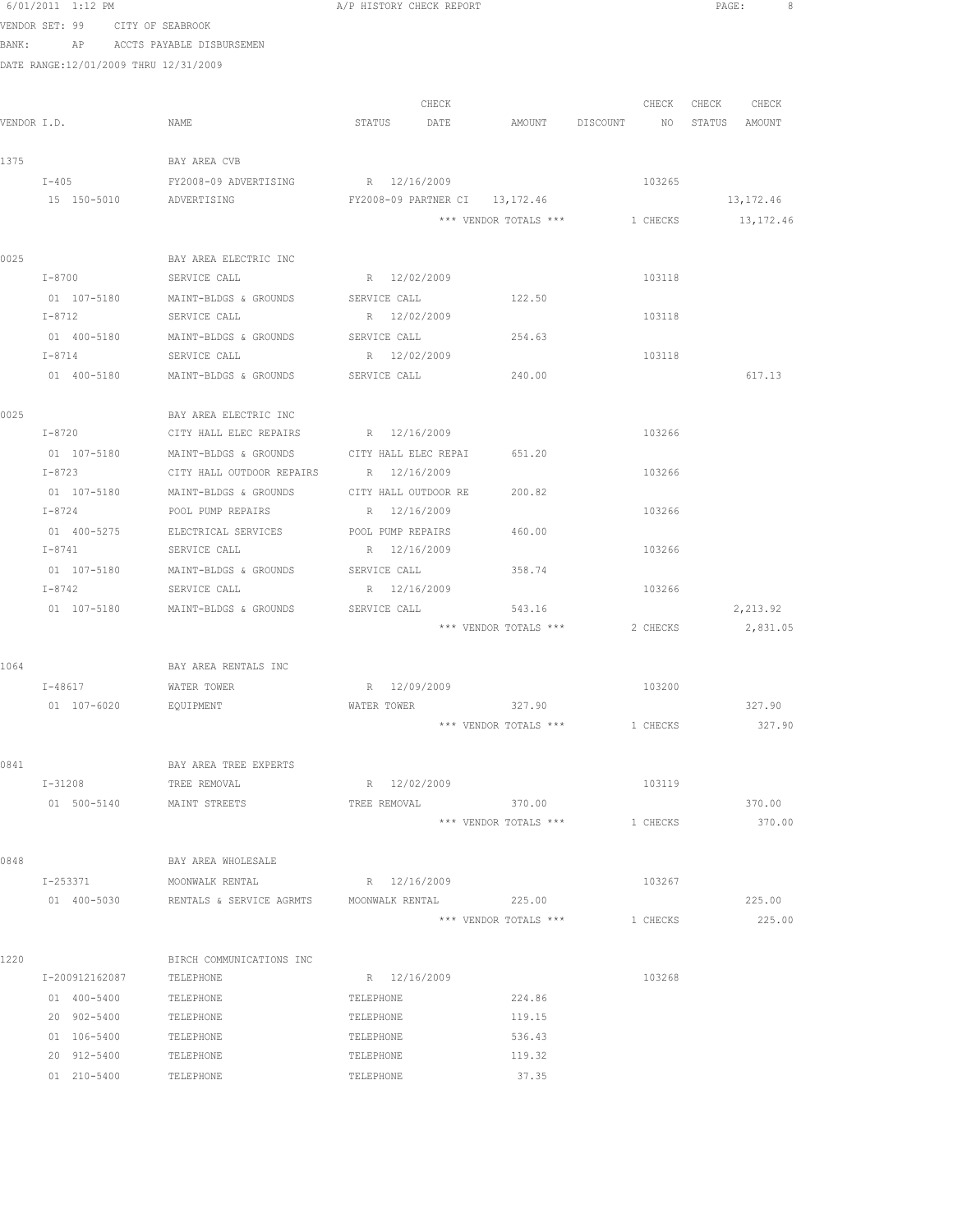| 6/01/2011 1:12 PM |                                       |                                         |           | A/P HISTORY CHECK REPORT |                                |             |          | PAGE: | 9.            |  |
|-------------------|---------------------------------------|-----------------------------------------|-----------|--------------------------|--------------------------------|-------------|----------|-------|---------------|--|
|                   | VENDOR SET: 99 CITY OF SEABROOK       |                                         |           |                          |                                |             |          |       |               |  |
|                   |                                       | BANK: AP ACCTS PAYABLE DISBURSEMEN      |           |                          |                                |             |          |       |               |  |
|                   | DATE RANGE:12/01/2009 THRU 12/31/2009 |                                         |           |                          |                                |             |          |       |               |  |
|                   |                                       |                                         |           |                          |                                |             |          |       |               |  |
|                   |                                       |                                         |           | CHECK                    |                                |             | CHECK    | CHECK | CHECK         |  |
| VENDOR I.D.       |                                       | NAME                                    | STATUS    | DATE                     | AMOUNT                         | DISCOUNT NO |          |       | STATUS AMOUNT |  |
| 1220              |                                       | BIRCH COMMUNICATIONS ICONT              |           |                          |                                |             |          |       |               |  |
|                   | I-200912162087                        | TELEPHONE                               |           | R 12/16/2009             |                                |             | 103268   |       |               |  |
|                   | 01 107-5400                           | TELEPHONE                               | TELEPHONE |                          | 34.49                          |             |          |       |               |  |
|                   | 01 200-5400                           | TELEPHONE                               | TELEPHONE |                          | 34.48                          |             |          |       | 1,106.08      |  |
|                   |                                       |                                         |           |                          | *** VENDOR TOTALS *** 1 CHECKS |             |          |       | 1,106.08      |  |
|                   |                                       |                                         |           |                          |                                |             |          |       |               |  |
| 0043              |                                       | BOSONE, INC                             |           |                          |                                |             |          |       |               |  |
|                   | I-200912162088 P26 TOW                |                                         |           | R 12/16/2009             |                                |             | 103269   |       |               |  |
|                   |                                       | 01 200-5110 MAINT-AUTOS & EQUIPMENT     | P26 TOW   |                          | 439.25                         |             |          |       | 439.25        |  |
|                   |                                       |                                         |           |                          | *** VENDOR TOTALS ***          |             | 1 CHECKS |       | 439.25        |  |
|                   |                                       |                                         |           |                          |                                |             |          |       |               |  |
| 1805              |                                       | ROSS BREEDING                           |           |                          |                                |             |          |       |               |  |
|                   | I-200912092049                        | EMPLOYEE OF THE YEAR AWARD R 12/09/2009 |           |                          |                                |             | 103201   |       |               |  |
|                   | 01 107-3900                           | MERIT AWARDS                            |           |                          | EMPLOYEE OF THE YEAR 500.00    |             |          |       | 500.00        |  |
|                   |                                       |                                         |           |                          | *** VENDOR TOTALS ***          |             | 1 CHECKS |       | 500.00        |  |
| 1325              |                                       | HULEN BRYANT                            |           |                          |                                |             |          |       |               |  |
|                   | I-200912302135                        | CLOTHING ALLOWANCE                      |           | R 12/30/2009             |                                |             | 103453   |       |               |  |
|                   | 50 501-5310                           | UNIFORMS & LAUNDRY                      |           |                          | CLOTHING ALLOWANCE 300.00      |             |          |       | 300.00        |  |
|                   |                                       |                                         |           |                          | *** VENDOR TOTALS ***          |             | 1 CHECKS |       | 300.00        |  |
|                   |                                       |                                         |           |                          |                                |             |          |       |               |  |
| 1403              |                                       | BUSINESS SOLUTIONS INTL                 |           |                          |                                |             |          |       |               |  |
|                   | I-096855                              | MONTHLY CONTRACT                        |           | R 12/09/2009             |                                |             | 103202   |       |               |  |
|                   | 01 107-5030                           | RENTALS & SERVICE AGRMTS                |           | MONTHLY CONTRACT         | 246.00                         |             |          |       | 246.00        |  |
|                   |                                       |                                         |           |                          | *** VENDOR TOTALS ***          |             | 1 CHECKS |       | 246.00        |  |
|                   |                                       |                                         |           |                          |                                |             |          |       |               |  |
| 1552              |                                       | BUSINESS CARD M/G                       |           |                          |                                |             |          |       |               |  |
|                   |                                       | I-200912022010 NOV09 STATEMENT          |           | R 12/02/2009             |                                |             | 103120   |       |               |  |
|                   | 01 100-5195                           | ELECTION EXPENSE                        |           | NOV09 STATEMENT          | 44.10                          |             |          |       |               |  |
|                   | 01 102-5300                           | TRAINING & CONFERENCE                   |           | NOV09 STATEMENT          | 180.00                         |             |          |       |               |  |
|                   | 01 107-5180                           | MAINT-BLDGS & GROUNDS                   |           | NOV09 STATEMENT          | 35.00                          |             |          |       |               |  |
|                   | 01 100-5465                           | MISC EXPENDITURES                       |           | NOV09 STATEMENT          | 86.54                          |             |          |       | 345.64        |  |
| 1552              |                                       | BUSINESS CARD M/G                       |           |                          |                                |             |          |       |               |  |
|                   | I-200912302132                        | DEC09 STATEMENT                         |           | R 12/30/2009             |                                |             | 103454   |       |               |  |
|                   | 01 107-4010                           | OFFICE SUPPLIES                         |           | DEC09 STATEMENT          | 178.62                         |             |          |       |               |  |
|                   | $01 100 - 5400$                       | TELEPHONE                               |           | DEC09 STATEMENT          | 27.00                          |             |          |       | 205.62        |  |
|                   |                                       |                                         |           |                          | *** VENDOR TOTALS ***          |             | 2 CHECKS |       | 551.26        |  |
|                   |                                       |                                         |           |                          |                                |             |          |       |               |  |
| 1550              |                                       | BUSINESS CARD A/C                       |           |                          |                                |             |          |       |               |  |
|                   | I-200912022012                        | NOV09 STATEMENT                         |           | R 12/02/2009             |                                |             | 103121   |       |               |  |
|                   | 01 107-5295                           | SAFETY COMMITTEE                        |           | NOV09 STATEMENT          | 294.87                         |             |          |       |               |  |
|                   | 20 902-5300                           | TRAINING & CONFERENCE                   |           | NOV09 STATEMENT          | 85.00                          |             |          |       |               |  |
|                   | 20 912-5300                           | TRAINING CONFERENCE                     |           | NOV09 STATEMENT          | 30.00                          |             |          |       | 409.87        |  |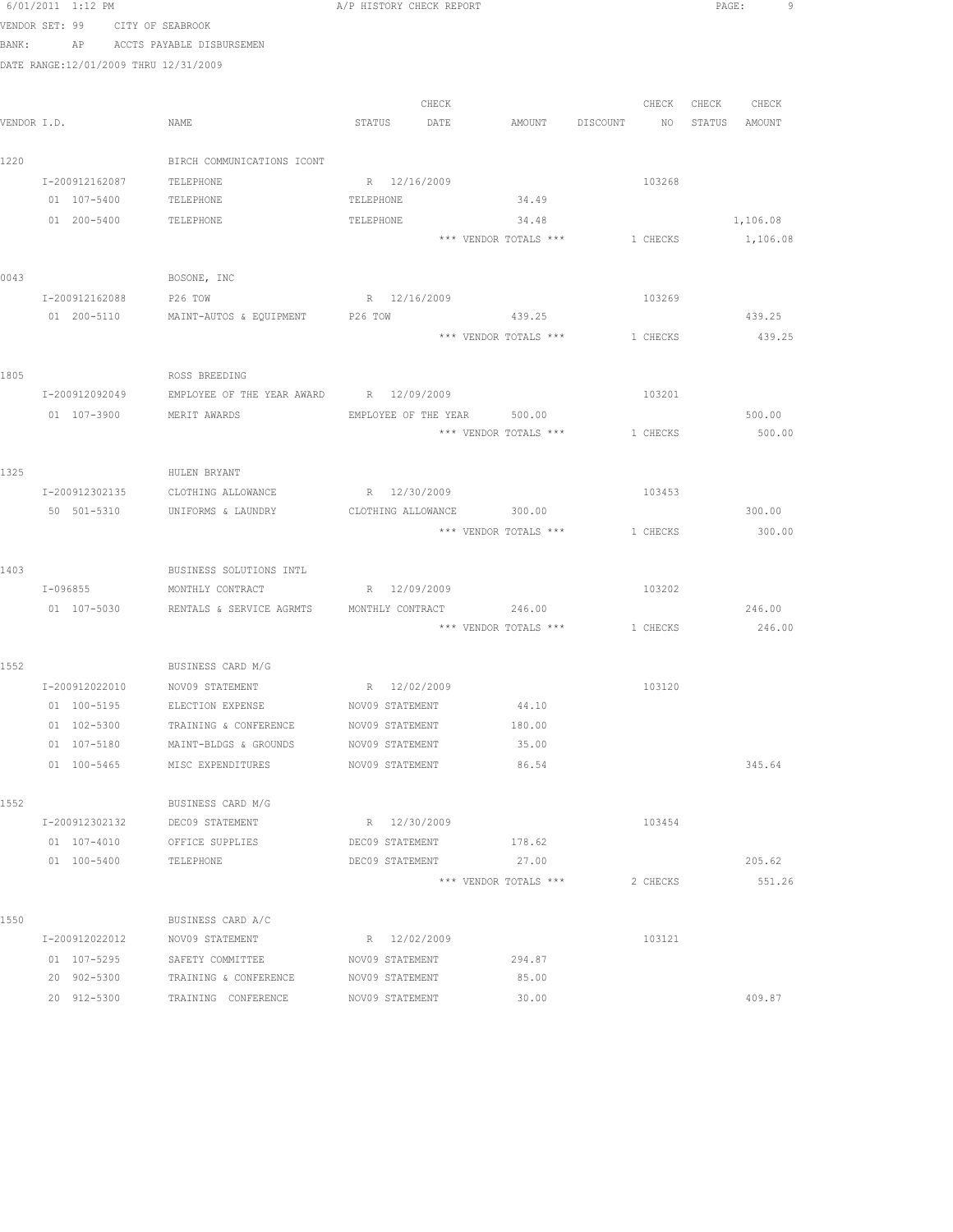|                | 6/01/2011 1:12 PM |                                                     |        | A/P HISTORY CHECK REPORT |                                |          |          | PAGE:  | ΙO             |
|----------------|-------------------|-----------------------------------------------------|--------|--------------------------|--------------------------------|----------|----------|--------|----------------|
| VENDOR SET: 99 |                   | CITY OF SEABROOK                                    |        |                          |                                |          |          |        |                |
| BANK:          | AP                | ACCTS PAYABLE DISBURSEMEN                           |        |                          |                                |          |          |        |                |
|                |                   | DATE RANGE:12/01/2009 THRU 12/31/2009               |        |                          |                                |          |          |        |                |
|                |                   |                                                     |        |                          |                                |          |          |        |                |
|                |                   |                                                     |        | CHECK                    |                                |          | CHECK    | CHECK  | CHECK          |
| VENDOR I.D.    |                   | NAME                                                | STATUS | DATE                     | AMOUNT                         | DISCOUNT | NO       | STATUS | AMOUNT         |
| 1550           |                   | BUSINESS CARD A/C                                   |        |                          |                                |          |          |        |                |
|                | I-200912302134    | DEC09 STATEMENT                                     |        | R 12/30/2009             |                                |          | 103455   |        |                |
|                | 20 902-5300       | TRAINING & CONFERENCE                               |        | DEC09 STATEMENT          | 142.50                         |          |          |        |                |
|                | 20 912-5300       | TRAINING CONFERENCE                                 |        | DEC09 STATEMENT          | 142.50                         |          |          |        |                |
|                | 20 902-4400       | MISC SUPPLIES                                       |        | DEC09 STATEMENT          | 24.36                          |          |          |        |                |
|                | 20 912-4400       | MISC SUPPLIES                                       |        | DEC09 STATEMENT          | 24.35                          |          |          |        |                |
|                | 20 902-5465       | MISC EXPENSE                                        |        | DEC09 STATEMENT          | 101.50                         |          |          |        |                |
|                | 20 912-5465       | MISC EXPENSE                                        |        | DEC09 STATEMENT          | 101.50                         |          |          |        | 536.71         |
|                |                   |                                                     |        |                          | *** VENDOR TOTALS ***          |          | 2 CHECKS |        | 946.58         |
| 1556           |                   | BUSINESS CARD C/P                                   |        |                          |                                |          |          |        |                |
|                | I-200912022016    | NOV09 STATEMENT                                     |        | R 12/02/2009             |                                |          | 103122   |        |                |
|                | 01 102-5041       | IT HARDWARE/SOFTWARE                                |        | NOV09 STATEMENT          | 19.00                          |          |          |        |                |
|                | 01 102-5465       | MISC EXPENSE                                        |        | NOV09 STATEMENT          | 24.06                          |          |          |        |                |
|                | 01 107-3900       | MERIT AWARDS                                        |        | NOV09 STATEMENT          | 640.00                         |          |          |        |                |
|                | 01 102-5300       | TRAINING & CONFERENCE                               |        | NOV09 STATEMENT          | 435.00                         |          |          |        | 1,118.06       |
|                |                   |                                                     |        |                          |                                |          |          |        |                |
| 1556           |                   | BUSINESS CARD C/P                                   |        |                          |                                |          |          |        |                |
|                | I-200912302138    | DEC09 STATEMENT                                     |        | R 12/30/2009             |                                |          | 103456   |        |                |
|                | 01 102-5041       | IT HARDWARE/SOFTWARE                                |        | DEC09 STATEMENT          | 19.00                          |          |          |        |                |
|                | 01 102-5465       | MISC EXPENSE                                        |        | DEC09 STATEMENT          | 15.10                          |          |          |        |                |
|                | 01 107-3900       | MERIT AWARDS                                        |        | DEC09 STATEMENT          | 745.60                         |          |          |        | 779.70         |
|                |                   |                                                     |        |                          | *** VENDOR TOTALS ***          |          | 2 CHECKS |        | 1,897.76       |
| 1554           |                   | BUSINESS CARD D/H                                   |        |                          |                                |          |          |        |                |
|                | I-200912022015    | NOV09 STATEMENT                                     |        | R 12/02/2009             |                                |          | 103123   |        |                |
|                | 01 400-5465       | MISC EXPENSE                                        |        | NOV09 STATEMENT          | 184.44                         |          |          |        |                |
|                | 01 400-5465       | MISC EXPENSE                                        |        | NOV09 STATEMENT          | 262.69                         |          |          |        | 447.13         |
| 1554           |                   | BUSINESS CARD D/H                                   |        |                          |                                |          |          |        |                |
|                |                   | I-200912302139 DEC09 STATEMENT                      |        | R 12/30/2009             |                                |          | 103457   |        |                |
|                |                   | 01 400-5020 DUES & SUBSCRIPTIONS                    |        |                          | DEC09 STATEMENT 40.00          |          |          |        |                |
|                |                   | 01 400-5465 MISC EXPENSE                            |        |                          | DEC09 STATEMENT 163.08         |          |          |        | 203.08         |
|                |                   |                                                     |        |                          | *** VENDOR TOTALS ***          |          | 2 CHECKS |        | 650.21         |
|                |                   |                                                     |        |                          |                                |          |          |        |                |
| 1713           |                   | BUSINESS CARD G/R                                   |        |                          |                                |          |          |        |                |
|                | I-200912022014    | NOV09 STATEMENT                                     |        | R 12/02/2009             |                                |          | 103124   |        |                |
|                | 01 100-5465       | MISC EXPENDITURES                                   |        | NOV09 STATEMENT          | 40.00<br>*** VENDOR TOTALS *** |          | 1 CHECKS |        | 40.00<br>40.00 |
|                |                   |                                                     |        |                          |                                |          |          |        |                |
| 1816           |                   | BUSINESS CARD G/S                                   |        |                          |                                |          |          |        |                |
|                |                   | I-200912022011 NOV09 STATEMENT                      |        | R 12/02/2009             |                                |          | 103125   |        |                |
|                | 50 501-5465       | MISC EXPENDITURES MOVO9 STATEMENT                   |        |                          | 189.99                         |          |          |        |                |
|                |                   | 01  103-5020  DUES & SUBSCRIPTIONS  NOV09 STATEMENT |        |                          | 100.00                         |          |          |        |                |
|                | 01 103-4150       | SMALL TOOLS & EQUIPMENT NOV09 STATEMENT             |        |                          | 625.38                         |          |          |        |                |

01 103-5465 MISC EXPENDITURES NOV09 STATEMENT 33.99 36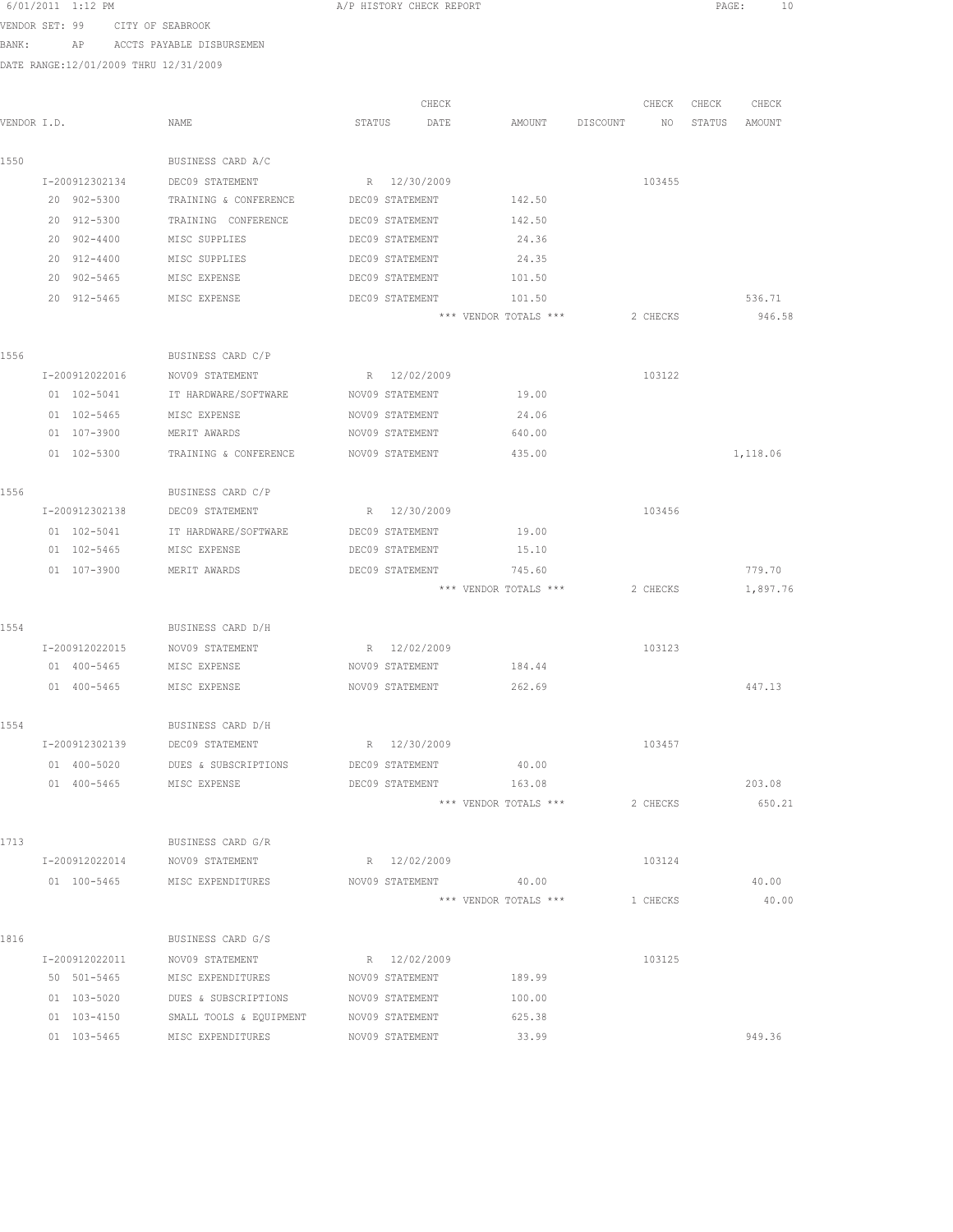| 6/01/2011 1:12 PM |                                 | A/P HISTORY CHECK REPORT |  |  | PAGE. |  |
|-------------------|---------------------------------|--------------------------|--|--|-------|--|
|                   | VENDOR SET: 99 CITY OF SEABROOK |                          |  |  |       |  |

BANK: AP ACCTS PAYABLE DISBURSEMEN

|             |                 |                                              | CHECK           |                       |          | CHECK<br>CHECK            | CHECK            |
|-------------|-----------------|----------------------------------------------|-----------------|-----------------------|----------|---------------------------|------------------|
| VENDOR I.D. |                 | NAME                                         | STATUS<br>DATE  | AMOUNT                | DISCOUNT | NO <sub>1</sub><br>STATUS | AMOUNT           |
| 1816        |                 | BUSINESS CARD G/S                            |                 |                       |          |                           |                  |
|             | I-200912302133  | DEC09 STATEMENT                              | R 12/30/2009    |                       |          | 103458                    |                  |
|             | 01 103-5020     | DUES & SUBSCRIPTIONS                         | DEC09 STATEMENT | 40.00                 |          |                           |                  |
|             | 01 600-4010     | OFFICE SUPPLIES                              | DEC09 STATEMENT | 149.99                |          |                           |                  |
|             | 01 103-4150     | SMALL TOOLS & EQUIPMENT                      | DEC09 STATEMENT | 248.83                |          |                           |                  |
|             | $01 103 - 4400$ | MISC SUPPLIES                                | DEC09 STATEMENT | 29.99                 |          |                           |                  |
|             | 01 103-5465     | MISC EXPENDITURES                            | DEC09 STATEMENT | 17.45                 |          |                           |                  |
|             | 01 102-4150     | SMALL EQUIPMENT OR TOOLS                     | DEC09 STATEMENT | 79.99                 |          |                           |                  |
|             | 01 700-4150     | SMALL EQUIPMENT OR TOOLS                     | DEC09 STATEMENT | 114.97                |          |                           |                  |
|             | 01 400-4150     | SMALL EQUIPMENT OR TOOLS                     | DEC09 STATEMENT | 42.99                 |          |                           |                  |
|             | 01 200-4150     | SMALL TOOLS & EQUIP                          | DEC09 STATEMENT | 49.99                 |          |                           | 774.20           |
|             |                 |                                              |                 | *** VENDOR TOTALS *** | 2 CHECKS |                           | 1,723.56         |
| 1555        |                 | BUSINESS CARD K/T                            |                 |                       |          |                           |                  |
|             | I-200912022013  | NOV09 STATEMENT                              | R 12/02/2009    |                       |          | 103126                    |                  |
|             | 01 600-5020     | DUES & SUBSCRIPTIONS                         | NOV09 STATEMENT | 40.00                 |          |                           |                  |
|             | 01 600-5465     | MISC EXPENDITURES                            | NOV09 STATEMENT | 87.36                 |          |                           |                  |
|             | 01 600-4150     | SMALL TOOLS & EQUIP                          | NOV09 STATEMENT | 21.61                 |          |                           | 148.97           |
| 1555        |                 | BUSINESS CARD K/T                            |                 |                       |          |                           |                  |
|             | I-200912302136  | DEC09 STATEMENT                              | R 12/30/2009    |                       |          | 103459                    |                  |
|             | 01 600-5465     | MISC EXPENDITURES                            | DEC09 STATEMENT | 21.75                 |          |                           | 21.75            |
|             |                 |                                              |                 | *** VENDOR TOTALS *** | 2 CHECKS |                           | 170.72           |
| 1553        |                 | BUSINESS CARD N/H                            |                 |                       |          |                           |                  |
|             | I-200912162089  | NOV09 STATEMENT                              | R 12/16/2009    |                       |          | 103270                    |                  |
|             | 01 200-4010     | OFFICE SUPPLIES                              | NOV09 STATEMENT | 100.00                |          |                           |                  |
|             | 01 200-5465     | MISC EXPENSE                                 | NOV09 STATEMENT | 164.25                |          |                           |                  |
|             | 50 501-5465     | MISC EXPENDITURES                            | NOV09 STATEMENT | 80.00                 |          |                           |                  |
|             | 50 501-5496     | D.A.R.E.                                     | NOV09 STATEMENT | 143.10                |          |                           | 487.35           |
|             |                 |                                              |                 | *** VENDOR TOTALS *** | 1 CHECKS |                           | 487.35           |
| 1693        |                 | BUSINESS CARD S/L                            |                 |                       |          |                           |                  |
|             | I-200912022017  | NOV09 STATEMENT                              | R 12/02/2009    |                       |          | 103127                    |                  |
|             | 01 600-5020     | DUES & SUBSCRIPTIONS                         | NOV09 STATEMENT | 150.00                |          |                           |                  |
|             | 01 600-4150     | SMALL TOOLS & EQUIP                          | NOV09 STATEMENT | 31.39                 |          |                           | 181.39           |
| 1693        |                 | BUSINESS CARD S/L                            |                 |                       |          |                           |                  |
|             |                 | I-200912302137 DEC09 STATEMENT               | R 12/30/2009    |                       |          | 103460                    |                  |
|             | 01 600-5300     | TRAINING & CONFERENCE DEC09 STATEMENT 600.00 |                 | *** VENDOR TOTALS *** | 2 CHECKS |                           | 600.00<br>781.39 |
|             |                 |                                              |                 |                       |          |                           |                  |
| 1053        |                 | CENTERPOINT ENERGY                           |                 |                       |          |                           |                  |
|             | I-200912162090  | UTILITY                                      | R 12/16/2009    |                       |          | 103271                    |                  |
|             | 01 500-5410     | UTILITIES                                    | UTILITY         | 7.87                  |          |                           |                  |
|             | 20 902-5410     | UTILITIES                                    | UTILITY         | 7.87                  |          |                           |                  |
|             | 20 912-5410     | UTILITIES                                    | UTILITY         | 7.87                  |          |                           | 23.61            |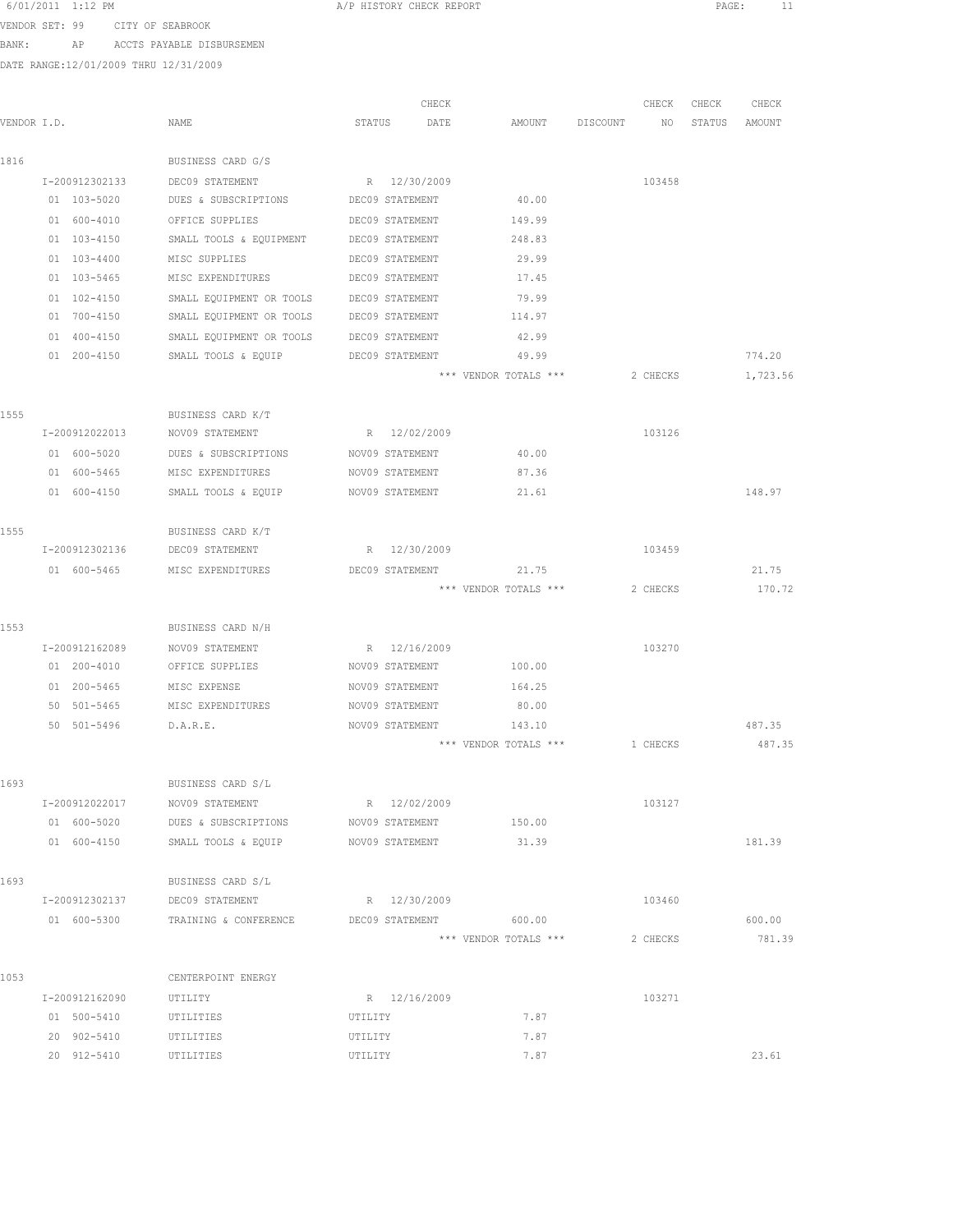|      | 0/ui/zuil i:iz FM                     |                                   | A/F HISTORY CHECK REPORT |       |                               |          |                 |        | PAGE:     |  |
|------|---------------------------------------|-----------------------------------|--------------------------|-------|-------------------------------|----------|-----------------|--------|-----------|--|
|      | VENDOR SET: 99 CITY OF SEABROOK       |                                   |                          |       |                               |          |                 |        |           |  |
|      | BANK:                                 | AP ACCTS PAYABLE DISBURSEMEN      |                          |       |                               |          |                 |        |           |  |
|      | DATE RANGE:12/01/2009 THRU 12/31/2009 |                                   |                          |       |                               |          |                 |        |           |  |
|      |                                       |                                   |                          |       |                               |          |                 |        |           |  |
|      |                                       |                                   |                          |       |                               |          |                 |        |           |  |
|      |                                       |                                   |                          | CHECK |                               |          | CHECK           | CHECK  | CHECK     |  |
|      | VENDOR I.D.                           | NAME                              | STATUS                   | DATE  | AMOUNT                        | DISCOUNT | NO <sub>1</sub> | STATUS | AMOUNT    |  |
|      |                                       |                                   |                          |       |                               |          |                 |        |           |  |
| 1053 |                                       | CENTERPOINT ENERGY                |                          |       |                               |          |                 |        |           |  |
|      | I-200912162092                        | UTILITY                           | R 12/16/2009             |       |                               |          | 103272          |        |           |  |
|      | 15 150-5410                           | UTILITIES                         | UTILITY                  |       | 31.22                         |          |                 |        | 31.22     |  |
|      |                                       |                                   |                          |       |                               |          |                 |        |           |  |
| 1053 |                                       | CENTERPOINT ENERGY                |                          |       |                               |          |                 |        |           |  |
|      | I-200912222119                        | UTILITY                           | R 12/23/2009             |       |                               |          | 103416          |        |           |  |
|      | 01 107-5410                           | UTILITIES                         | UTILITY                  |       | 18.86                         |          |                 |        | 18.86     |  |
|      |                                       |                                   |                          |       |                               |          |                 |        |           |  |
| 1053 |                                       | CENTERPOINT ENERGY                |                          |       |                               |          |                 |        |           |  |
|      | I-200912222120                        | UTILITY                           | R 12/23/2009             |       |                               |          | 103417          |        |           |  |
|      | 01 107-5410                           | UTILITIES                         | UTILITY                  |       | 14.08                         |          |                 |        | 14.08     |  |
|      |                                       |                                   |                          |       |                               |          |                 |        |           |  |
| 1053 |                                       | CENTERPOINT ENERGY                |                          |       |                               |          |                 |        |           |  |
|      | I-200912222121                        | UTILITY                           | R 12/23/2009             |       |                               |          | 103418          |        |           |  |
|      | 01 400-5410                           | UTILITIES                         | UTILITY                  |       | 14.08                         |          |                 |        | 14.08     |  |
|      |                                       |                                   |                          |       | *** VENDOR TOTALS ***         |          | 5 CHECKS        |        | 101.85    |  |
|      |                                       |                                   |                          |       |                               |          |                 |        |           |  |
| 0051 |                                       | CHEVRON                           |                          |       |                               |          |                 |        |           |  |
|      | I-200912092055                        | GASOLINE                          | R 12/09/2009             |       |                               |          | 103203          |        |           |  |
|      | 01 200-4030                           | GAS & OIL/OUTSIDE SUPPLY GASOLINE |                          |       | 52.92                         |          |                 |        | 52.92     |  |
|      |                                       |                                   |                          |       | *** VENDOR TOTALS ***         |          | 1 CHECKS        |        | 52.92     |  |
|      |                                       |                                   |                          |       |                               |          |                 |        |           |  |
| 1486 |                                       | CHILD SUPPORT, HARRIS             |                          |       |                               |          |                 |        |           |  |
|      | I-CS3200912012008                     |                                   | D 12/02/2009             |       |                               |          | 000000          |        |           |  |
|      | 01 001-1032                           | OTHER PAYROLL DEDUCTIONS          |                          |       | $\blacksquare$ 300.00         |          |                 |        | 300.00    |  |
|      |                                       |                                   |                          |       |                               |          |                 |        |           |  |
| 1486 |                                       | CHILD SUPPORT, HARRIS             |                          |       |                               |          |                 |        |           |  |
|      | I-CS3200912152080                     |                                   | D 12/16/2009             |       |                               |          | 000000          |        |           |  |
|      | 01 001-1032                           | OTHER PAYROLL DEDUCTIONS          |                          |       | 300.00                        |          |                 |        | 300.00    |  |
|      |                                       |                                   |                          |       |                               |          |                 |        |           |  |
| 1486 |                                       | CHILD SUPPORT, HARRIS             |                          |       |                               |          |                 |        |           |  |
|      | I-CS3200912292130                     |                                   | $D = 12/30/2009$         |       |                               |          | 000000          |        |           |  |
|      | 01 001-1032                           | OTHER PAYROLL DEDUCTIONS          |                          |       | 300.00                        |          |                 |        | 300.00    |  |
|      |                                       |                                   |                          |       | *** VENDOR TOTALS ***         |          | 3 CHECKS        |        | 900.00    |  |
|      |                                       |                                   |                          |       |                               |          |                 |        |           |  |
| 1765 |                                       | CITY OF LEAGUE CITY               |                          |       |                               |          |                 |        |           |  |
|      | $I-3028$                              | BREATH ALCOHOL TECH SUPV          | R 12/23/2009             |       |                               |          | 103419          |        |           |  |
|      | 01 200-5030                           | RENTALS & SERVICE AGRMTS          |                          |       | BREATH ALCOHOL TECH 10,161.75 |          |                 |        | 10,161.75 |  |
|      |                                       |                                   |                          |       | *** VENDOR TOTALS ***         |          | 1 CHECKS        |        | 10,161.75 |  |
|      |                                       |                                   |                          |       |                               |          |                 |        |           |  |
| 0056 |                                       | CITY OF PASADENA-WTR DEPT         |                          |       |                               |          |                 |        |           |  |
|      | I-200912092050                        | WATER                             | R 12/09/2009             |       |                               |          | 103204          |        |           |  |
|      | 20 902-5451                           | PASADENA WATER SUPPLY             | WATER                    |       | 32,881.76                     |          |                 |        | 32,881.76 |  |
|      |                                       |                                   |                          |       | *** VENDOR TOTALS ***         |          | 1 CHECKS        |        | 32,881.76 |  |
|      |                                       |                                   |                          |       |                               |          |                 |        |           |  |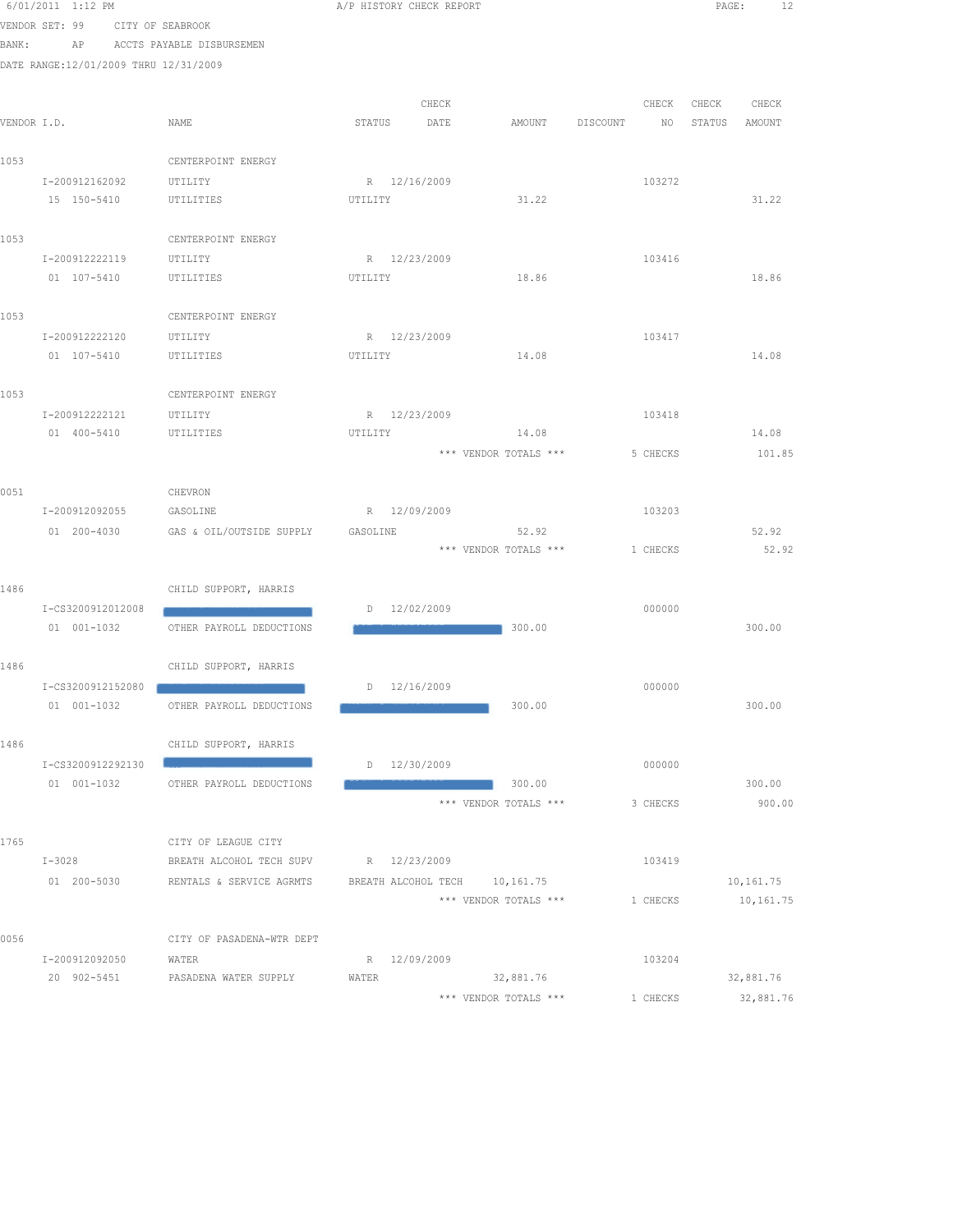|       | 6/01/2011 1:12 PM                     |                                               | A/P HISTORY CHECK REPORT   |                       |          |          | PAGE:  | 13       |
|-------|---------------------------------------|-----------------------------------------------|----------------------------|-----------------------|----------|----------|--------|----------|
|       | VENDOR SET: 99                        | CITY OF SEABROOK                              |                            |                       |          |          |        |          |
| BANK: | AP                                    | ACCTS PAYABLE DISBURSEMEN                     |                            |                       |          |          |        |          |
|       | DATE RANGE:12/01/2009 THRU 12/31/2009 |                                               |                            |                       |          |          |        |          |
|       |                                       |                                               |                            |                       |          |          |        |          |
|       |                                       |                                               | CHECK                      |                       |          | CHECK    | CHECK  | CHECK    |
|       | VENDOR I.D.                           | NAME                                          | STATUS<br>DATE             | AMOUNT                | DISCOUNT | NO       | STATUS | AMOUNT   |
|       |                                       |                                               |                            |                       |          |          |        |          |
| 0057  |                                       | CITY OF SEABROOK                              | R 12/02/2009               |                       |          | 103128   |        |          |
|       | I-200912022018<br>01 107-5410         | UTILITY<br>UTILITIES                          | UTILITY                    | 946.02                |          |          |        |          |
|       | 01 200-5410                           | UTILITIES                                     | UTILITY                    | 9.00                  |          |          |        |          |
|       | 01 400-5410                           | UTILITIES                                     | UTILITY                    | 1,761.23              |          |          |        |          |
|       | 20 912-5410                           | UTILITIES                                     | UTILITY                    | 2,955.29              |          |          |        |          |
|       | 01 500-5410                           | UTILITIES                                     | UTILITY                    | 80.98                 |          |          |        |          |
|       | 15 150-5410                           | UTILITIES                                     | UTILITY                    | 75.05                 |          |          |        | 5,827.57 |
|       |                                       |                                               |                            |                       |          |          |        |          |
| 0057  |                                       | CITY OF SEABROOK                              |                            |                       |          |          |        |          |
|       | I-200912092054                        | DUMPSTER                                      | R 12/09/2009               |                       |          | 103205   |        |          |
|       | 01 107-5410                           | UTILITIES                                     | <b>DUMPSTER</b>            | 276.88                |          |          |        |          |
|       | 01 400-5410                           | UTILITIES                                     | DUMPSTER                   | 1,048.49              |          |          |        |          |
|       | 01 500-5410                           | UTILITIES                                     | DUMPSTER                   | 37.63                 |          |          |        |          |
|       | 20 902-5410                           | UTILITIES                                     | DUMPSTER                   | 37.63                 |          |          |        |          |
|       | 20 912-5410                           | UTILITIES                                     | DUMPSTER                   | 128.16                |          |          |        | 1,528.79 |
|       |                                       |                                               |                            | *** VENDOR TOTALS *** |          | 2 CHECKS |        | 7,356.36 |
|       |                                       |                                               |                            |                       |          |          |        |          |
| 0058  |                                       | CLEAR CREEK EQUIPMENT                         |                            |                       |          |          |        |          |
|       | I-55950                               | TRACTOR RENTAL                                | R 12/02/2009               |                       |          | 103129   |        |          |
|       | 01 400-5030                           | RENTALS & SERVICE AGRMTS                      | TRACTOR RENTAL             | 265.00                |          |          |        |          |
|       | I-55976                               | COMPACTOR RENTAL                              | R 12/02/2009               |                       |          | 103129   |        |          |
|       | 01 400-5030                           | RENTALS & SERVICE AGRMTS                      | COMPACTOR RENTAL           | 693.00                |          |          |        |          |
|       | $I - 56057$                           | AUGER RENTAL                                  | R 12/02/2009               |                       |          | 103129   |        |          |
|       | 01 400-5030                           | RENTALS & SERVICE AGRMTS                      | AUGER RENTAL               | 76.84                 |          |          |        | 1,034.84 |
|       |                                       |                                               |                            |                       |          |          |        |          |
| 0058  |                                       | CLEAR CREEK EQUIPMENT                         |                            |                       |          |          |        |          |
|       | $I - 55625$                           | MANLIFT RENTAL                                | R 12/16/2009               |                       |          | 103273   |        |          |
|       | 01 400-5030                           | RENTALS & SERVICE AGRMTS                      | MANLIFT RENTAL             | 593.25                |          |          |        |          |
|       | I-56029                               | MANLIFT RENTAL                                | R 12/16/2009               |                       |          | 103273   |        |          |
|       | 01 400-5030                           | RENTALS & SERVICE AGRMTS                      | MANLIFT RENTAL             | 791.00                |          |          |        |          |
|       | I-56090                               | MANLIFT RENTAL                                | R 12/16/2009               |                       |          | 103273   |        |          |
|       | 01 400-5030                           | RENTALS & SERVICE AGRMTS                      | MANLIFT RENTAL             | 395.50                |          |          |        | 1,779.75 |
|       |                                       |                                               |                            |                       |          |          |        |          |
| 0058  |                                       | CLEAR CREEK EQUIPMENT                         |                            |                       |          |          |        |          |
|       | I-56182                               | METAL ABRASIVE BLADES                         | R 12/23/2009               |                       |          | 103420   |        |          |
|       | 01 500-4400                           | MISC SUPPLIES                                 | METAL ABRASIVE BLADE 23.98 |                       |          |          |        | 23.98    |
| 0058  |                                       | CLEAR CREEK EQUIPMENT                         |                            |                       |          |          |        |          |
|       | I-56136                               | LITTLE BEAVER RENTAL                          | R 12/30/2009               |                       |          | 103461   |        |          |
|       | 01 400-5030                           | RENTALS & SERVICE AGRMTS LITTLE BEAVER RENTAL |                            | 76.84                 |          |          |        | 76.84    |
|       |                                       |                                               |                            |                       |          |          |        |          |

\*\*\* VENDOR TOTALS \*\*\* 4 CHECKS 2,915.41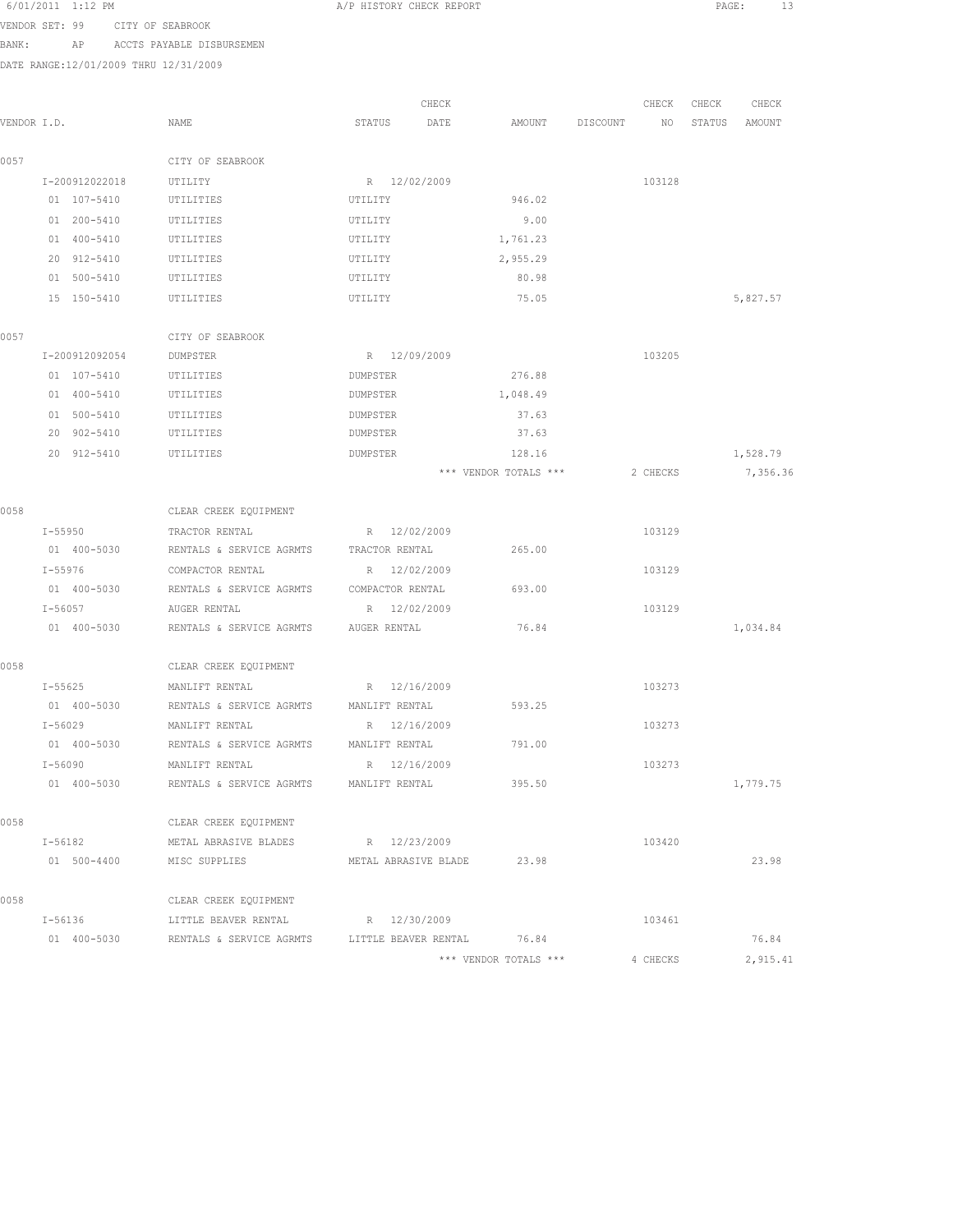|             | 6/01/2011 1:12 PM                     |                                                    | A/P HISTORY CHECK REPORT |       |                                         |          |               | PAGE:<br>14 |
|-------------|---------------------------------------|----------------------------------------------------|--------------------------|-------|-----------------------------------------|----------|---------------|-------------|
|             | VENDOR SET: 99 CITY OF SEABROOK       |                                                    |                          |       |                                         |          |               |             |
| BANK:       |                                       | AP ACCTS PAYABLE DISBURSEMEN                       |                          |       |                                         |          |               |             |
|             | DATE RANGE:12/01/2009 THRU 12/31/2009 |                                                    |                          |       |                                         |          |               |             |
|             |                                       |                                                    |                          |       |                                         |          |               |             |
|             |                                       |                                                    |                          | CHECK |                                         | CHECK    | CHECK CHECK   |             |
| VENDOR I.D. |                                       | NAME                                               | STATUS DATE              |       | AMOUNT DISCOUNT NO                      |          | STATUS AMOUNT |             |
|             |                                       |                                                    |                          |       |                                         |          |               |             |
| 0060        |                                       | CLEAR LAKE EMERGENCY MED CORPS                     |                          |       |                                         |          |               |             |
|             | I-200912092053                        | MONTHLY CONTRACT                                   | R 12/09/2009             |       |                                         | 103206   |               |             |
|             | 01 107-5230                           | CONTRACT-AMBULANCE SERV MONTHLY CONTRACT 14,987.00 |                          |       |                                         |          |               | 14,987.00   |
|             |                                       |                                                    |                          |       | *** VENDOR TOTALS *** 1 CHECKS          |          |               | 14,987.00   |
|             |                                       |                                                    |                          |       |                                         |          |               |             |
| 1155        |                                       | CLEAR LAKE SOIL &                                  |                          |       |                                         |          |               |             |
|             | I-644436                              | SAND                                               | R 12/16/2009             |       |                                         | 103274   |               |             |
|             | 01 400-5180                           | MAINT-BLDGS & GROUNDS                              | SAND                     |       | 220.00                                  |          |               | 220.00      |
|             |                                       |                                                    |                          |       | *** VENDOR TOTALS ***                   | 1 CHECKS |               | 220.00      |
|             |                                       |                                                    |                          |       |                                         |          |               |             |
| 0439        |                                       | CLEMENT COMMUNICATIONS                             |                          |       |                                         |          |               |             |
|             | I-11175636                            | SAFE ATTITUDE POSTERS                              | R 12/30/2009             |       |                                         | 103462   |               |             |
|             | 01 107-5295                           | SAFETY COMMITTEE                                   |                          |       | SAFE ATTITUDE POSTER 451.36             |          |               | 451.36      |
|             |                                       |                                                    |                          |       | *** VENDOR TOTALS *** 1 CHECKS          |          |               | 451.36      |
|             |                                       |                                                    |                          |       |                                         |          |               |             |
| 1898        |                                       | CMRS/POC                                           |                          |       |                                         |          |               |             |
|             | I-200912022019                        | POSTAGE                                            | R 12/02/2009             |       |                                         | 103130   |               |             |
|             | 01 107-4011                           | POSTAGE                                            | POSTAGE                  |       | 1,000.00                                |          |               |             |
|             | I-200912022022                        | POSTAGE                                            | R 12/02/2009             |       |                                         | 103130   |               |             |
|             | 01 107-4011                           | POSTAGE                                            | POSTAGE                  |       | 1,000.00                                |          |               | 2,000.00    |
|             |                                       |                                                    |                          |       | *** VENDOR TOTALS ***                   | 1 CHECKS |               | 2,000.00    |
|             |                                       |                                                    |                          |       |                                         |          |               |             |
| 0838        |                                       | HERBERT L MILLER                                   |                          |       |                                         |          |               |             |
|             | I-200912022020                        | STORAGE UNIT 279                                   | R 12/02/2009             |       |                                         | 103131   |               |             |
|             | 01 200-5030                           | RENTALS & SERVICE AGRMTS                           |                          |       | STORAGE UNIT 279 3,060.00               |          |               | 3,060.00    |
|             |                                       |                                                    |                          |       | *** VENDOR TOTALS *** 1 CHECKS 3,060.00 |          |               |             |
|             |                                       |                                                    |                          |       |                                         |          |               |             |
| 1293        |                                       | COBB, FENDLEY & ASSOC INC.                         |                          |       |                                         |          |               |             |
|             | I-230311                              | OCT09 STATEMENT                                    | R 12/16/2009             |       |                                         | 103275   |               |             |
|             | 20 902-5227                           | PROF FEES - CONSULTING                             | OCT09 STATEMENT          |       | 297.56                                  |          |               |             |
|             | 01 107-5215                           | PROF FEES-ENGINEERING                              | OCT09 STATEMENT          |       | 4,168.80                                |          |               |             |
|             | 01 500-5215                           | PROF FEES - ENGR                                   | OCT09 STATEMENT          |       | 234.91                                  |          |               |             |
|             | 01 900-5215                           | PROF FEES-ENGINEERING                              | OCT09 STATEMENT          |       | 4,021.66                                |          |               | 8,722.93    |
|             |                                       |                                                    |                          |       | *** VENDOR TOTALS ***                   | 1 CHECKS |               | 8,722.93    |
|             |                                       |                                                    |                          |       |                                         |          |               |             |
| 1588        |                                       | COMCAST                                            |                          |       |                                         |          |               |             |
|             | I-200912022021                        | INTERNET                                           | R 12/02/2009             |       |                                         | 103132   |               |             |
|             | 01 107-5030                           | RENTALS & SERVICE AGRMTS                           | INTERNET                 |       | 554.00                                  |          |               | 554.00      |
|             |                                       |                                                    |                          |       |                                         |          |               |             |
| 1588        |                                       | COMCAST                                            |                          |       |                                         |          |               |             |
|             | I-200912022023                        | INTERNET                                           | R 12/02/2009             |       |                                         | 103133   |               |             |
|             | 01 107-5030                           | RENTALS & SERVICE AGRMTS                           | INTERNET                 |       | 7.78                                    |          |               | 7.78        |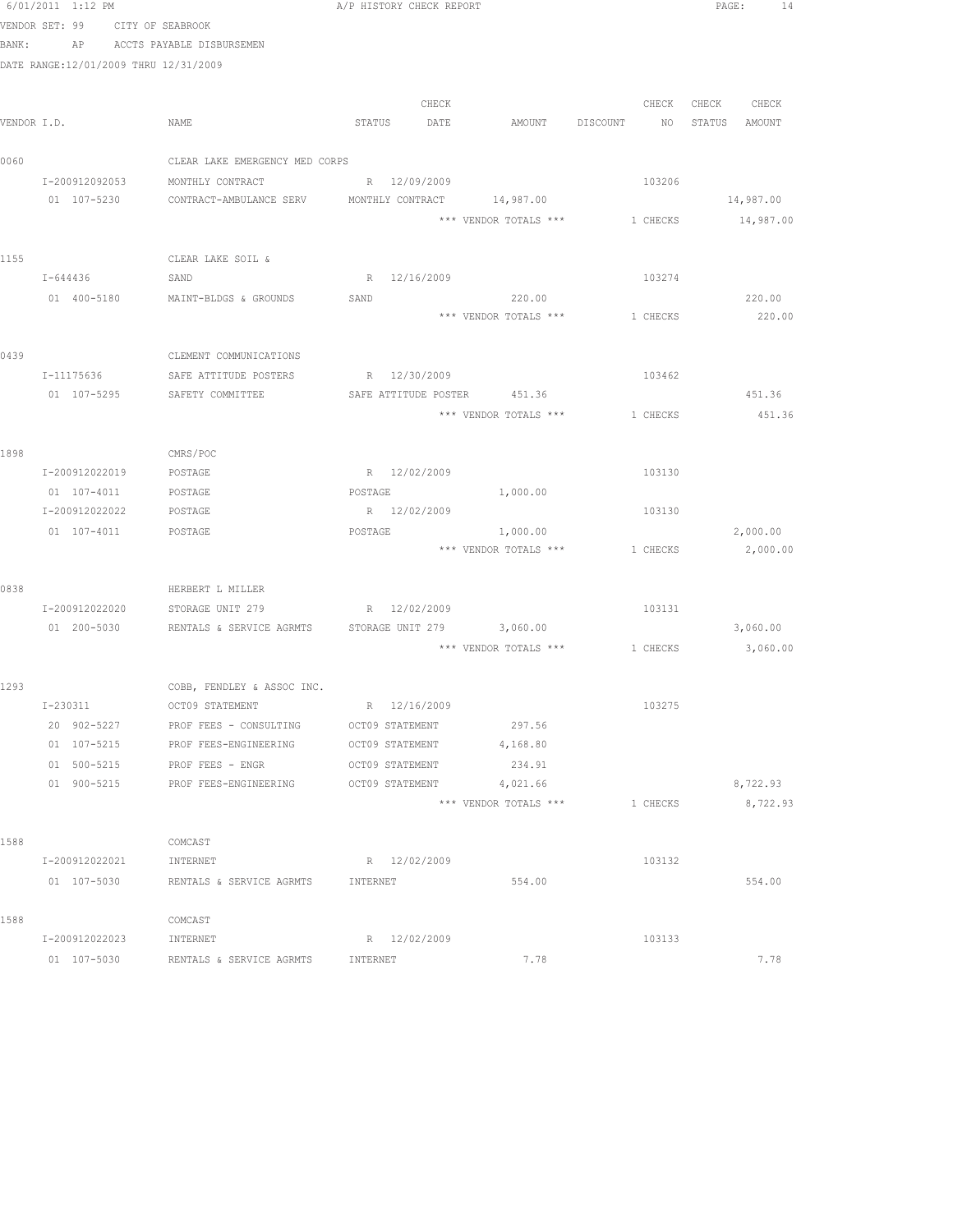|             | 0/01/2011 1:12 PM                     |                                         | A/F HISTORY CHECK REFORT     |                       |          |          | PAGE:  | - TD     |  |
|-------------|---------------------------------------|-----------------------------------------|------------------------------|-----------------------|----------|----------|--------|----------|--|
|             | VENDOR SET: 99                        | CITY OF SEABROOK                        |                              |                       |          |          |        |          |  |
| BANK:       |                                       | AP ACCTS PAYABLE DISBURSEMEN            |                              |                       |          |          |        |          |  |
|             | DATE RANGE:12/01/2009 THRU 12/31/2009 |                                         |                              |                       |          |          |        |          |  |
|             |                                       |                                         |                              |                       |          |          |        |          |  |
|             |                                       |                                         | CHECK                        |                       |          | CHECK    | CHECK  | CHECK    |  |
| VENDOR I.D. |                                       | NAME                                    | STATUS<br>DATE               | AMOUNT                | DISCOUNT | NO       | STATUS | AMOUNT   |  |
| 1588        |                                       | COMCAST                                 |                              |                       |          |          |        |          |  |
|             | I-200912092051                        | INTERNET                                | R 12/09/2009                 |                       |          | 103207   |        |          |  |
|             | 01 500-5030                           | RENTALS & SERVICE AGRMTS                | INTERNET                     | 23.32                 |          |          |        |          |  |
|             | 20 902-5030                           | RENTALS & SERVICE AGRMTS                | INTERNET                     | 23.32                 |          |          |        |          |  |
|             | 20 912-5030                           | RENTALS & SERVICE AGRMTS                | INTERNET                     | 23.31                 |          |          |        | 69.95    |  |
| 1588        |                                       | COMCAST                                 |                              |                       |          |          |        |          |  |
|             | I-200912092052                        | INTERNET                                | R 12/09/2009                 |                       |          | 103208   |        |          |  |
|             | 20 912-5030                           | RENTALS & SERVICE AGRMTS                | INTERNET                     | 66.81                 |          |          |        | 66.81    |  |
|             |                                       |                                         |                              |                       |          |          |        |          |  |
| 1588        |                                       | COMCAST                                 |                              |                       |          |          |        |          |  |
|             | I-200912162093                        | INTERNET                                | R 12/16/2009                 |                       |          | 103276   |        |          |  |
|             | 15 150-5400                           | TELEPHONE                               | INTERNET                     | 129.95                |          |          |        | 129.95   |  |
| 1588        |                                       | COMCAST                                 |                              |                       |          |          |        |          |  |
|             | I-200912162094                        | INTERNET                                | R 12/16/2009                 |                       |          | 103277   |        |          |  |
|             | 01 400-5030                           | RENTALS & SERVICE AGRMTS                | INTERNET                     | 132.92                |          |          |        | 132.92   |  |
| 1588        |                                       | COMCAST                                 |                              |                       |          |          |        |          |  |
|             | I-200912222118                        | INTERNET                                | R 12/23/2009                 |                       |          | 103421   |        |          |  |
|             | 01 200-5030                           | RENTALS & SERVICE AGRMTS                | INTERNET                     | 104.00                |          |          |        | 104.00   |  |
|             |                                       |                                         |                              |                       |          |          |        |          |  |
| 1588        |                                       | COMCAST                                 |                              |                       |          |          |        |          |  |
|             | I-200912302140                        | INTERNET                                | R 12/30/2009                 |                       |          | 103463   |        |          |  |
|             | 01 107-5030                           | RENTALS & SERVICE AGRMTS                | INTERNET                     | 554.00                |          |          |        | 554.00   |  |
|             |                                       |                                         |                              | *** VENDOR TOTALS *** |          | 8 CHECKS |        | 1,619.41 |  |
| 1284        |                                       | <b>GERMAN NORIA</b>                     |                              |                       |          |          |        |          |  |
|             | I-0112200901                          | STUCCO WALLS                            | R 12/02/2009                 |                       |          | 103134   |        |          |  |
|             | 01 107-5180                           | MAINT-BLDGS & GROUNDS STUCCO WALLS      |                              | 2,230.00              |          |          |        | 2,230.00 |  |
| 1284        |                                       | GERMAN NORIA                            |                              |                       |          |          |        |          |  |
|             | I-141200908                           | 2 PICNIC TABLE ROOF COVERS R 12/15/2009 |                              |                       |          | 103255   |        |          |  |
|             | 01 400-5180                           | MAINT-BLDGS & GROUNDS                   | 2 PICNIC TABLE ROOF 1,400.00 |                       |          |          |        | 1,400.00 |  |
|             |                                       |                                         |                              |                       |          |          |        |          |  |
| 1284        |                                       | GERMAN NORIA                            |                              |                       |          |          |        |          |  |
|             | I-122800901                           | PICNIC BLDG ROOF COVER                  | R 12/30/2009                 |                       |          | 103464   |        |          |  |
|             | 01 400-5180                           | MAINT-BLDGS & GROUNDS                   | PICNIC BLDG ROOF COV 700.00  |                       |          |          |        | 700.00   |  |
|             |                                       |                                         |                              | *** VENDOR TOTALS *** |          | 3 CHECKS |        | 4,330.00 |  |
| 1439        |                                       | GAYLE COOK                              |                              |                       |          |          |        |          |  |
|             | I-200912162083                        | REIMBURSEMENTS                          | R 12/16/2009                 |                       |          | 103278   |        |          |  |
|             | 01 107-4010                           | OFFICE SUPPLIES                         | REIMBURSEMENTS               | 125.50                |          |          |        |          |  |
|             | I-200912162091                        | MILEAGE                                 | R 12/16/2009                 |                       |          | 103278   |        |          |  |
|             | 01 107-5300                           | TRAINING & CONFERENCE                   | MILEAGE                      | 53.90                 |          |          |        | 179.40   |  |
|             |                                       |                                         |                              | *** VENDOR TOTALS *** |          | 1 CHECKS |        | 179.40   |  |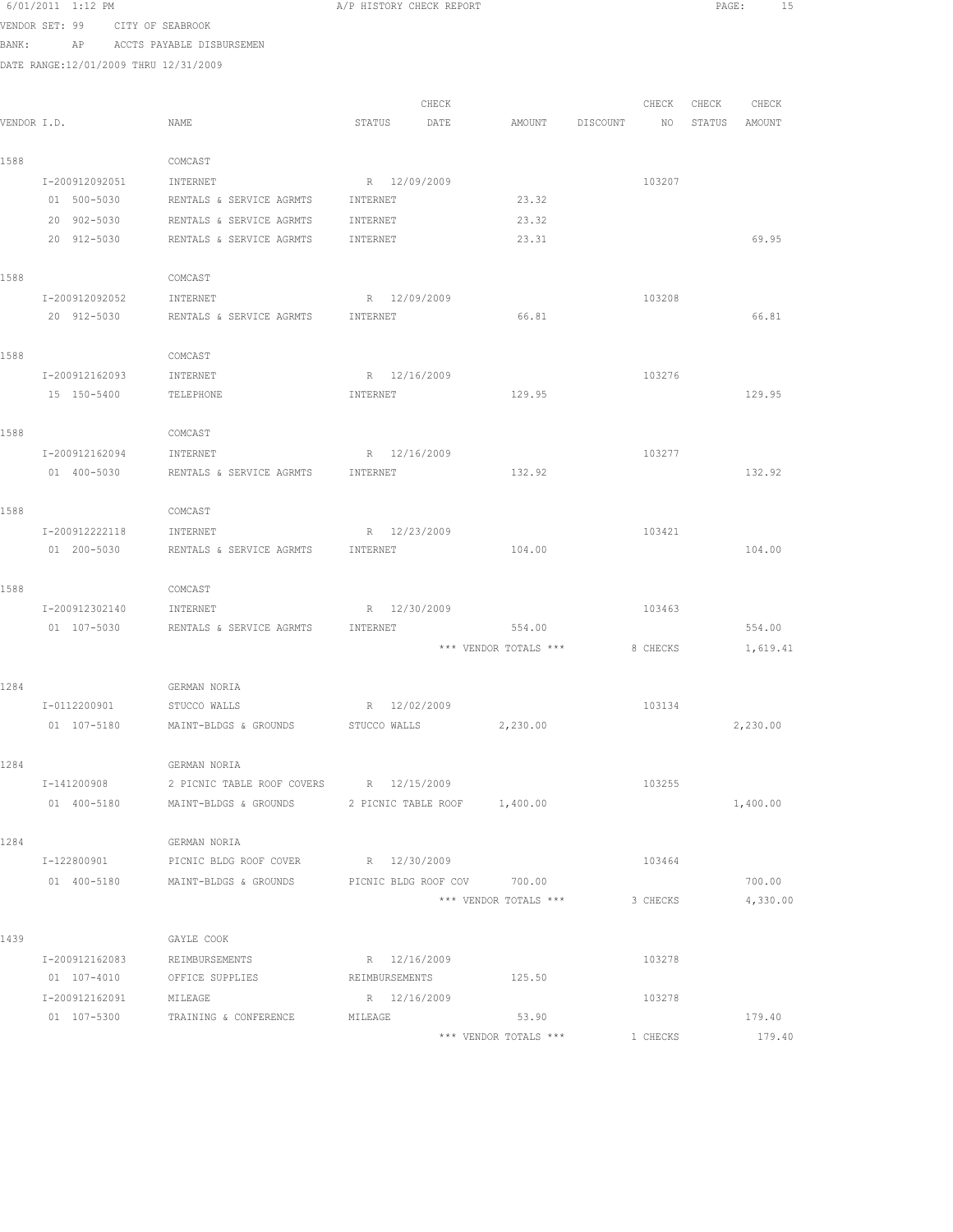|      | 6/01/2011 1:12 PM                     |                                                                 | A/P HISTORY CHECK REPORT     |       |                                        |          |                   | PAGE:<br>16       |
|------|---------------------------------------|-----------------------------------------------------------------|------------------------------|-------|----------------------------------------|----------|-------------------|-------------------|
|      | VENDOR SET: 99 CITY OF SEABROOK       |                                                                 |                              |       |                                        |          |                   |                   |
|      |                                       | BANK: AP ACCTS PAYABLE DISBURSEMEN                              |                              |       |                                        |          |                   |                   |
|      | DATE RANGE:12/01/2009 THRU 12/31/2009 |                                                                 |                              |       |                                        |          |                   |                   |
|      |                                       |                                                                 |                              |       |                                        |          |                   |                   |
|      |                                       |                                                                 |                              | CHECK |                                        |          | CHECK CHECK CHECK |                   |
|      | VENDOR I.D.                           | NAME                                                            | STATUS DATE                  |       | AMOUNT DISCOUNT NO                     |          |                   | STATUS AMOUNT     |
|      |                                       |                                                                 |                              |       |                                        |          |                   |                   |
| 1090 |                                       | CROWN TROPHY                                                    |                              |       |                                        |          |                   |                   |
|      | $I - 11496$                           | PLAQUES                                                         | R 12/16/2009                 |       |                                        | 103279   |                   |                   |
|      | 01  107-3900    MERIT AWARDS          |                                                                 | PLAQUES                      |       | 144.25                                 |          |                   | 144.25            |
| 1090 |                                       | CROWN TROPHY                                                    |                              |       |                                        |          |                   |                   |
|      | I-11438 NAME BADGES                   |                                                                 | R 12/30/2009                 |       |                                        | 103465   |                   |                   |
|      |                                       | 01 107-4010 OFFICE SUPPLIES                                     | NAME BADGES                  |       | 25.00                                  |          |                   | 25.00             |
|      |                                       |                                                                 |                              |       | *** VENDOR TOTALS ***                  | 2 CHECKS |                   | 169.25            |
|      |                                       |                                                                 |                              |       |                                        |          |                   |                   |
| 1691 |                                       | LAURA D DAVIS                                                   |                              |       |                                        |          |                   |                   |
|      | I-200912092056                        | DEC09 EXPENSES                                                  | R 12/09/2009                 |       |                                        | 103209   |                   |                   |
|      | 01 100-3300                           | MAYOR & COUNCIL FEES                                            | DEC09 EXPENSES               |       | 182.30                                 |          |                   | 182.30            |
|      |                                       |                                                                 |                              |       | *** VENDOR TOTALS ***                  | 1 CHECKS |                   | 182.30            |
|      |                                       |                                                                 |                              |       |                                        |          |                   |                   |
| 1867 |                                       | DENTON NAVARRO                                                  |                              |       |                                        |          |                   |                   |
|      | $I-13777$                             | ATTORNEY FEES                                                   | R 12/30/2009                 |       |                                        | 103466   |                   |                   |
|      |                                       | 01 107-5220 PROF FEES-LEGAL                                     |                              |       | ATTORNEY FEES 6,240.06                 |          |                   | 6,240.06          |
|      |                                       |                                                                 |                              |       | *** VENDOR TOTALS ***                  |          |                   | 1 CHECKS 6,240.06 |
| 1927 |                                       | DGP SECURITY COMPANY                                            |                              |       |                                        |          |                   |                   |
|      |                                       | I-20794 CABLE FOR CAMERAS                                       | R 12/23/2009                 |       |                                        | 103422   |                   |                   |
|      | 01 107-5465 MISC EXPENSE              |                                                                 |                              |       | CABLE FOR CAMERAS 339.00               |          |                   | 339.00            |
|      |                                       |                                                                 |                              |       | *** VENDOR TOTALS ***                  | 1 CHECKS |                   | 339.00            |
|      |                                       |                                                                 |                              |       |                                        |          |                   |                   |
| 0930 |                                       | DIGITEX CORPORATION                                             |                              |       |                                        |          |                   |                   |
|      | $I - 67347$                           | COPIER RENTAL                                                   | R 12/09/2009                 |       |                                        | 103210   |                   |                   |
|      |                                       | 01  200-5030   RENTALS & SERVICE AGRMTS   COPIER RENTAL   70.74 |                              |       |                                        |          |                   | 70.74             |
|      |                                       |                                                                 |                              |       | $***$ VENDOR TOTALS $***$ $1\,$ CHECKS |          |                   | 70.74             |
|      |                                       |                                                                 |                              |       |                                        |          |                   |                   |
| 1232 |                                       | DISA INC.                                                       |                              |       |                                        |          |                   |                   |
|      | I-292564                              | DRUG TEST                                                       | R 12/02/2009                 |       |                                        | 103135   |                   |                   |
|      | 01 107-3145                           | DRUG TESTING                                                    | DRUG TEST                    |       | 11.00                                  |          |                   | 11.00             |
|      |                                       |                                                                 |                              |       |                                        |          |                   |                   |
| 1232 |                                       | DISA INC.                                                       |                              |       |                                        |          |                   |                   |
|      | I-296649                              | DRUG TESTING                                                    | R 12/30/2009<br>DRUG TESTING |       | 81.00                                  | 103467   |                   |                   |
|      | 01 107-3145                           | DRUG TESTING                                                    |                              |       | *** VENDOR TOTALS ***                  | 2 CHECKS |                   | 81.00<br>92.00    |
|      |                                       |                                                                 |                              |       |                                        |          |                   |                   |
| 1453 |                                       | PAUL R DUNPHEY                                                  |                              |       |                                        |          |                   |                   |
|      | I-200912092057                        | DEC09 EXPENSE                                                   | R 12/09/2009                 |       |                                        | 103211   |                   |                   |
|      |                                       | 01 100-3300 MAYOR & COUNCIL FEES                                | DEC09 EXPENSE                |       | 300.00                                 |          |                   | 300.00            |
|      |                                       |                                                                 |                              |       | *** VENDOR TOTALS ***                  | 1 CHECKS |                   | 300.00            |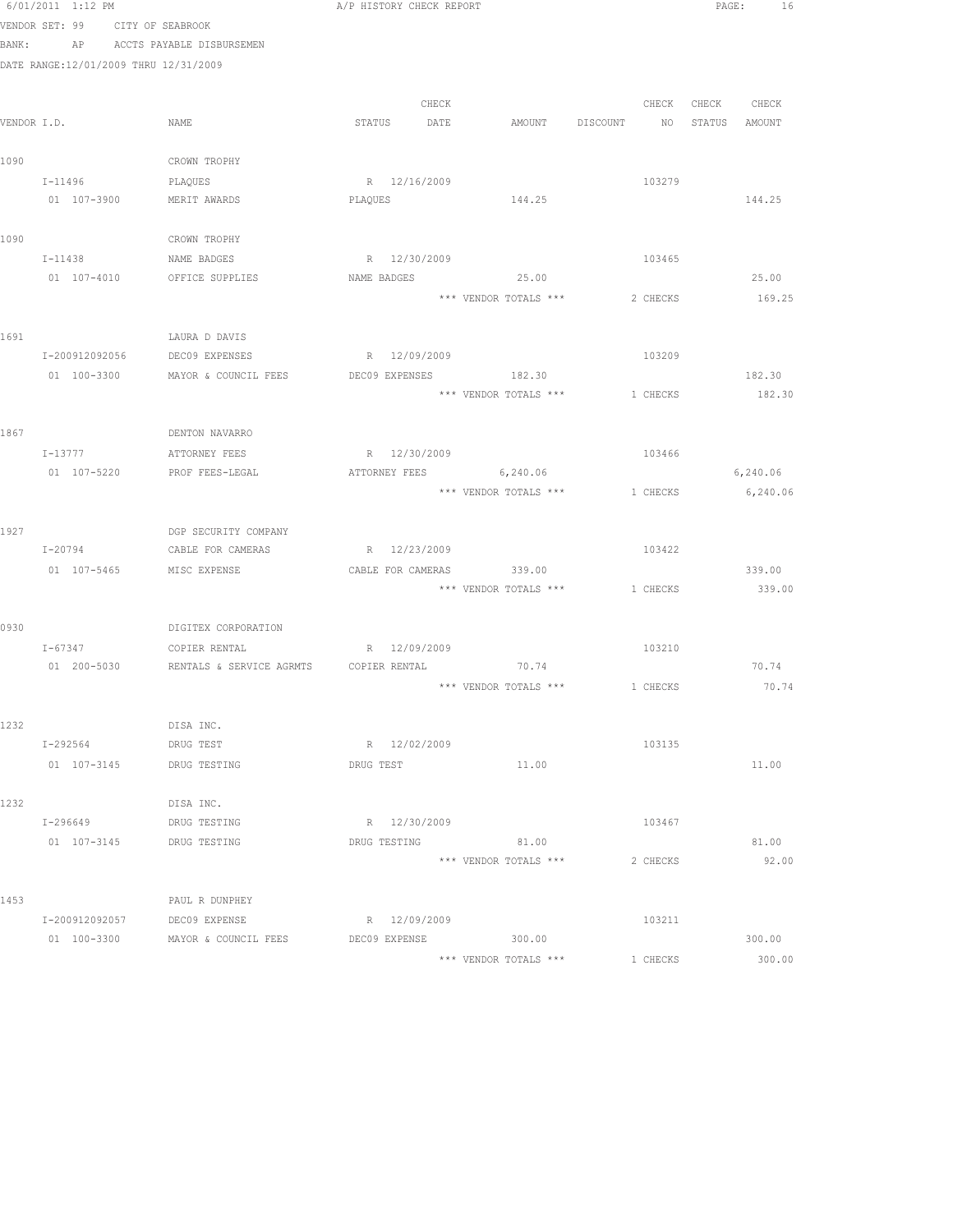|      | 0/UI/ZUII I:IZ PM                     |                                                     | A/F HISTORY CHECK REPORT |                                |                 | PAGE:             |
|------|---------------------------------------|-----------------------------------------------------|--------------------------|--------------------------------|-----------------|-------------------|
|      | VENDOR SET: 99 CITY OF SEABROOK       |                                                     |                          |                                |                 |                   |
|      |                                       | BANK: AP ACCTS PAYABLE DISBURSEMEN                  |                          |                                |                 |                   |
|      | DATE RANGE:12/01/2009 THRU 12/31/2009 |                                                     |                          |                                |                 |                   |
|      |                                       |                                                     |                          |                                |                 |                   |
|      |                                       |                                                     | CHECK                    |                                |                 | CHECK CHECK CHECK |
|      | VENDOR I.D.                           | NAME                                                | STATUS DATE              |                                | AMOUNT DISCOUNT | NO STATUS AMOUNT  |
|      |                                       |                                                     |                          |                                |                 |                   |
| 0068 |                                       | DXI INDUSTRIES, INC                                 |                          |                                |                 |                   |
|      | I-0551534109<br>20 912-5280           | <b>BLEACH</b><br>CHEMICAL SUPPLIES                  | R 12/16/2009<br>BLEACH   | 2,773.41                       | 103281          |                   |
|      | I-DE050234809                         | CHLORINE CYLINDERS                                  | R 12/16/2009             |                                | 103281          |                   |
|      | 20 902-5030                           | RENTALS & SERVICE AGRMTS CHLORINE CYLINDERS 42.00   |                          |                                |                 | 2,815.41          |
|      |                                       |                                                     |                          |                                |                 |                   |
| 0068 |                                       | DXI INDUSTRIES, INC                                 |                          |                                |                 |                   |
|      | I-0551576109                          | SODIUM HYPO                                         | R 12/30/2009             |                                | 103468          |                   |
|      | 01 400-4090                           | POOL SUPPLIES SODIUM HYPO                           |                          | 432.47                         |                 |                   |
|      | I-0551612909                          | SODIUM HYPO                                         | R 12/30/2009             |                                | 103468          |                   |
|      |                                       | 20 912-5280 CHEMICAL SUPPLIES                       |                          | SODIUM HYPO 2,872.92           |                 | 3,305.39          |
|      |                                       |                                                     |                          | *** VENDOR TOTALS ***          | 2 CHECKS        | 6,120.80          |
|      |                                       |                                                     |                          |                                |                 |                   |
| 0070 |                                       | EASTEX ENVIRONMENTAL LABORATOR                      |                          |                                |                 |                   |
|      | I-C0911243                            | LABORATORY SERVICE                                  | R 12/16/2009             |                                | 103282          |                   |
|      | 20 912-5285                           | LABORATORY FEES                                     | LABORATORY SERVICE       | 855.00                         |                 | 855.00            |
|      |                                       |                                                     |                          | *** VENDOR TOTALS ***          | 1 CHECKS        | 855.00            |
|      |                                       |                                                     |                          |                                |                 |                   |
| 1143 |                                       | ENTERPRISE RENT-A-CAR                               |                          |                                |                 |                   |
|      | I-L0605001109                         | TRUCK RENTAL-PICKELL R 12/16/2009                   |                          |                                | 103283          |                   |
|      | 09 901-5030                           | RENTAL & SERVICE AGRMTS TRUCK RENTAL-PICKELL 675.00 |                          |                                |                 | 675.00            |
|      |                                       |                                                     |                          | *** VENDOR TOTALS *** 1 CHECKS |                 | 675.00            |
|      |                                       |                                                     |                          |                                |                 |                   |
| 0076 | I-943639073                           | FEDERAL EXPRESS CORP<br>FREIGHT                     | R 12/23/2009             |                                | 103424          |                   |
|      | 01  107-4011  POSTAGE                 |                                                     | FREIGHT                  | 21.88                          |                 | 21.88             |
|      |                                       |                                                     |                          | *** VENDOR TOTALS *** 1 CHECKS |                 | 21.88             |
|      |                                       |                                                     |                          |                                |                 |                   |
| 1602 |                                       | FIRST CHOICE POWER                                  |                          |                                |                 |                   |
|      | I-200912232129                        | ELECTRICITY                                         | R 12/23/2009             |                                | 103425          |                   |
|      | 01 107-5410                           | UTILITIES                                           | ELECTRICITY              | 4,972.13                       |                 |                   |
|      | 01 400-5410                           | UTILITIES                                           | ELECTRICITY              | 2,475.50                       |                 |                   |
|      | 01 500-5410                           | UTILITIES                                           | ELECTRICITY              | 191.00                         |                 |                   |
|      | 01 500-5411                           | UTILITIES - STREET LIGHTS                           | ELECTRICITY              | 14,735.74                      |                 |                   |
|      | 01 210-5410                           | UTILITIES                                           | ELECTRICITY              | 93.18                          |                 |                   |
|      | 01 200-5410                           | UTILITIES                                           | ELECTRICITY              | 190.12                         |                 |                   |
|      | 20 912-5410                           | UTILITIES                                           | ELECTRICITY              | 2,528.21                       |                 |                   |
|      | 20 902-5410                           | UTILITIES                                           | ELECTRICITY              | 2,182.21                       |                 | 27,368.09         |
|      |                                       |                                                     |                          | *** VENDOR TOTALS ***          | 1 CHECKS        | 27,368.09         |
|      |                                       |                                                     |                          |                                |                 |                   |
| 0927 |                                       | FITCH SERVICES INC                                  |                          |                                |                 |                   |
|      | $I-8707$                              | FLOW SWITCH REPAIR                                  | R 12/16/2009             |                                | 103284          |                   |
|      | 20 902-5130                           | MAINT-WATER SYSTEM MINOR FLOW SWITCH REPAIR         |                          | 415.00                         |                 | 415.00            |
|      |                                       |                                                     |                          | *** VENDOR TOTALS ***          | 1 CHECKS        | 415.00            |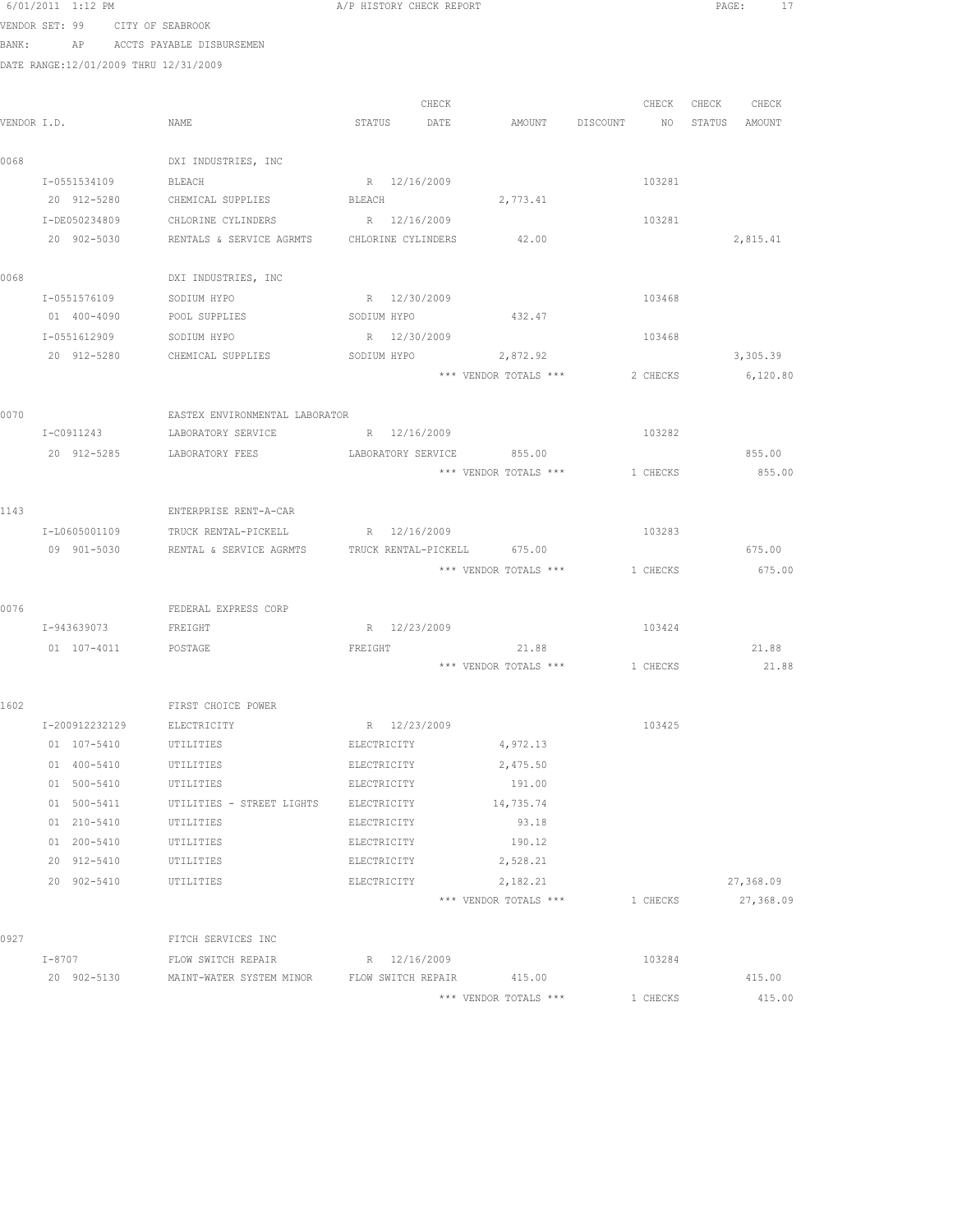|      | 6/01/2011 1:12 PM                     |                                          | A/P HISTORY CHECK REPORT      |                                       |                                  | PAGE: 18             |
|------|---------------------------------------|------------------------------------------|-------------------------------|---------------------------------------|----------------------------------|----------------------|
|      | VENDOR SET: 99 CITY OF SEABROOK       |                                          |                               |                                       |                                  |                      |
|      |                                       | BANK: AP ACCTS PAYABLE DISBURSEMEN       |                               |                                       |                                  |                      |
|      | DATE RANGE:12/01/2009 THRU 12/31/2009 |                                          |                               |                                       |                                  |                      |
|      |                                       |                                          |                               |                                       |                                  |                      |
|      |                                       |                                          | CHECK                         |                                       |                                  | CHECK CHECK<br>CHECK |
|      | VENDOR I.D.                           | NAME                                     | STATUS DATE                   |                                       | AMOUNT DISCOUNT NO STATUS AMOUNT |                      |
|      |                                       |                                          |                               |                                       |                                  |                      |
| 0656 |                                       | FRIENDS OF SEABROOK                      |                               |                                       |                                  |                      |
|      | I-200912162096                        | BREAKFAST W/SANTA                        | R 12/16/2009                  |                                       | 103285                           |                      |
|      | 01 400-5465                           | MISC EXPENSE                             |                               | BREAKFAST W/SANTA 1,017.46            |                                  | 1,017.46             |
|      |                                       |                                          |                               | *** VENDOR TOTALS *** 1 CHECKS        |                                  | 1,017.46             |
|      |                                       |                                          |                               |                                       |                                  |                      |
| 1748 |                                       | FRY'S ELECTRONICS                        |                               |                                       |                                  |                      |
|      | C-3537968                             | RETURNED MERCHANDISE                     | R 12/23/2009                  |                                       | 103426                           |                      |
|      | 01 103-4150                           | SMALL TOOLS & EQUIPMENT                  | RETURNED MERCHANDISE 154.96CR |                                       |                                  |                      |
|      | I-3537638                             | ELECTRONIC PARTS                         | R 12/23/2009                  |                                       | 103426                           |                      |
|      | 01 103-4150                           | SMALL TOOLS & EQUIPMENT ELECTRONIC PARTS |                               | 200.87                                |                                  | 45.91                |
|      |                                       |                                          |                               | *** VENDOR TOTALS ***                 | 1 CHECKS                         | 45.91                |
|      |                                       |                                          |                               |                                       |                                  |                      |
| 1769 |                                       | G & K SERVICES INC                       |                               |                                       |                                  |                      |
|      |                                       | I-200912162097 LAUNDRY SERVICES          | R 12/16/2009                  |                                       | 103286                           |                      |
|      | 01 500-5310                           | UNIFORMS & LAUNDRY                       | LAUNDRY SERVICES              | 233.40                                |                                  |                      |
|      | 20 902-5310                           | UNIFORMS & LAUNDRY                       | LAUNDRY SERVICES              | 233.40                                |                                  |                      |
|      | 20 912-5310                           | UNIFORMS & LAUNDRY                       | LAUNDRY SERVICES              | 233.40                                |                                  |                      |
|      | 01 400-5310                           | UNIFORMS & LAUNDRY                       | LAUNDRY SERVICES              | 175.00                                |                                  |                      |
|      | I-200912162098                        | LAUNDRY SERVICE                          | R 12/16/2009                  |                                       | 103286                           |                      |
|      | 01 400-5310                           | UNIFORMS & LAUNDRY                       | LAUNDRY SERVICE               | 189.45                                |                                  | 1,064.65             |
|      |                                       |                                          |                               | *** VENDOR TOTALS ***                 | 1 CHECKS                         | 1,064.65             |
|      |                                       |                                          |                               |                                       |                                  |                      |
| 0082 |                                       | GALVESTON COUNTY HEALTH DISTRI           |                               |                                       |                                  |                      |
|      | $I - 15093$                           | WATER SAMPLES                            | R 12/16/2009                  |                                       | 103287                           |                      |
|      | 20 902-5285                           | LABORATORY FEES                          | WATER SAMPLES                 | 132.00                                |                                  | 132.00               |
|      |                                       |                                          |                               | *** VENDOR TOTALS *** 1 CHECKS 132.00 |                                  |                      |
|      |                                       |                                          |                               |                                       |                                  |                      |
| 1520 |                                       | GLOBALSTAR USA INC                       |                               |                                       | 103212                           |                      |
|      | I-200912092059                        | TELEPHONE                                | R 12/09/2009                  | 40.95                                 |                                  | 40.95                |
|      | 01 106-5400                           | TELEPHONE                                | TELEPHONE                     | *** VENDOR TOTALS ***                 | 1 CHECKS                         | 40.95                |
|      |                                       |                                          |                               |                                       |                                  |                      |
| 1561 |                                       | RAFAEL GONZALES                          |                               |                                       |                                  |                      |
|      | I-200912092058                        | EMPLOYEE OF THE YEAR AWARD R 12/09/2009  |                               |                                       | 103213                           |                      |
|      | 01 107-3900                           | MERIT AWARDS                             | EMPLOYEE OF THE YEAR 500.00   |                                       |                                  | 500.00               |
|      |                                       |                                          |                               | *** VENDOR TOTALS ***                 | 1 CHECKS                         | 500.00               |
|      |                                       |                                          |                               |                                       |                                  |                      |
| 0087 |                                       | GULF COAST LIMESTONE, INC                |                               |                                       |                                  |                      |
|      | I-558092                              | FLEX BASE                                | R 12/16/2009                  |                                       | 103288                           |                      |
|      |                                       | 01 400-5180 MAINT-BLDGS & GROUNDS        | FLEX BASE                     | 1,897.40                              |                                  | 1,897.40             |
|      |                                       |                                          |                               | *** VENDOR TOTALS ***                 | 1 CHECKS                         | 1,897.40             |
|      |                                       |                                          |                               |                                       |                                  |                      |
| 1679 |                                       | GULF COAST TREES                         |                               |                                       |                                  |                      |
|      | $I-2820$                              | MOVING OAK TREES                         | R 12/16/2009                  |                                       | 103289                           |                      |
|      | 01 400-4400                           | MISC SUPPLIES                            | MOVING OAK TREES              | 6,250.00                              |                                  | 6,250.00             |
|      |                                       |                                          |                               | *** VENDOR TOTALS ***                 | 1 CHECKS                         | 6,250.00             |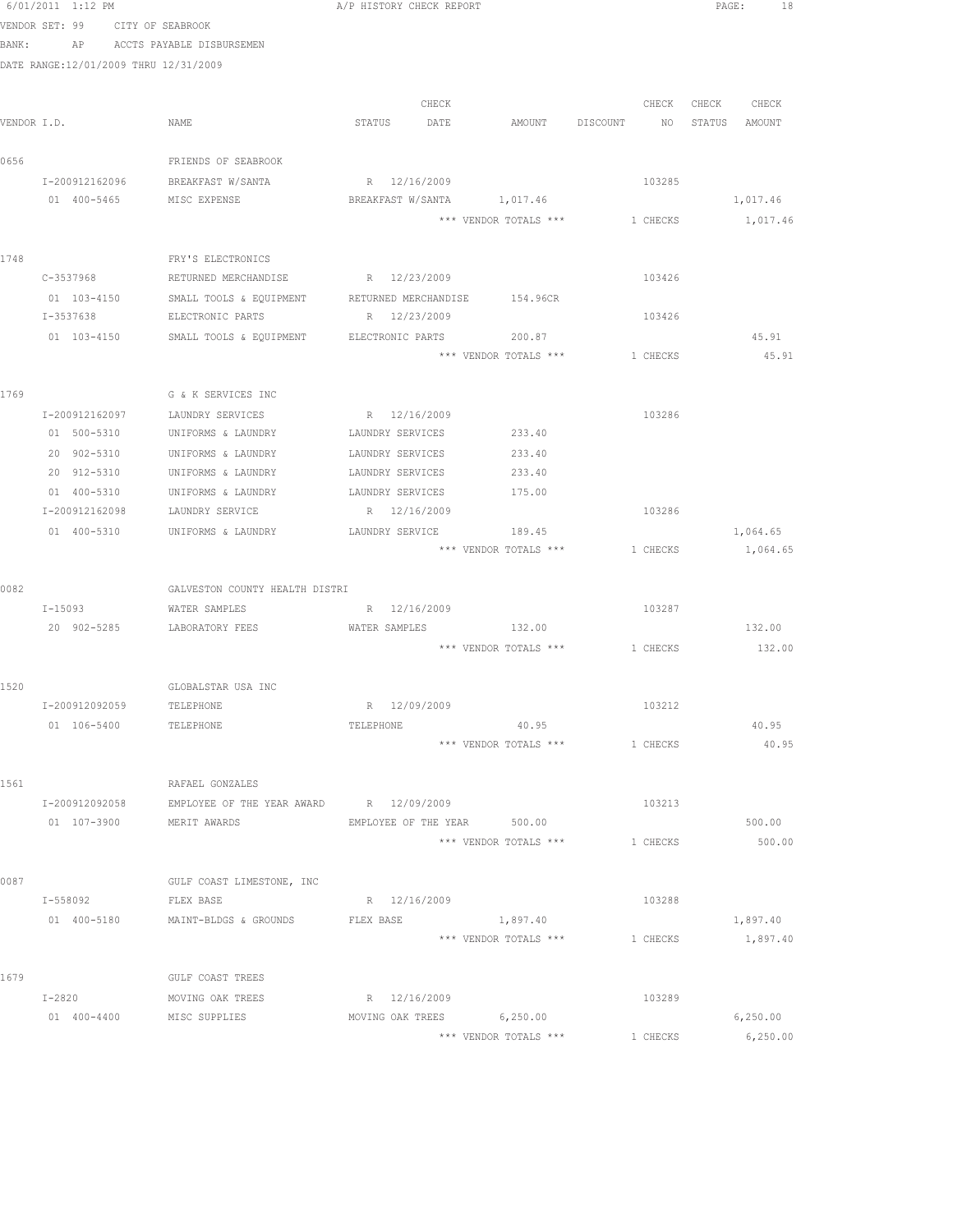|      | 0/UI/ZUII I:IZ FM                     |                                                           | A/F HISTORY CHECK REFORT |                                          |                                  |          | PAGE:             | - 19      |
|------|---------------------------------------|-----------------------------------------------------------|--------------------------|------------------------------------------|----------------------------------|----------|-------------------|-----------|
|      | VENDOR SET: 99 CITY OF SEABROOK       |                                                           |                          |                                          |                                  |          |                   |           |
|      |                                       | BANK: AP ACCTS PAYABLE DISBURSEMEN                        |                          |                                          |                                  |          |                   |           |
|      | DATE RANGE:12/01/2009 THRU 12/31/2009 |                                                           |                          |                                          |                                  |          |                   |           |
|      |                                       |                                                           |                          |                                          |                                  |          |                   |           |
|      |                                       |                                                           | CHECK                    |                                          |                                  |          | CHECK CHECK CHECK |           |
|      | VENDOR I.D.                           | NAME                                                      | STATUS DATE              |                                          | AMOUNT DISCOUNT NO STATUS AMOUNT |          |                   |           |
| 0091 |                                       | HACH COMPANY                                              |                          |                                          |                                  |          |                   |           |
|      | I-6521798                             | GLASS FILTER                                              | R 12/23/2009             |                                          |                                  | 103427   |                   |           |
|      | 20 912-5120                           | MAINT-SEWER SYSTEM MINOR                                  | GLASS FILTER             | 127.27                                   |                                  |          |                   |           |
|      | I-6524389                             | POTASSIUM IODIDE                                          | R 12/23/2009             |                                          |                                  | 103427   |                   |           |
|      |                                       | 20 912-5120 MAINT-SEWER SYSTEM MINOR POTASSIUM IODIDE     |                          | 11.55                                    |                                  |          |                   | 138.82    |
| 0091 |                                       | HACH COMPANY                                              |                          |                                          |                                  |          |                   |           |
|      | I-6529081 STERILE PIPET               |                                                           | R 12/30/2009             |                                          | 103469                           |          |                   |           |
|      |                                       | 20 912-5120 MAINT-SEWER SYSTEM MINOR STERILE PIPET 4.59   |                          |                                          |                                  |          |                   | 4.59      |
|      |                                       |                                                           |                          | *** VENDOR TOTALS ***                    |                                  | 2 CHECKS |                   | 143.41    |
|      |                                       |                                                           |                          |                                          |                                  |          |                   |           |
| 0096 |                                       | HARRIS CO J.I.M.S.                                        |                          |                                          |                                  |          |                   |           |
|      | I-0912024                             | WARRANTS                                                  | R 12/16/2009             |                                          |                                  | 103290   |                   |           |
|      | 01 700-5431                           | WARRANT INFORMATION SERV WARRANTS                         |                          | 6.40                                     |                                  |          |                   | 6.40      |
|      |                                       |                                                           |                          | *** VENDOR TOTALS ***                    | 1 CHECKS                         |          |                   | 6.40      |
|      |                                       |                                                           |                          |                                          |                                  |          |                   |           |
| 1192 | I-AF001835 RADIO REPAIR               | HARRIS COUNTY TREASURER                                   | R 12/23/2009             |                                          | 103428                           |          |                   |           |
|      |                                       | 01  200-5170  MAINT-RADIO EQUIPMENT  RADIO REPAIR  212.84 |                          |                                          |                                  |          |                   | 212.84    |
|      |                                       |                                                           |                          | *** VENDOR TOTALS *** 1 CHECKS           |                                  |          |                   | 212.84    |
|      |                                       |                                                           |                          |                                          |                                  |          |                   |           |
| 1062 |                                       | HARRIS-GALVESTON                                          |                          |                                          |                                  |          |                   |           |
|      | I-189166                              | PERMIT FEE                                                | R 12/02/2009             |                                          | 103136                           |          |                   |           |
|      | 20 902-5440                           | COASTAL SUBSIDENCE FEES PERMIT FEE                        |                          | 680.00                                   |                                  |          |                   | 680.00    |
|      |                                       |                                                           |                          | *** VENDOR TOTALS ***                    | 1 CHECKS                         |          |                   | 680.00    |
| 1104 |                                       | HART INTERCIVIC INC                                       |                          |                                          |                                  |          |                   |           |
|      | I-038564                              | ELECTION EQUIPMENT LEASE R 12/02/2009                     |                          |                                          |                                  | 103137   |                   |           |
|      |                                       | 01 100-5195 ELECTION EXPENSE                              |                          | ELECTION EQUIPMENT L 10,050.00           |                                  |          |                   | 10,050.00 |
|      |                                       |                                                           |                          | *** VENDOR TOTALS *** 1 CHECKS 10,050.00 |                                  |          |                   |           |
|      |                                       |                                                           |                          |                                          |                                  |          |                   |           |
| 0170 |                                       | RION N HART, PH.D.                                        |                          |                                          |                                  |          |                   |           |
|      | I-200912092062 KRUMREY                |                                                           | R 12/09/2009             |                                          |                                  | 103214   |                   |           |
|      |                                       | 01  200-3140  PSYCHOLOGICAL SERVICES  KRUMREY             |                          | 200.00                                   |                                  |          |                   | 200.00    |
|      |                                       |                                                           |                          | *** VENDOR TOTALS *** 1 CHECKS           |                                  |          |                   | 200.00    |
| 1544 |                                       | HD SUPPLY WATERWORKS, LTD                                 |                          |                                          |                                  |          |                   |           |
|      | I-9840849                             | PUMP NOZZLE                                               | R 12/16/2009             |                                          |                                  | 103291   |                   |           |
|      | 20 902-5130                           | MAINT-WATER SYSTEM MINOR PUMP NOZZLE                      |                          | 265.62                                   |                                  |          |                   | 265.62    |
|      |                                       |                                                           |                          | *** VENDOR TOTALS ***                    | 1 CHECKS                         |          |                   | 265.62    |
|      |                                       |                                                           |                          |                                          |                                  |          |                   |           |
| 0647 |                                       | H-GAC                                                     |                          |                                          |                                  |          |                   |           |
|      | I-9056 2010 DUES                      |                                                           | R 12/02/2009             |                                          |                                  | 103138   |                   |           |
|      |                                       | 01 107-5020 DUES & SUBSCRIPTIONS                          | 2010 DUES                | 377.72                                   |                                  |          |                   | 377.72    |

\*\*\* VENDOR TOTALS \*\*\* 1 CHECKS 377.72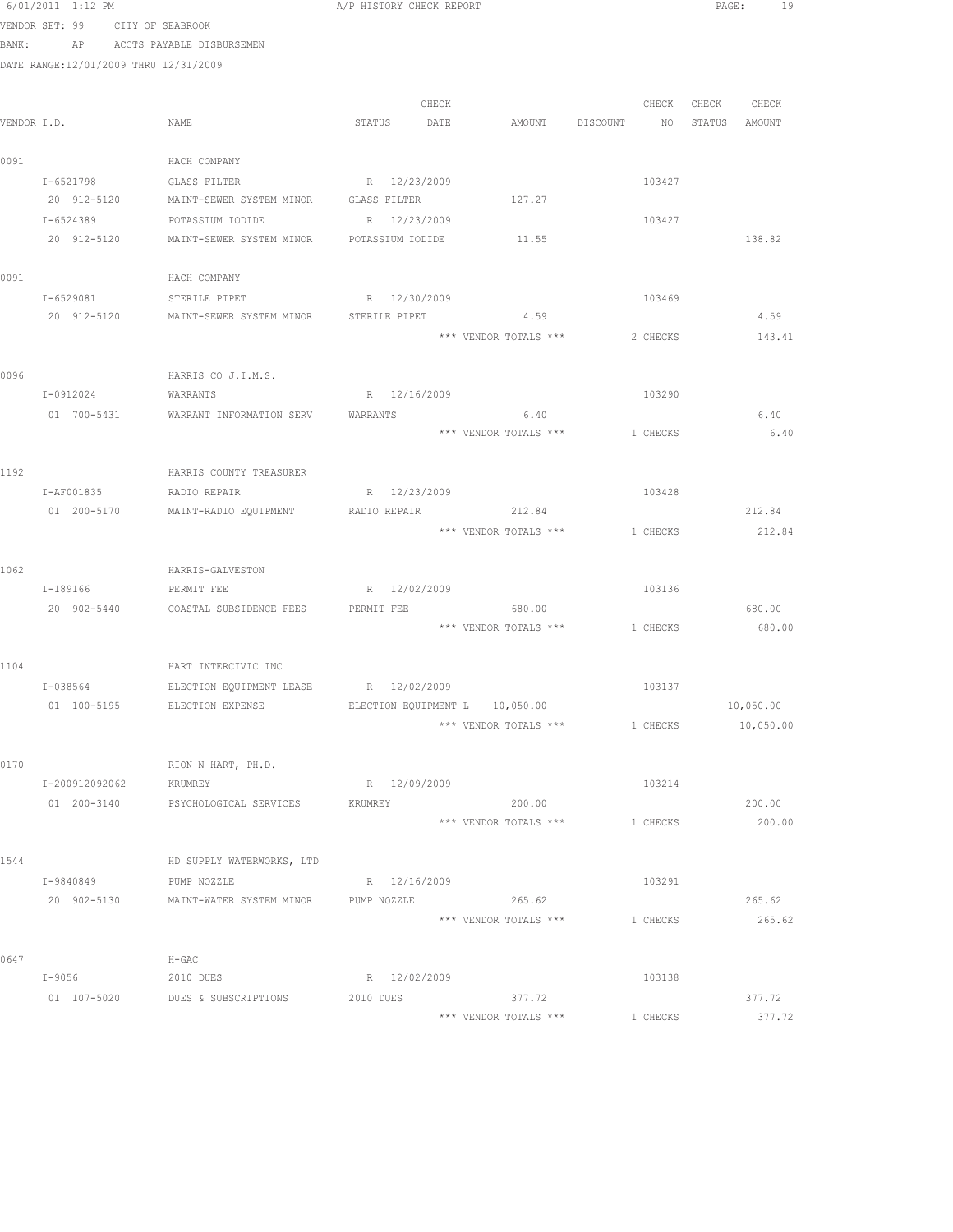|       | 6/01/2011 1:12 PM                     |                                                                  | A/P HISTORY CHECK REPORT |              |                                  |          | PAGE: 20          |  |
|-------|---------------------------------------|------------------------------------------------------------------|--------------------------|--------------|----------------------------------|----------|-------------------|--|
|       | VENDOR SET: 99<br>CITY OF SEABROOK    |                                                                  |                          |              |                                  |          |                   |  |
| BANK: |                                       | AP ACCTS PAYABLE DISBURSEMEN                                     |                          |              |                                  |          |                   |  |
|       | DATE RANGE:12/01/2009 THRU 12/31/2009 |                                                                  |                          |              |                                  |          |                   |  |
|       |                                       |                                                                  |                          |              |                                  |          |                   |  |
|       |                                       |                                                                  |                          | CHECK        |                                  |          | CHECK CHECK CHECK |  |
|       | VENDOR I.D.                           | NAME                                                             | STATUS DATE              |              | AMOUNT DISCOUNT NO STATUS AMOUNT |          |                   |  |
| 1688  |                                       | DONALD E HOLBROOK                                                |                          |              |                                  |          |                   |  |
|       | I-200912092060                        | DEC09 EXPENSE                                                    | R 12/09/2009             |              |                                  | 103215   |                   |  |
|       | 01 100-3300                           | MAYOR & COUNCIL FEES                                             | DEC09 EXPENSE            |              | 300.00                           |          | 300.00            |  |
|       |                                       |                                                                  |                          |              | *** VENDOR TOTALS *** 1 CHECKS   |          | 300.00            |  |
|       |                                       |                                                                  |                          |              |                                  |          |                   |  |
| 0100  |                                       | HOME DEPOT, THE                                                  |                          |              |                                  |          |                   |  |
|       |                                       | I-200912092061 SUPPLIES                                          | R 12/09/2009             |              |                                  | 103216   |                   |  |
|       |                                       | 01 400-4400 MISC SUPPLIES SUPPLIES                               |                          |              | 5,064.15                         |          |                   |  |
|       |                                       | 01 107-5180 MAINT-BLDGS & GROUNDS SUPPLIES                       |                          |              | 245.97                           |          |                   |  |
|       | 20 912-5120                           | MAINT-SEWER SYSTEM MINOR                                         | SUPPLIES                 |              | 76.80                            |          |                   |  |
|       | 01 220-5465                           | MISC EXPENDITURES                                                | SUPPLIES                 |              | 25.94                            |          | 5,412.86          |  |
|       |                                       |                                                                  |                          |              | *** VENDOR TOTALS ***            | 1 CHECKS | 5,412.86          |  |
| 0105  |                                       | ICMA RETIREMENT TRUST-457                                        |                          |              |                                  |          |                   |  |
|       | I-ICM200912012008                     | EMPLOYEE DEDUCTIONS                                              |                          | R 12/02/2009 |                                  | 103139   |                   |  |
|       | 01 001-1030                           | AFLAC INSURANCE DEDUCTS EMPLOYEE DEDUCTIONS 3,988.46             |                          |              |                                  |          | 3,988.46          |  |
|       |                                       |                                                                  |                          |              |                                  |          |                   |  |
| 0105  |                                       | ICMA RETIREMENT TRUST-457                                        |                          |              |                                  |          |                   |  |
|       |                                       | I-ICM200912152080 EMPLOYEE DEDUCTIONS                            | R 12/16/2009             |              |                                  | 103292   |                   |  |
|       |                                       | 01 001-1030 AFLAC INSURANCE DEDUCTS EMPLOYEE DEDUCTIONS 4,013.46 |                          |              |                                  |          | 4,013.46          |  |
|       |                                       |                                                                  |                          |              |                                  |          |                   |  |
| 0105  |                                       | ICMA RETIREMENT TRUST-457                                        |                          |              |                                  |          |                   |  |
|       |                                       | I-ICM200912292130 EMPLOYEE DEDUCTIONS                            | R 12/30/2009             |              |                                  | 103470   |                   |  |
|       |                                       | 01 001-1030 AFLAC INSURANCE DEDUCTS EMPLOYEE DEDUCTIONS 3,993.46 |                          |              |                                  |          | 3,993.46          |  |
|       |                                       |                                                                  |                          |              | *** VENDOR TOTALS *** 3 CHECKS   |          | 11,995.38         |  |
| 0520  |                                       | IKON OFFICE SOLUTIONS INC                                        |                          |              |                                  |          |                   |  |
|       | I-5013152781                          | IR600 RENTAL                                                     | R 12/23/2009             |              |                                  | 103429   |                   |  |
|       |                                       | 01 107-5030 RENTALS & SERVICE AGRMTS IR600 RENTAL                |                          |              | 185.05                           |          | 185.05            |  |
|       |                                       |                                                                  |                          |              | *** VENDOR TOTALS *** 1 CHECKS   |          | 185.05            |  |
|       |                                       |                                                                  |                          |              |                                  |          |                   |  |
| 0703  |                                       | INTERACTIVE CONTROLS INC                                         |                          |              |                                  |          |                   |  |
|       | I-911011                              | ACCESS CONTROL CARDS                                             | R 12/02/2009             |              |                                  | 103140   |                   |  |
|       | 01 200-5170                           | MAINT-RADIO EQUIPMENT                                            |                          |              | ACCESS CONTROL CARDS 135.00      |          | 135.00            |  |
|       |                                       |                                                                  |                          |              | *** VENDOR TOTALS ***            | 1 CHECKS | 135.00            |  |
|       |                                       |                                                                  |                          |              |                                  |          |                   |  |
| 0109  |                                       | IRON MOUNTAIN                                                    |                          |              |                                  |          |                   |  |
|       | I-200912092063                        | RECORD STORAGE                                                   | R 12/09/2009             |              |                                  | 103217   |                   |  |
|       | 01 107-5030                           | RENTALS & SERVICE AGRMTS                                         | RECORD STORAGE           |              | 325.12                           |          |                   |  |
|       | I-200912092065 RECORD STORAGE         |                                                                  | R 12/09/2009             |              |                                  | 103217   |                   |  |
|       |                                       | 01  200-5030   RENTALS & SERVICE AGRMTS   RECORD STORAGE   56.59 |                          |              | *** VENDOR TOTALS ***            | 1 CHECKS | 381.71<br>381.71  |  |
|       |                                       |                                                                  |                          |              |                                  |          |                   |  |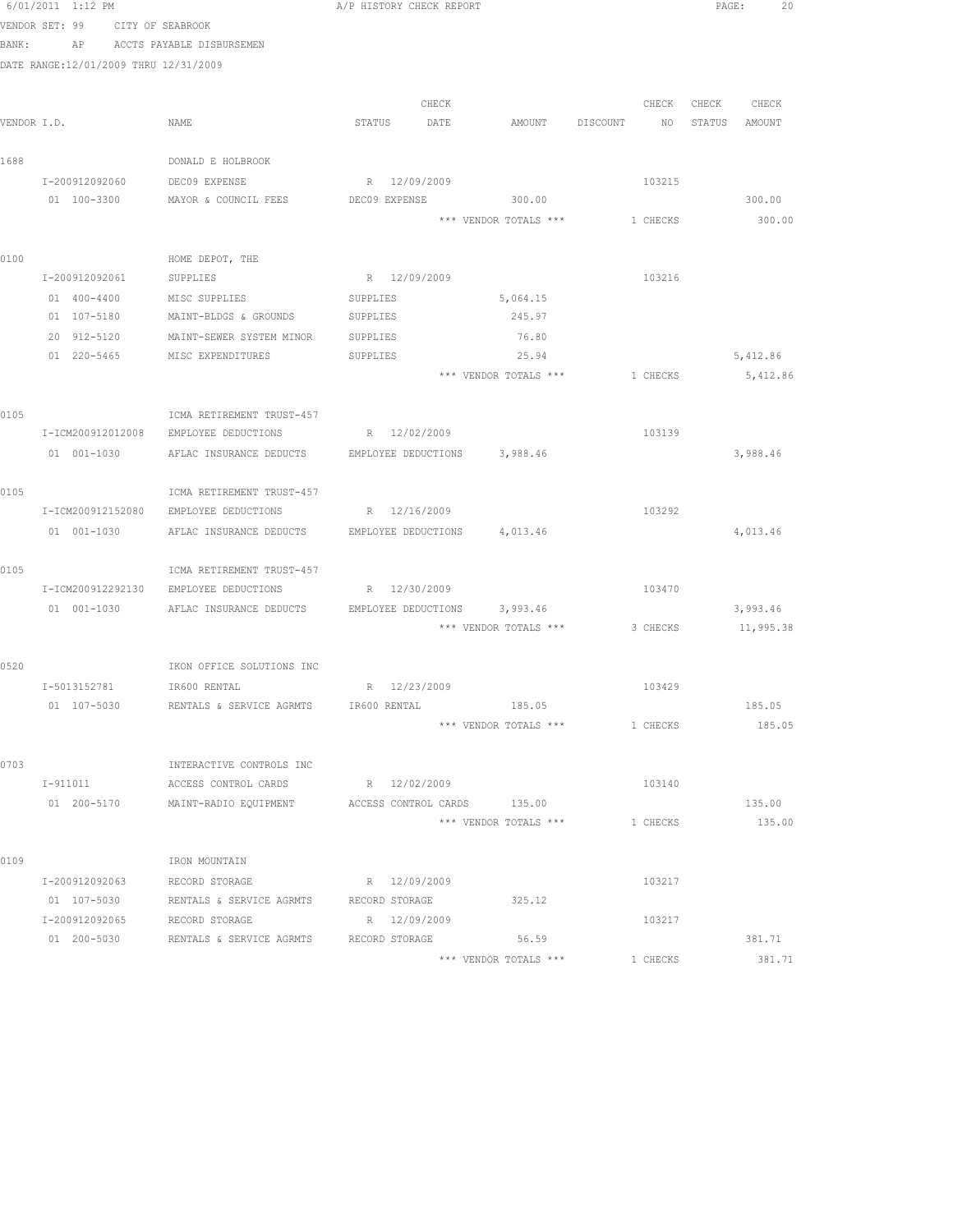|       | 6/01/2011 1:12 PM                     |                                                          | A/P HISTORY CHECK REPORT   |                       |                                | PAGE:<br>21    |
|-------|---------------------------------------|----------------------------------------------------------|----------------------------|-----------------------|--------------------------------|----------------|
|       | VENDOR SET: 99 CITY OF SEABROOK       |                                                          |                            |                       |                                |                |
| BANK: |                                       | AP ACCTS PAYABLE DISBURSEMEN                             |                            |                       |                                |                |
|       | DATE RANGE:12/01/2009 THRU 12/31/2009 |                                                          |                            |                       |                                |                |
|       |                                       |                                                          |                            |                       |                                |                |
|       |                                       |                                                          | CHECK                      |                       | CHECK                          | CHECK<br>CHECK |
|       | VENDOR I.D.                           | NAME                                                     | STATUS DATE                |                       | AMOUNT DISCOUNT NO             | STATUS AMOUNT  |
|       |                                       |                                                          |                            |                       |                                |                |
| 1907  |                                       | J P COOKE COMPANY                                        |                            |                       |                                |                |
|       | I-36632                               | DOG TAGS                                                 | R 12/02/2009               |                       | 103141                         |                |
|       | 01 210-4400                           | MISC SUPPLIES                                            | DOG TAGS                   | 69.66                 |                                | 69.66          |
|       |                                       |                                                          |                            | *** VENDOR TOTALS *** | 1 CHECKS                       | 69.66          |
| 0116  |                                       | KEMAH HARDWARE & LUMBER                                  |                            |                       |                                |                |
|       |                                       | I-200912022024 NOV09 STATEMENT R 12/02/2009              |                            |                       | 103142                         |                |
|       | 01 400-4150                           | SMALL EQUIPMENT OR TOOLS NOV09 STATEMENT 843.78          |                            |                       |                                |                |
|       | 01 200-5465                           | MISC EXPENSE                                             | NOV09 STATEMENT            | 13.93                 |                                |                |
|       | 20 912-5120                           | MAINT-SEWER SYSTEM MINOR NOV09 STATEMENT                 |                            | 459.57                |                                |                |
|       | 20 902-5110                           | MAINT-AUTOS & EQUIPMENT                                  | NOV09 STATEMENT            | 15.15                 |                                |                |
|       | 01 500-5150                           | MAINT-STREET SIGNS                                       | NOV09 STATEMENT            | 11.99                 |                                |                |
|       | 01 500-5140                           | MAINT STREETS                                            | NOV09 STATEMENT            | 146.91                |                                |                |
|       | 01 500-5180                           | MAINT-BLDGS & GROUNDS                                    | NOV09 STATEMENT            | 28.70                 |                                | 1,520.03       |
|       |                                       |                                                          |                            |                       |                                |                |
| 0116  |                                       | KEMAH HARDWARE & LUMBER                                  |                            |                       |                                |                |
|       | I-200912302141                        | DEC09 STATEMENT                                          | R 12/30/2009               |                       | 103471                         |                |
|       | 01 400-4400                           | MISC SUPPLIES                                            | DEC09 STATEMENT            | 434.88                |                                |                |
|       | 20 902-5130                           | MAINT-WATER SYSTEM MINOR DEC09 STATEMENT                 |                            | 48.52                 |                                |                |
|       | 01 107-6020                           | <b>EQUIPMENT</b>                                         | DEC09 STATEMENT            | 62.32                 |                                |                |
|       | 20 912-5120                           | MAINT-SEWER SYSTEM MINOR DEC09 STATEMENT                 |                            | 164.86                |                                |                |
|       |                                       | 01  200-4005  SUPPLIES-POLICE OPERATION  DEC09 STATEMENT |                            | 5.97                  |                                | 716.55         |
|       |                                       |                                                          |                            | *** VENDOR TOTALS *** | 2 CHECKS                       | 2,236.58       |
|       |                                       |                                                          |                            |                       |                                |                |
| 1919  |                                       | KEY MAPS INC                                             |                            |                       |                                |                |
|       | I-S01893                              | LARGE MAPS<br>01 106-5465 MISC EXPENSE                   | R 12/16/2009<br>LARGE MAPS | 653.26                | 103293                         | 653.26         |
|       |                                       |                                                          |                            |                       | *** VENDOR TOTALS *** 1 CHECKS | 653.26         |
|       |                                       |                                                          |                            |                       |                                |                |
| 0117  |                                       | KILGORE'S CLEAR LAKE                                     |                            |                       |                                |                |
|       | $I - 261155$                          | MORTAR & CEMENT                                          | R 12/23/2009               |                       | 103431                         |                |
|       |                                       | 01 500-5145 MAINT-DRAINAGE                               | MORTAR & CEMENT 565.11     |                       |                                | 565.11         |
|       |                                       |                                                          |                            | *** VENDOR TOTALS *** | 1 CHECKS                       | 565.11         |
|       |                                       |                                                          |                            |                       |                                |                |
| 0535  |                                       | KINLOCH EQUIPMENT & SUPPLY INC                           |                            |                       |                                |                |
|       | I-135283                              | NOZZLE                                                   | R 12/02/2009               |                       | 103143                         |                |
|       | 20 912-5120                           | MAINT-SEWER SYSTEM MINOR NOZZLE                          |                            | 250.00                |                                | 250.00         |
|       |                                       |                                                          |                            | *** VENDOR TOTALS *** | 1 CHECKS                       | 250.00         |
|       |                                       |                                                          |                            |                       |                                |                |
| 1917  |                                       | THOMAS G KOLUPSKI                                        |                            |                       |                                |                |
|       |                                       | I-200912162100 DEC09 EXPENSES                            | R 12/16/2009               |                       | 103295                         |                |
|       |                                       | 01 100-3300 MAYOR & COUNCIL FEES                         | DEC09 EXPENSES             | 300.00                |                                |                |
|       |                                       | I-200912162101 NOV09 EXPENSES                            | R 12/16/2009               |                       | 103295                         |                |
|       |                                       | 01 100-3300 MAYOR & COUNCIL FEES                         | NOV09 EXPENSES 300.00      |                       |                                | 600.00         |
|       |                                       |                                                          |                            | *** VENDOR TOTALS *** | 1 CHECKS                       | 600.00         |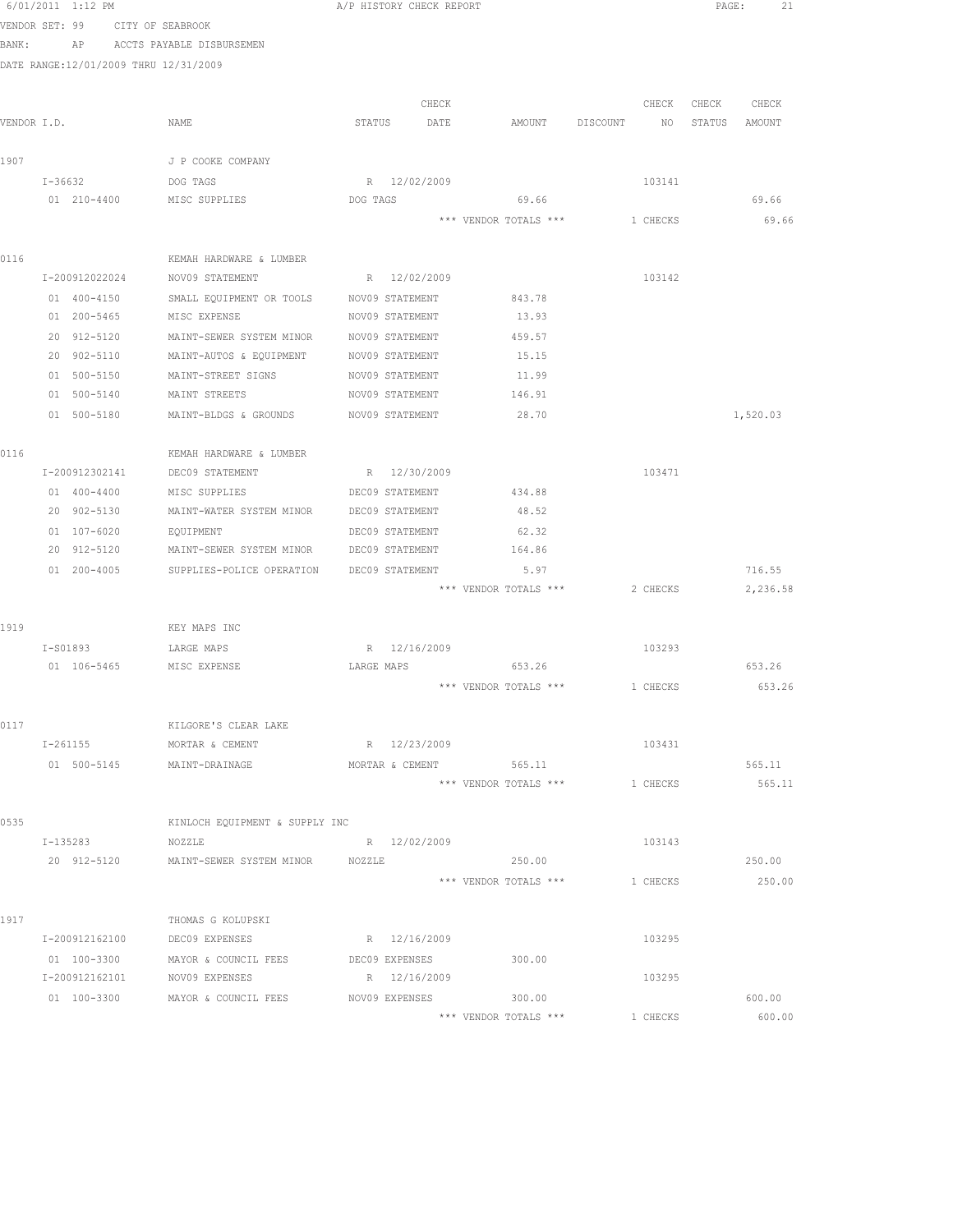| 6/01/2011 1:12 PM |  |  |  |
|-------------------|--|--|--|
|-------------------|--|--|--|

A/P HISTORY CHECK REPORT PAGE: 22

VENDOR SET: 99 CITY OF SEABROOK

BANK: AP ACCTS PAYABLE DISBURSEMEN

DATE RANGE:12/01/2009 THRU 12/31/2009

|             |                    |                                                      | CHECK               |                       |          | CHECK    | CHECK  | CHECK    |
|-------------|--------------------|------------------------------------------------------|---------------------|-----------------------|----------|----------|--------|----------|
| VENDOR I.D. |                    | NAME                                                 | STATUS<br>DATE      | AMOUNT                | DISCOUNT | NO       | STATUS | AMOUNT   |
|             |                    |                                                      |                     |                       |          |          |        |          |
| 0120        |                    | <b>KROGER'S</b>                                      |                     |                       |          |          |        |          |
|             | I-200912082045     | EMPLOYEE GIFT CARDS                                  | R 12/08/2009        |                       |          | 103191   |        |          |
|             | 01 100-3150        | GIFT CERTIICATES                                     | EMPLOYEE GIFT CARDS | 144.00                |          |          |        |          |
|             | 01 102-3150        | GIFT CERTIFICATES                                    | EMPLOYEE GIFT CARDS | 384.00                |          |          |        |          |
|             | 01 103-3150        | GIFT CERTIFICATES                                    | EMPLOYEE GIFT CARDS | 48.00                 |          |          |        |          |
|             | 01 106-3150        | GIFT CERTIFICATES                                    | EMPLOYEE GIFT CARDS | 48.00                 |          |          |        |          |
|             | 200-3150<br>01     | GIFT CERTIFICATES                                    | EMPLOYEE GIFT CARDS | 1,776.00              |          |          |        |          |
|             | 01 210-3150        | GIFT CERTIFICATES                                    | EMPLOYEE GIFT CARDS | 96.00                 |          |          |        |          |
|             | 400-3150<br>01     | GIFT CERTIFICATES                                    | EMPLOYEE GIFT CARDS | 528.00                |          |          |        |          |
|             | $500 - 3150$<br>01 | GIFT CERTIFICATES                                    | EMPLOYEE GIFT CARDS | 384.00                |          |          |        |          |
|             | 01<br>600-3150     | GIFT CERTIFICATES                                    | EMPLOYEE GIFT CARDS | 288.00                |          |          |        |          |
|             | 700-3150<br>01     | GIFT CERTIFICATES                                    | EMPLOYEE GIFT CARDS | 240.00                |          |          |        |          |
|             | 20<br>$902 - 3150$ | GIFT CERTIFICATES                                    | EMPLOYEE GIFT CARDS | 384.00                |          |          |        |          |
|             | $905 - 3150$<br>20 | GIFT CERTIFICATES                                    | EMPLOYEE GIFT CARDS | 96.00                 |          |          |        |          |
|             | 912-3150<br>20     | GIFT CERTIFICATES                                    | EMPLOYEE GIFT CARDS | 192.00                |          |          |        |          |
|             | 01<br>$001 - 0507$ | DUE FROM SEDC II                                     | EMPLOYEE GIFT CARDS | 48.00                 |          |          |        | 4,656.00 |
| 0120        |                    | KROGER'S                                             |                     |                       |          |          |        |          |
|             | I-200912162099     | GROCERIES                                            | R 12/16/2009        |                       |          | 103296   |        |          |
|             | 01 500-4400        | MISC SUPPLIES                                        | GROCERIES           | 24.54                 |          |          |        |          |
|             | 20 902-4400        | MISC SUPPLIES                                        | GROCERIES           | 24.54                 |          |          |        |          |
|             | 20<br>912-4400     | MISC SUPPLIES                                        | GROCERIES           | 24.53                 |          |          |        |          |
|             | 01 200-5465        | MISC EXPENSE                                         | GROCERIES           | 0.88                  |          |          |        |          |
|             | 01 100-5465        | MISC EXPENDITURES                                    | GROCERIES           | 49.35                 |          |          |        |          |
|             | 01 210-4160        | ANIMAL FOOD & SUPPLIES                               | GROCERIES           | 30.94                 |          |          |        |          |
|             | 50 501-5490        | CRIME PREVENTION DIV EXP                             | GROCERIES           | 99.50                 |          |          |        | 254.28   |
|             |                    |                                                      |                     | *** VENDOR TOTALS *** |          | 2 CHECKS |        | 4,910.28 |
| 0433        |                    | PAM LAB                                              |                     |                       |          |          |        |          |
|             | I-200912162086     | MILEAGE                                              | R 12/16/2009        |                       |          | 103297   |        |          |
|             | 01 102-5300        | TRAINING & CONFERENCE                                | MILEAGE             | 57.75                 |          |          |        | 57.75    |
|             |                    |                                                      |                     | *** VENDOR TOTALS *** |          | 1 CHECKS |        | 57.75    |
|             |                    |                                                      |                     |                       |          |          |        |          |
| 0125        |                    | LANSDOWNE-MOODY CO, INC                              |                     |                       |          |          |        |          |
|             |                    | I-IW55785 TRACTOR PARTS                              | R 12/09/2009        |                       |          | 103219   |        |          |
|             |                    | 01 500-5110 MAINT-AUTOS & EQUIP TRACTOR PARTS 613.81 |                     |                       |          |          |        | 613.81   |
| 0125        |                    | LANSDOWNE-MOODY CO, INC                              |                     |                       |          |          |        |          |
|             | I-IW55667          | MOWER PARTS                                          | R 12/16/2009        |                       |          | 103339   |        |          |
|             | 01 400-5110        | MAINT-AUTOS & EQUIPMENT MOWER PARTS                  |                     | 152.72                |          |          |        | 152.72   |
|             |                    |                                                      |                     | *** VENDOR TOTALS *** |          | 2 CHECKS |        | 766.53   |
|             |                    |                                                      |                     |                       |          |          |        |          |
| 0417        | I-183825           | LAPORTE TIRE CENTER, INC<br>TIRE REPAIRS             | R 12/09/2009        |                       |          | 103220   |        |          |
|             |                    |                                                      |                     |                       |          |          |        |          |

01 500-5110 MAINT-AUTOS & EQUIP TIRE REPAIRS 150.57 150.57 150.57 150.57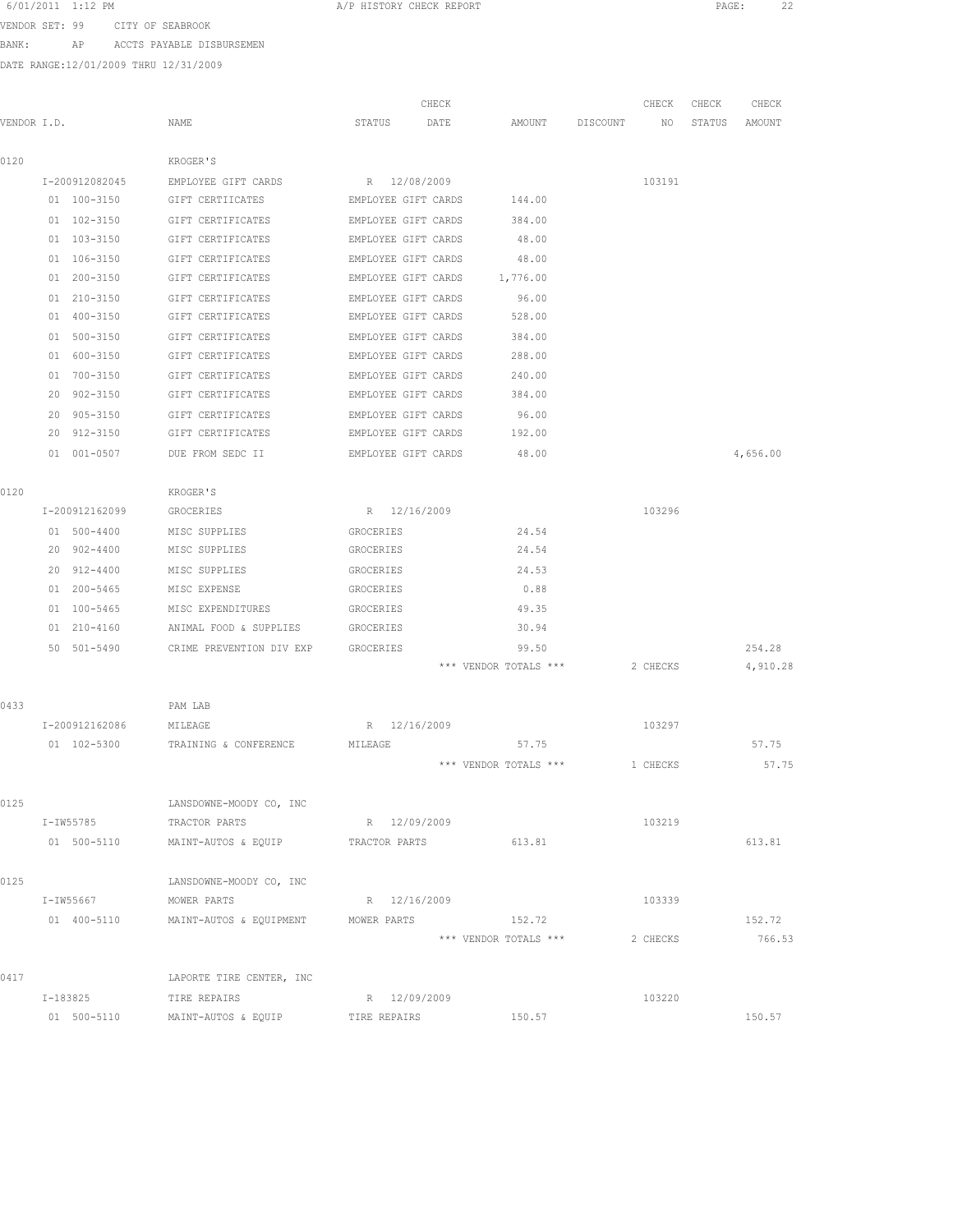|      | 6/01/2011 1:12 PM                     |                                                                | A/P HISTORY CHECK REPORT    |                       |                 |               | PAGE:<br>23 |
|------|---------------------------------------|----------------------------------------------------------------|-----------------------------|-----------------------|-----------------|---------------|-------------|
|      | VENDOR SET: 99 CITY OF SEABROOK       |                                                                |                             |                       |                 |               |             |
|      |                                       | BANK: AP ACCTS PAYABLE DISBURSEMEN                             |                             |                       |                 |               |             |
|      | DATE RANGE:12/01/2009 THRU 12/31/2009 |                                                                |                             |                       |                 |               |             |
|      |                                       |                                                                |                             |                       |                 |               |             |
|      |                                       |                                                                | CHECK                       |                       | CHECK           | CHECK CHECK   |             |
|      | VENDOR I.D.                           | NAME                                                           | STATUS<br>DATE              | AMOUNT DISCOUNT       | NO <sub>1</sub> | STATUS AMOUNT |             |
|      |                                       |                                                                |                             |                       |                 |               |             |
| 0417 |                                       | LAPORTE TIRE CENTER, INC                                       |                             |                       |                 |               |             |
|      |                                       | I-183847 SAUL'S TRUCK TIRES                                    | R 12/16/2009                |                       | 103340          |               |             |
|      |                                       | 01 400-5110 MAINT-AUTOS & EQUIPMENT SAUL'S TRUCK TIRES         |                             | 508.76                |                 |               | 508.76      |
| 0417 |                                       | LAPORTE TIRE CENTER, INC                                       |                             |                       |                 |               |             |
|      | I-184294                              | TIRES                                                          | R 12/23/2009                |                       | 103432          |               |             |
|      | 20 912-5110                           | MAINT-AUTOS & EQUIPMENT                                        | TIRES                       | 189.75                |                 |               |             |
|      | I-184304                              | P12 TIRES                                                      | R 12/23/2009                |                       | 103432          |               |             |
|      | 01 200-5110                           | MAINT-AUTOS & EQUIPMENT P12 TIRES                              |                             | 514.00                |                 |               |             |
|      | I-184320                              | P32 TIRES                                                      | R 12/23/2009                |                       | 103432          |               |             |
|      | 01 200-5110                           | MAINT-AUTOS & EQUIPMENT P32 TIRES                              |                             | 455.75                |                 |               | 1,159.50    |
|      |                                       |                                                                |                             | *** VENDOR TOTALS *** | 3 CHECKS        |               | 1,818.83    |
|      |                                       |                                                                |                             |                       |                 |               |             |
| 1832 |                                       | KAREN LEMAY                                                    |                             |                       |                 |               |             |
|      |                                       | I-200912082046 EMPLOYEE OF THE YEAR AWARD R 12/08/2009         |                             |                       | 103193          |               |             |
|      | 01 107-3900 MERIT AWARDS              |                                                                | EMPLOYEE OF THE YEAR 500.00 |                       |                 |               | 500.00      |
|      |                                       |                                                                |                             | *** VENDOR TOTALS *** | 1 CHECKS        |               | 500.00      |
|      |                                       |                                                                |                             |                       |                 |               |             |
| 0980 |                                       | LETCO GROUP, LLC                                               |                             |                       |                 |               |             |
|      | I-1008603IN                           | BLACK MULCH                                                    | R 12/02/2009                |                       | 103144          |               |             |
|      | 01 400-5180                           | MAINT-BLDGS & GROUNDS                                          | BLACK MULCH                 | 71.25                 |                 |               | 71.25       |
|      |                                       |                                                                |                             |                       |                 |               |             |
| 0980 |                                       | LETCO GROUP, LLC                                               |                             |                       |                 |               |             |
|      | I-1014311IN                           | MULCH                                                          | R 12/16/2009                |                       | 103341          |               |             |
|      | 01 400-5180                           | MAINT-BLDGS & GROUNDS                                          | MULCH                       | 35.25                 |                 |               | 35.25       |
|      |                                       |                                                                |                             |                       |                 |               |             |
| 0980 |                                       | LETCO GROUP, LLC                                               |                             |                       |                 |               |             |
|      | I-1002824IN ULTRA SOIL                | MAINT-BLDGS & GROUNDS                                          | R 12/30/2009<br>ULTRA SOIL  | 133.75                | 103472          |               | 133.75      |
|      | 01 400-5180                           |                                                                |                             | *** VENDOR TOTALS *** | 3 CHECKS        |               | 240.25      |
|      |                                       |                                                                |                             |                       |                 |               |             |
| 1901 |                                       | LIBERTY LOCK SHOP                                              |                             |                       |                 |               |             |
|      | I-5349                                | RE-KEY CITY HALL                                               | R 12/02/2009                |                       | 103145          |               |             |
|      | 01 107-5180                           | MAINT-BLDGS & GROUNDS                                          | RE-KEY CITY HALL            | 1,074.75              |                 |               | 1,074.75    |
|      |                                       |                                                                |                             |                       |                 |               |             |
| 1901 |                                       | LIBERTY LOCK SHOP                                              |                             |                       |                 |               |             |
|      | $I - 5350$                            | CITY HALL RE-KEYING                                            | R 12/09/2009                |                       | 103221          |               |             |
|      |                                       | 01 107-5180 MAINT-BLDGS & GROUNDS CITY HALL RE-KEYING 1,424.55 |                             |                       |                 |               | 1,424.55    |
|      |                                       |                                                                |                             |                       |                 |               |             |
| 1901 |                                       | LIBERTY LOCK SHOP                                              |                             |                       |                 |               |             |
|      | $I-5450$                              | CITY HALL RE-KEY                                               | R 12/16/2009                |                       | 103342          |               |             |
|      | 01 107-5180                           | MAINT-BLDGS & GROUNDS                                          | CITY HALL RE-KEY            | 1,236.40              |                 |               | 1,236.40    |
|      |                                       |                                                                |                             | *** VENDOR TOTALS *** | 3 CHECKS        |               | 3,735.70    |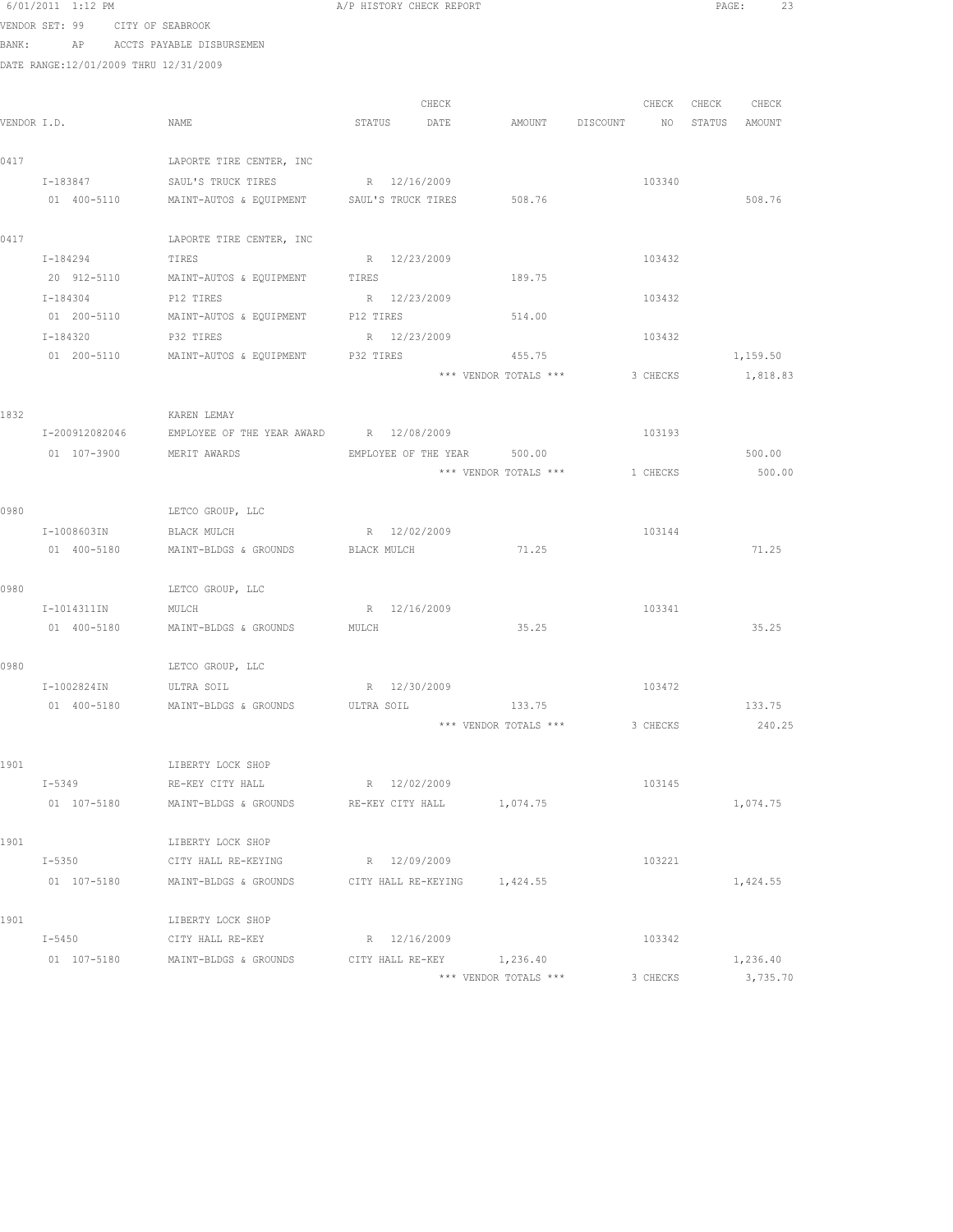|      | 6/01/2011 1:12 PM                     |                                                             | A/P HISTORY CHECK REPORT       |                       |          |               | PAGE:<br>24 |
|------|---------------------------------------|-------------------------------------------------------------|--------------------------------|-----------------------|----------|---------------|-------------|
|      | VENDOR SET: 99 CITY OF SEABROOK       |                                                             |                                |                       |          |               |             |
|      | BANK:                                 | AP ACCTS PAYABLE DISBURSEMEN                                |                                |                       |          |               |             |
|      | DATE RANGE:12/01/2009 THRU 12/31/2009 |                                                             |                                |                       |          |               |             |
|      |                                       |                                                             |                                |                       |          |               |             |
|      |                                       |                                                             | CHECK                          |                       | CHECK    | CHECK CHECK   |             |
|      | VENDOR I.D.                           | NAME                                                        | STATUS<br>DATE                 | AMOUNT DISCOUNT       | NO       | STATUS AMOUNT |             |
| 0783 |                                       | LOGIX COMMUNICATIONS                                        |                                |                       |          |               |             |
|      | I-200912092066                        | TELEPHONE                                                   | R 12/09/2009                   |                       | 103222   |               |             |
|      | 01 107-5400                           | TELEPHONE                                                   | TELEPHONE                      | 0.81                  |          |               | 0.81        |
|      |                                       |                                                             |                                | *** VENDOR TOTALS *** | 1 CHECKS |               | 0.81        |
|      |                                       |                                                             |                                |                       |          |               |             |
| 1278 |                                       | LONE STAR UNIFORMS, INC.                                    |                                |                       |          |               |             |
|      | I-156109                              | CLOTHING                                                    | R 12/09/2009                   |                       | 103223   |               |             |
|      | 01 200-5310                           | UNIFORMS & LAUNDRY                                          | CLOTHING                       | 78.00                 |          |               | 78.00       |
|      |                                       |                                                             |                                |                       |          |               |             |
| 1278 |                                       | LONE STAR UNIFORMS, INC.                                    |                                |                       |          |               |             |
|      | I-157727                              | BADGE                                                       | R 12/23/2009                   |                       | 103433   |               |             |
|      | 50 501-5310                           | UNIFORMS & LAUNDRY                                          | BADGE                          | 82.00                 |          |               | 82.00       |
|      |                                       |                                                             |                                | *** VENDOR TOTALS *** | 2 CHECKS |               | 160.00      |
| 1856 |                                       | JANICE L LOOPER                                             |                                |                       |          |               |             |
|      | I-200912022025                        | FIRE INSPECTOR FEE                                          | R 12/02/2009                   |                       | 103146   |               |             |
|      | 01 600-5211                           | CONTRACT-INSPECTIONS                                        | FIRE INSPECTOR FEE             | 280.00                |          |               | 280.00      |
|      |                                       |                                                             |                                |                       |          |               |             |
| 1856 |                                       | JANICE L LOOPER                                             |                                |                       |          |               |             |
|      | I-200912092067                        | FIRE INSPECTOR FEE                                          | R 12/09/2009                   |                       | 103224   |               |             |
|      | 01 600-5211                           | CONTRACT-INSPECTIONS                                        | FIRE INSPECTOR FEE             | 280.00                |          |               | 280.00      |
|      |                                       |                                                             |                                |                       |          |               |             |
| 1856 |                                       | JANICE L LOOPER                                             |                                |                       |          |               |             |
|      | I-200912162103                        | FIRE INSPECTOR FEES                                         | R 12/16/2009                   |                       | 103343   |               |             |
|      |                                       | 01 600-5211 CONTRACT-INSPECTIONS FIRE INSPECTOR FEES 280.00 |                                |                       |          |               | 280.00      |
|      |                                       |                                                             |                                |                       |          |               |             |
| 1856 |                                       | JANICE L LOOPER                                             |                                |                       |          |               |             |
|      |                                       | I-200912222124 FIRES INSPECTOR FEES R 12/23/2009            |                                |                       | 103434   |               |             |
|      | 01 600-5211                           | CONTRACT-INSPECTIONS                                        | FIRES INSPECTOR FEES           | 280.00                |          |               | 280.00      |
| 1856 |                                       |                                                             |                                |                       |          |               |             |
|      | I-200912302142                        | JANICE L LOOPER<br>FIRE INSPECTOR FEES                      | R 12/30/2009                   |                       | 103473   |               |             |
|      | 01 600-5211                           | CONTRACT-INSPECTIONS                                        | FIRE INSPECTOR FEES            | 350.00                |          |               |             |
|      | I-200912302143                        | FIRE INSPECTOR FEES                                         | R 12/30/2009                   |                       | 103473   |               |             |
|      | 01 600-5211                           | CONTRACT-INSPECTIONS                                        | FIRE INSPECTOR FEES            | 280.00                |          |               | 630.00      |
|      |                                       |                                                             |                                | *** VENDOR TOTALS *** | 5 CHECKS |               | 1,750.00    |
|      |                                       |                                                             |                                |                       |          |               |             |
| 1107 |                                       | LYC CONCOURS CORPORATION                                    |                                |                       |          |               |             |
|      | I-200912092068                        | KEELS & WHEELS SPONSORSHIP                                  | R 12/09/2009                   |                       | 103225   |               |             |
|      | 15 150-5010                           | ADVERTISING                                                 | KEELS & WHEELS SPONS 50,000.00 |                       |          |               | 50,000.00   |
|      |                                       |                                                             |                                | *** VENDOR TOTALS *** | 1 CHECKS |               | 50,000.00   |
|      |                                       |                                                             |                                |                       |          |               |             |
| 1692 |                                       | GARRY MACK                                                  |                                |                       |          |               |             |
|      | I-200912092070                        | DEC09 EXPENSE                                               | R 12/09/2009                   |                       | 103226   |               |             |
|      | 01 100-3300                           | MAYOR & COUNCIL FEES                                        | DEC09 EXPENSE                  | 300.00                |          |               | 300.00      |
|      |                                       |                                                             |                                | *** VENDOR TOTALS *** | 1 CHECKS |               | 300.00      |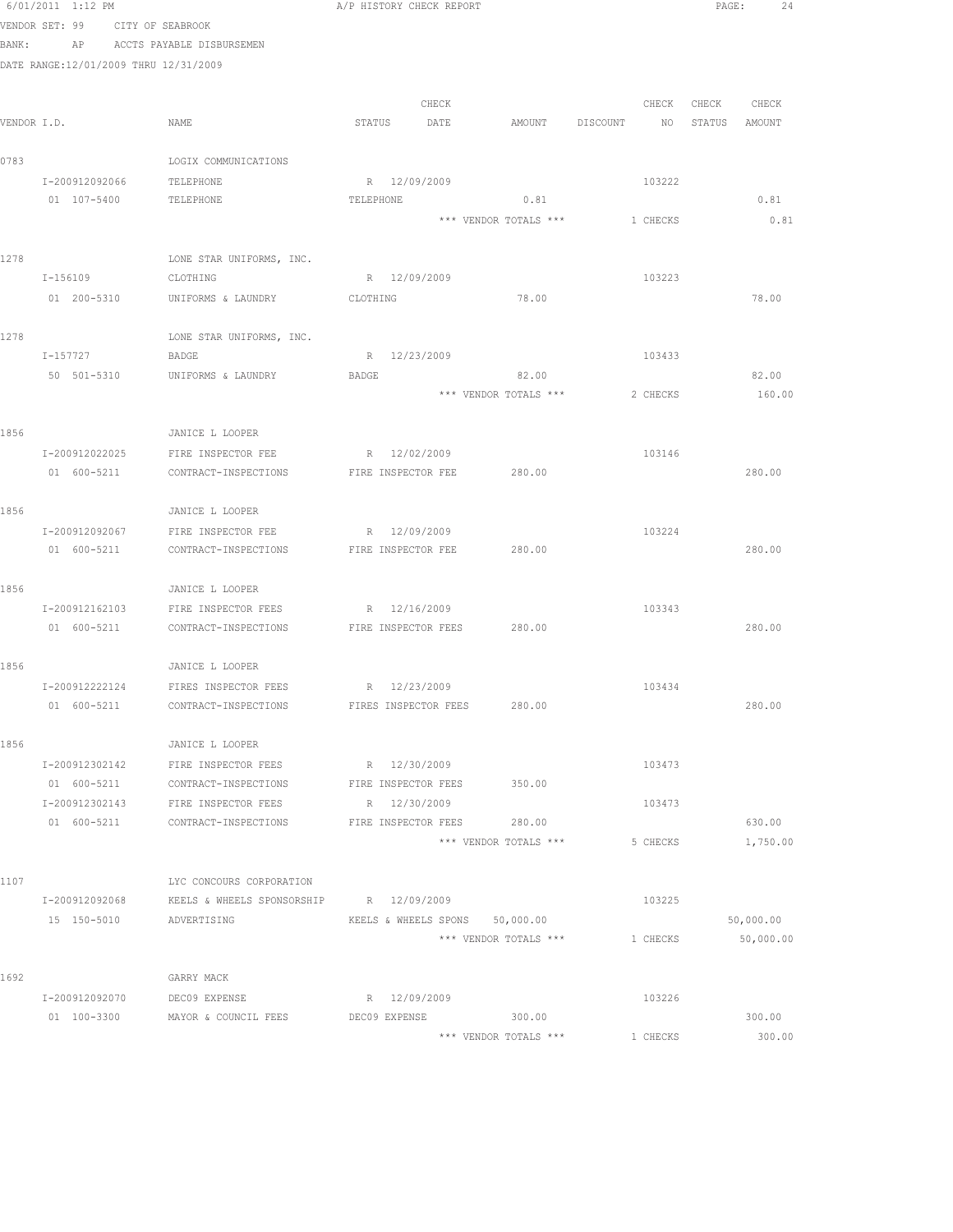|      | 0/ui/zuil i:iz FM                     |                                                            | A/F HISTORY CHECK REPORT    |       |                       |                           |          |                   | PAGE:<br>- 45 |  |
|------|---------------------------------------|------------------------------------------------------------|-----------------------------|-------|-----------------------|---------------------------|----------|-------------------|---------------|--|
|      | VENDOR SET: 99 CITY OF SEABROOK       |                                                            |                             |       |                       |                           |          |                   |               |  |
|      |                                       | BANK: AP ACCTS PAYABLE DISBURSEMEN                         |                             |       |                       |                           |          |                   |               |  |
|      | DATE RANGE:12/01/2009 THRU 12/31/2009 |                                                            |                             |       |                       |                           |          |                   |               |  |
|      |                                       |                                                            |                             |       |                       |                           |          |                   |               |  |
|      |                                       |                                                            |                             | CHECK |                       |                           |          | CHECK CHECK CHECK |               |  |
|      | VENDOR I.D.                           | NAME                                                       | STATUS DATE                 |       | AMOUNT                | DISCOUNT NO STATUS AMOUNT |          |                   |               |  |
|      |                                       |                                                            |                             |       |                       |                           |          |                   |               |  |
| 0798 |                                       | MAILFINANCE                                                |                             |       |                       |                           |          |                   |               |  |
|      | I-11305009                            | RATE CHANGE ORDER                                          | R 12/16/2009                |       |                       |                           | 103346   |                   |               |  |
|      | 01 107-4011                           | POSTAGE                                                    | RATE CHANGE ORDER           |       | 260.00                |                           |          |                   |               |  |
|      | I-N1232576                            | DEC09 LEASE                                                | R 12/16/2009                |       |                       |                           | 103346   |                   |               |  |
|      | 01 107-5030                           | RENTALS & SERVICE AGRMTS                                   | DEC09 LEASE                 |       | 449.16                |                           |          |                   | 709.16        |  |
|      |                                       |                                                            |                             |       | *** VENDOR TOTALS *** |                           | 1 CHECKS |                   | 709.16        |  |
|      |                                       |                                                            |                             |       |                       |                           |          |                   |               |  |
| 1309 |                                       | MAINLAND CONCRETE, INC.                                    |                             |       |                       |                           |          |                   |               |  |
|      | $I - 40742$                           | CONCRETE                                                   | R 12/02/2009                |       |                       |                           | 103147   |                   |               |  |
|      |                                       | 01 500-5140 MAINT STREETS                                  | CONCRETE                    |       | 387.00                |                           |          |                   | 387.00        |  |
|      |                                       |                                                            |                             |       | *** VENDOR TOTALS *** |                           | 1 CHECKS |                   | 387.00        |  |
|      |                                       |                                                            |                             |       |                       |                           |          |                   |               |  |
| 1911 |                                       | MAINTENANCE OF HOUSTON INC                                 |                             |       |                       |                           |          |                   |               |  |
|      | I-34261                               | NOV09 CLEANING SERVICE                                     | R 12/02/2009                |       |                       |                           | 103148   |                   |               |  |
|      | 01 107-5175                           | JANITORIAL SERVICES                                        | NOV09 CLEANING SERVI 750.00 |       |                       |                           |          |                   | 750.00        |  |
|      |                                       |                                                            |                             |       |                       |                           |          |                   |               |  |
| 1911 |                                       | MAINTENANCE OF HOUSTON INC                                 |                             |       |                       |                           |          |                   |               |  |
|      | I-34391                               | JANITORIAL SUPPLIES R 12/16/2009                           |                             |       |                       |                           | 103344   |                   |               |  |
|      |                                       | 01 107-4010 OFFICE SUPPLIES                                | JANITORIAL SUPPLIES 261.07  |       |                       |                           |          |                   |               |  |
|      | I-34520                               | DEC09 SERVICE                                              | R 12/16/2009                |       |                       |                           | 103344   |                   |               |  |
|      | 01 107-5175                           | JANITORIAL SERVICES DEC09 SERVICE                          |                             |       | 750.00                |                           |          |                   | 1,011.07      |  |
| 1911 |                                       | MAINTENANCE OF HOUSTON INC                                 |                             |       |                       |                           |          |                   |               |  |
|      | $I - 34640$                           | JANITORIAL SERVICE                                         | R 12/30/2009                |       |                       |                           | 103474   |                   |               |  |
|      | 01 107-5175                           | JANITORIAL SERVICES                                        | JANITORIAL SERVICE 1,953.05 |       |                       |                           |          |                   | 1,953.05      |  |
|      |                                       |                                                            |                             |       | *** VENDOR TOTALS *** |                           | 3 CHECKS |                   | 3,714.12      |  |
|      |                                       |                                                            |                             |       |                       |                           |          |                   |               |  |
| 0130 |                                       | MARBURGER'S                                                |                             |       |                       |                           |          |                   |               |  |
|      | $I-H4254$                             | FROG TOGGS                                                 | R 12/23/2009                |       |                       |                           | 103435   |                   |               |  |
|      |                                       | 01 210-5310 UNIFORMS & LAUNDRY                             | FROG TOGGS                  |       | 39.99                 |                           |          |                   |               |  |
|      | I-H4272                               | BOOTS                                                      | R 12/23/2009                |       |                       |                           | 103435   |                   |               |  |
|      |                                       | 20 912-4400 MISC SUPPLIES                                  | BOOTS                       |       | 59.99                 |                           |          |                   | 99.98         |  |
|      |                                       |                                                            |                             |       | *** VENDOR TOTALS *** |                           | 1 CHECKS |                   | 99.98         |  |
|      |                                       |                                                            |                             |       |                       |                           |          |                   |               |  |
| 0954 |                                       | MARLIN LEASING CORP                                        |                             |       |                       |                           |          |                   |               |  |
|      | I-8951911                             | RICOH COPIER                                               | R 12/02/2009                |       |                       |                           | 103149   |                   |               |  |
|      | 01 200-5030                           | RENTALS & SERVICE AGRMTS                                   | RICOH COPIER 231.88         |       |                       |                           |          |                   | 231.88        |  |
|      |                                       |                                                            |                             |       | *** VENDOR TOTALS *** |                           | 1 CHECKS |                   | 231.88        |  |
|      |                                       |                                                            |                             |       |                       |                           |          |                   |               |  |
| 0817 |                                       | DANNY MARSHALL                                             |                             |       |                       |                           |          |                   |               |  |
|      | I-200912022026                        | TRAVEL ADVANCE                                             | R 12/02/2009                |       |                       |                           | 103150   |                   |               |  |
|      |                                       | 01  210-5300  TRAINING & CONFERENCE  TRAVEL ADVANCE  17.70 |                             |       |                       |                           |          |                   | 17.70         |  |
|      |                                       |                                                            |                             |       | *** VENDOR TOTALS *** |                           | 1 CHECKS |                   | 17.70         |  |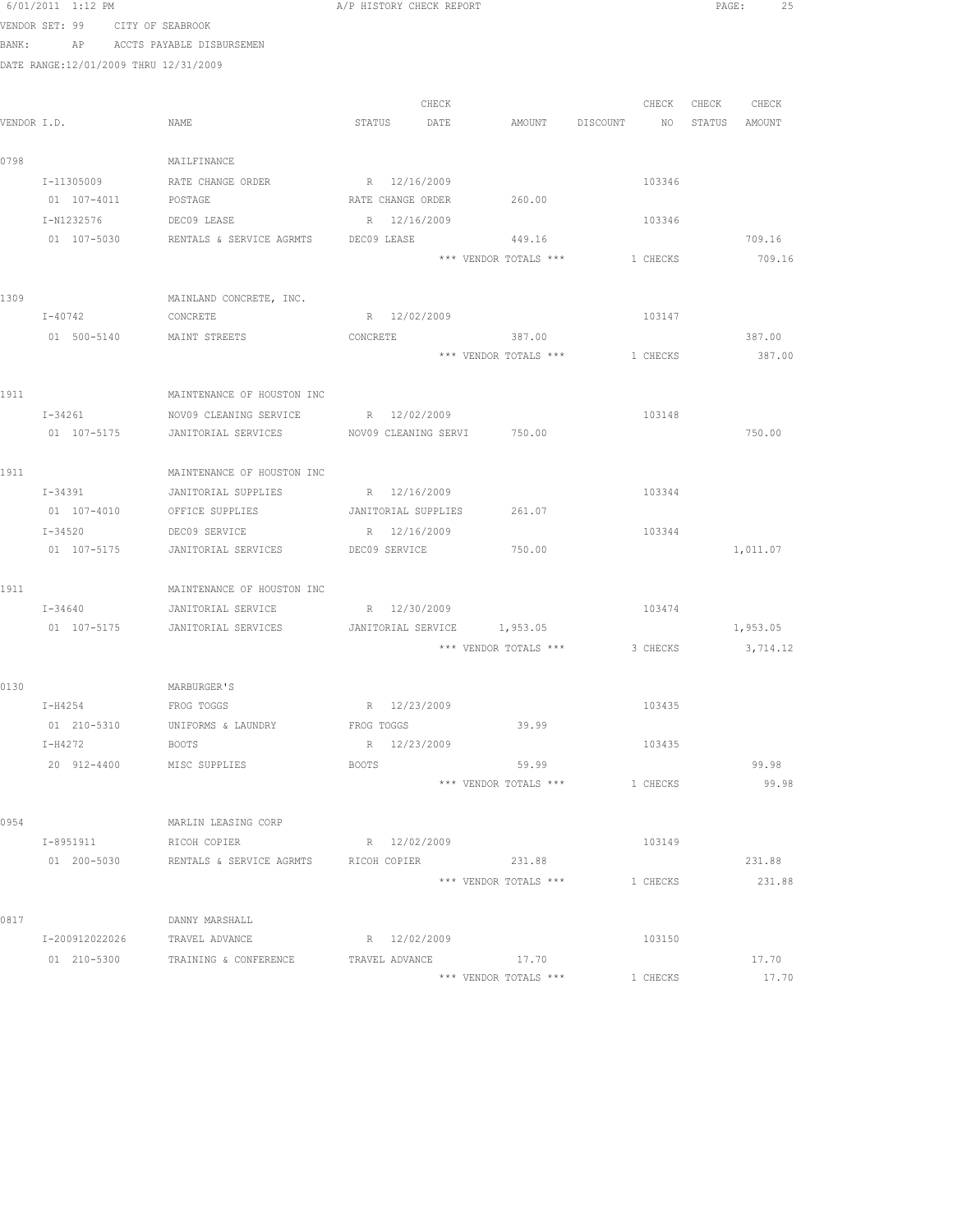|       | 6/01/2011 1:12 PM                     |                           | A/P HISTORY CHECK REPORT    |                       |                | PAGE:<br>26      |
|-------|---------------------------------------|---------------------------|-----------------------------|-----------------------|----------------|------------------|
|       | VENDOR SET: 99                        | CITY OF SEABROOK          |                             |                       |                |                  |
| BANK: | AP                                    | ACCTS PAYABLE DISBURSEMEN |                             |                       |                |                  |
|       | DATE RANGE:12/01/2009 THRU 12/31/2009 |                           |                             |                       |                |                  |
|       |                                       |                           |                             |                       |                |                  |
|       |                                       |                           | CHECK                       |                       | CHECK          | CHECK<br>CHECK   |
|       | VENDOR I.D.                           | NAME                      | STATUS<br>DATE              | AMOUNT                | DISCOUNT<br>NO | STATUS<br>AMOUNT |
|       |                                       |                           |                             |                       |                |                  |
| 0490  |                                       | MID-AMERICAN RESEARCH     |                             |                       |                |                  |
|       | I-0403978IN                           | SEWER DEGREASER           | R 12/16/2009                |                       | 103345         |                  |
|       | 20 912-5120                           | MAINT-SEWER SYSTEM MINOR  | SEWER DEGREASER             | 1,013.72              |                | 1,013.72         |
|       |                                       |                           |                             | *** VENDOR TOTALS *** | 1 CHECKS       | 1,013.72         |
|       |                                       |                           |                             |                       |                |                  |
| 1     |                                       | JAMES E PARKER            |                             |                       |                |                  |
|       | I-200911181971                        | <b>REFUND</b>             | V 11/18/2009                |                       | 103009         | 320.00           |
|       |                                       |                           |                             |                       |                |                  |
| 1     |                                       | JOINER BAY PROPERTIES     |                             |                       |                |                  |
|       | I-200911181969                        | REFUND                    | V 11/18/2009                |                       | 103011         | 2,817.41         |
| 1     |                                       | ALL STAGES PLUMBING       |                             |                       |                |                  |
|       | I-200912022039                        | REFUND                    | R 12/02/2009                |                       | 103115         |                  |
|       | 01 100-8640                           | LICENSES & PERMITS        | ALL STAGES PLUMBING:        | 150.00                |                | 150.00           |
|       |                                       |                           |                             |                       |                |                  |
| 1     |                                       | RAYMOND ZOLLER            |                             |                       |                |                  |
|       | I-200912022030                        | REFUND                    | R 12/02/2009                |                       | 103154         |                  |
|       | 01 001-1011                           | BAIL BONDS PAYABLE        | RAYMOND ZOLLER: REFUN       | 236.00                |                | 236.00           |
|       |                                       |                           |                             |                       |                |                  |
| 1     |                                       | ROBERT J VOORHEES         |                             |                       |                |                  |
|       | I-200912022029                        | REFUND                    | R 12/02/2009                |                       | 103156         |                  |
|       | 01 001-1011                           | BAIL BONDS PAYABLE        | ROBERT J VOORHEES:RE        | 83.00                 |                | 83.00            |
|       |                                       |                           |                             |                       |                |                  |
| 1     |                                       | ROBERT W SHILLING         |                             |                       |                |                  |
|       | I-200912022028                        | REFUND                    | R 12/02/2009                |                       | 103157         |                  |
|       | 01 001-1011                           | BAIL BONDS PAYABLE        | ROBERT W SHILLING:RE 116.00 |                       |                | 116.00           |
|       |                                       |                           |                             |                       |                |                  |
| 1     |                                       | SHON L REILLY             |                             |                       |                |                  |
|       | I-200912022033                        | REFUND                    | 12/02/2009                  |                       | 103164         | 83.00            |
|       |                                       |                           |                             |                       |                |                  |
| 1     |                                       | SHON L REILLY             | UNPOST                      |                       |                |                  |
|       | C-CHECK                               | SHON L REILLY             | UNPOST V 12/02/2009         |                       | 103164         | 83.00            |
| 1     |                                       | TIMOTHY J VOORHEES        |                             |                       |                |                  |
|       | I-200912022031                        | REFUND                    | R 12/02/2009                |                       | 103175         |                  |
|       | 01 001-1011                           | BAIL BONDS PAYABLE        | TIMOTHY J VOORHEES:R        | 83.00                 |                | 83.00            |
|       |                                       |                           |                             |                       |                |                  |
| 1     |                                       | JOINER BAY PROPERTIES     |                             |                       |                |                  |
|       | I-200912072044                        | REFUND                    | R 12/07/2009                |                       | 103187         |                  |
|       | 01 107-5205                           | PROF FEES - APPRAISAL     | JOINER BAY PROPERTIE        | 2,500.00              |                |                  |
|       | 01 107-5010                           | ADVERTISING               | JOINER BAY PROPERTIE        | 217.41                |                |                  |
|       | 01 100-9520                           | OTHER REVENUE             | JOINER BAY PROPERTIE        | 100.00                |                | 2,817.41         |
|       |                                       |                           |                             |                       |                |                  |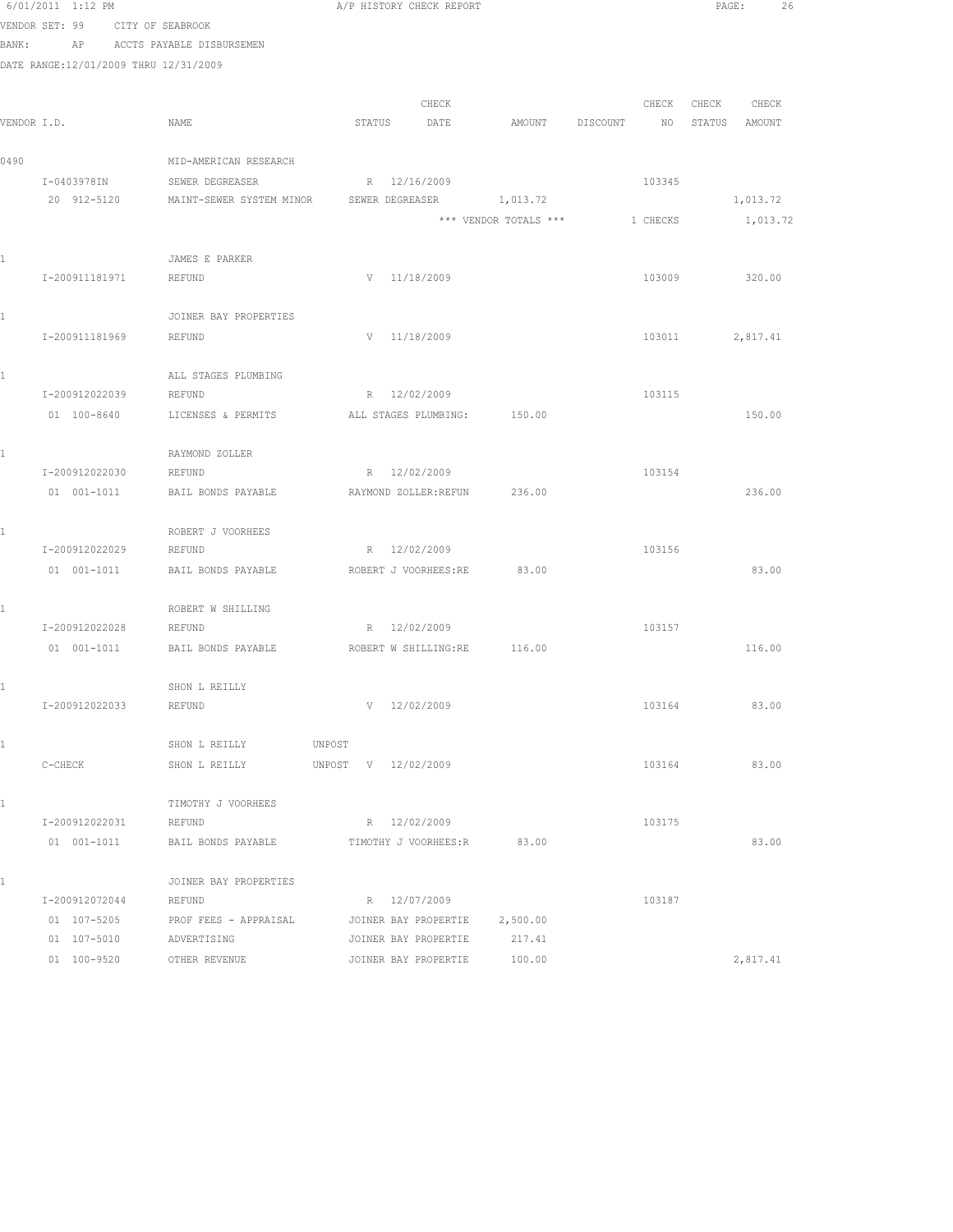|             | 6/01/2011 1:12 PM                     |                                                  | A/P HISTORY CHECK REPORT   |                       |                | PAGE:  | 27       |  |
|-------------|---------------------------------------|--------------------------------------------------|----------------------------|-----------------------|----------------|--------|----------|--|
|             | VENDOR SET: 99                        | CITY OF SEABROOK                                 |                            |                       |                |        |          |  |
| BANK:       | AP                                    | ACCTS PAYABLE DISBURSEMEN                        |                            |                       |                |        |          |  |
|             | DATE RANGE:12/01/2009 THRU 12/31/2009 |                                                  |                            |                       |                |        |          |  |
|             |                                       |                                                  |                            |                       |                |        |          |  |
|             |                                       |                                                  | CHECK                      |                       | CHECK          | CHECK  | CHECK    |  |
| VENDOR I.D. |                                       | NAME                                             | STATUS<br>DATE             | AMOUNT                | DISCOUNT<br>NO | STATUS | AMOUNT   |  |
|             |                                       | JEFF & KIM HOOTER                                |                            |                       |                |        |          |  |
|             | I-200912092064                        | REFUND                                           | R 12/09/2009               |                       | 103218         |        |          |  |
|             | 01 001-1525                           | COMMUNITY HOUSE DEPOSITS                         | JEFF & KIM HOOTER:RE       | 270.00                |                |        | 270.00   |  |
|             |                                       | TATOA                                            |                            |                       |                |        |          |  |
|             | I-200912092078                        | 2010 MEMBERSHIP FEE                              | R 12/09/2009               |                       | 103248         |        |          |  |
|             | 01 102-5020                           | DUES & SUBSCRIPTIONS                             | TATOA: 2010 MEMBERSHI      | 60.00                 |                |        | 60.00    |  |
| 1           |                                       | SEABROOK INTERMEDIATE SCHOOL                     |                            |                       |                |        |          |  |
|             | I-200912152081                        | SEABROOK INTERMEDIATE SCHOOL: R 12/15/2009       |                            |                       | 103256         |        |          |  |
|             | 01 100-5465                           | MISC EXPENDITURES                                | SEABROOK INTERMEDIAT       | 200.00                |                |        | 200.00   |  |
|             |                                       | D & D FEED                                       |                            |                       |                |        |          |  |
|             | I-200912162095                        | HAY                                              | R 12/16/2009               |                       | 103280         |        |          |  |
|             | 01 400-5465                           | MISC EXPENSE                                     | D & D FEED: HAY            | 200.00                |                |        | 200.00   |  |
|             |                                       |                                                  |                            |                       |                |        |          |  |
|             |                                       | KIM WILLIAMSON                                   |                            |                       |                |        |          |  |
|             | I-200912162102                        | REFUND                                           | R 12/16/2009               |                       | 103294         |        |          |  |
|             | 01 001-1525                           | COMMUNITY HOUSE DEPOSITS                         | KIM WILLIAMSON: REFUN      | 50.00                 |                |        | 50.00    |  |
|             |                                       | JAMES E PARKER                                   |                            |                       |                |        |          |  |
|             | I-200912172115                        | REFUND                                           | R 12/17/2009               |                       | 103379         |        |          |  |
|             | 01 001-1525                           | COMMUNITY HOUSE DEPOSITS                         | JAMES E PARKER: REFUN      | 320.00                |                |        | 320.00   |  |
|             |                                       | EBER GONZALEZ-HERNANDEZ                          |                            |                       |                |        |          |  |
|             | I-200912222122                        | REFUND                                           | R 12/23/2009               |                       | 103423         |        |          |  |
|             | 01 001-1011                           | BAIL BONDS PAYABLE                               | EBER GONZALEZ-HERNAN       | 147.00                |                |        | 147.00   |  |
|             |                                       | JIMMY C OVERTURF                                 |                            |                       |                |        |          |  |
|             | I-200912222123                        | REFUND                                           | R 12/23/2009               |                       | 103430         |        |          |  |
|             | 01 001-1011                           | BAIL BONDS PAYABLE                               | JIMMY C OVERTURF:REF 36.00 |                       |                |        | 36.00    |  |
|             |                                       |                                                  |                            | *** VENDOR TOTALS *** | 14 CHECKS      |        | 4,768.41 |  |
| 1452        |                                       | KIM IRVING MORRELL                               |                            |                       |                |        |          |  |
|             | I-200912092069                        | DEC09 EXPENSE                                    | R 12/09/2009               |                       | 103227         |        |          |  |
|             |                                       | 01  100-3300  MAYOR & COUNCIL FEES DEC09 EXPENSE |                            | 300.00                |                |        | 300.00   |  |
|             |                                       |                                                  |                            | *** VENDOR TOTALS *** | 1 CHECKS       |        | 300.00   |  |
| 0234        |                                       | MUNICIPAL CODE CORPORATION                       |                            |                       |                |        |          |  |
|             | I-117247                              | IMAGED PAGES                                     | R 12/02/2009               |                       | 103151         |        |          |  |
|             | 01 107-5030                           | RENTALS & SERVICE AGRMTS IMAGED PAGES            |                            | 211.00                |                |        | 211.00   |  |
| 0234        |                                       | MUNICIPAL CODE CORPORATION                       |                            |                       |                |        |          |  |
|             | I-118342                              | INTERNET FEE                                     | R 12/09/2009               |                       | 103228         |        |          |  |
|             | 01 107-5030                           | RENTALS & SERVICE AGRMTS                         | INTERNET FEE               | 400.00                |                |        | 400.00   |  |
|             |                                       |                                                  |                            |                       |                |        |          |  |

\*\*\* VENDOR TOTALS \*\*\* 2 CHECKS 611.00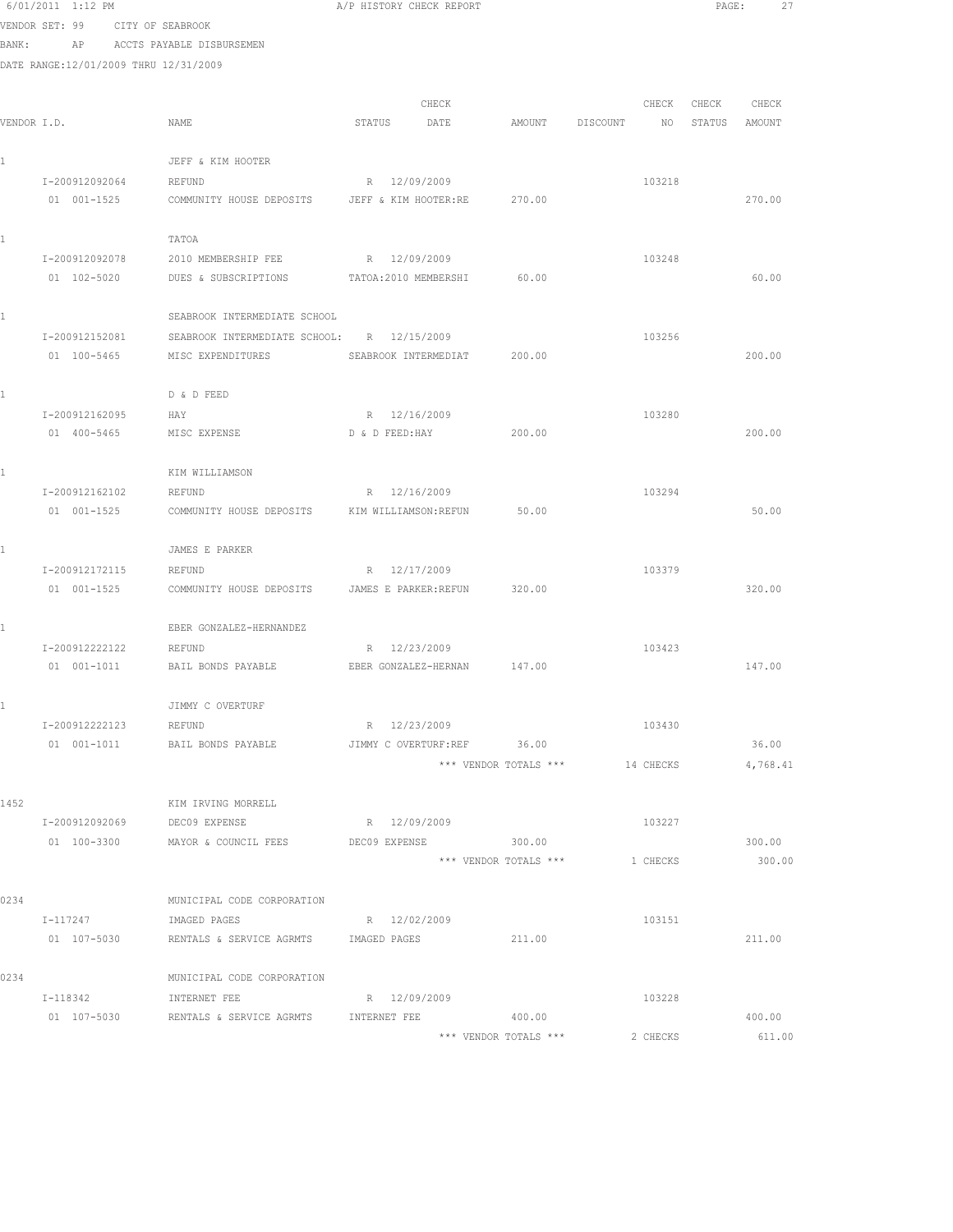|      | 6/01/2011 1:12 PM                                      |                                                          | A/P HISTORY CHECK REPORT |                                |          | PAGE:<br>28   |
|------|--------------------------------------------------------|----------------------------------------------------------|--------------------------|--------------------------------|----------|---------------|
|      | VENDOR SET: 99 CITY OF SEABROOK                        |                                                          |                          |                                |          |               |
|      | BANK: AP ACCTS PAYABLE DISBURSEMEN                     |                                                          |                          |                                |          |               |
|      | DATE RANGE:12/01/2009 THRU 12/31/2009                  |                                                          |                          |                                |          |               |
|      |                                                        |                                                          |                          |                                |          |               |
|      |                                                        |                                                          | CHECK                    |                                | CHECK    | CHECK CHECK   |
|      | VENDOR I.D.                                            | NAME                                                     | STATUS DATE              | AMOUNT DISCOUNT                | NO       | STATUS AMOUNT |
|      |                                                        |                                                          |                          |                                |          |               |
| 0418 |                                                        | MYRON CORP                                               |                          |                                |          |               |
|      | I-72493489                                             | SUPPLIES                                                 | R 12/09/2009             |                                | 103229   |               |
|      | 01  200-5465   MISC EXPENSE                            |                                                          | SUPPLIES                 | 153.09                         |          | 153.09        |
|      |                                                        |                                                          |                          | *** VENDOR TOTALS *** 1 CHECKS |          | 153.09        |
| 0902 |                                                        | NASA ROAD CHEVRON                                        |                          |                                |          |               |
|      | $I - 14483$                                            | P4 INSPECTION                                            | R 12/09/2009             |                                | 103230   |               |
|      |                                                        | 01  200-5110   MAINT-AUTOS & EQUIPMENT   P4 INSPECTION   |                          | 39.75                          |          | 39.75         |
|      |                                                        |                                                          |                          | *** VENDOR TOTALS ***          | 1 CHECKS | 39.75         |
|      |                                                        |                                                          |                          |                                |          |               |
| 1003 |                                                        | NATIONAL BOND & TRUST CO                                 |                          |                                |          |               |
|      | I-SAV200912012008                                      | SAVINGS BONDS                                            | $D = 12/02/2009$         |                                | 000000   |               |
|      |                                                        | 01 001-1030 AFLAC INSURANCE DEDUCTS SAVINGS BONDS 150.55 |                          |                                |          | 150.55        |
|      |                                                        |                                                          |                          |                                |          |               |
| 1003 |                                                        | NATIONAL BOND & TRUST CO                                 |                          |                                |          |               |
|      | I-SAV200912152080                                      | SAVINGS BONDS                                            | D 12/16/2009             |                                | 000000   |               |
|      | 01 001-1030                                            | AFLAC INSURANCE DEDUCTS                                  | SAVINGS BONDS            | 150.55                         |          | 150.55        |
|      |                                                        |                                                          |                          |                                |          |               |
| 1003 |                                                        | NATIONAL BOND & TRUST CO                                 |                          |                                |          |               |
|      | I-SAV200912292130                                      | SAVINGS BONDS                                            | D 12/30/2009             |                                | 000000   |               |
|      | 01 001-1030                                            | AFLAC INSURANCE DEDUCTS                                  | SAVINGS BONDS            | 150.55                         |          | 150.55        |
|      |                                                        |                                                          |                          | *** VENDOR TOTALS *** 3 CHECKS |          | 451.65        |
|      |                                                        |                                                          |                          |                                |          |               |
| 1201 |                                                        | HSBC                                                     |                          |                                |          |               |
|      | I-200912092071                                         | RAIN COATS                                               | R 12/09/2009             |                                | 103231   |               |
|      | 01 500-4400 MISC SUPPLIES<br>20 902-4400 MISC SUPPLIES |                                                          | RAIN COATS<br>RAIN COATS | 59.98<br>59.98                 |          |               |
|      | 20 912-4400                                            | MISC SUPPLIES                                            | RAIN COATS               | 59.98                          |          | 179.94        |
|      |                                                        |                                                          |                          |                                |          |               |
| 1201 |                                                        | HSBC                                                     |                          |                                |          |               |
|      | I-200912162104                                         | CONCRETE VIBRATOR                                        | R 12/16/2009             |                                | 103347   |               |
|      | 01 500-4150                                            | SMALL TOOLS & EQUIP                                      | CONCRETE VIBRATOR        | 119.99                         |          | 119.99        |
|      |                                                        |                                                          |                          | *** VENDOR TOTALS ***          | 2 CHECKS | 299.93        |
|      |                                                        |                                                          |                          |                                |          |               |
| 0740 |                                                        | O'REILLY AUTO PARTS                                      |                          |                                |          |               |
|      | I-200912092072                                         | PARTS                                                    | R 12/09/2009             |                                | 103232   |               |
|      | 01 500-5110                                            | MAINT-AUTOS & EQUIP                                      | PARTS                    | 206.39                         |          |               |
|      | 01 400-5110                                            | MAINT-AUTOS & EQUIPMENT                                  | PARTS                    | 86.91                          |          |               |
|      | 20 912-5110                                            | MAINT-AUTOS & EQUIPMENT                                  | PARTS                    | 287.85                         |          |               |
|      | 20 902-5110                                            | MAINT-AUTOS & EQUIPMENT                                  | PARTS                    | 42.24                          |          |               |
|      | 01 200-5110                                            | MAINT-AUTOS & EQUIPMENT                                  | PARTS                    | 30.47                          |          |               |
|      | 20 912-5120                                            | MAINT-SEWER SYSTEM MINOR                                 | PARTS                    | 12.99                          |          | 666.85        |
|      |                                                        |                                                          |                          | *** VENDOR TOTALS ***          | 1 CHECKS | 666.85        |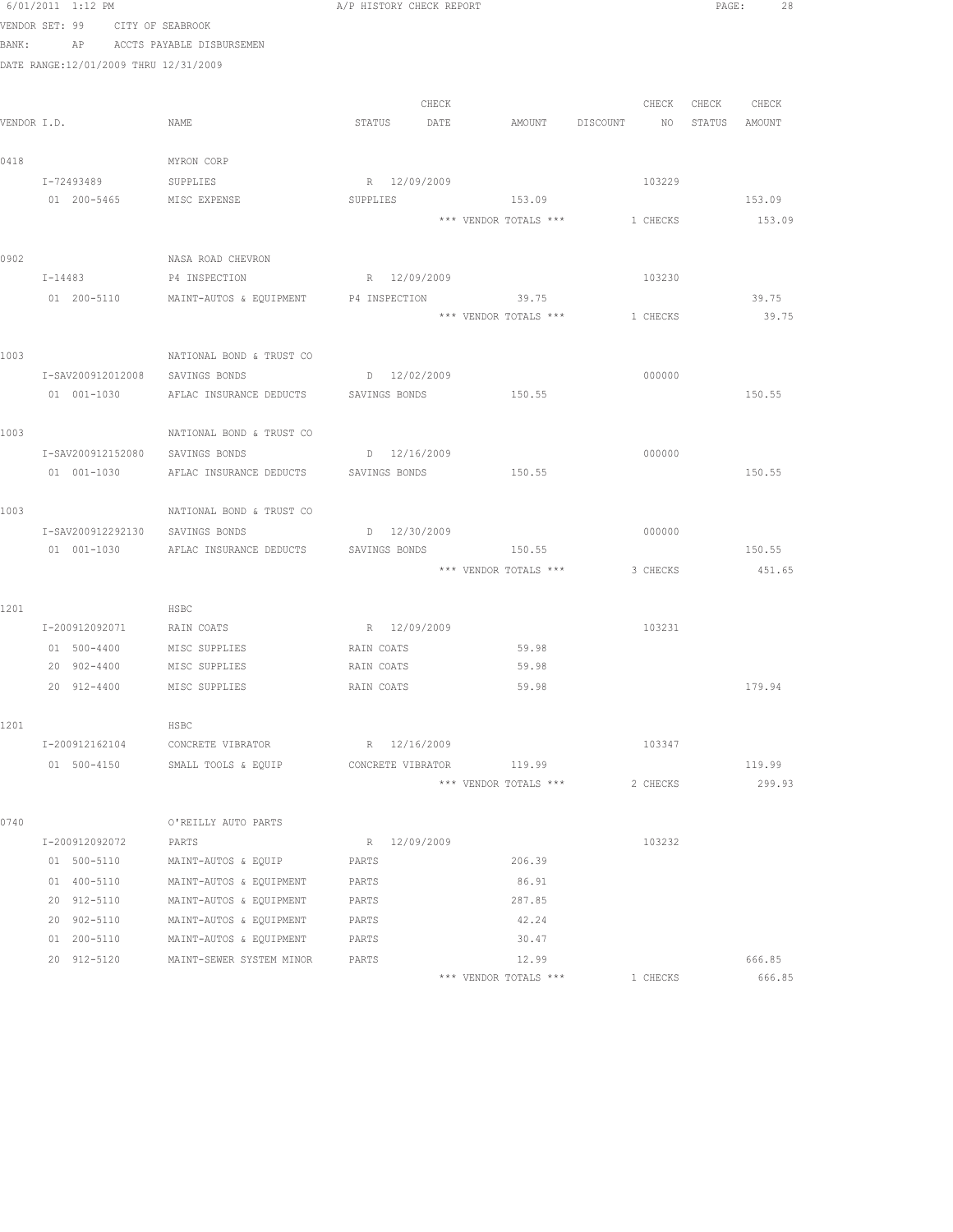|       | 6/01/2011 1:12 PM                     |                                   |          | A/P HISTORY CHECK REPORT |                               |                | PAGE:  | 29       |
|-------|---------------------------------------|-----------------------------------|----------|--------------------------|-------------------------------|----------------|--------|----------|
|       | VENDOR SET: 99                        | CITY OF SEABROOK                  |          |                          |                               |                |        |          |
| BANK: | ΑP                                    | ACCTS PAYABLE DISBURSEMEN         |          |                          |                               |                |        |          |
|       | DATE RANGE:12/01/2009 THRU 12/31/2009 |                                   |          |                          |                               |                |        |          |
|       |                                       |                                   |          |                          |                               |                |        |          |
|       |                                       |                                   |          | CHECK                    |                               | CHECK          | CHECK  | CHECK    |
|       | VENDOR I.D.                           | NAME                              | STATUS   | DATE                     | AMOUNT                        | DISCOUNT<br>NO | STATUS | AMOUNT   |
|       |                                       |                                   |          |                          |                               |                |        |          |
| 1336  |                                       | O.M.I. INDUSTRIES                 |          |                          |                               |                |        |          |
|       | $I - 261922$                          | MUNI                              |          | R 12/16/2009             |                               | 103348         |        |          |
|       | 20 912-5120                           | MAINT-SEWER SYSTEM MINOR          | MUNI     |                          | 515.00                        |                |        | 515.00   |
|       |                                       |                                   |          |                          | *** VENDOR TOTALS ***         | 1 CHECKS       |        | 515.00   |
|       |                                       |                                   |          |                          |                               |                |        |          |
| 0147  |                                       | OFFICE DEPOT CARD PLAN            |          |                          |                               |                |        |          |
|       | I-523037                              | NOV09 STATEMENT                   |          | R 12/16/2009             |                               | 103349         |        |          |
|       | 01 200-4010                           | OFFICE SUPPLIES                   |          | NOV09 STATEMENT          | 72.10                         |                |        |          |
|       | $01 220 - 4010$                       | OFFICE SUPPLIES                   |          | NOV09 STATEMENT          | 119.99                        |                |        | 192.09   |
|       |                                       |                                   |          |                          | *** VENDOR TOTALS ***         | 1 CHECKS       |        | 192.09   |
|       |                                       |                                   |          |                          |                               |                |        |          |
| 1196  |                                       | OFFICE OF AG CHILD S UNIT         |          |                          |                               | 000000         |        |          |
|       | I-RA 200912012008                     |                                   |          | $D = 12/02/2009$         |                               |                |        |          |
|       | $01 001 - 1032$                       | OTHER PAYROLL DEDUCTIONS          |          |                          | 147.69                        |                |        | 147.69   |
|       |                                       |                                   |          |                          |                               |                |        |          |
| 1196  | I-RA 200912152080                     | OFFICE OF AG CHILD S UNIT         |          | $D = 12/16/2009$         |                               | 000000         |        |          |
|       | 01 001-1032                           | OTHER PAYROLL DEDUCTIONS          |          |                          | 147.69                        |                |        | 147.69   |
|       |                                       |                                   |          |                          |                               |                |        |          |
| 1196  |                                       | OFFICE OF AG CHILD S UNIT         |          |                          |                               |                |        |          |
|       | I-RA 200912292130                     |                                   |          | D 12/30/2009             |                               | 000000         |        |          |
|       | 01 001-1032                           | OTHER PAYROLL DEDUCTIONS          |          |                          | 147.69                        |                |        | 147.69   |
|       |                                       |                                   |          |                          | *** VENDOR TOTALS ***         | 3 CHECKS       |        | 443.07   |
|       |                                       |                                   |          |                          |                               |                |        |          |
| 0999  |                                       | OFFICEMAKERS, INC.                |          |                          |                               |                |        |          |
|       | I-16186JAM                            | LOBBY RECONFIGURATION             |          | R 12/02/2009             |                               | 103152         |        |          |
|       | 01 107-6050                           | FACILITIES                        |          |                          | LOBBY RECONFIGURATIO 3,105.00 |                |        | 3,105.00 |
|       |                                       |                                   |          |                          | *** VENDOR TOTALS ***         | 1 CHECKS       |        | 3,105.00 |
|       |                                       |                                   |          |                          |                               |                |        |          |
| 1415  |                                       | OIL PRODUCTS DISTRIBUTION, LTD    |          |                          |                               |                |        |          |
|       | I-09115890I                           | GASOLINE                          |          | R 12/09/2009             |                               | 103233         |        |          |
|       | 01 107-4050                           | BULK PETROLEUM PURCHASES GASOLINE |          |                          | 4,627.85                      |                |        | 4,627.85 |
|       |                                       |                                   |          |                          |                               |                |        |          |
| 1415  |                                       | OIL PRODUCTS DISTRIBUTION, LTD    |          |                          |                               |                |        |          |
|       | I-09126606i                           | GASOLINE                          |          | R 12/30/2009             |                               | 103475         |        |          |
|       | 01 107-4050                           | BULK PETROLEUM PURCHASES          | GASOLINE |                          | 4,593.67                      |                |        | 4,593.67 |
|       |                                       |                                   |          |                          | *** VENDOR TOTALS ***         | 2 CHECKS       |        | 9,221.52 |
|       |                                       |                                   |          |                          |                               |                |        |          |
| 1289  |                                       | OZARKA                            |          |                          |                               |                |        |          |
|       | I-09K0115909111                       | WATER                             |          | R 12/09/2009             |                               | 103234         |        |          |
|       | 01 200-5465                           | MISC EXPENSE                      | WATER    |                          | 40.59                         |                |        | 40.59    |
|       |                                       |                                   |          |                          |                               |                |        |          |
| 1289  |                                       | OZARKA                            |          |                          |                               |                |        |          |
|       | I-09L0121950364                       | WATER                             |          | R 12/23/2009             |                               | 103436         |        |          |
|       | 01 107-5465                           | MISC EXPENSE                      | WATER    |                          | 46.58                         |                |        | 46.58    |
|       |                                       |                                   |          |                          | *** VENDOR TOTALS ***         | 2 CHECKS       |        | 87.17    |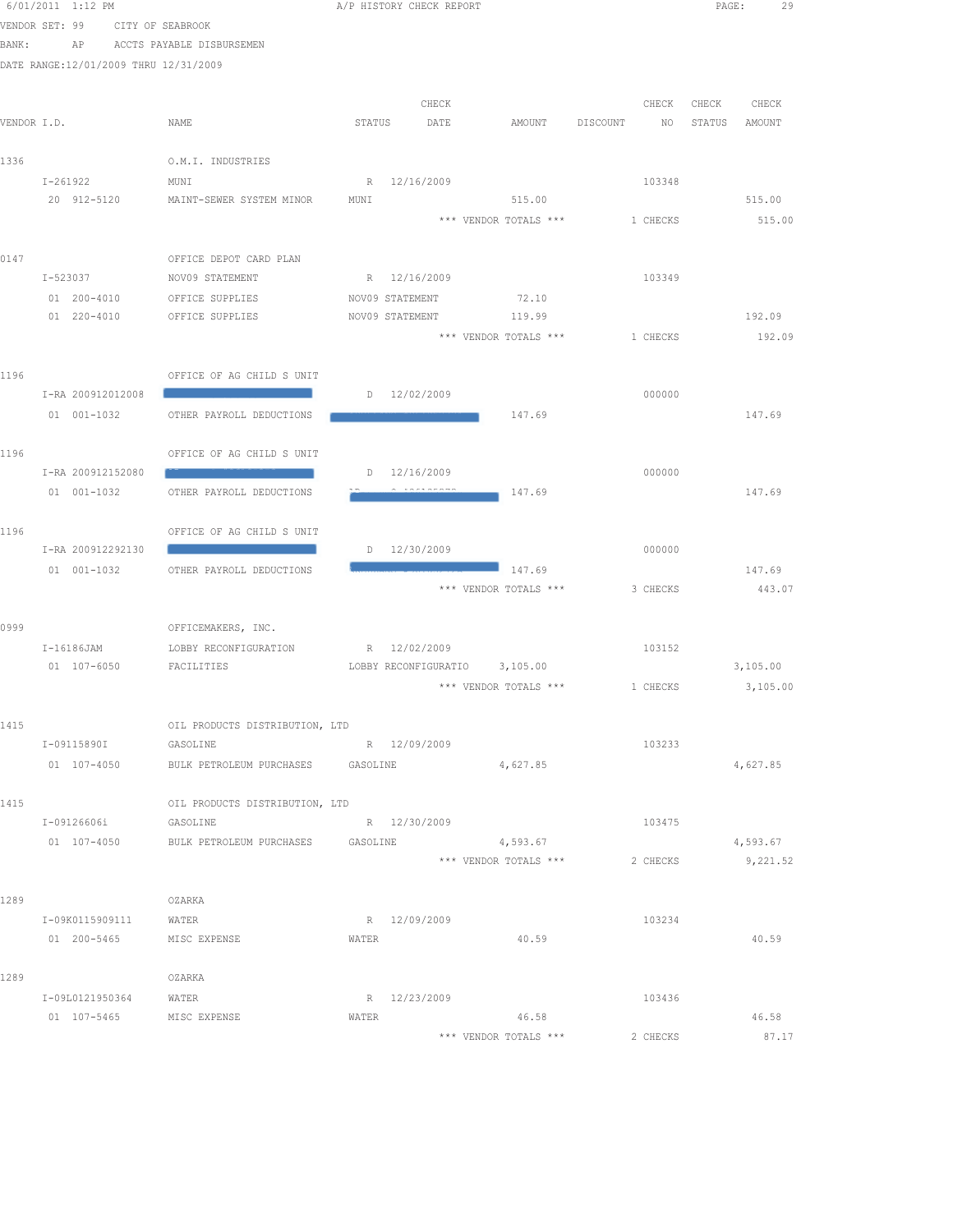|       | 6/01/2011 1:12 PM                     |                                                                | A/P HISTORY CHECK REPORT |              |                                |          |               | PAGE:<br>30 |  |
|-------|---------------------------------------|----------------------------------------------------------------|--------------------------|--------------|--------------------------------|----------|---------------|-------------|--|
|       | VENDOR SET: 99 CITY OF SEABROOK       |                                                                |                          |              |                                |          |               |             |  |
| BANK: |                                       | AP ACCTS PAYABLE DISBURSEMEN                                   |                          |              |                                |          |               |             |  |
|       | DATE RANGE:12/01/2009 THRU 12/31/2009 |                                                                |                          |              |                                |          |               |             |  |
|       |                                       |                                                                |                          |              |                                |          |               |             |  |
|       |                                       |                                                                |                          | CHECK        |                                |          | CHECK CHECK   | CHECK       |  |
|       | VENDOR I.D.                           | NAME                                                           | STATUS DATE              |              | AMOUNT DISCOUNT NO             |          | STATUS AMOUNT |             |  |
|       |                                       |                                                                |                          |              |                                |          |               |             |  |
| 1510  |                                       | CLEAR LAKE PET MED CENTER                                      |                          |              |                                |          |               |             |  |
|       | 07 701-5470                           | I-200912162106 REX & RICO MAINTENANCE<br>CHILD SAFETY EXPENSES | R 12/16/2009             |              | REX & RICO MAINTENAN 550.76    | 103350   |               | 550.76      |  |
|       |                                       |                                                                |                          |              | *** VENDOR TOTALS *** 1 CHECKS |          |               | 550.76      |  |
|       |                                       |                                                                |                          |              |                                |          |               |             |  |
| 1560  |                                       | PIERCE HOUSTON VIDEO & GRAPHIC                                 |                          |              |                                |          |               |             |  |
|       | I-200912162107                        | WEBSITE MAINTENANCE                                            | R 12/16/2009             |              |                                | 103351   |               |             |  |
|       |                                       | 15 150-5030 RENTALS & SERVICE AGREEMENTS WEBSITE MAINTENANCE   |                          |              | 500.00                         |          |               | 500.00      |  |
|       |                                       |                                                                |                          |              | *** VENDOR TOTALS ***          | 1 CHECKS |               | 500.00      |  |
|       |                                       |                                                                |                          |              |                                |          |               |             |  |
| 1923  |                                       | MIKE PIETSCH, P.E. CONSULTING                                  |                          |              |                                |          |               |             |  |
|       | $I-SEAB1$                             | CONSULTING SERVICES                                            | R 12/16/2009             |              |                                | 103352   |               |             |  |
|       |                                       | 01 107-5225 CONSULTANT/FIRE                                    |                          |              | CONSULTING SERVICES 9,500.00   |          |               |             |  |
|       | $I-SEAB2$                             | CONSULTING SERVICES                                            | R 12/16/2009             |              |                                | 103352   |               |             |  |
|       |                                       | 01 107-5225 CONSULTANT/FIRE                                    |                          |              | CONSULTING SERVICES 6,500.00   |          |               | 16,000.00   |  |
|       |                                       |                                                                |                          |              | *** VENDOR TOTALS ***          | 1 CHECKS |               | 16,000.00   |  |
| 1537  |                                       | POOLSURE                                                       |                          |              |                                |          |               |             |  |
|       | I-20973                               | SODIUM BISULFITE                                               | R 12/02/2009             |              |                                | 103153   |               |             |  |
|       | 20 912-5280                           | CHEMICAL SUPPLIES                                              |                          |              | SODIUM BISULFITE 1,616.61      |          |               | 1,616.61    |  |
|       |                                       |                                                                |                          |              |                                |          |               |             |  |
| 1537  |                                       | POOLSURE                                                       |                          |              |                                |          |               |             |  |
|       | I-20378                               | SODIUM BISULFITE                                               | R 12/23/2009             |              |                                | 103437   |               |             |  |
|       |                                       | 20 912-5280 CHEMICAL SUPPLIES                                  |                          |              | SODIUM BISULFITE 2,067.48      |          |               | 2,067.48    |  |
|       |                                       |                                                                |                          |              | *** VENDOR TOTALS *** 2 CHECKS |          |               | 3,684.09    |  |
|       |                                       |                                                                |                          |              |                                |          |               |             |  |
| 1274  |                                       | PORT SUPPLY                                                    |                          |              |                                |          |               |             |  |
|       | $I-518$<br>50 501-5503                | BOAT EMERGENCY LIGHTS R 12/23/2009<br>MARINE PATROL            | BOAT EMERGENCY LIGHT     |              | 3.64                           | 103438   |               | 3.64        |  |
|       |                                       |                                                                |                          |              | *** VENDOR TOTALS ***          | 1 CHECKS |               | 3.64        |  |
|       |                                       |                                                                |                          |              |                                |          |               |             |  |
| 0536  |                                       | PRESTO BUSINESS CARDS INC                                      |                          |              |                                |          |               |             |  |
|       | I-186437                              | PADGET BUSINESS CARDS                                          | R 12/23/2009             |              |                                | 103439   |               |             |  |
|       | $01 107 - 4010$                       | OFFICE SUPPLIES                                                | PADGET BUSINESS CARD     |              | 16.38                          |          |               | 16.38       |  |
|       |                                       |                                                                |                          |              | *** VENDOR TOTALS ***          | 1 CHECKS |               | 16.38       |  |
|       |                                       |                                                                |                          |              |                                |          |               |             |  |
| 1193  |                                       | THE PRODUCTIVITY CENTER                                        |                          |              |                                |          |               |             |  |
|       | I-SBPD120109                          | TCLEDDS RENEWAL                                                |                          | R 12/09/2009 |                                | 103235   |               |             |  |
|       | 01 200-5030                           | RENTALS & SERVICE AGRMTS TCLEDDS RENEWAL 630.00                |                          |              |                                |          |               | 630.00      |  |
|       |                                       |                                                                |                          |              | *** VENDOR TOTALS ***          | 1 CHECKS |               | 630.00      |  |
| 1541  |                                       | SEE 1961                                                       |                          |              |                                |          |               |             |  |
|       | I-104688                              | SUBSCRIPTION                                                   |                          | R 12/09/2009 |                                | 103236   |               |             |  |
|       | 01 107-5020                           | DUES & SUBSCRIPTIONS                                           | SUBSCRIPTION             |              | 110.00                         |          |               | 110.00      |  |
|       |                                       |                                                                |                          |              | *** VENDOR TOTALS ***          | 1 CHECKS |               | 110.00      |  |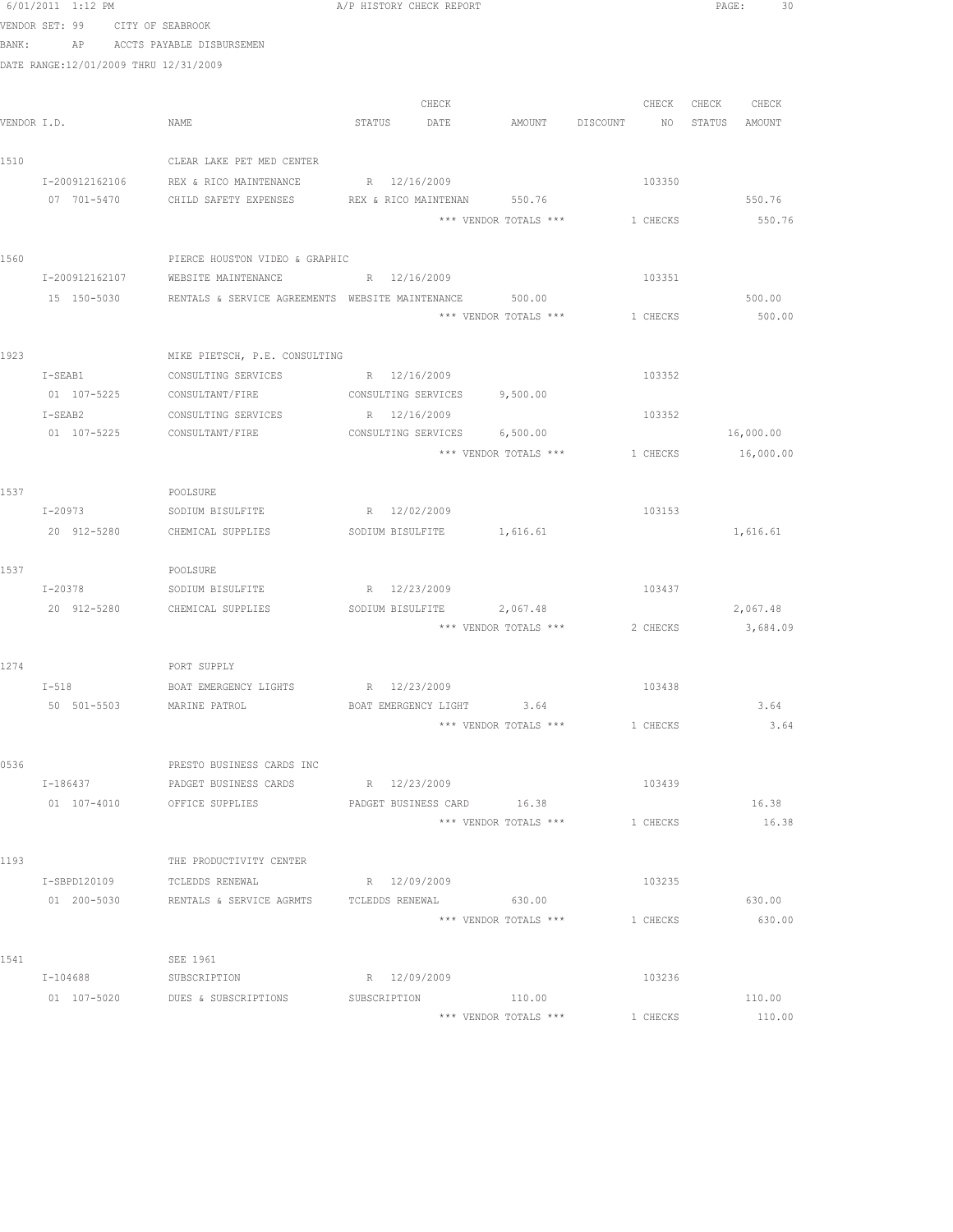|      | 6/01/2011 1:12 PM                     |                                                       | A/P HISTORY CHECK REPORT      |                       |                                         | PAGE: 31      |
|------|---------------------------------------|-------------------------------------------------------|-------------------------------|-----------------------|-----------------------------------------|---------------|
|      | VENDOR SET: 99 CITY OF SEABROOK       |                                                       |                               |                       |                                         |               |
|      |                                       | BANK: AP ACCTS PAYABLE DISBURSEMEN                    |                               |                       |                                         |               |
|      | DATE RANGE:12/01/2009 THRU 12/31/2009 |                                                       |                               |                       |                                         |               |
|      |                                       |                                                       |                               |                       |                                         |               |
|      |                                       |                                                       | CHECK                         |                       | CHECK                                   | CHECK CHECK   |
|      | VENDOR I.D.                           | NAME                                                  | STATUS DATE                   |                       | AMOUNT DISCOUNT NO STATUS AMOUNT        |               |
|      |                                       |                                                       |                               |                       |                                         |               |
| 1922 |                                       | PUBLIC AGENCY TRAINING COUNCIL                        |                               |                       |                                         |               |
|      | I-200912162105 TRAINING               |                                                       | R 12/16/2009                  |                       | 103353                                  |               |
|      | 01 200-5300                           | TRAINING & CONFERENCE                                 | TRAINING                      | 1,050.00              |                                         | 1,050.00      |
|      |                                       |                                                       |                               | *** VENDOR TOTALS *** | 1 CHECKS                                | 1,050.00      |
| 0938 |                                       | RELIANT ENERGY                                        |                               |                       |                                         |               |
|      | I-200912162109                        | UTILITY                                               | R 12/16/2009                  |                       | 103354                                  |               |
|      |                                       | 15 150-5410 UTILITIES                                 | UTILITY                       | 255.13                |                                         | 255.13        |
|      |                                       |                                                       |                               |                       | *** VENDOR TOTALS *** 1 CHECKS          | 255.13        |
|      |                                       |                                                       |                               |                       |                                         |               |
| 1362 |                                       | GARY RENOLA                                           |                               |                       |                                         |               |
|      |                                       | I-200912092074 DEC09 EXPENSE                          | R 12/09/2009                  |                       | 103237                                  |               |
|      |                                       | 01 100-3300 MAYOR & COUNCIL FEES DEC09 EXPENSE 400.00 |                               |                       |                                         | 400.00        |
|      |                                       |                                                       |                               | *** VENDOR TOTALS *** | 1 CHECKS                                | 400.00        |
|      |                                       |                                                       |                               |                       |                                         |               |
| 0807 |                                       | REPUBLIC WASTE SERVICES                               |                               |                       |                                         |               |
|      | I-000513                              | LAND FILL                                             | V 12/02/2009                  |                       |                                         | 103155 103.32 |
|      |                                       |                                                       |                               |                       |                                         |               |
| 0807 |                                       | REPUBLIC WASTE SERVICES                               |                               |                       |                                         |               |
|      | C-CHECK                               | REPUBLIC WASTE SERVICES VOIDED V 12/02/2009           |                               |                       |                                         | 103155 103.32 |
|      |                                       |                                                       |                               |                       |                                         |               |
| 0168 |                                       | ROBERT C RICHTER JR                                   |                               |                       |                                         |               |
|      |                                       | I-200912092075 PROSECUTOR FEES                        | R 12/09/2009                  |                       | 103238                                  |               |
|      |                                       | 01 700-5220 PROF FEES-LEGAL                           | PROSECUTOR FEES 1,633.34      |                       |                                         |               |
|      |                                       | 01 220-5220 PROF FEES-LEGAL                           | PROSECUTOR FEES 166.66        |                       |                                         | 1,800.00      |
|      |                                       |                                                       |                               |                       | *** VENDOR TOTALS *** 1 CHECKS 1,800.00 |               |
|      |                                       |                                                       |                               |                       |                                         |               |
| 1595 |                                       | RONDA WALPOLE, INC.                                   |                               |                       | 103356                                  |               |
|      | I-2008301                             | PHOTO ID CARD                                         | R 12/16/2009<br>PHOTO ID CARD |                       |                                         |               |
|      | 01 400-5465                           | MISC EXPENSE                                          |                               | 15.95                 |                                         | 15.95         |
| 1595 |                                       | RONDA WALPOLE, INC.                                   |                               |                       |                                         |               |
|      | I-2008305                             | PHOTO ID CARDS                                        | R 12/23/2009                  |                       | 103440                                  |               |
|      | 01 200-5465                           | MISC EXPENSE                                          | PHOTO ID CARDS                | 15.95                 |                                         |               |
|      | 01 400-5465                           | MISC EXPENSE                                          | PHOTO ID CARDS                | 31.90                 |                                         | 47.85         |
|      |                                       |                                                       |                               | *** VENDOR TOTALS *** | 2 CHECKS                                | 63.80         |
|      |                                       |                                                       |                               |                       |                                         |               |
| 1101 |                                       | ROSS BANKS MAY CRON & CAVIN                           |                               |                       |                                         |               |
|      | I-200912092073                        | ATTORNEY FEES                                         | R 12/09/2009                  |                       | 103239                                  |               |
|      | 01 107-5220                           | PROF FEES-LEGAL                                       | ATTORNEY FEES 13,874.27       |                       |                                         | 13,874.27     |
|      |                                       |                                                       |                               | *** VENDOR TOTALS *** | 1 CHECKS                                | 13,874.27     |
|      |                                       |                                                       |                               |                       |                                         |               |
| 1857 |                                       | STEPHEN M RUTHSTROM                                   |                               |                       |                                         |               |
|      | I-200912022032                        | FIRE INSPECTOR FEE                                    | R 12/02/2009                  |                       | 103158                                  |               |
|      | 01 600-5211                           | CONTRACT-INSPECTIONS                                  | FIRE INSPECTOR FEE            | 280.00                |                                         | 280.00        |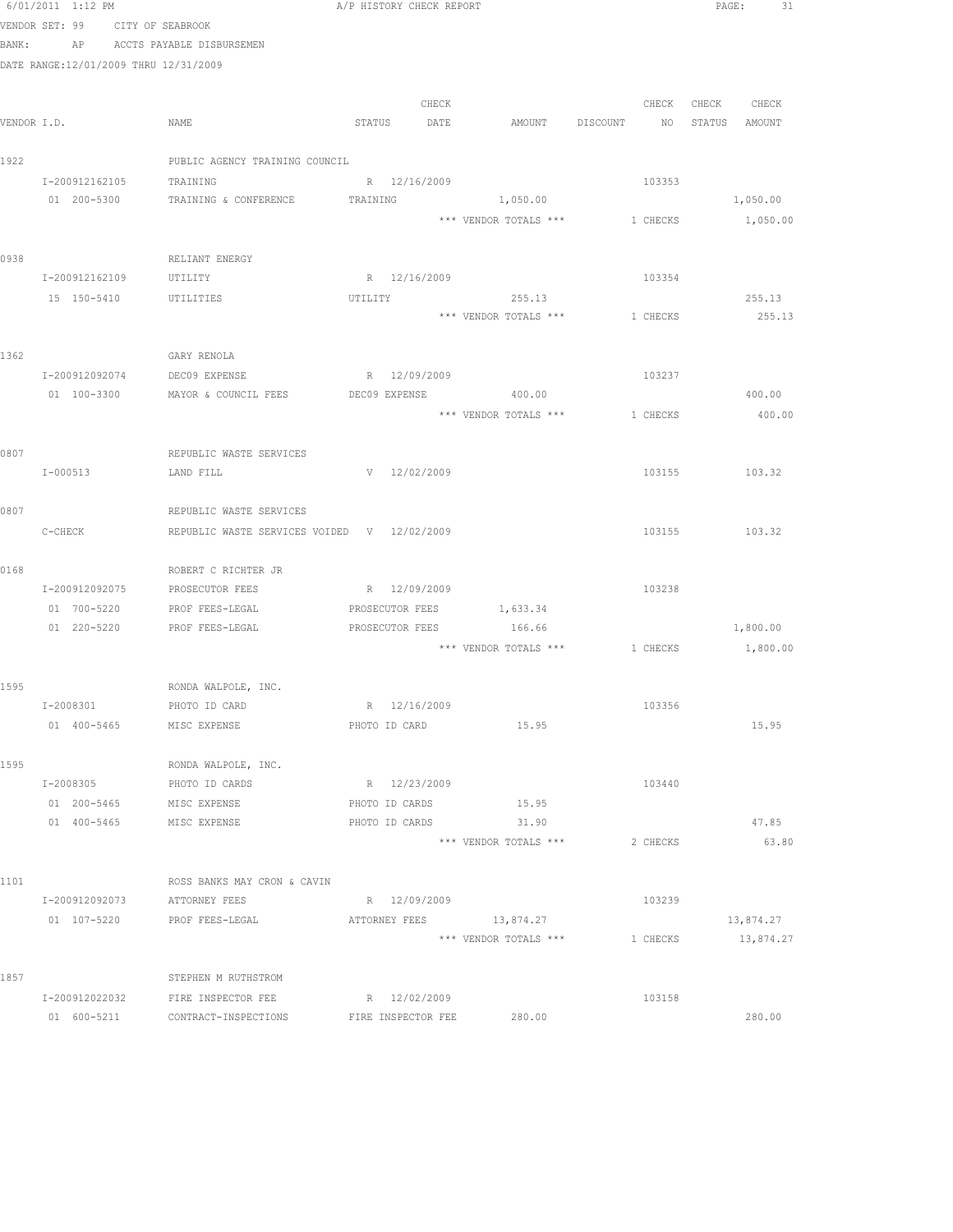|       | 6/01/2011 1:12 PM                     |                                             | A/P HISTORY CHECK REPORT                     |                       |          |       | PAGE:<br>-32  |
|-------|---------------------------------------|---------------------------------------------|----------------------------------------------|-----------------------|----------|-------|---------------|
|       | VENDOR SET: 99 CITY OF SEABROOK       |                                             |                                              |                       |          |       |               |
| BANK: | AP                                    | ACCTS PAYABLE DISBURSEMEN                   |                                              |                       |          |       |               |
|       | DATE RANGE:12/01/2009 THRU 12/31/2009 |                                             |                                              |                       |          |       |               |
|       |                                       |                                             |                                              |                       |          |       |               |
|       |                                       |                                             | CHECK                                        |                       | CHECK    | CHECK | CHECK         |
|       | VENDOR I.D.                           | NAME                                        | STATUS<br>DATE                               | AMOUNT DISCOUNT       |          | NO    | STATUS AMOUNT |
| 1857  |                                       | STEPHEN M RUTHSTROM                         |                                              |                       |          |       |               |
|       |                                       |                                             |                                              |                       |          |       |               |
|       | I-200912092076<br>01 600-5211         | FIRE INSPECTOR FEES<br>CONTRACT-INSPECTIONS | R 12/09/2009<br>FIRE INSPECTOR FEES          | 280.00                | 103240   |       | 280.00        |
|       |                                       |                                             |                                              |                       |          |       |               |
| 1857  |                                       | STEPHEN M RUTHSTROM                         |                                              |                       |          |       |               |
|       | I-200912162108                        | FIRE INSPECTOR FEE                          | R 12/16/2009                                 |                       | 103357   |       |               |
|       | 01 600-5211                           | CONTRACT-INSPECTIONS                        | FIRE INSPECTOR FEE                           | 280.00                |          |       | 280.00        |
|       |                                       |                                             |                                              |                       |          |       |               |
| 1857  |                                       | STEPHEN M RUTHSTROM                         |                                              |                       |          |       |               |
|       | I-200912222125                        | FIRE INSPECTOR FEES                         | R 12/23/2009                                 |                       | 103441   |       |               |
|       | 01 600-5211                           | CONTRACT-INSPECTIONS                        | FIRE INSPECTOR FEES                          | 280.00                |          |       | 280.00        |
|       |                                       |                                             |                                              |                       |          |       |               |
| 1857  |                                       | STEPHEN M RUTHSTROM                         |                                              |                       |          |       |               |
|       | I-200912302144                        | FIRE INSPECTOR FEES                         | R 12/30/2009                                 |                       | 103476   |       |               |
|       | 01 600-5211                           | CONTRACT-INSPECTIONS                        | FIRE INSPECTOR FEES 280.00                   |                       |          |       | 280.00        |
|       |                                       |                                             |                                              | *** VENDOR TOTALS *** | 5 CHECKS |       | 1,400.00      |
|       |                                       |                                             |                                              |                       |          |       |               |
| 1761  |                                       | ELAINE SALLES                               |                                              |                       |          |       |               |
|       | I-200912162082                        | PETTY CASH REIMBURSEMENT                    | R 12/16/2009                                 | 57.39                 | 103358   |       |               |
|       | 01 100-5195<br>01 107-3900            | ELECTION EXPENSE<br>MERIT AWARDS            | PETTY CASH REIMBURSE<br>PETTY CASH REIMBURSE | 100.00                |          |       |               |
|       | 01 107-4010                           | OFFICE SUPPLIES                             | PETTY CASH REIMBURSE                         | 5.94                  |          |       |               |
|       | 01 107-4011                           | POSTAGE                                     | PETTY CASH REIMBURSE                         | 5.79                  |          |       |               |
|       | 01 107-5465                           | MISC EXPENSE                                | PETTY CASH REIMBURSE                         | 105.79                |          |       |               |
|       | 01 500-5110                           | MAINT-AUTOS & EQUIP                         | PETTY CASH REIMBURSE                         | 74.70                 |          |       |               |
|       | 01 600-5465                           | MISC EXPENDITURES                           | PETTY CASH REIMBURSE                         | 1.50                  |          |       | 351.11        |
|       |                                       |                                             |                                              | *** VENDOR TOTALS *** | 1 CHECKS |       | 351.11        |
|       |                                       |                                             |                                              |                       |          |       |               |
| 0227  |                                       | SAM'S CLUB                                  |                                              |                       |          |       |               |
|       | I-200912162110                        | NOV09 STATEMENT                             | R 12/16/2009                                 |                       | 103359   |       |               |
|       | 01 400-4400                           | MISC SUPPLIES                               | NOV09 STATEMENT                              | 1,374.59              |          |       |               |
|       | 50 501-5340                           | DETENTION SUPPLIES                          | NOV09 STATEMENT                              | 54.90                 |          |       |               |
|       | 50 501-5497                           | C.I.D.                                      | NOV09 STATEMENT                              | 14.64                 |          |       | 1,444.13      |
|       |                                       |                                             |                                              | *** VENDOR TOTALS *** | 1 CHECKS |       | 1,444.13      |
|       |                                       |                                             |                                              |                       |          |       |               |
| 1652  |                                       | SANCHEZ & SANCHEZ FENCE CO                  |                                              |                       |          |       |               |
|       | $I - 00468$                           | SERVICE CALL                                | R 12/02/2009                                 |                       | 103159   |       |               |
|       | 01 400-5180                           | MAINT-BLDGS & GROUNDS                       | SERVICE CALL                                 | 400.00                |          |       | 400.00        |
|       |                                       |                                             |                                              | *** VENDOR TOTALS *** | 1 CHECKS |       | 400.00        |
| 1462  |                                       | SDU TEXAS CHILD SUPPORT                     |                                              |                       |          |       |               |
|       | I-SDU200912012008                     |                                             | D 12/02/2009                                 |                       | 000000   |       |               |
|       | 01 001-1032                           | OTHER PAYROLL DEDUCTIONS                    |                                              | 311.54                |          |       | 311.54        |
|       |                                       |                                             |                                              |                       |          |       |               |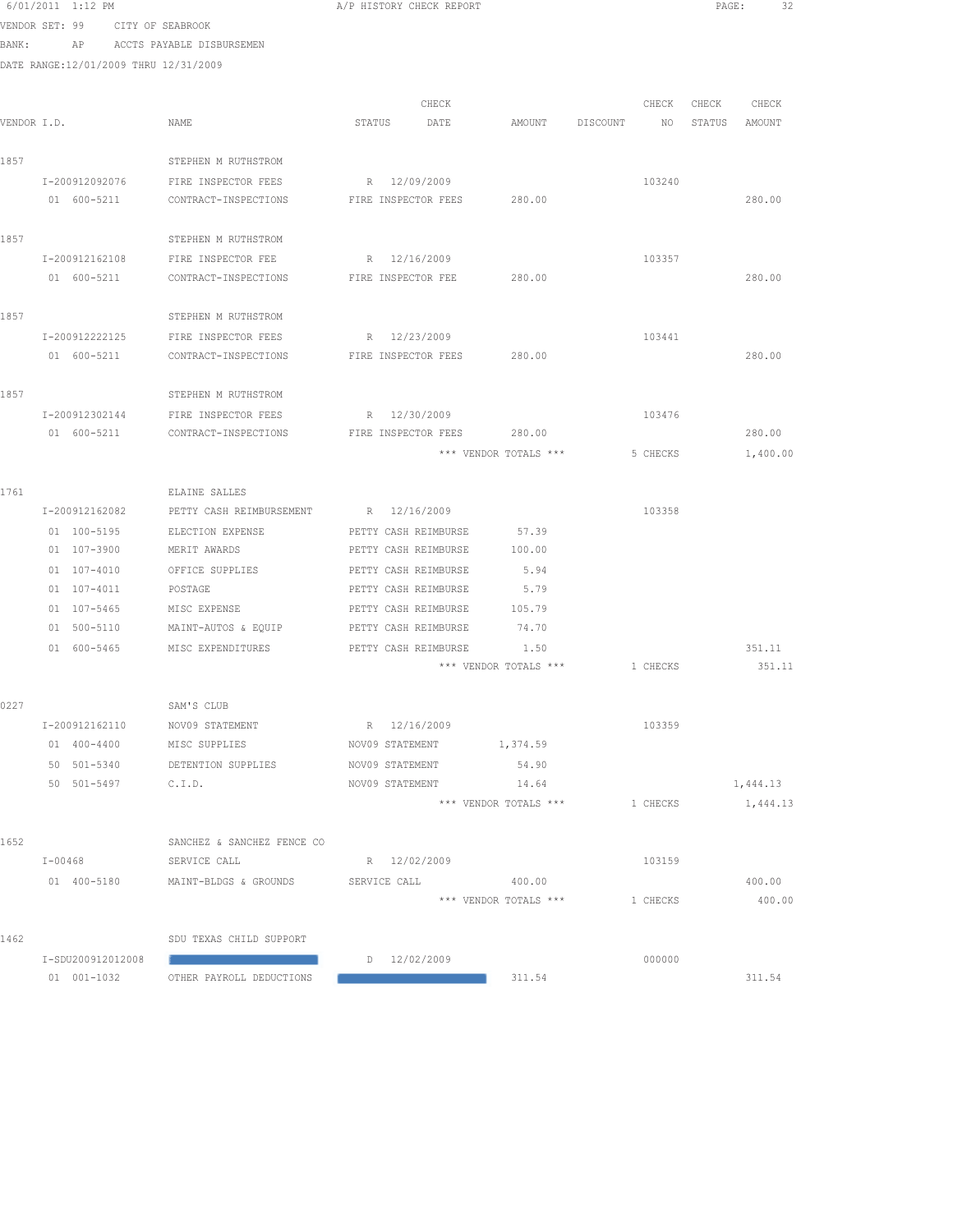|       | 6/01/2011 1:12 PM                     |                                           | A/P HISTORY CHECK REPORT                               |                | PAGE:<br>33      |
|-------|---------------------------------------|-------------------------------------------|--------------------------------------------------------|----------------|------------------|
|       | VENDOR SET: 99                        | CITY OF SEABROOK                          |                                                        |                |                  |
| BANK: | AP                                    | ACCTS PAYABLE DISBURSEMEN                 |                                                        |                |                  |
|       | DATE RANGE:12/01/2009 THRU 12/31/2009 |                                           |                                                        |                |                  |
|       |                                       |                                           |                                                        |                |                  |
|       |                                       |                                           | CHECK                                                  | CHECK          | CHECK<br>CHECK   |
|       | VENDOR I.D.                           | NAME                                      | STATUS<br>DATE<br>AMOUNT                               | DISCOUNT<br>NO | STATUS<br>AMOUNT |
|       |                                       |                                           |                                                        |                |                  |
| 1462  |                                       | SDU TEXAS CHILD SUPPORT                   |                                                        |                |                  |
|       | I-SDU200912152080<br>01 001-1032      | OTHER PAYROLL DEDUCTIONS                  | D 12/16/2009<br>311.54                                 | 000000         | 311.54           |
|       |                                       |                                           |                                                        |                |                  |
| 1462  |                                       | SDU TEXAS CHILD SUPPORT                   |                                                        |                |                  |
|       | I-SDU200912292130                     |                                           | $D = 12/30/2009$                                       | 000000         |                  |
|       | 01 001-1032                           | OTHER PAYROLL DEDUCTIONS                  | $-1$ 311.54                                            |                | 311.54           |
|       |                                       |                                           | *** VENDOR TOTALS ***                                  | 3 CHECKS       | 934.62           |
|       |                                       |                                           |                                                        |                |                  |
| 1088  |                                       | SEABROOK LUBE EXPRESS                     |                                                        |                |                  |
|       | I-200912022036                        | TRUCK REPAIR                              | R 12/02/2009                                           | 103160         |                  |
|       | 01 400-5110                           | MAINT-AUTOS & EQUIPMENT                   | 452.00<br>TRUCK REPAIR                                 |                | 452.00           |
|       |                                       |                                           |                                                        |                |                  |
| 1088  | I-E01033105                           | SEABROOK LUBE EXPRESS<br>INSPECTION       | R 12/09/2009                                           | 103241         |                  |
|       | 01 500-5110                           | MAINT-AUTOS & EQUIP                       | 39.75<br>INSPECTION                                    |                | 39.75            |
|       |                                       |                                           |                                                        |                |                  |
| 1088  |                                       | SEABROOK LUBE EXPRESS                     |                                                        |                |                  |
|       | I-200912162111                        | 2002 F150 FUEL PUMP                       | V 12/16/2009                                           | 103360         | 452.00           |
|       |                                       |                                           |                                                        |                |                  |
| 1088  |                                       | SEABROOK LUBE EXPRESS                     |                                                        |                |                  |
|       | $C-CHECK$                             | SEABROOK LUBE EXPRESS VOIDED V 12/16/2009 |                                                        | 103360         | 452.00           |
|       |                                       |                                           | *** VENDOR TOTALS ***                                  | 2 CHECKS       | 491.75           |
| 0438  |                                       | SEABROOK POLICE ASSOC.                    |                                                        |                |                  |
|       | I-SPA200912012008                     | EMPLOYEE DEDUCTIONS                       | R 12/02/2009                                           | 103161         |                  |
|       | 01 001-1032                           |                                           | OTHER PAYROLL DEDUCTIONS EMPLOYEE DEDUCTIONS 304.00    |                | 304.00           |
|       |                                       |                                           |                                                        |                |                  |
| 0438  |                                       | SEABROOK POLICE ASSOC.                    |                                                        |                |                  |
|       | I-SPA200912152080                     | EMPLOYEE DEDUCTIONS                       | R 12/16/2009                                           | 103361         |                  |
|       | 01 001-1032                           | OTHER PAYROLL DEDUCTIONS                  | EMPLOYEE DEDUCTIONS<br>304.00                          |                | 304.00           |
|       |                                       |                                           |                                                        |                |                  |
| 0438  |                                       | SEABROOK POLICE ASSOC.                    |                                                        |                |                  |
|       | I-SPA200912292130                     | EMPLOYEE DEDUCTIONS                       | R 12/30/2009                                           | 103477         |                  |
|       | 01 001-1032                           | OTHER PAYROLL DEDUCTIONS                  | 304.00<br>EMPLOYEE DEDUCTIONS<br>*** VENDOR TOTALS *** | 3 CHECKS       | 304.00<br>912.00 |
|       |                                       |                                           |                                                        |                |                  |
| 0179  |                                       | SEABROOK POSTMASTER                       |                                                        |                |                  |
|       | I-200912222126                        | POSTAL PERMIT FEE                         | R 12/23/2009                                           | 103442         |                  |
|       | 01 107-4011                           | POSTAGE                                   | 185.00<br>POSTAL PERMIT FEE                            |                | 185.00           |
|       |                                       |                                           | *** VENDOR TOTALS ***                                  | 1 CHECKS       | 185.00           |
|       |                                       |                                           |                                                        |                |                  |
| 0180  |                                       | SEABROOK VOL. FIRE DEPT                   |                                                        |                |                  |
|       | I-200912022034                        | DEC09 SERVICE CONTRACT                    | R 12/02/2009                                           | 103162         |                  |
|       | 01 107-5235                           | CONTRACT-FIRE DEPT                        | DEC09 SERVICE CONTRA 59,969.67                         |                | 59,969.67        |
|       |                                       |                                           | *** VENDOR TOTALS ***                                  | 1 CHECKS       | 59,969.67        |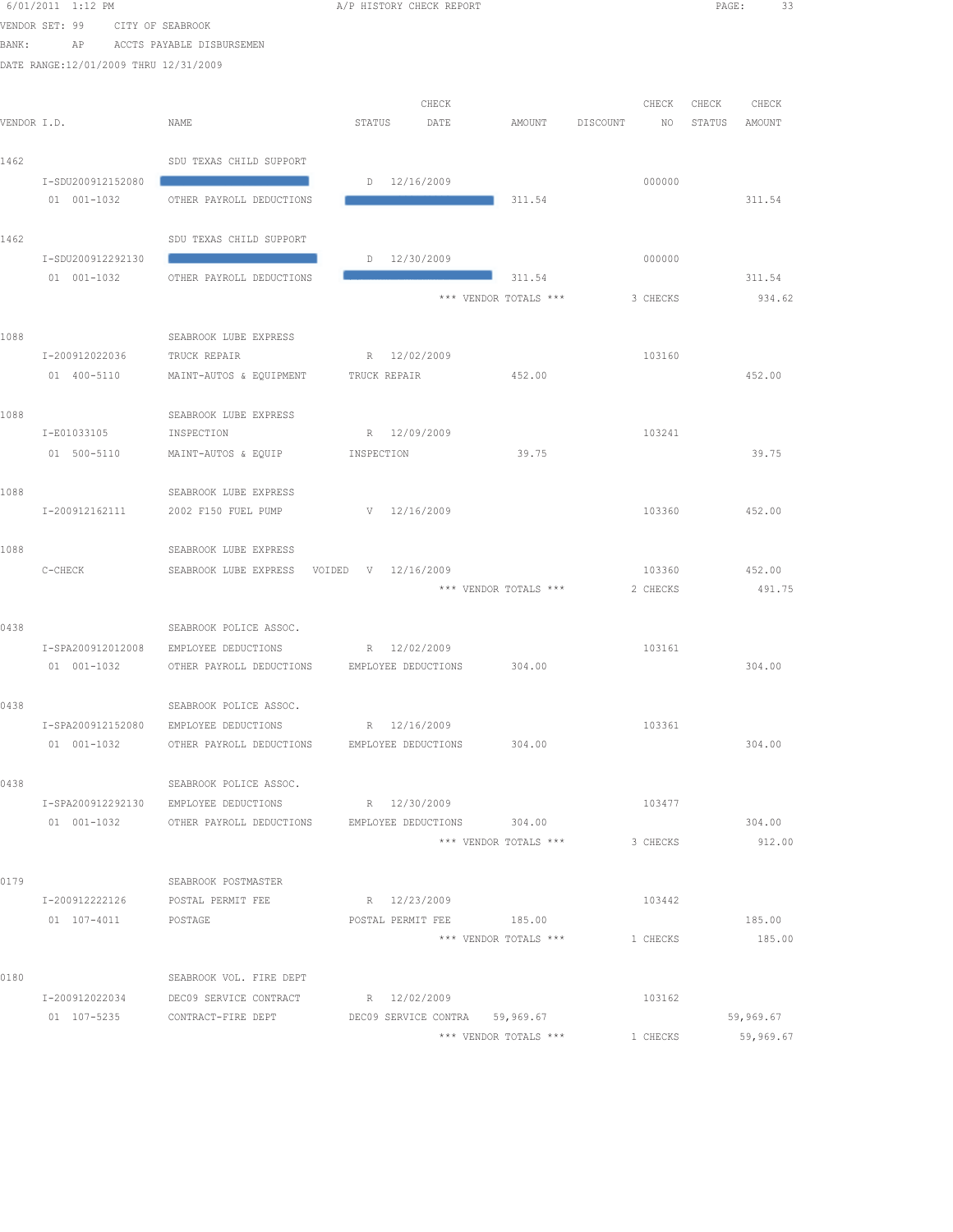|       | 6/01/2011 1:12 PM                     |                                                                      | A/P HISTORY CHECK REPORT |       |                                              |                   | PAGE: 34           |
|-------|---------------------------------------|----------------------------------------------------------------------|--------------------------|-------|----------------------------------------------|-------------------|--------------------|
|       | VENDOR SET: 99 CITY OF SEABROOK       |                                                                      |                          |       |                                              |                   |                    |
| BANK: |                                       | AP ACCTS PAYABLE DISBURSEMEN                                         |                          |       |                                              |                   |                    |
|       | DATE RANGE:12/01/2009 THRU 12/31/2009 |                                                                      |                          |       |                                              |                   |                    |
|       |                                       |                                                                      |                          | CHECK |                                              | CHECK CHECK CHECK |                    |
|       | VENDOR I.D.                           | NAME                                                                 |                          |       | STATUS DATE AMOUNT DISCOUNT NO STATUS AMOUNT |                   |                    |
|       |                                       |                                                                      |                          |       |                                              |                   |                    |
| 1775  |                                       | SEVERN TRENT ENVIRONMENTAL SER                                       |                          |       |                                              |                   |                    |
|       | I-CSB1009OP115482                     | METER READS                                                          | R 12/09/2009             |       |                                              | 103242            |                    |
|       | 20 902-5216                           | PROF FEES - METER READING METER READS                                |                          |       | 1,873.50                                     |                   | 1,873.50           |
|       |                                       |                                                                      |                          |       |                                              |                   |                    |
| 1775  |                                       | SEVERN TRENT ENVIRONMENTAL SER                                       |                          |       |                                              |                   |                    |
|       |                                       | I-CSB11090P115695 NOV09 METER READING R 22/30/2009                   |                          |       |                                              | 103478            |                    |
|       |                                       | 20 902-5216 PROF FEES - METER READING NOV09 METER READING 1,906.00   |                          |       |                                              |                   | 1,906.00           |
|       |                                       |                                                                      |                          |       | *** VENDOR TOTALS ***                        |                   | 2 CHECKS 3, 779.50 |
| 0182  | SHELL OIL                             |                                                                      |                          |       |                                              |                   |                    |
|       |                                       | I-065206179911 GASOLINE R 12/09/2009                                 |                          |       |                                              | 103243            |                    |
|       |                                       |                                                                      |                          |       |                                              |                   | 209.52             |
|       |                                       |                                                                      |                          |       | *** VENDOR TOTALS ***                        | 1 CHECKS          | 209.52             |
|       |                                       |                                                                      |                          |       |                                              |                   |                    |
| 0183  |                                       | SHERWIN WILLIAMS                                                     |                          |       |                                              |                   |                    |
|       | $I - 57462$                           | PAINT                                                                | R 12/02/2009             |       |                                              | 103163            |                    |
|       |                                       | 20 902-5180 MAINT-BLDGS & GROUNDS                                    | PAINT                    |       | 151.52                                       |                   | 151.52             |
|       |                                       |                                                                      |                          |       | *** VENDOR TOTALS *** 1 CHECKS               |                   | 151.52             |
|       |                                       |                                                                      |                          |       |                                              |                   |                    |
| 1115  |                                       | SHI GOVERNMENT SOLUTIONS                                             |                          |       |                                              |                   |                    |
|       |                                       | I-GB00003630 ADOBE LICENSES FOR CITY HALL R 12/30/2009               |                          |       |                                              | 103479            |                    |
|       | 01  107-5042    IT SOFTWARE           |                                                                      |                          |       | ADOBE LICENSES FOR C 840.00                  |                   | 840.00             |
|       |                                       |                                                                      |                          |       | *** VENDOR TOTALS *** 1 CHECKS               |                   | 840.00             |
| 0843  |                                       | SIGN QUICK                                                           |                          |       |                                              |                   |                    |
|       | $I - 20651$                           | PIER RULES SIGN                                                      | R 12/02/2009             |       |                                              | 103165            |                    |
|       |                                       | 01 400-5180 MAINT-BLDGS & GROUNDS PIER RULES SIGN 82.50              |                          |       |                                              |                   | 82.50              |
|       |                                       |                                                                      |                          |       | *** VENDOR TOTALS *** 1 CHECKS               |                   | 82.50              |
|       |                                       |                                                                      |                          |       |                                              |                   |                    |
| 1153  |                                       | SIMPLEXGRINNELL                                                      |                          |       |                                              |                   |                    |
|       | T-65101845                            | SPRINKLER SYSTEM REPAIR R 12/09/2009                                 |                          |       |                                              | 103244            |                    |
|       |                                       | 01  200-5180   MAINT-BLDGS & GROUNDS   SPRINKLER SYSTEM REP   721.00 |                          |       |                                              |                   | 721.00             |
|       |                                       |                                                                      |                          |       | *** VENDOR TOTALS ***                        | 1 CHECKS          | 721.00             |
|       |                                       |                                                                      |                          |       |                                              |                   |                    |
| 0193  |                                       | SPACE CITY RECORD STORAGE                                            |                          |       |                                              |                   |                    |
|       | I-0057666                             | NOV09 RECORD STORAGE                                                 | R 12/16/2009             |       |                                              | 103362            |                    |
|       | 01 700-5030                           | RENTALS & SERVICE AGRMTS MOV09 RECORD STORAGE 101.08                 |                          |       |                                              |                   | 101.08             |
|       |                                       |                                                                      |                          |       | *** VENDOR TOTALS ***                        | 1 CHECKS          | 101.08             |
| 1387  |                                       | SPARKLETTS & SIERRA SPRINGS                                          |                          |       |                                              |                   |                    |
|       | I-110931219495663437 WATER            |                                                                      | R 12/16/2009             |       |                                              | 103363            |                    |
|       | 15 150-5465 MISCELLANEOUS             |                                                                      | WATER                    |       | 27.98                                        |                   | 27.98              |
|       |                                       |                                                                      |                          |       | *** VENDOR TOTALS ***                        | 1 CHECKS          | 27.98              |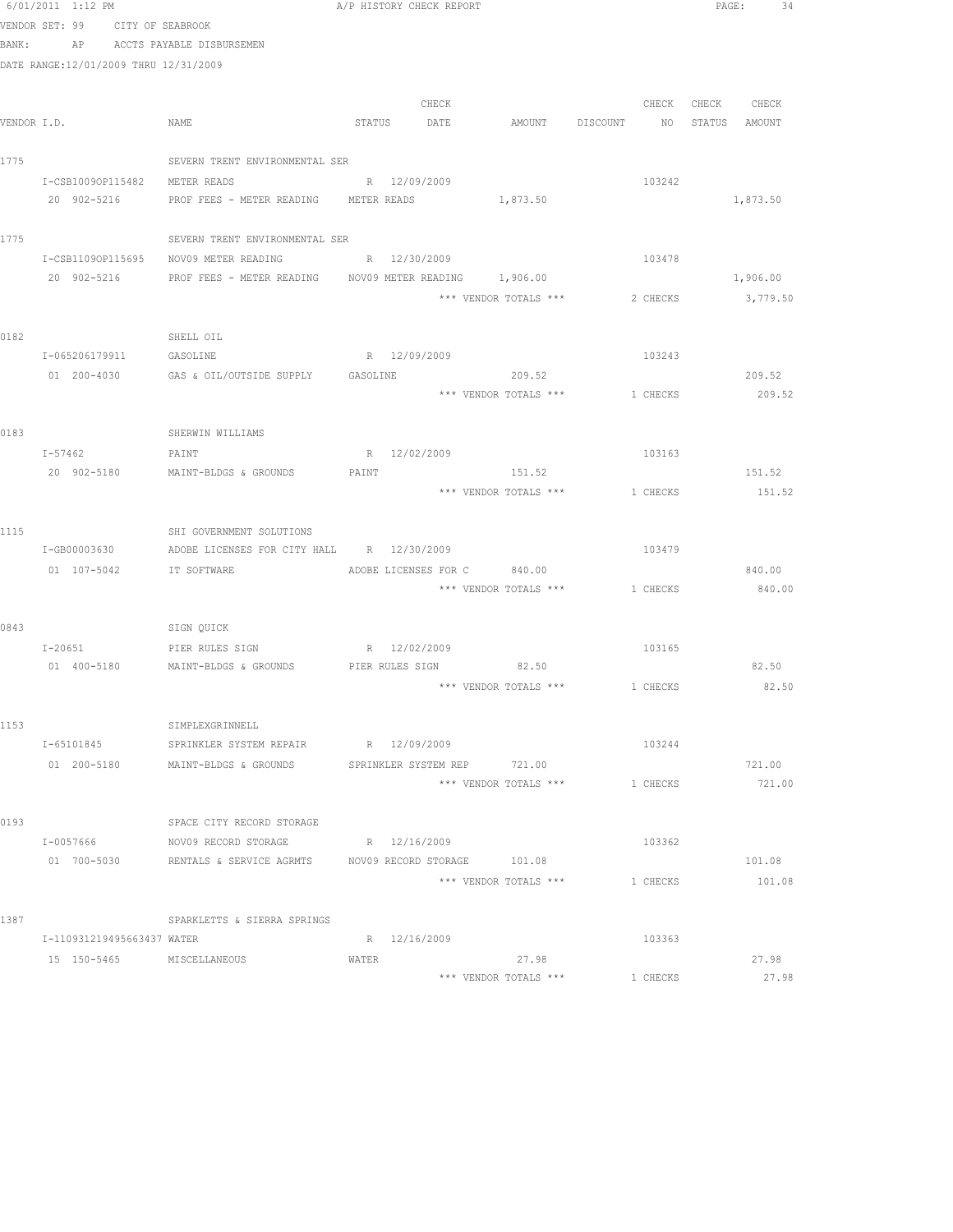|       | 6/01/2011 1:12 PM                     |                                        | A/P HISTORY CHECK REPORT               |       |                                |          |                   | PAGE:<br>35   |
|-------|---------------------------------------|----------------------------------------|----------------------------------------|-------|--------------------------------|----------|-------------------|---------------|
|       | VENDOR SET: 99 CITY OF SEABROOK       |                                        |                                        |       |                                |          |                   |               |
| BANK: |                                       | AP ACCTS PAYABLE DISBURSEMEN           |                                        |       |                                |          |                   |               |
|       | DATE RANGE:12/01/2009 THRU 12/31/2009 |                                        |                                        |       |                                |          |                   |               |
|       |                                       |                                        |                                        |       |                                |          |                   |               |
|       |                                       |                                        |                                        | CHECK |                                |          | CHECK CHECK CHECK |               |
|       | VENDOR I.D.                           | NAME                                   | STATUS                                 | DATE  | AMOUNT DISCOUNT NO             |          |                   | STATUS AMOUNT |
|       |                                       |                                        |                                        |       |                                |          |                   |               |
| 1871  |                                       | SPECIAL EVENTS HOUSTON                 |                                        |       |                                |          |                   |               |
|       | I-200912022035<br>01 400-5465         | SNOW FOR TREE LIGHTING<br>MISC EXPENSE | R 12/02/2009                           |       | SNOW FOR TREE LIGHTI 3,000.00  | 103166   |                   | 3,000.00      |
|       |                                       |                                        |                                        |       | *** VENDOR TOTALS *** 1 CHECKS |          |                   | 3,000.00      |
|       |                                       |                                        |                                        |       |                                |          |                   |               |
| 0794  |                                       | SPRINT                                 |                                        |       |                                |          |                   |               |
|       | I-588280319096                        | TELEPHONE                              | R 12/16/2009                           |       |                                | 103364   |                   |               |
|       | 01 200-5400                           | TELEPHONE                              | TELEPHONE                              |       | 102.60                         |          |                   | 102.60        |
|       |                                       |                                        |                                        |       | *** VENDOR TOTALS ***          | 1 CHECKS |                   | 102.60        |
|       |                                       |                                        |                                        |       |                                |          |                   |               |
| 0194  |                                       | STANDARD STEEL SUPPLY INC              |                                        |       |                                |          |                   |               |
|       | I-499419                              | FLAT BAR                               | R 12/16/2009                           |       |                                | 103365   |                   |               |
|       | 01 107-6020                           | EQUIPMENT                              | FLAT BAR                               |       | 139.88                         |          |                   | 139.88        |
|       |                                       |                                        |                                        |       | *** VENDOR TOTALS ***          | 1 CHECKS |                   | 139.88        |
|       |                                       |                                        |                                        |       |                                |          |                   |               |
| 1681  |                                       | STAPLES ADVANTAGE                      |                                        |       |                                |          |                   |               |
|       | I-98759060                            | OFFICE SUPPLIES                        | R 12/02/2009                           |       |                                | 103167   |                   |               |
|       | 01 200-4010                           | OFFICE SUPPLIES                        | OFFICE SUPPLIES                        |       | 172.12                         |          |                   |               |
|       | I-98895559                            | OFFICE SUPPLIES                        | R 12/02/2009                           |       |                                | 103167   |                   |               |
|       | 01 400-4400                           | MISC SUPPLIES                          | OFFICE SUPPLIES                        |       | 75.73                          |          |                   |               |
|       | I-98922093                            | OFFICE SUPPLIES                        | R 12/02/2009                           |       |                                | 103167   |                   |               |
|       | 01 001-0507                           | DUE FROM SEDC II                       | OFFICE SUPPLIES                        |       | 36.87                          |          |                   |               |
|       | 01 700-4010                           | OFFICE SUPPLIES                        | OFFICE SUPPLIES                        |       | 343.18                         |          |                   |               |
|       | I-98956510                            | OFFICE SUPPLIES                        | R 12/02/2009                           |       |                                | 103167   |                   |               |
|       | 01 107-4010                           | OFFICE SUPPLIES                        | OFFICE SUPPLIES                        |       | 145.21                         |          |                   |               |
|       | I-98956511                            | OFFICE SUPPLIES                        | R 12/02/2009                           |       |                                | 103167   |                   |               |
|       | 01 107-4010                           | OFFICE SUPPLIES                        | OFFICE SUPPLIES 121.44                 |       |                                |          |                   | 894.55        |
|       |                                       |                                        |                                        |       |                                |          |                   |               |
| 1681  |                                       | STAPLES ADVANTAGE                      |                                        |       |                                |          |                   |               |
|       | I-98841021                            | OFFICE SUPPLIES                        | R 12/09/2009<br>OFFICE SUPPLIES 190.78 |       |                                | 103245   |                   | 190.78        |
|       |                                       | 01 200-4010 OFFICE SUPPLIES            |                                        |       |                                |          |                   |               |
| 1681  |                                       | STAPLES ADVANTAGE                      |                                        |       |                                |          |                   |               |
|       | C-99226912                            | RETURNED DIARIES                       | R 12/16/2009                           |       |                                | 103366   |                   |               |
|       | 01 107-4010                           | OFFICE SUPPLIES                        | RETURNED DIARIES                       |       | 92.43CR                        |          |                   |               |
|       | I-98956523                            | OFFICE SUPPLIES                        | R 12/16/2009                           |       |                                | 103366   |                   |               |
|       | 01 107-4010                           | OFFICE SUPPLIES                        | OFFICE SUPPLIES                        |       | 112.96                         |          |                   |               |
|       | I-99102613                            | OFFICE SUPPLIES                        | R 12/16/2009                           |       |                                | 103366   |                   |               |
|       | 01 107-4010                           | OFFICE SUPPLIES                        | OFFICE SUPPLIES                        |       | 23.22                          |          |                   |               |
|       | I-99137134                            | OFFICE SUPPLIES                        | R 12/16/2009                           |       |                                | 103366   |                   |               |
|       | 01 107-4010                           | OFFICE SUPPLIES                        | OFFICE SUPPLIES                        |       | 398.74                         |          |                   |               |
|       | I-99137139                            | OFFICE SUPPLIES                        | R 12/16/2009                           |       |                                | 103366   |                   |               |
|       |                                       | 01 107-4010 OFFICE SUPPLIES            | OFFICE SUPPLIES                        |       | 143.12                         |          |                   |               |
|       | I-99254166                            | OFFICE SUPPLIES                        | R 12/16/2009                           |       |                                | 103366   |                   |               |
|       | 01 107-4010                           | OFFICE SUPPLIES                        | OFFICE SUPPLIES                        |       | 51.17                          |          |                   | 636.78        |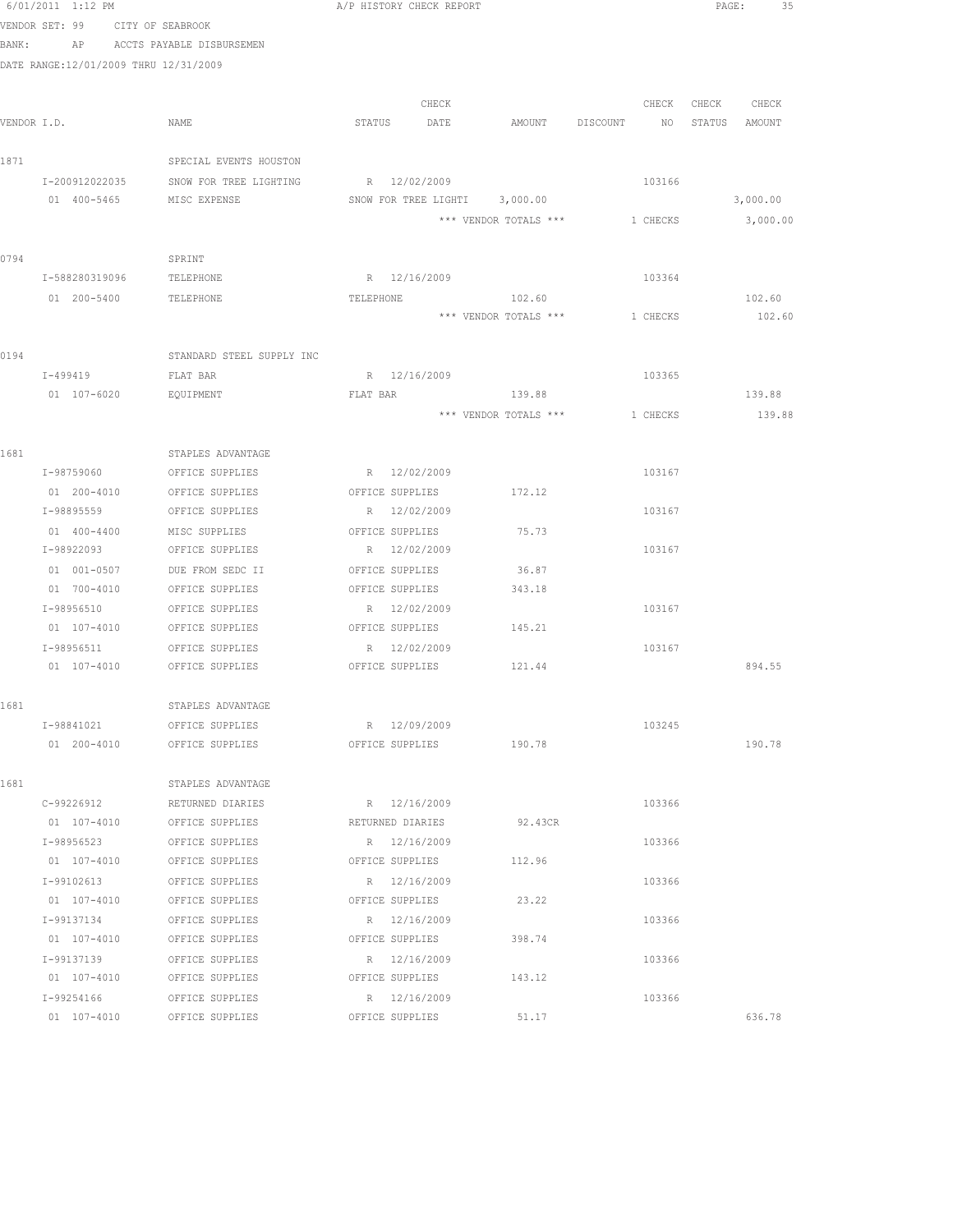6/01/2011 1:12 PM  $A/P$  HISTORY CHECK REPORT PAGE: 36<br>VENDOR SETULOR CITTY OF CITERAL CHECK REPORT

VENDOR SET: 99 CITY OF SEABROOK BANK: AP ACCTS PAYABLE DISBURSEMEN

|             |             |                                                     |                      | CHECK                           |                                | CHECK    | CHECK | CHECK    |
|-------------|-------------|-----------------------------------------------------|----------------------|---------------------------------|--------------------------------|----------|-------|----------|
| VENDOR I.D. |             | NAME                                                | STATUS               | DATE                            | AMOUNT DISCOUNT NO STATUS      |          |       | AMOUNT   |
|             |             |                                                     |                      |                                 |                                |          |       |          |
| 1681        |             | STAPLES ADVANTAGE                                   |                      |                                 |                                |          |       |          |
|             | I-99385911  | OFFICE SUPPLIES                                     |                      | R 12/23/2009                    |                                | 103443   |       |          |
|             |             | 01 107-4010 OFFICE SUPPLIES                         | OFFICE SUPPLIES      |                                 | 55.75                          |          |       |          |
|             | I-99414298  | OFFICE SUPPLIES                                     |                      | R 12/23/2009                    |                                | 103443   |       |          |
|             | 01 107-4010 | OFFICE SUPPLIES                                     | OFFICE SUPPLIES      |                                 | 44.15                          |          |       | 99.90    |
| 1681        |             | STAPLES ADVANTAGE                                   |                      |                                 |                                |          |       |          |
|             | I-98491380  | OFFICE SUPPLIES                                     |                      | R 12/30/2009                    |                                | 103480   |       |          |
|             | 01 400-4400 | MISC SUPPLIES                                       | OFFICE SUPPLIES      |                                 | 342.66                         |          |       |          |
|             | I-98758989  | OFFICE SUPPLIES                                     |                      | R 12/30/2009                    |                                | 103480   |       |          |
|             | 01 400-4400 | MISC SUPPLIES                                       | OFFICE SUPPLIES      |                                 | 277.19                         |          |       |          |
|             | I-98956515  | OFFICE SUPPLIES                                     |                      | R 12/30/2009                    |                                | 103480   |       |          |
|             | 01 400-4400 | MISC SUPPLIES                                       | OFFICE SUPPLIES      |                                 | 352.56                         |          |       |          |
|             | I-99196507  | OFFICE SUPPLIES                                     |                      | R 12/30/2009                    |                                | 103480   |       |          |
|             | 01 400-4400 | MISC SUPPLIES                                       | OFFICE SUPPLIES      |                                 | 314.26                         |          |       |          |
|             | I-99414300  | OFFICE SUPPLIES                                     |                      | R 12/30/2009                    |                                | 103480   |       |          |
|             | 01 400-4400 | MISC SUPPLIES                                       | OFFICE SUPPLIES      |                                 | 243.86                         |          |       |          |
|             | I-99491421  | OFFICE SUPPLIES                                     |                      | R 12/30/2009                    |                                | 103480   |       |          |
|             | 01 107-4010 | OFFICE SUPPLIES                                     | OFFICE SUPPLIES      |                                 | 146.16                         |          |       |          |
|             | I-99569308  | OFFICE SUPPLIES                                     |                      |                                 |                                | 103480   |       |          |
|             | 01 107-4010 | OFFICE SUPPLIES                                     |                      | R 12/30/2009<br>OFFICE SUPPLIES | 285.04                         |          |       | 1,961.73 |
|             |             |                                                     |                      |                                 | *** VENDOR TOTALS ***          |          |       |          |
|             |             |                                                     |                      |                                 |                                | 5 CHECKS |       | 3,783.74 |
| 0854        |             | STAR BUSINESS PRODUCTS                              |                      |                                 |                                |          |       |          |
|             | $I - 23069$ | WARRANT ENVELOPE R 12/16/2009                       |                      |                                 |                                | 103367   |       |          |
|             |             | 01 107-4010 OFFICE SUPPLIES WARRANT ENVELOPE 287.00 |                      |                                 |                                |          |       |          |
|             | I-23070     | FINE COLLECTION ENVELOPE R 12/16/2009               |                      |                                 |                                | 103367   |       |          |
|             | 01 107-4010 | OFFICE SUPPLIES                                     | FINE COLLECTION ENVE |                                 | 240.00                         |          |       | 527.00   |
|             |             |                                                     |                      |                                 | *** VENDOR TOTALS ***          | 1 CHECKS |       | 527.00   |
|             |             |                                                     |                      |                                 |                                |          |       |          |
| 1461        |             | EARL G STURROCK                                     |                      |                                 |                                |          |       |          |
|             | I-0910421   | KRUMREY EMPLOYMENT EXAM                             | R 12/09/2009         |                                 |                                | 103246   |       |          |
|             | 01 200-3140 | PSYCHOLOGICAL SERVICES                              | KRUMREY EMPLOYMENT E |                                 | 200.00                         |          |       | 200.00   |
|             |             |                                                     |                      |                                 | *** VENDOR TOTALS *** 1 CHECKS |          |       | 200.00   |
|             |             |                                                     |                      |                                 |                                |          |       |          |
| 1921        |             | SURVEY EXPRESS                                      |                      |                                 |                                |          |       |          |
|             | I-912012    | SURVEY SERVICE                                      |                      | R 12/16/2009                    |                                | 103368   |       |          |
|             | 01 107-6020 | EQUIPMENT                                           |                      |                                 | SURVEY SERVICE 300.00          |          |       | 300.00   |
|             |             |                                                     |                      |                                 | *** VENDOR TOTALS ***          | 1 CHECKS |       | 300.00   |
|             |             |                                                     |                      |                                 |                                |          |       |          |
| 1226        |             | SYNAGRO SOUTHWEST, INC.                             |                      |                                 |                                |          |       |          |
|             | $I - 46115$ | DEWATERING                                          |                      | R 12/16/2009                    |                                | 103369   |       |          |
|             | 20 912-5455 | SLUDGE DISPOSAL                                     | DEWATERING           |                                 | 1,047.92                       |          |       | 1,047.92 |
|             |             |                                                     |                      |                                 | *** VENDOR TOTALS ***          | 1 CHECKS |       | 1,047.92 |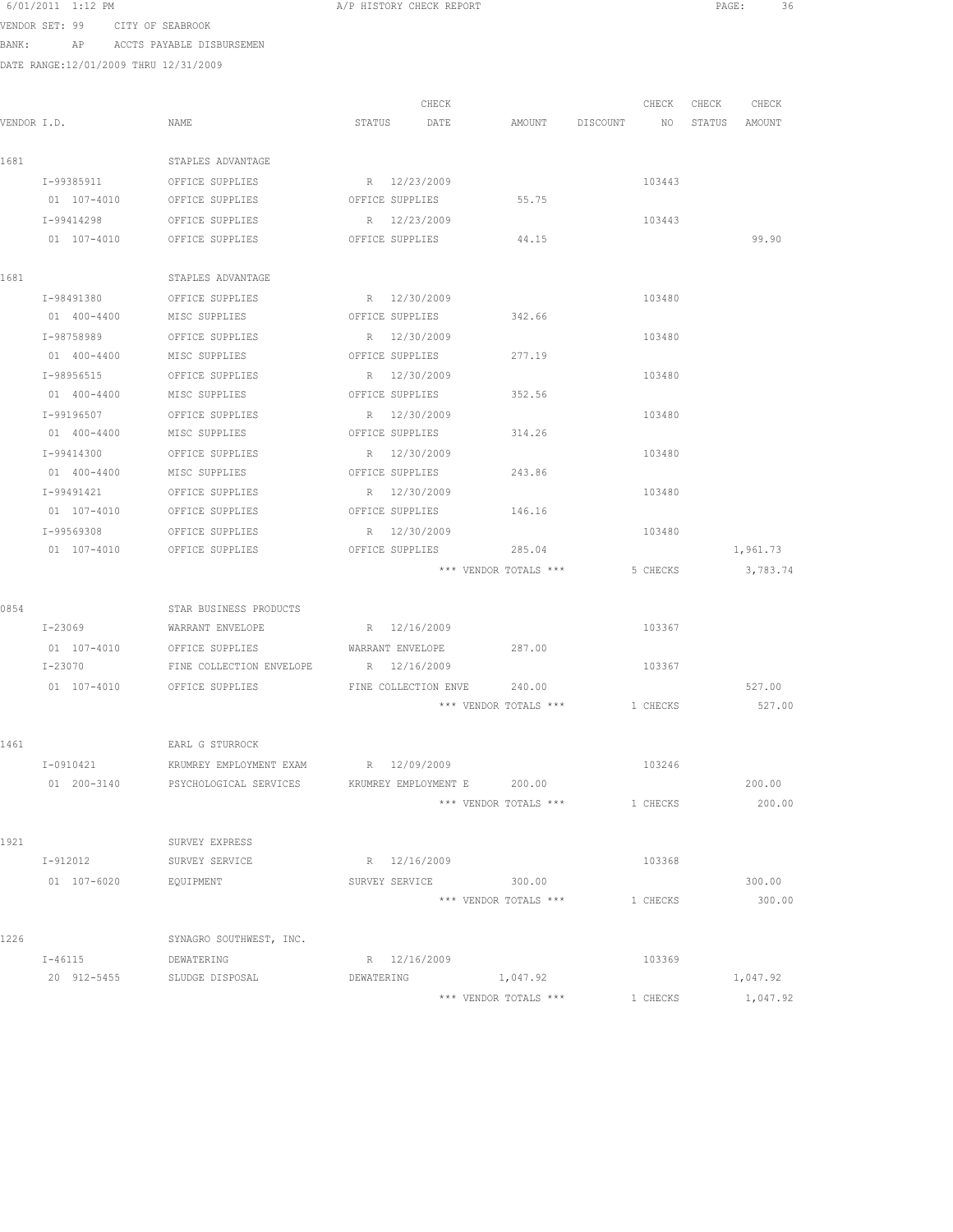|       | 6/01/2011 1:12 PM                     |                                                   | A/P HISTORY CHECK REPORT       |                       |                                          | PAGE:<br>37       |
|-------|---------------------------------------|---------------------------------------------------|--------------------------------|-----------------------|------------------------------------------|-------------------|
|       | VENDOR SET: 99 CITY OF SEABROOK       |                                                   |                                |                       |                                          |                   |
| BANK: |                                       | AP ACCTS PAYABLE DISBURSEMEN                      |                                |                       |                                          |                   |
|       | DATE RANGE:12/01/2009 THRU 12/31/2009 |                                                   |                                |                       |                                          |                   |
|       |                                       |                                                   |                                |                       |                                          |                   |
|       |                                       |                                                   | CHECK                          |                       |                                          | CHECK CHECK CHECK |
|       | VENDOR I.D.                           | NAME                                              | STATUS DATE                    |                       | AMOUNT DISCOUNT NO                       | STATUS AMOUNT     |
|       |                                       |                                                   |                                |                       |                                          |                   |
| 1877  |                                       | TANK PRO, INC.                                    |                                |                       |                                          |                   |
|       | I-200912092077                        | PERIODIC ESTIMATE NO 3 R 12/09/2009               |                                |                       | 103247                                   |                   |
|       | 30 300-6116                           | VARIOUS WATER PROJECTS                            | PERIODIC ESTIMATE NO 39,072.38 |                       |                                          | 39,072.38         |
|       |                                       |                                                   |                                |                       | *** VENDOR TOTALS *** 1 CHECKS           | 39,072.38         |
|       |                                       |                                                   |                                |                       |                                          |                   |
| 1068  |                                       | TCEQ                                              |                                |                       |                                          |                   |
|       | I-PHS0117901                          | 2010 PERMIT                                       | R 12/02/2009                   |                       | 103168                                   |                   |
|       | 20 902-6090                           | WATER SYSTEM/MAJOR                                | 2010 PERMIT                    | 7,529.30              |                                          | 7,529.30          |
|       |                                       |                                                   |                                | *** VENDOR TOTALS *** | 1 CHECKS                                 | 7,529.30          |
|       |                                       |                                                   |                                |                       |                                          |                   |
| 1876  |                                       | TEAMWORK CONSTRUCTION SERVICES                    |                                |                       |                                          |                   |
|       | I-291491                              | SIDEWALK REPAIR                                   | R 12/02/2009                   |                       | 103169                                   |                   |
|       | 01 500-6065                           | VARIOUS STREET PROJECTS SIDEWALK REPAIR 37,166.12 |                                |                       |                                          | 37,166.12         |
|       |                                       |                                                   |                                |                       | *** VENDOR TOTALS *** 1 CHECKS 37,166.12 |                   |
|       |                                       |                                                   |                                |                       |                                          |                   |
| 0038  |                                       | TERMINIX INTERNATIONAL                            |                                |                       |                                          |                   |
|       | I-290856867 PEST CONTROL              |                                                   | R 12/09/2009                   |                       | 103249                                   |                   |
|       |                                       | 01 210-5180 MAINT-BLDGS & GROUNDS PEST CONTROL    |                                | 50.00                 |                                          |                   |
|       | I-290856868                           | PEST CONTROL                                      | R 12/09/2009                   |                       | 103249                                   |                   |
|       | 01 200-5180                           | MAINT-BLDGS & GROUNDS                             | PEST CONTROL                   | 49.00                 |                                          | 99.00             |
| 0038  |                                       | TERMINIX INTERNATIONAL                            |                                |                       |                                          |                   |
|       | I-291217640                           | PEST CONTROL                                      | R 12/23/2009                   |                       | 103444                                   |                   |
|       | 01 107-5180                           | MAINT-BLDGS & GROUNDS                             | PEST CONTROL                   | 42.00                 |                                          |                   |
|       | I-291538755                           | PEST CONTROL                                      | R 12/23/2009                   |                       | 103444                                   |                   |
|       |                                       | 01 107-5180 MAINT-BLDGS & GROUNDS PEST CONTROL    |                                | 57.00                 |                                          |                   |
|       | I-291538761 PEST CONTROL              |                                                   | R 12/23/2009                   |                       | 103444                                   |                   |
|       |                                       |                                                   | PEST CONTROL                   | 49.00                 |                                          | 148.00            |
|       |                                       |                                                   |                                |                       |                                          |                   |
| 0038  |                                       | TERMINIX INTERNATIONAL                            |                                |                       |                                          |                   |
|       | I-290514066A                          | PEST CONTROL                                      | R 12/30/2009                   |                       | 103482                                   |                   |
|       | 01 107-5180                           | MAINT-BLDGS & GROUNDS                             | PEST CONTROL                   | 87.00                 |                                          | 87.00             |
|       |                                       |                                                   |                                | *** VENDOR TOTALS *** | 3 CHECKS                                 | 334.00            |
|       |                                       |                                                   |                                |                       |                                          |                   |
| 0400  |                                       | TERRYBERRY JEWELERS                               |                                |                       |                                          |                   |
|       | I-804891                              | SERVICE AWARDS                                    | R 12/09/2009                   |                       | 103250                                   |                   |
|       | 01 107-3900                           | MERIT AWARDS                                      | SERVICE AWARDS                 | 16.82                 |                                          | 16.82             |
|       |                                       |                                                   |                                | *** VENDOR TOTALS *** | 1 CHECKS                                 | 16.82             |
|       |                                       |                                                   |                                |                       |                                          |                   |
| 0793  |                                       | TEX CHILD SUPPORT                                 |                                |                       |                                          |                   |
|       | I-CSP200912012008                     |                                                   | $D = 12/02/2009$               |                       | 000000                                   |                   |
|       | 01 001-1032                           | OTHER PAYROLL DEDUCTIONS                          |                                | 270.00                |                                          | 270.00            |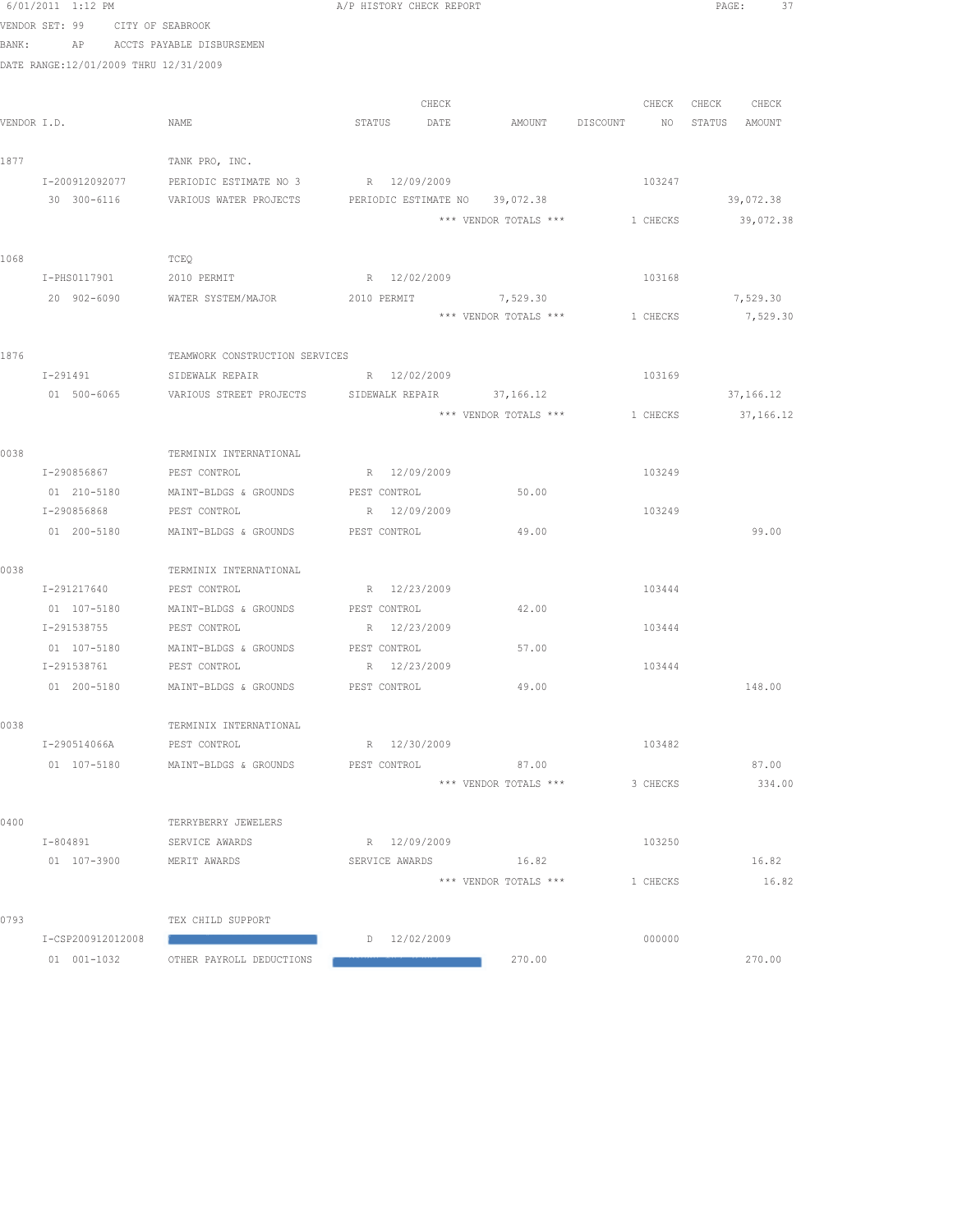|       | 6/01/2011 1:12 PM                     |                                            | A/P HISTORY CHECK REPORT                     |                       |                | PAGE:<br>38      |  |
|-------|---------------------------------------|--------------------------------------------|----------------------------------------------|-----------------------|----------------|------------------|--|
|       | VENDOR SET: 99<br>CITY OF SEABROOK    |                                            |                                              |                       |                |                  |  |
| BANK: | AP                                    | ACCTS PAYABLE DISBURSEMEN                  |                                              |                       |                |                  |  |
|       | DATE RANGE:12/01/2009 THRU 12/31/2009 |                                            |                                              |                       |                |                  |  |
|       |                                       |                                            |                                              |                       |                |                  |  |
|       |                                       |                                            | CHECK                                        |                       | CHECK          | CHECK<br>CHECK   |  |
|       | VENDOR I.D.                           | NAME                                       | STATUS<br>DATE                               | AMOUNT                | DISCOUNT<br>NO | STATUS<br>AMOUNT |  |
|       |                                       |                                            |                                              |                       |                |                  |  |
| 0793  |                                       | TEX CHILD SUPPORT                          |                                              |                       |                |                  |  |
|       | I-CSP200912152080<br>01 001-1032      | OTHER PAYROLL DEDUCTIONS                   | D 12/16/2009                                 | 270.00                | 000000         | 270.00           |  |
|       |                                       |                                            |                                              |                       |                |                  |  |
| 0793  |                                       | TEX CHILD SUPPORT                          |                                              |                       |                |                  |  |
|       | I-CSP200912292130                     |                                            | $D = 12/30/2009$                             |                       | 000000         |                  |  |
|       | 01 001-1032                           | OTHER PAYROLL DEDUCTIONS                   |                                              | 270.00                |                | 270.00           |  |
|       |                                       |                                            |                                              | *** VENDOR TOTALS *** | 3 CHECKS       | 810.00           |  |
|       |                                       |                                            |                                              |                       |                |                  |  |
| 1914  |                                       | TEXAS CITY MGMT ASSN                       |                                              |                       |                |                  |  |
|       | I-200912022040                        | DUES                                       | R 12/02/2009                                 |                       | 103170         |                  |  |
|       | 01 102-5020                           | DUES & SUBSCRIPTIONS                       | <b>DUES</b>                                  | 75.00                 |                | 75.00            |  |
|       |                                       |                                            |                                              | *** VENDOR TOTALS *** | 1 CHECKS       | 75.00            |  |
|       |                                       |                                            |                                              |                       |                |                  |  |
| 1796  |                                       | TEXAS DEPT OF CRIMINAL JUSTICE             |                                              |                       |                |                  |  |
|       | I-228302RI<br>01 200-4150             | INTOXILIZER CABINET<br>SMALL TOOLS & EQUIP | R 12/16/2009<br>INTOXILIZER CABINET 880.00   |                       | 103370         | 880.00           |  |
|       |                                       |                                            |                                              | *** VENDOR TOTALS *** | 1 CHECKS       | 880.00           |  |
|       |                                       |                                            |                                              |                       |                |                  |  |
| 1463  |                                       | TEXAS DEPT OF STATE HEALTH SVC             |                                              |                       |                |                  |  |
|       | I-200912022038                        | WELL WATER SAMPLES                         | R 12/02/2009                                 |                       | 103171         |                  |  |
|       | 20 902-5285                           | LABORATORY FEES                            | WELL WATER SAMPLES                           | 900.00                |                | 900.00           |  |
|       |                                       |                                            |                                              | *** VENDOR TOTALS *** | 1 CHECKS       | 900.00           |  |
|       |                                       |                                            |                                              |                       |                |                  |  |
| 0200  |                                       | TEXAS MUNICIPAL                            |                                              |                       |                |                  |  |
|       | I-TMR200912012008                     | CITY & EMPLOYEE PORTIONS                   | R 12/02/2009                                 |                       | 103172         |                  |  |
|       | 01 001-1028                           | RETIREMENT PAYABLE                         | CITY & EMPLOYEE PORT                         | 14,137.42             |                |                  |  |
|       | 01 100-3110                           | RETIREMENT                                 | CITY & EMPLOYEE PORT                         | 1,208.21              |                |                  |  |
|       | 01 102-3110                           | RETIREMENT                                 | CITY & EMPLOYEE PORT                         | 4,422.78              |                |                  |  |
|       | 01 103-3110                           | RETIREMENT                                 | CITY & EMPLOYEE PORT                         | 630.05                |                |                  |  |
|       | 01 106-3110<br>01 107-3110            | RETIREMENT                                 | CITY & EMPLOYEE PORT<br>CITY & EMPLOYEE PORT | 333.30<br>8.88        |                |                  |  |
|       | 01 200-3110                           | RETIREMENT<br>RETIREMENT                   | CITY & EMPLOYEE PORT                         | 14,472.81             |                |                  |  |
|       | 01 210-3110                           | RETIREMENT                                 | CITY & EMPLOYEE PORT                         | 415.14                |                |                  |  |
|       | 01 220-3110                           | RETIREMENT                                 | CITY & EMPLOYEE PORT                         | 947.74                |                |                  |  |
|       | 01 400-3110                           | RETIREMENT                                 | CITY & EMPLOYEE PORT                         | 2,670.29              |                |                  |  |
|       | 01 500-3110                           | RETIREMENT                                 | CITY & EMPLOYEE PORT                         | 2,903.03              |                |                  |  |
|       | 01 600-3110                           | RETIREMENT                                 | CITY & EMPLOYEE PORT                         | 2,140.69              |                |                  |  |
|       | 01 700-3110                           | RETIREMENT                                 | CITY & EMPLOYEE PORT                         | 701.29                |                |                  |  |
|       | 07 701-3110                           | RETIREMENT                                 | CITY & EMPLOYEE PORT                         | 213.47                |                |                  |  |
|       | 20 902-3110                           | RETIREMENT                                 | CITY & EMPLOYEE PORT                         | 2,353.49              |                |                  |  |
|       | 20<br>905-3110                        | RETIREMENT                                 | CITY & EMPLOYEE PORT                         | 546.74                |                |                  |  |
|       | 912-3110<br>20                        | RETIREMENT                                 | CITY & EMPLOYEE PORT                         | 2,138.71              |                |                  |  |
|       | 50 501-3110                           | RETIREMENT                                 | CITY & EMPLOYEE PORT                         | 2,459.77              |                |                  |  |
|       | 77 770-3110                           | RETIREMENT                                 | CITY & EMPLOYEE PORT                         | 8.53                  |                | 52,712.34        |  |
|       |                                       |                                            |                                              |                       |                |                  |  |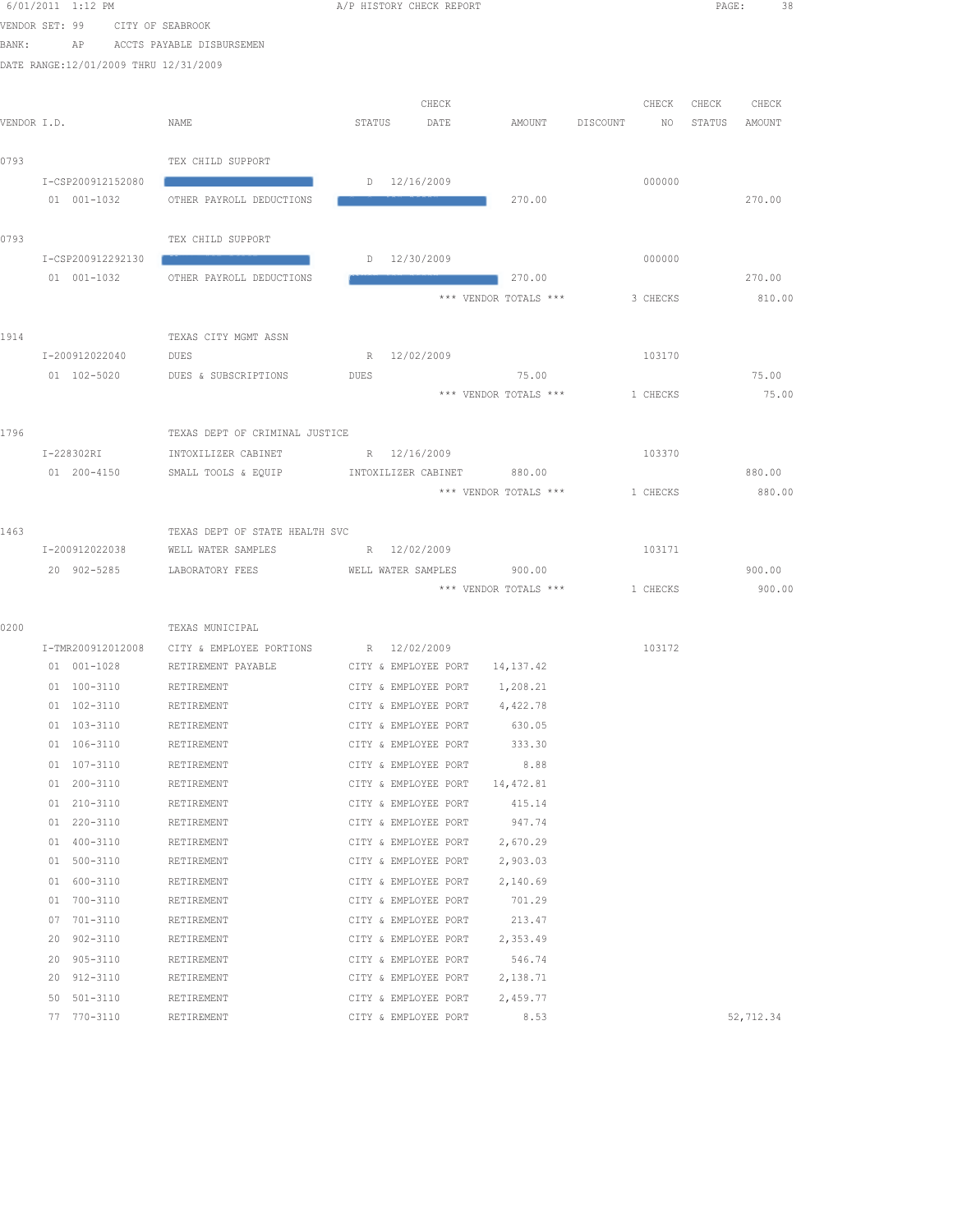|             | 6/01/2011 1:12 PM                     |                                       | A/P HISTORY CHECK REPORT |                      |                       |          |          | PAGE:  | 39          |  |
|-------------|---------------------------------------|---------------------------------------|--------------------------|----------------------|-----------------------|----------|----------|--------|-------------|--|
|             | VENDOR SET: 99<br>CITY OF SEABROOK    |                                       |                          |                      |                       |          |          |        |             |  |
| BANK:       |                                       | AP ACCTS PAYABLE DISBURSEMEN          |                          |                      |                       |          |          |        |             |  |
|             | DATE RANGE:12/01/2009 THRU 12/31/2009 |                                       |                          |                      |                       |          |          |        |             |  |
|             |                                       |                                       |                          |                      |                       |          |          |        |             |  |
|             |                                       |                                       |                          | CHECK                |                       |          | CHECK    | CHECK  | CHECK       |  |
| VENDOR I.D. |                                       | NAME                                  | STATUS                   | DATE                 | AMOUNT                | DISCOUNT | NO       | STATUS | AMOUNT      |  |
|             |                                       |                                       |                          |                      |                       |          |          |        |             |  |
| 0200        |                                       | TEXAS MUNICIPAL                       |                          |                      |                       |          |          |        |             |  |
|             | I-200912032043                        | TEXAS MUNICIPAL                       | R 12/03/2009             |                      |                       |          | 103184   |        |             |  |
|             | 01 400-3110                           | RETIREMENT                            | TEXAS MUNICIPAL          |                      | 429.08                |          |          |        | 429.08      |  |
|             |                                       |                                       |                          |                      |                       |          |          |        |             |  |
| 0200        |                                       | TEXAS MUNICIPAL                       |                          |                      |                       |          |          |        |             |  |
|             | I-TMR200912022041                     | CITY & EMPLOYEE PORTIONS              | R 12/03/2009             |                      |                       |          | 103185   |        |             |  |
|             | 01 001-1028                           | RETIREMENT PAYABLE                    | CITY & EMPLOYEE PORT     |                      | 2,882.88              |          |          |        |             |  |
|             | 01 100-3110                           | RETIREMENT                            | CITY & EMPLOYEE PORT     |                      | 334.63                |          |          |        |             |  |
|             | 01 102-3110                           | RETIREMENT                            | CITY & EMPLOYEE PORT     |                      | 433.28                |          |          |        |             |  |
|             | 01 103-3110                           | RETIREMENT                            | CITY & EMPLOYEE PORT     |                      | 12.99                 |          |          |        |             |  |
|             | 01 106-3110                           | RETIREMENT                            | CITY & EMPLOYEE PORT     |                      | 112.88                |          |          |        |             |  |
|             | 01 200-3110                           | RETIREMENT                            | CITY & EMPLOYEE PORT     |                      | 2,825.27              |          |          |        |             |  |
|             | 01 210-3110                           | RETIREMENT                            | CITY & EMPLOYEE PORT     |                      | 178.01                |          |          |        |             |  |
|             | 01 220-3110                           | RETIREMENT                            | CITY & EMPLOYEE PORT     |                      | 171.90                |          |          |        |             |  |
|             | 01 400-3110                           | RETIREMENT                            | CITY & EMPLOYEE PORT     |                      | 543.20                |          |          |        |             |  |
|             | 01 500-3110                           | RETIREMENT                            | CITY & EMPLOYEE PORT     |                      | 788.26                |          |          |        |             |  |
|             | 01 600-3110                           | RETIREMENT                            | CITY & EMPLOYEE PORT     |                      | 175.33                |          |          |        |             |  |
|             | 01 700-3110                           | RETIREMENT                            | CITY & EMPLOYEE PORT     |                      | 56.53                 |          |          |        |             |  |
|             | 20 902-3110                           | RETIREMENT                            | CITY & EMPLOYEE PORT     |                      | 467.42                |          |          |        |             |  |
|             | 20 905-3110                           | RETIREMENT                            | CITY & EMPLOYEE PORT     |                      | 111.54                |          |          |        |             |  |
|             | 20 912-3110                           | RETIREMENT                            | CITY & EMPLOYEE PORT     |                      | 852.10                |          |          |        |             |  |
|             | 50 501-3110                           | RETIREMENT                            | CITY & EMPLOYEE PORT     |                      | 802.77                |          |          |        |             |  |
|             | 01 400-3110                           | RETIREMENT                            | CITY & EMPLOYEE PORT     |                      | 429.08CR              |          |          |        | 10,319.91   |  |
|             |                                       |                                       |                          |                      |                       |          |          |        |             |  |
| 0200        |                                       | TEXAS MUNICIPAL                       |                          |                      |                       |          |          |        |             |  |
|             | I-TMR200912152080                     | CITY & EMPLOYEE PORTIONS              | V 12/16/2009             |                      |                       |          | 103371   |        | 50,722.63   |  |
|             |                                       |                                       |                          |                      |                       |          |          |        |             |  |
| 0200        |                                       | TEXAS MUNICIPAL                       |                          |                      |                       |          |          |        |             |  |
|             | C-CHECK                               | TEXAS MUNICIPAL                       | UNPOST V 12/16/2009      |                      |                       |          | 103371   |        | 50,722.63   |  |
|             |                                       |                                       |                          |                      |                       |          |          |        |             |  |
| 0200        |                                       | TEXAS MUNICIPAL                       |                          |                      |                       |          |          |        |             |  |
|             | M-CHECK                               | TEXAS MUNICIPAL                       | UNPOST V 12/30/2009      |                      |                       |          | 103371   |        | 50,722.63CR |  |
|             |                                       |                                       |                          |                      | *** VENDOR TOTALS *** |          | 3 CHECKS |        | 63,461.33   |  |
|             |                                       |                                       |                          |                      |                       |          |          |        |             |  |
| 0369        |                                       | TEXAS MUNICIPAL CLERKS                |                          |                      |                       |          |          |        |             |  |
|             | I-200912162112                        | ELECTION LAW SEMINAR                  | R 12/16/2009             |                      |                       |          | 103373   |        |             |  |
|             | 01 100-5195                           | ELECTION EXPENSE                      | ELECTION LAW SEMINAR     |                      | 270.00                |          |          |        |             |  |
|             | I-200912162113                        | TX MUNICIPAL LAW MANUAL               | R 12/16/2009             |                      |                       |          | 103373   |        |             |  |
|             | 01 100-5195                           | ELECTION EXPENSE                      |                          | TX MUNICIPAL LAW MAN | 96.50                 |          |          |        | 366.50      |  |
|             |                                       |                                       |                          |                      | *** VENDOR TOTALS *** |          | 1 CHECKS |        | 366.50      |  |
|             |                                       |                                       |                          |                      |                       |          |          |        |             |  |
| 0200        |                                       | TEXAS MUNICIPAL                       |                          |                      |                       |          |          |        |             |  |
|             | I-TMR200912292130                     | CITY & EMPLOYEE PORTIONS R 12/30/2009 |                          |                      |                       |          | 103483   |        |             |  |
|             | 01 001-1028                           | RETIREMENT PAYABLE                    | CITY & EMPLOYEE PORT     |                      | 14,254.01             |          |          |        |             |  |
|             | 01 100-3110                           | RETIREMENT                            | CITY & EMPLOYEE PORT     |                      | 1,302.36              |          |          |        |             |  |
|             | 01 102-3110                           | RETIREMENT                            | CITY & EMPLOYEE PORT     |                      | 4,922.69              |          |          |        |             |  |
|             | 01 103-3110                           | RETIREMENT                            | CITY & EMPLOYEE PORT     |                      | 757.76                |          |          |        |             |  |

106-3110 RETIREMENT CITY & EMPLOYEE PORT 364.54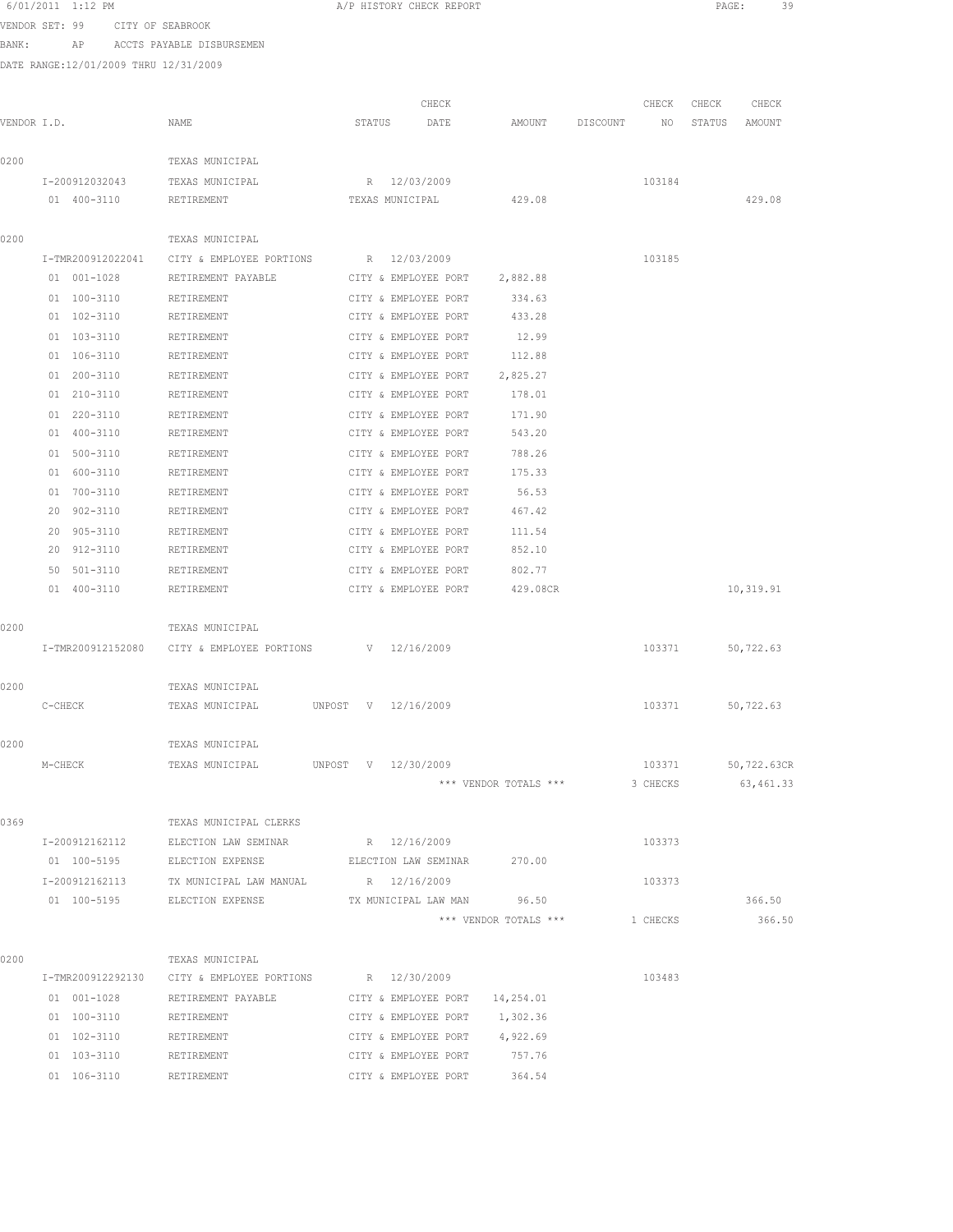VENDOR SET: 99 CITY OF SEABROOK BANK: AP ACCTS PAYABLE DISBURSEMEN

|             |                    |                          |                     | CHECK                |                       |          | CHECK    | CHECK  | CHECK      |
|-------------|--------------------|--------------------------|---------------------|----------------------|-----------------------|----------|----------|--------|------------|
| VENDOR I.D. |                    | NAME                     | STATUS              | DATE                 | AMOUNT                | DISCOUNT | NO.      | STATUS | AMOUNT     |
| 0200        |                    | TEXAS MUNICIPAL<br>CONT  |                     |                      |                       |          |          |        |            |
|             | I-TMR200912292130  | CITY & EMPLOYEE PORTIONS | R 12/30/2009        |                      |                       |          | 103483   |        |            |
|             | 01 107-3110        | RETIREMENT               |                     | CITY & EMPLOYEE PORT | 9.74                  |          |          |        |            |
|             | 01 200-3110        | RETIREMENT               |                     | CITY & EMPLOYEE PORT | 16,706.96             |          |          |        |            |
|             | 01 210-3110        | RETIREMENT               |                     | CITY & EMPLOYEE PORT | 495.54                |          |          |        |            |
|             | 01 220-3110        | RETIREMENT               |                     | CITY & EMPLOYEE PORT | 1,037.58              |          |          |        |            |
|             | 01 400-3110        | RETIREMENT               |                     | CITY & EMPLOYEE PORT | 2,462.43              |          |          |        |            |
|             | 01 500-3110        | RETIREMENT               |                     | CITY & EMPLOYEE PORT | 3,094.46              |          |          |        |            |
|             | 01 600-3110        | RETIREMENT               |                     | CITY & EMPLOYEE PORT | 2,343.70              |          |          |        |            |
|             | 01 700-3110        | RETIREMENT               |                     | CITY & EMPLOYEE PORT | 794.34                |          |          |        |            |
|             | 07 701-3110        | RETIREMENT               |                     | CITY & EMPLOYEE PORT | 42.47                 |          |          |        |            |
|             | 20<br>$902 - 3110$ | RETIREMENT               |                     | CITY & EMPLOYEE PORT | 2,540.40              |          |          |        |            |
|             | 20<br>905-3110     | RETIREMENT               |                     | CITY & EMPLOYEE PORT | 604.49                |          |          |        |            |
|             | 20 912-3110        | RETIREMENT               |                     | CITY & EMPLOYEE PORT | 2,144.70              |          |          |        |            |
|             | 50 501-3110        | RETIREMENT               |                     | CITY & EMPLOYEE PORT | 2,876.53              |          |          |        |            |
|             | 77 770-3110        | RETIREMENT               |                     | CITY & EMPLOYEE PORT | 37.29                 |          |          |        | 56,791.99  |
|             |                    |                          |                     |                      |                       |          |          |        |            |
| 0200        |                    | TEXAS MUNICIPAL          |                     |                      |                       |          |          |        |            |
|             | I-200912302146     | CITY & EMPLOYEE PORTIONS | V 12/30/2009        |                      |                       |          | 103490   |        | 50, 575.36 |
|             |                    |                          |                     |                      |                       |          |          |        |            |
| 0200        |                    | TEXAS MUNICIPAL          |                     |                      |                       |          |          |        |            |
|             | C-CHECK            | TEXAS MUNICIPAL          | VOIDED V 12/30/2009 |                      |                       |          | 103490   |        | 50,575.36  |
|             |                    |                          |                     |                      |                       |          |          |        |            |
| 0200        |                    | TEXAS MUNICIPAL          |                     |                      |                       |          |          |        |            |
|             | I-200912302147     | CITY & EMPLOYEE PORTIONS |                     | R 12/30/2009         |                       |          | 103492   |        |            |
|             | 01 001-1028        | RETIREMENT PAYABLE       |                     | CITY & EMPLOYEE PORT | 13,456.49             |          |          |        |            |
|             | 01 100-3110        | RETIREMENT               |                     | CITY & EMPLOYEE PORT | 1,188.03              |          |          |        |            |
|             | 01 102-3110        | RETIREMENT               |                     | CITY & EMPLOYEE PORT | 4,422.78              |          |          |        |            |
|             | 01 103-3110        | RETIREMENT               |                     | CITY & EMPLOYEE PORT | 630.05                |          |          |        |            |
|             | 01 106-3110        | RETIREMENT               |                     | CITY & EMPLOYEE PORT | 333.30                |          |          |        |            |
|             | 01 107-3110        | RETIREMENT               |                     | CITY & EMPLOYEE PORT | 8.88                  |          |          |        |            |
|             | $01 200 - 3110$    | RETIREMENT               |                     | CITY & EMPLOYEE PORT | 13,096.23             |          |          |        |            |
|             | $210 - 3110$<br>01 | RETIREMENT               |                     | CITY & EMPLOYEE PORT | 415.14                |          |          |        |            |
|             | $220 - 3110$<br>01 | RETIREMENT               |                     | CITY & EMPLOYEE PORT | 948.68                |          |          |        |            |
|             | $400 - 3110$<br>01 | RETIREMENT               |                     | CITY & EMPLOYEE PORT | 2,479.86              |          |          |        |            |
|             | 500-3110<br>01     | RETIREMENT               |                     | CITY & EMPLOYEE PORT | 2,909.62              |          |          |        |            |
|             | 600-3110<br>01     | RETIREMENT               |                     | CITY & EMPLOYEE PORT | 2,140.69              |          |          |        |            |
|             | 700-3110<br>01     | RETIREMENT               |                     | CITY & EMPLOYEE PORT | 752.08                |          |          |        |            |
|             | 701-3110<br>07     | RETIREMENT               |                     | CITY & EMPLOYEE PORT | 38.83                 |          |          |        |            |
|             | 902-3110<br>20     | RETIREMENT               |                     | CITY & EMPLOYEE PORT | 2,489.44              |          |          |        |            |
|             | 20 905-3110        | RETIREMENT               |                     | CITY & EMPLOYEE PORT | 552.70                |          |          |        |            |
|             | 20<br>912-3110     | RETIREMENT               |                     | CITY & EMPLOYEE PORT | 1,913.95              |          |          |        |            |
|             | 50<br>501-3110     | RETIREMENT               |                     | CITY & EMPLOYEE PORT | 2,354.14              |          |          |        |            |
|             | 77 770-3110        | RETIREMENT               |                     | CITY & EMPLOYEE PORT | 42.61                 |          |          |        | 50,173.50  |
|             |                    |                          |                     |                      | *** VENDOR TOTALS *** |          | 2 CHECKS |        | 106,965.49 |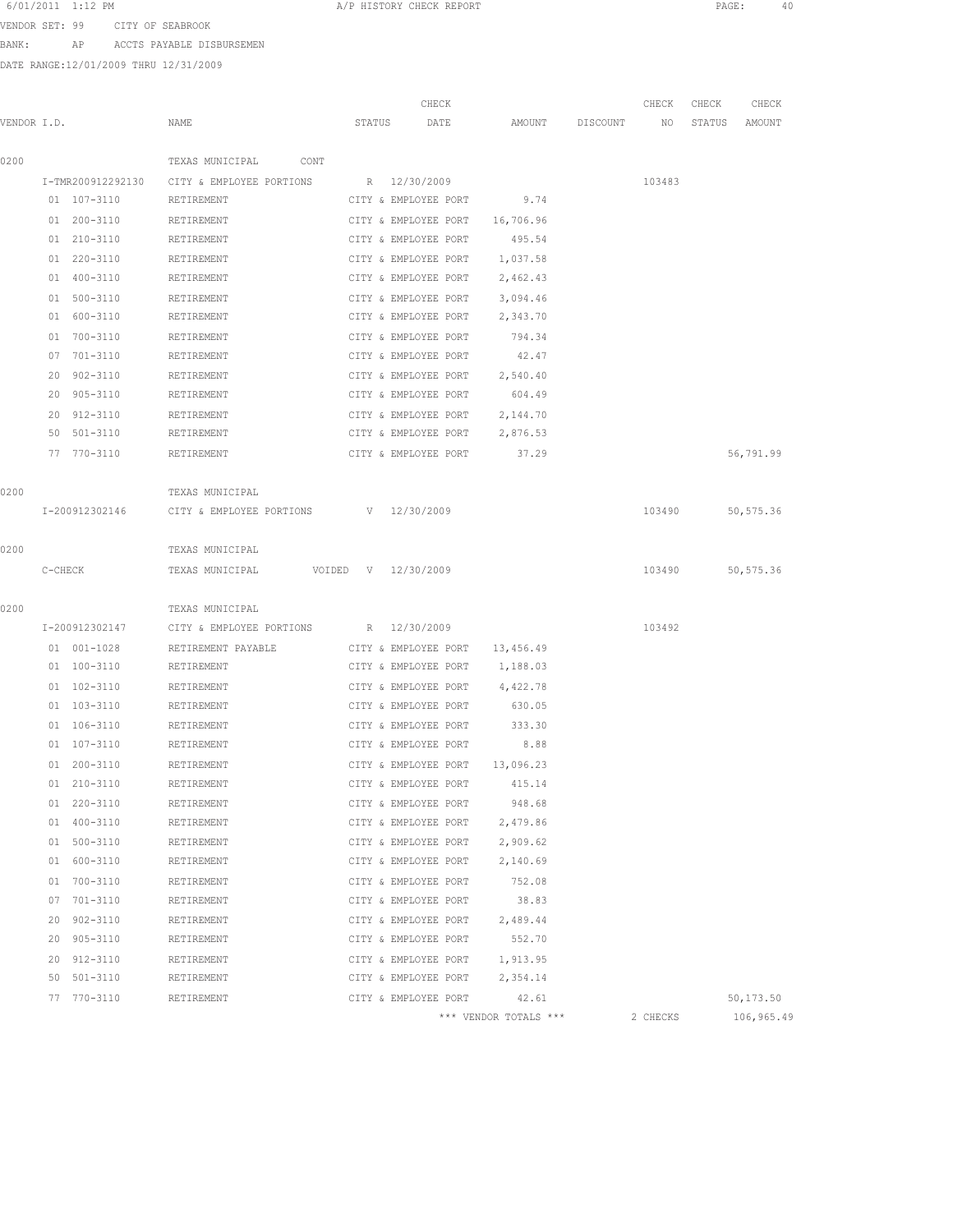|      | 6/01/2011 1:12 PM                     |                                                 | A/P HISTORY CHECK REPORT    |                       |                           | PAGE:             | 41        |
|------|---------------------------------------|-------------------------------------------------|-----------------------------|-----------------------|---------------------------|-------------------|-----------|
|      | VENDOR SET: 99 CITY OF SEABROOK       |                                                 |                             |                       |                           |                   |           |
|      |                                       | BANK: AP ACCTS PAYABLE DISBURSEMEN              |                             |                       |                           |                   |           |
|      | DATE RANGE:12/01/2009 THRU 12/31/2009 |                                                 |                             |                       |                           |                   |           |
|      |                                       |                                                 |                             |                       |                           |                   |           |
|      |                                       |                                                 | CHECK                       |                       |                           | CHECK CHECK CHECK |           |
|      | VENDOR I.D.                           | NAME                                            | STATUS DATE                 | AMOUNT                | DISCOUNT NO STATUS AMOUNT |                   |           |
|      |                                       |                                                 |                             |                       |                           |                   |           |
| 0923 |                                       | TEXAS OUTHOUSE INC                              |                             |                       |                           |                   |           |
|      | I-91263                               | PORTA CAN RENTAL                                | R 12/02/2009                |                       | 103174                    |                   |           |
|      | 01 400-5030                           | RENTALS & SERVICE AGRMTS PORTA CAN RENTAL       |                             | 265.22                |                           |                   | 265.22    |
|      |                                       |                                                 |                             |                       |                           |                   |           |
| 0923 |                                       | TEXAS OUTHOUSE INC                              |                             |                       |                           |                   |           |
|      | I-93041                               | PORTA CAN RENTAL                                | R 12/16/2009                |                       | 103374                    |                   |           |
|      | 01 400-5030                           | RENTALS & SERVICE AGRMTS                        | PORTA CAN RENTAL            | 98.51                 |                           |                   |           |
|      | I-93423                               | PORTA CAN RENTAL                                | R 12/16/2009                |                       | 103374                    |                   |           |
|      | 01 400-5030                           | RENTALS & SERVICE AGRMTS                        | PORTA CAN RENTAL            | 132.07                |                           |                   |           |
|      | I-93424                               | PORTA CAN RENTAL                                | R 12/16/2009                |                       | 103374                    |                   |           |
|      | 01 400-5030                           | RENTALS & SERVICE AGRMTS PORTA CAN RENTAL       |                             | 132.07                |                           |                   | 362.65    |
| 0923 |                                       | TEXAS OUTHOUSE INC                              |                             |                       |                           |                   |           |
|      | $I - 95607$                           | PORTA CAN RENTAL R 12/30/2009                   |                             |                       | 103485                    |                   |           |
|      | 01 400-5030                           | RENTALS & SERVICE AGRMTS PORTA CAN RENTAL 98.51 |                             |                       |                           |                   | 98.51     |
|      |                                       |                                                 |                             | *** VENDOR TOTALS *** | 3 CHECKS                  |                   | 726.38    |
|      |                                       |                                                 |                             |                       |                           |                   |           |
| 1774 |                                       | TMCEC                                           |                             |                       |                           |                   |           |
|      | I-200912222128                        | JUDGE WEBBON SEMINAR                            | R 12/23/2009                |                       | 103445                    |                   |           |
|      | 01 700-5300                           | TRAINING & CONFERENCE                           | JUDGE WEBBON SEMINAR 150.00 |                       |                           |                   | 150.00    |
|      |                                       |                                                 |                             | *** VENDOR TOTALS *** | 1 CHECKS                  |                   | 150.00    |
|      |                                       |                                                 |                             |                       |                           |                   |           |
| 1618 |                                       | TML INTERGOVERNMENTAL                           |                             |                       |                           |                   |           |
|      | I-200912022037                        | PREMIUM                                         | R 12/02/2009                |                       | 103176                    |                   |           |
|      | 01 001-1029                           | MEDICAL INSURANCE PAYABLE PREMIUM               |                             | 8,452.57              |                           |                   |           |
|      | 01 001-1036                           | DENTAL INSURANCE PAYABLE                        | PREMIUM                     | 1,379.58              |                           |                   |           |
|      | 01 100-3120                           | HOSPITALIZATION                                 | PREMIUM                     | 1,393.62              |                           |                   |           |
|      | 01 102-3120                           | HOSPITALIZATION                                 | PREMIUM                     | 4,545.25              |                           |                   |           |
|      | 01 106-3120                           | HOSPITALIZATION                                 | PREMIUM                     | 343.91                |                           |                   |           |
|      | 103-3120<br>01                        | HOSPITALIZATION                                 | PREMIUM                     | 935.66                |                           |                   |           |
|      | 102-3020<br>01                        | EDC HOSPITALIZATION                             | PREMIUM                     | 467.54                |                           |                   |           |
|      | 200-3120<br>01                        | HOSPITALIZATION                                 | PREMIUM                     | 16,288.31             |                           |                   |           |
|      | 50 501-3120                           | HOSPITALIZATION                                 | PREMIUM                     | 2,457.97              |                           |                   |           |
|      | 01 220-3120                           | HOSPITALIZATION                                 | PREMIUM                     | 1,240.21              |                           |                   |           |
|      | 01 210-3120                           | HOSPITALIZATION                                 | PREMIUM                     | 646.25                |                           |                   |           |
|      | 01 400-3120                           | HOSPITALIZATION                                 | PREMIUM                     | 3,576.20              |                           |                   |           |
|      | 01 500-3120                           | HOSPITALIZATION                                 | PREMIUM                     | 3,813.32              |                           |                   |           |
|      | 600-3120<br>01                        | HOSPITALIZATION                                 | PREMIUM                     | 3,746.30              |                           |                   |           |
|      | 700-3120<br>01                        | HOSPITALIZATION                                 | PREMIUM                     | 1,240.21              |                           |                   |           |
|      | $902 - 3120$<br>20                    | HOSPITALIZATION                                 | PREMIUM                     | 3,761.04              |                           |                   |           |
|      | 20<br>905-3120                        | HOSPITALIZATION                                 | PREMIUM                     | 467.54                |                           |                   |           |
|      | 20 912-3120                           | HOSPITALIZATION                                 | PREMIUM                     | 2,505.04              |                           |                   | 57,260.52 |

\*\*\* VENDOR TOTALS \*\*\* 1 CHECKS 57,260.52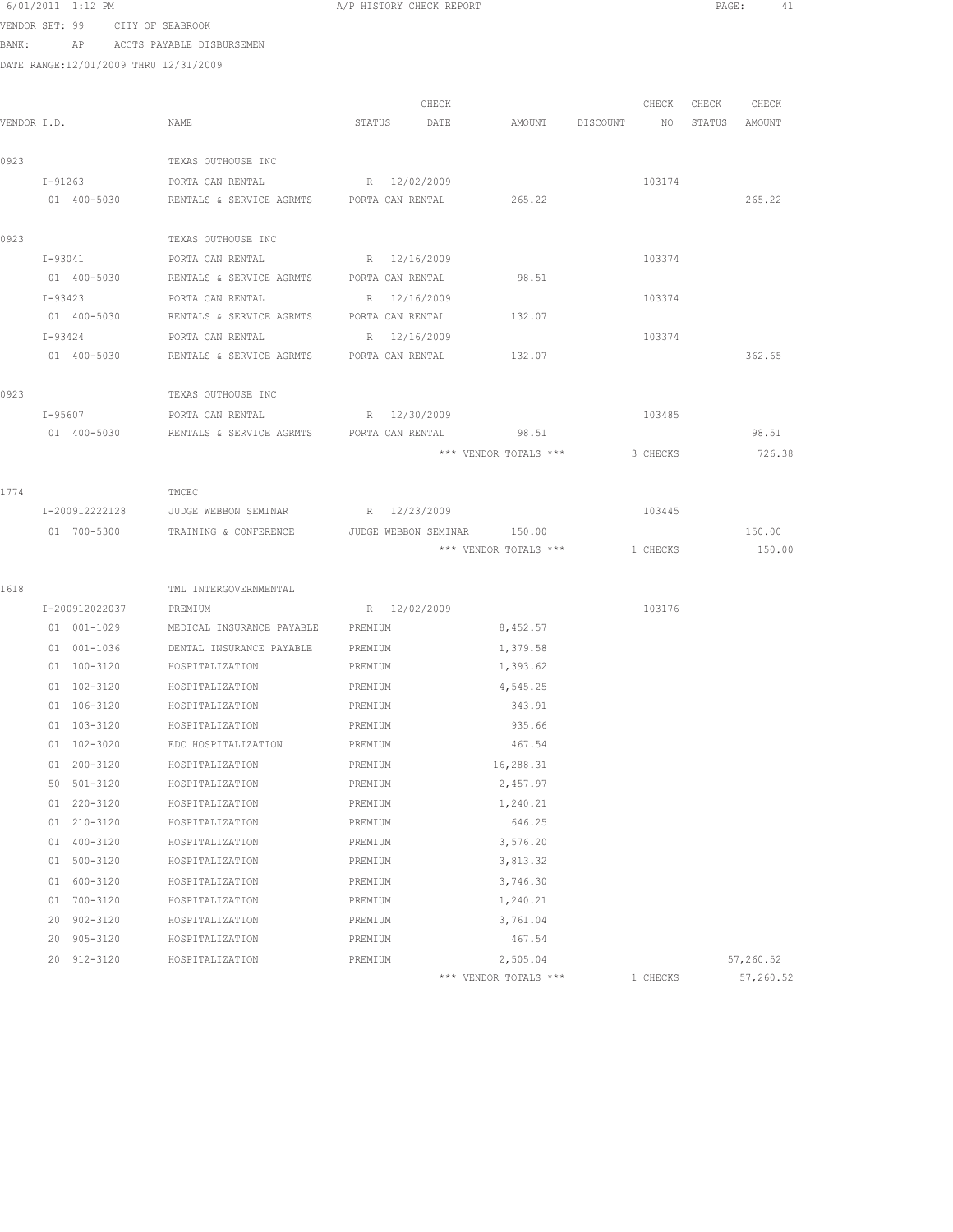|             | 6/01/2011 1:12 PM                     |                                                 | A/P HISTORY CHECK REPORT |                                                                                                                      |                       |          |             | PAGE:           |                 | 42 |
|-------------|---------------------------------------|-------------------------------------------------|--------------------------|----------------------------------------------------------------------------------------------------------------------|-----------------------|----------|-------------|-----------------|-----------------|----|
|             | VENDOR SET: 99                        | CITY OF SEABROOK                                |                          |                                                                                                                      |                       |          |             |                 |                 |    |
| BANK:       | AP                                    | ACCTS PAYABLE DISBURSEMEN                       |                          |                                                                                                                      |                       |          |             |                 |                 |    |
|             | DATE RANGE:12/01/2009 THRU 12/31/2009 |                                                 |                          |                                                                                                                      |                       |          |             |                 |                 |    |
|             |                                       |                                                 |                          |                                                                                                                      |                       |          |             |                 |                 |    |
| VENDOR I.D. |                                       | NAME                                            | STATUS                   | CHECK<br>DATE                                                                                                        | AMOUNT                | DISCOUNT | CHECK<br>NO | CHECK<br>STATUS | CHECK<br>AMOUNT |    |
|             |                                       |                                                 |                          |                                                                                                                      |                       |          |             |                 |                 |    |
| 0748        |                                       | TX CHILD SUPPORT DISBURSE                       |                          |                                                                                                                      |                       |          |             |                 |                 |    |
|             | I-CS4200912012008                     |                                                 |                          | $D = 12/02/2009$                                                                                                     |                       |          | 000000      |                 |                 |    |
|             | 01 001-1032                           | OTHER PAYROLL DEDUCTIONS                        |                          |                                                                                                                      | 219.23                |          |             |                 |                 |    |
|             | I-HCV200912012008                     |                                                 |                          | $D = 12/02/2009$                                                                                                     |                       |          | 000000      |                 |                 |    |
|             | 01 001-1032                           | OTHER PAYROLL DEDUCTIONS                        |                          |                                                                                                                      | 215.08                |          |             |                 | 434.31          |    |
|             |                                       |                                                 |                          |                                                                                                                      |                       |          |             |                 |                 |    |
| 0748        |                                       | TX CHILD SUPPORT DISBURSE                       |                          |                                                                                                                      |                       |          |             |                 |                 |    |
|             | I-CS4200912152080<br>01 001-1032      | OTHER PAYROLL DEDUCTIONS                        |                          | $D = 12/16/2009$                                                                                                     | 219.23                |          | 000000      |                 |                 |    |
|             | I-HCV200912152080                     | $\left($ $\right)$                              | D                        | 12/16/2009                                                                                                           |                       |          | 000000      |                 |                 |    |
|             | 01 001-1032                           | OTHER PAYROLL DEDUCTIONS                        |                          |                                                                                                                      | 215.08                |          |             |                 | 434.31          |    |
|             |                                       |                                                 |                          |                                                                                                                      |                       |          |             |                 |                 |    |
| 0748        |                                       | TX CHILD SUPPORT DISBURSE                       |                          |                                                                                                                      |                       |          |             |                 |                 |    |
|             | I-CS4200912292130                     |                                                 |                          | D 12/30/2009                                                                                                         |                       |          | 000000      |                 |                 |    |
|             | 01 001-1032                           | OTHER PAYROLL DEDUCTIONS                        |                          | <b>Contract Contract Contract Contract Contract Contract Contract Contract Contract Contract Contract Contract C</b> | 219.23                |          |             |                 |                 |    |
|             | I-HCV200912292130                     | <sup>(1</sup>                                   |                          | D 12/30/2009                                                                                                         |                       |          | 000000      |                 |                 |    |
|             | 01 001-1032                           | OTHER PAYROLL DEDUCTIONS                        |                          |                                                                                                                      | 215.08                |          |             |                 | 434.31          |    |
|             |                                       |                                                 |                          |                                                                                                                      | *** VENDOR TOTALS *** |          | 3 CHECKS    |                 | 1,302.93        |    |
| 1628        |                                       | TX CHILD SUPPORT DISBURSEMENT                   |                          |                                                                                                                      |                       |          |             |                 |                 |    |
|             | I-CS2200912012008                     |                                                 |                          | D 12/02/2009                                                                                                         |                       |          | 000000      |                 |                 |    |
|             | 01 001-1032                           | OTHER PAYROLL DEDUCTIONS                        |                          |                                                                                                                      | 293.06                |          |             |                 | 293.06          |    |
|             |                                       |                                                 |                          |                                                                                                                      |                       |          |             |                 |                 |    |
| 1628        |                                       | TX CHILD SUPPORT DISBURSEMENT                   |                          |                                                                                                                      |                       |          |             |                 |                 |    |
|             | I-CS2200912152080                     |                                                 |                          | $D = 12/16/2009$                                                                                                     |                       |          | 000000      |                 |                 |    |
|             | 01 001-1032                           | OTHER PAYROLL DEDUCTIONS                        |                          |                                                                                                                      | 293.06                |          |             |                 | 293.06          |    |
|             |                                       |                                                 |                          |                                                                                                                      |                       |          |             |                 |                 |    |
| 1628        | I-CS2200912292130                     | TX CHILD SUPPORT DISBURSEMENT                   |                          | D 12/30/2009                                                                                                         |                       |          | 000000      |                 |                 |    |
|             | 01 001-1032                           | OTHER PAYROLL DEDUCTIONS                        |                          |                                                                                                                      | 293.06                |          |             |                 | 293.06          |    |
|             |                                       |                                                 |                          |                                                                                                                      | *** VENDOR TOTALS *** |          | 3 CHECKS    |                 | 879.18          |    |
|             |                                       |                                                 |                          |                                                                                                                      |                       |          |             |                 |                 |    |
| 0217        |                                       | TX MUNICIPAL POLICE ASSN                        |                          |                                                                                                                      |                       |          |             |                 |                 |    |
|             |                                       | I-TPA200912012008 EMPLOYEE DEDUCTIONS           | R 12/02/2009             |                                                                                                                      |                       |          | 103178      |                 |                 |    |
|             | 01 001-1032                           | OTHER PAYROLL DEDUCTIONS                        | EMPLOYEE DEDUCTIONS      |                                                                                                                      | 413.44                |          |             |                 | 413.44          |    |
|             |                                       |                                                 |                          |                                                                                                                      |                       |          |             |                 |                 |    |
| 0217        | I-TPA200912152080                     | TX MUNICIPAL POLICE ASSN                        | R 12/16/2009             |                                                                                                                      |                       |          | 103375      |                 |                 |    |
|             | 01 001-1032                           | EMPLOYEE DEDUCTIONS<br>OTHER PAYROLL DEDUCTIONS | EMPLOYEE DEDUCTIONS      |                                                                                                                      | 413.44                |          |             |                 | 413.44          |    |
|             |                                       |                                                 |                          |                                                                                                                      |                       |          |             |                 |                 |    |
| 0217        |                                       | TX MUNICIPAL POLICE ASSN                        |                          |                                                                                                                      |                       |          |             |                 |                 |    |
|             |                                       | I-TPA200912292130 EMPLOYEE DEDUCTIONS           | R 12/30/2009             |                                                                                                                      |                       |          | 103486      |                 |                 |    |
|             | 01 001-1032                           | OTHER PAYROLL DEDUCTIONS EMPLOYEE DEDUCTIONS    |                          |                                                                                                                      | 413.44                |          |             |                 | 413.44          |    |
|             |                                       |                                                 |                          |                                                                                                                      |                       |          |             |                 |                 |    |

\*\*\* VENDOR TOTALS \*\*\* 3 CHECKS 1,240.32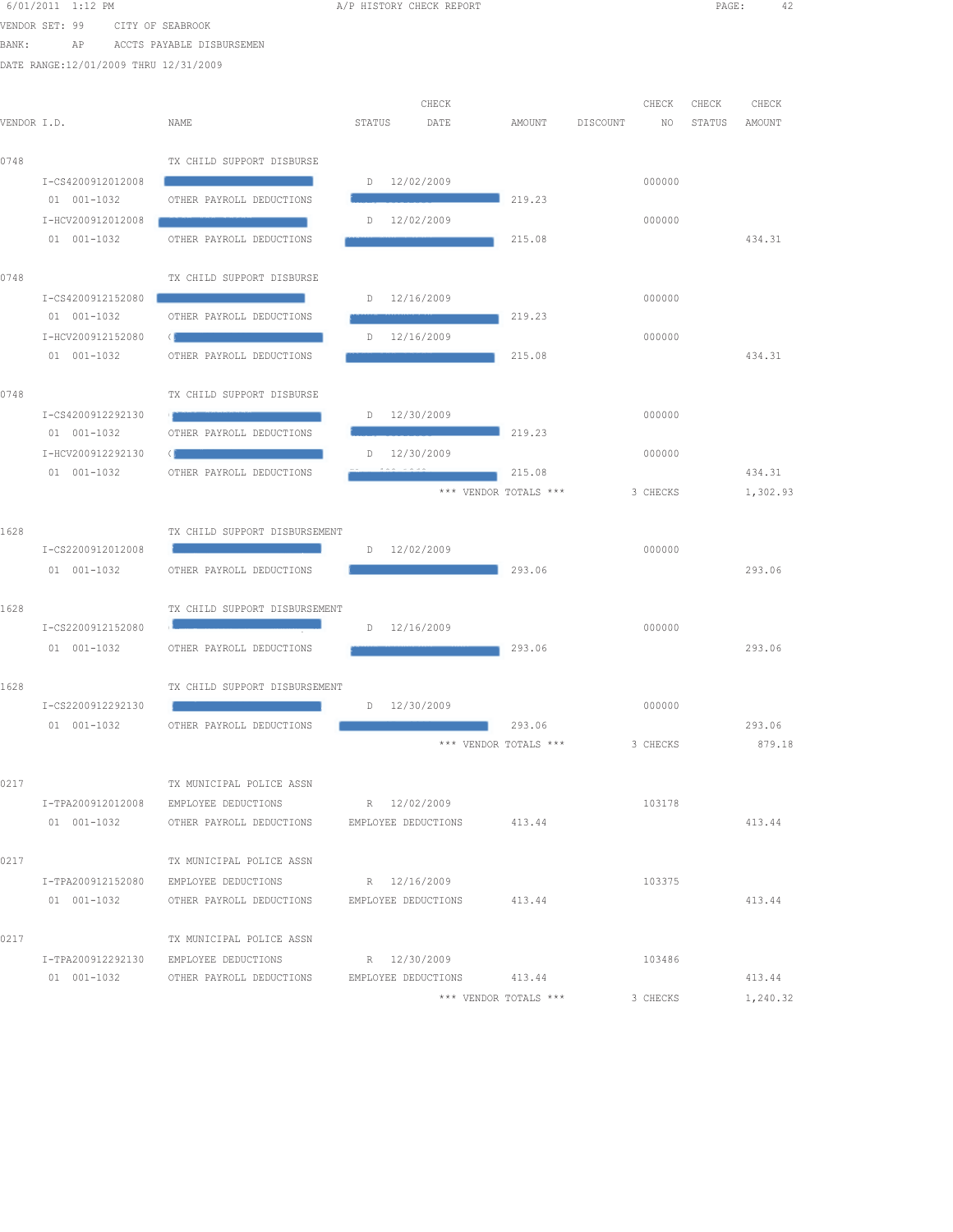|      | 6/01/2011 1:12 PM                     |                                                                   | A/P HISTORY CHECK REPORT                     |                       |                                | PAGE:<br>43       |
|------|---------------------------------------|-------------------------------------------------------------------|----------------------------------------------|-----------------------|--------------------------------|-------------------|
|      | VENDOR SET: 99 CITY OF SEABROOK       |                                                                   |                                              |                       |                                |                   |
|      | BANK: AP ACCTS PAYABLE DISBURSEMEN    |                                                                   |                                              |                       |                                |                   |
|      | DATE RANGE:12/01/2009 THRU 12/31/2009 |                                                                   |                                              |                       |                                |                   |
|      |                                       |                                                                   |                                              |                       |                                |                   |
|      |                                       |                                                                   | CHECK                                        |                       |                                | CHECK CHECK CHECK |
|      | VENDOR I.D.                           | NAME                                                              | STATUS DATE AMOUNT DISCOUNT NO STATUS AMOUNT |                       |                                |                   |
|      |                                       |                                                                   |                                              |                       |                                |                   |
| 1426 |                                       | TYLER TECHNOLOGIES - INCODE DI                                    |                                              |                       |                                |                   |
|      | $I - 84629$                           | UTILITY BILLING FEE                                               | R 12/02/2009                                 |                       | 103179                         |                   |
|      |                                       | 20 905-5030 RENTALS & SERVICE AGRMTS UTILITY BILLING FEE 190.00   |                                              |                       |                                | 190.00            |
| 1426 |                                       | TYLER TECHNOLOGIES - INCODE DI                                    |                                              |                       |                                |                   |
|      |                                       | I-84630 COURT MONTHLY FEE                                         | R 12/02/2009                                 |                       | 103180                         |                   |
|      |                                       | 01 700-5030 RENTALS & SERVICE AGRMTS COURT MONTHLY FEE 350.00     |                                              |                       |                                | 150.00            |
|      |                                       |                                                                   |                                              |                       |                                |                   |
| 1426 |                                       | TYLER TECHNOLOGIES - INCODE DI                                    |                                              |                       |                                |                   |
|      | I-72163                               | CONTRACT 2008-0112                                                | R 12/23/2009                                 |                       | 103446                         |                   |
|      | 79 790-6030                           | OFFICE EQUIPMENT                                                  | CONTRACT 2008-0112 937.50                    |                       |                                | 937.50            |
|      |                                       |                                                                   |                                              |                       |                                |                   |
| 1426 |                                       | TYLER TECHNOLOGIES - INCODE DI                                    |                                              |                       |                                |                   |
|      | I-72211                               | CONTRACT 2008-0112 R 12/23/2009                                   |                                              |                       | 103447                         |                   |
|      |                                       | 79 790-6030 OFFICE EQUIPMENT CONTRACT 2008-0112 3,905.00          |                                              |                       |                                | 3,905.00          |
|      |                                       |                                                                   |                                              | *** VENDOR TOTALS *** | 4 CHECKS                       | 5,182.50          |
| 1590 |                                       | UNITED STATES TREASURY                                            |                                              |                       |                                |                   |
|      |                                       | I-IRS200912292130 EDDIE GARCIA (459-61-8189) 05/06 R 12/30/2009   |                                              |                       | 103487                         |                   |
|      |                                       | 01 001-1032 OTHER PAYROLL DEDUCTIONS EDDIE GARCIA (459-61- 105.00 |                                              |                       |                                | 105.00            |
|      |                                       |                                                                   |                                              | *** VENDOR TOTALS *** | 1 CHECKS                       | 105.00            |
|      |                                       |                                                                   |                                              |                       |                                |                   |
| 1574 |                                       | USA MOBILITY                                                      |                                              |                       |                                |                   |
|      | I-S7884838K                           | PAGER                                                             | R 12/09/2009                                 |                       | 103251                         |                   |
|      | 01  210-5400  TELEPHONE               |                                                                   | PAGER                                        | 16.02                 |                                | 16.02             |
|      |                                       |                                                                   |                                              |                       | *** VENDOR TOTALS *** 1 CHECKS | 16.02             |
| 1915 |                                       |                                                                   |                                              |                       |                                |                   |
|      | I-18194                               | VCA ANIMAL EMERGENCY HOSPITAL                                     | R 12/09/2009                                 |                       | 103252                         |                   |
|      | 07 701-5470                           | RICO TREATMENT<br>CHILD SAFETY EXPENSES                           | RICO TREATMENT                               | 527.27                |                                | 527.27            |
|      |                                       |                                                                   |                                              | *** VENDOR TOTALS *** | 1 CHECKS                       | 527.27            |
|      |                                       |                                                                   |                                              |                       |                                |                   |
| 0919 |                                       | VERIZON WIRELESS                                                  |                                              |                       |                                |                   |
|      | I-6346267863                          | TELEPHONE                                                         | R 12/02/2009                                 |                       | 103181                         |                   |
|      | 01 600-5400                           | TELEPHONE                                                         | TELEPHONE                                    | 237.28                |                                |                   |
|      | 01 103-5400                           | TELEPHONE                                                         | TELEPHONE                                    | 103.14                |                                |                   |
|      | 01 102-5400                           | TELEPHONE                                                         | TELEPHONE                                    | 146.70                |                                |                   |
|      | 01 700-5400                           | TELEPHONE                                                         | TELEPHONE                                    | 66.35                 |                                |                   |
|      | 01 400-5400                           | TELEPHONE                                                         | TELEPHONE                                    | 408.02                |                                |                   |
|      | 01 500-5400                           | TELEPHONE                                                         | TELEPHONE                                    | 40.12                 |                                |                   |
|      | 20 902-5400                           | TELEPHONE                                                         | TELEPHONE                                    | 164.25                |                                |                   |
|      | 20 912-5400                           | TELEPHONE                                                         | TELEPHONE                                    | 143.02                |                                |                   |

01 001-0507 DUE FROM SEDC II TELEPHONE 81.08 81.08 1,477.60

01 100-5400 TELEPHONE TELEPHONE 87.64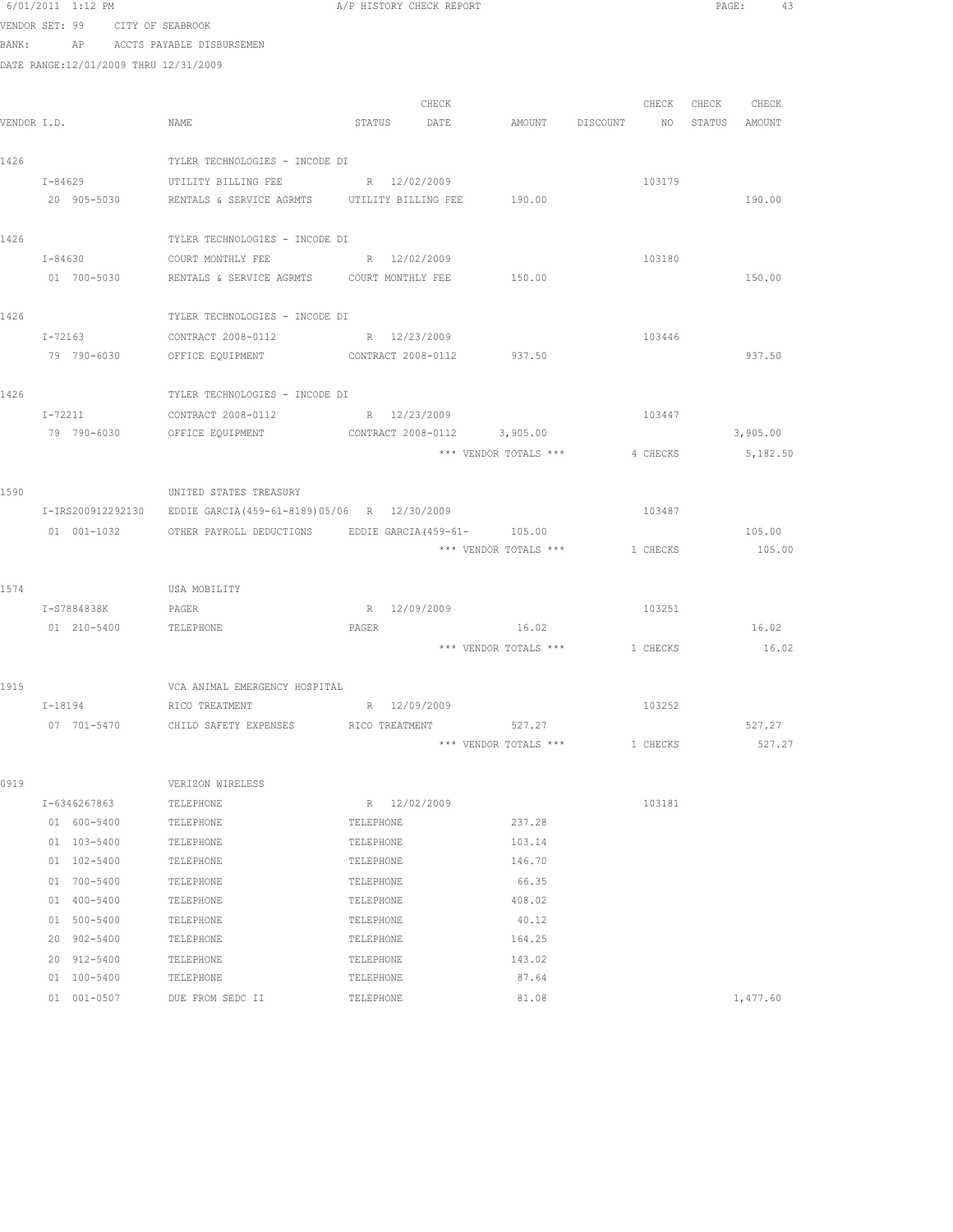|                |    | 6/01/2011 1:12 PM                     |                                | A/P HISTORY CHECK REPORT  |       |                       |          |          | PAGE:  | 44       |
|----------------|----|---------------------------------------|--------------------------------|---------------------------|-------|-----------------------|----------|----------|--------|----------|
| VENDOR SET: 99 |    |                                       | CITY OF SEABROOK               |                           |       |                       |          |          |        |          |
| BANK:          |    | AP                                    | ACCTS PAYABLE DISBURSEMEN      |                           |       |                       |          |          |        |          |
|                |    | DATE RANGE:12/01/2009 THRU 12/31/2009 |                                |                           |       |                       |          |          |        |          |
|                |    |                                       |                                |                           |       |                       |          |          |        |          |
|                |    |                                       |                                |                           | CHECK |                       |          | CHECK    | CHECK  | CHECK    |
| VENDOR I.D.    |    |                                       | NAME                           | STATUS                    | DATE  | AMOUNT                | DISCOUNT | NO       | STATUS | AMOUNT   |
|                |    |                                       |                                |                           |       |                       |          |          |        |          |
| 0919           |    |                                       | VERIZON WIRELESS               |                           |       |                       |          |          |        |          |
|                |    | I-6346264925<br>01 200-5400           | TELEPHONE<br>TELEPHONE         | R 12/09/2009<br>TELEPHONE |       | 538.48                |          | 103253   |        |          |
|                |    | 01 500-5400                           | TELEPHONE                      | TELEPHONE                 |       | 153.85                |          |          |        |          |
|                |    | 01 220-5400                           | TELEPHONE                      | TELEPHONE                 |       | 153.85                |          |          |        | 846.18   |
|                |    |                                       |                                |                           |       |                       |          |          |        |          |
| 0919           |    |                                       | VERIZON WIRELESS               |                           |       |                       |          |          |        |          |
|                |    | I-6352849135                          | TELEPHONE                      | R 12/16/2009              |       |                       |          | 103376   |        |          |
|                |    | 79 790-5115                           | MAINT-OFFICE EQUIPMENT         | TELEPHONE                 |       | 120.24                |          |          |        | 120.24   |
|                |    |                                       |                                |                           |       |                       |          |          |        |          |
| 0919           |    |                                       | VERIZON WIRELESS               |                           |       |                       |          |          |        |          |
|                |    | I-6349208079                          | TELEPHONE                      | R 12/23/2009              |       |                       |          | 103448   |        |          |
|                |    | 01 200-5400                           | TELEPHONE                      | TELEPHONE                 |       | 773.84                |          |          |        | 773.84   |
|                |    |                                       |                                |                           |       |                       |          |          |        |          |
| 0919           |    |                                       | VERIZON WIRELESS               |                           |       |                       |          |          |        |          |
|                |    | I-6352849134                          | TELEPHONE                      | R 12/23/2009              |       |                       |          | 103449   |        |          |
|                |    | 01 220-5400                           | TELEPHONE                      | TELEPHONE                 |       | 147.57                |          |          |        | 147.57   |
|                |    |                                       |                                |                           |       | *** VENDOR TOTALS *** |          | 5 CHECKS |        | 3,365.43 |
| 1449           |    |                                       | VERIZON WIRELESS GOVERNMENT DI |                           |       |                       |          |          |        |          |
|                |    | I-INV1972535                          | MODEM                          | R 12/23/2009              |       |                       |          | 103450   |        |          |
|                |    | 01 106-5400                           | TELEPHONE                      | MODEM                     |       | 829.97                |          |          |        | 829.97   |
|                |    |                                       |                                |                           |       | *** VENDOR TOTALS *** |          | 1 CHECKS |        | 829.97   |
|                |    |                                       |                                |                           |       |                       |          |          |        |          |
| 0031           |    |                                       | WACHOVIA BANK                  |                           |       |                       |          |          |        |          |
|                |    | I-T3 200912012008                     | FICA TAXES                     | D 12/02/2009              |       |                       |          | 000000   |        |          |
|                |    | 01 001-1025                           | FICA TAX PAYABLE               | FICA TAXES                |       | 11,947.36             |          |          |        |          |
|                |    | 01 100-3100                           | FICA TAXES                     | FICA TAXES                |       | 386.35                |          |          |        |          |
|                |    | 01 102-3100                           | FICA TAXES                     | FICA TAXES                |       | 1,010.66              |          |          |        |          |
|                |    | 01 103-3100                           | FICA TAXES                     | FICA TAXES                |       | 189.47                |          |          |        |          |
|                |    | 01 106-3100                           | FICA TAXES                     | FICA TAXES                |       | 106.72                |          |          |        |          |
|                |    | 01 200-3100                           | FICA TAXES                     | FICA TAXES                |       | 4,576.21              |          |          |        |          |
|                |    | 01 210-3100                           | PAYROLL TAX                    | FICA TAXES                |       | 128.23                |          |          |        |          |
|                |    | 01 220-3100                           | FICA TAXES                     | FICA TAXES                |       | 304.00                |          |          |        |          |
|                |    | 01 400-3100                           | FICA TAXES                     | FICA TAXES                |       | 859.59                |          |          |        |          |
|                |    | 01 500-3100                           | PAYROLL TAX                    | FICA TAXES<br>FICA TAXES  |       | 921.21                |          |          |        |          |
|                |    | 01 600-3100<br>01 700-3100            | PAYROLL TAX<br>FICA TAXES      |                           |       | 657.31<br>396.75      |          |          |        |          |
|                |    | 07 701-3100                           | FICA TAXES                     | FICA TAXES<br>FICA TAXES  |       | 64.87                 |          |          |        |          |
|                | 20 | $902 - 3100$                          | FICA TAXES                     | FICA TAXES                |       | 724.71                |          |          |        |          |
|                | 20 | 905-3100                              | FICA TAXES                     | FICA TAXES                |       | 170.15                |          |          |        |          |
|                | 20 | 912-3100                              | FICA TAXES                     | FICA TAXES                |       | 666.36                |          |          |        |          |
|                |    | 50 501-3100                           | FICA TAXES                     | FICA TAXES                |       | 782.00                |          |          |        |          |
|                |    | 77 770-3100                           | FICA                           | FICA TAXES                |       | 2.77                  |          |          |        |          |
|                |    | I-T4 200912012008                     | MEDICARE WH                    | D 12/02/2009              |       |                       |          | 000000   |        |          |
|                |    | 01 001-1025                           | FICA TAX PAYABLE               | MEDICARE WH               |       | 2,882.86              |          |          |        |          |
|                |    | 01 100-3100                           | FICA TAXES                     | MEDICARE WH               |       | 90.35                 |          |          |        |          |

01 102-3100 FICA TAXES MEDICARE WH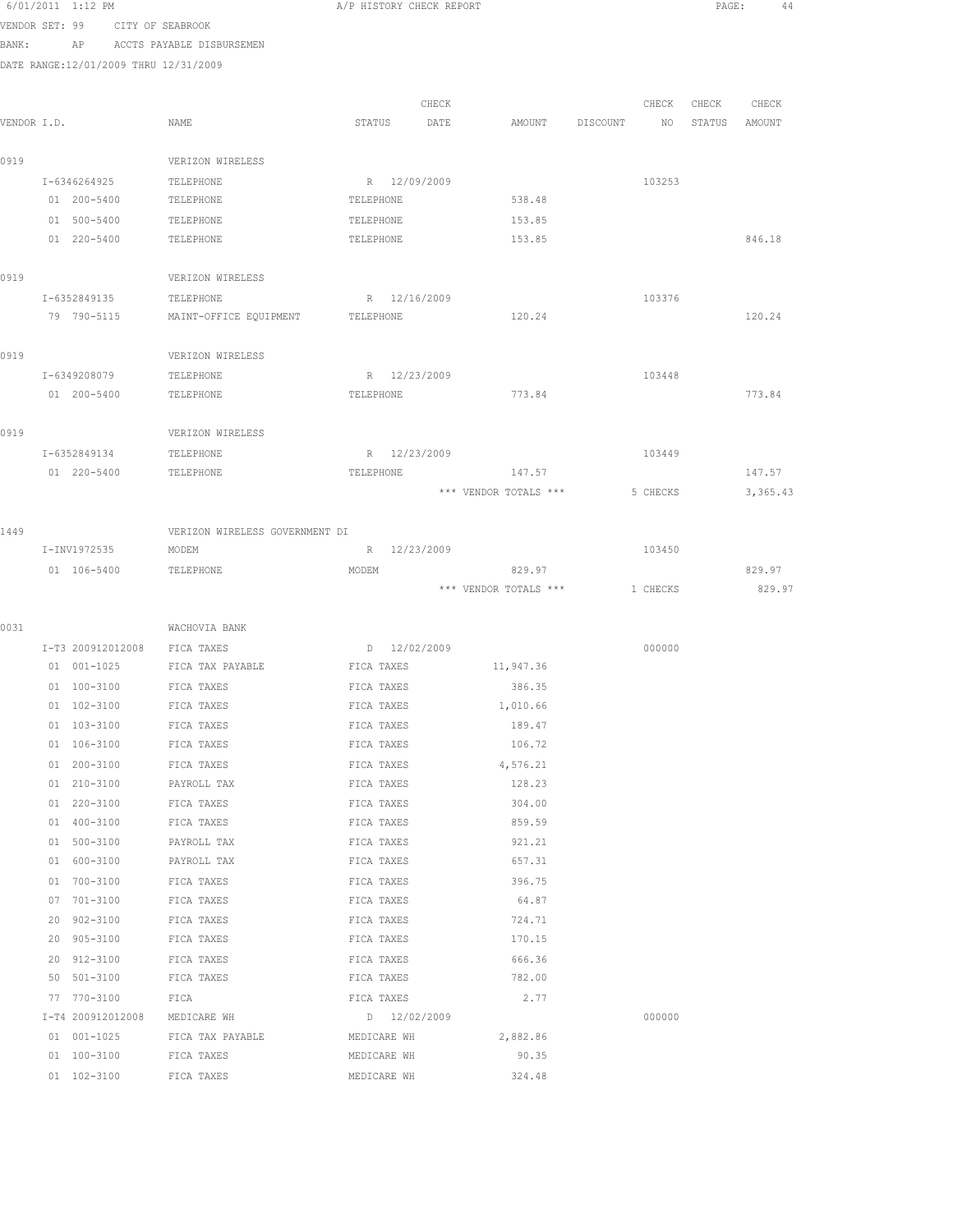VENDOR SET: 99 CITY OF SEABROOK BANK: AP ACCTS PAYABLE DISBURSEMEN

|             |    |                   |                       |              | CHECK |           |          | CHECK  | CHECK  | CHECK     |
|-------------|----|-------------------|-----------------------|--------------|-------|-----------|----------|--------|--------|-----------|
| VENDOR I.D. |    |                   | NAME                  | STATUS       | DATE  | AMOUNT    | DISCOUNT | NO     | STATUS | AMOUNT    |
| 0031        |    |                   | WACHOVIA BANK<br>CONT |              |       |           |          |        |        |           |
|             |    | I-T4 200912012008 | MEDICARE WH           | D 12/02/2009 |       |           |          | 000000 |        |           |
|             |    | 01 103-3100       | FICA TAXES            | MEDICARE WH  |       | 44.31     |          |        |        |           |
|             |    | 01 106-3100       | FICA TAXES            | MEDICARE WH  |       | 24.96     |          |        |        |           |
|             |    | 01 107-3100       | FICA                  | MEDICARE WH  |       | 0.65      |          |        |        |           |
|             |    | 01 200-3100       | FICA TAXES            | MEDICARE WH  |       | 1,070.25  |          |        |        |           |
|             |    | 01 210-3100       | PAYROLL TAX           | MEDICARE WH  |       | 29.99     |          |        |        |           |
|             |    | 01 220-3100       | FICA TAXES            | MEDICARE WH  |       | 71.09     |          |        |        |           |
|             |    | 01 400-3100       | FICA TAXES            | MEDICARE WH  |       | 201.03    |          |        |        |           |
|             |    | 01 500-3100       | PAYROLL TAX           | MEDICARE WH  |       | 215.45    |          |        |        |           |
|             | 01 | 600-3100          | PAYROLL TAX           | MEDICARE WH  |       | 153.72    |          |        |        |           |
|             | 01 | 700-3100          | FICA TAXES            | MEDICARE WH  |       | 92.78     |          |        |        |           |
|             | 07 | 701-3100          | FICA TAXES            | MEDICARE WH  |       | 15.17     |          |        |        |           |
|             | 20 | $902 - 3100$      | FICA TAXES            | MEDICARE WH  |       | 169.49    |          |        |        |           |
|             | 20 | $905 - 3100$      | FICA TAXES            | MEDICARE WH  |       | 39.79     |          |        |        |           |
|             | 20 | 912-3100          | FICA TAXES            | MEDICARE WH  |       | 155.84    |          |        |        |           |
|             | 50 | 501-3100          | FICA TAXES            | MEDICARE WH  |       | 182.87    |          |        |        |           |
|             |    | 77 770-3100       | FICA                  | MEDICARE WH  |       | 0.64      |          |        |        | 29,660.44 |
|             |    |                   |                       |              |       |           |          |        |        |           |
| 0031        |    |                   | WACHOVIA BANK         |              |       |           |          |        |        |           |
|             |    | I-T3 200912022041 | FICA TAXES            | D 12/16/2009 |       |           |          | 000000 |        |           |
|             |    | 01 001-1025       | FICA TAX PAYABLE      | FICA TAXES   |       | 2,544.03  |          |        |        |           |
|             |    | 01 100-3100       | FICA TAXES            | FICA TAXES   |       | 108.63    |          |        |        |           |
|             |    | 01 102-3100       | FICA TAXES            | FICA TAXES   |       | 131.22    |          |        |        |           |
|             |    | 01 103-3100       | FICA TAXES            | FICA TAXES   |       | 4.22      |          |        |        |           |
|             |    | 01 106-3100       | FICA TAXES            | FICA TAXES   |       | 36.65     |          |        |        |           |
|             |    | 01 200-3100       | FICA TAXES            | FICA TAXES   |       | 917.12    |          |        |        |           |
|             |    | 01 210-3100       | PAYROLL TAX           | FICA TAXES   |       | 57.78     |          |        |        |           |
|             |    | 01 220-3100       | FICA TAXES            | FICA TAXES   |       | 55.80     |          |        |        |           |
|             |    | 01 400-3100       | FICA TAXES            | FICA TAXES   |       | 176.33    |          |        |        |           |
|             |    | 01 500-3100       | PAYROLL TAX           | FICA TAXES   |       | 255.87    |          |        |        |           |
|             |    | 01 600-3100       | PAYROLL TAX           | FICA TAXES   |       | 56.93     |          |        |        |           |
|             | 01 | 700-3100          | FICA TAXES            | FICA TAXES   |       | 18.36     |          |        |        |           |
|             | 20 | $902 - 3100$      | FICA TAXES            | FICA TAXES   |       | 151.73    |          |        |        |           |
|             | 20 | $905 - 3100$      | FICA TAXES            | FICA TAXES   |       | 36.21     |          |        |        |           |
|             | 20 | 912-3100          | FICA TAXES            | FICA TAXES   |       | 276.60    |          |        |        |           |
|             |    | 50 501-3100       | FICA TAXES            | FICA TAXES   |       | 260.58    |          |        |        |           |
|             |    | I-T3 200912152080 | FICA TAXES            | D 12/16/2009 |       |           |          | 000000 |        |           |
|             |    | 01 001-1025       | FICA TAX PAYABLE      | FICA TAXES   |       | 11,336.18 |          |        |        |           |
|             |    | 01 100-3100       | FICA TAXES            | FICA TAXES   |       | 379.80    |          |        |        |           |
|             |    | 01 102-3100       | FICA TAXES            | FICA TAXES   |       | 1,010.66  |          |        |        |           |
|             |    | 01 103-3100       | FICA TAXES            | FICA TAXES   |       | 189.47    |          |        |        |           |
|             |    | 01 106-3100       | FICA TAXES            | FICA TAXES   |       | 106.72    |          |        |        |           |
|             |    | 01 200-3100       | FICA TAXES            | FICA TAXES   |       | 4,138.48  |          |        |        |           |
|             |    | 01 210-3100       | PAYROLL TAX           | FICA TAXES   |       | 128.23    |          |        |        |           |
|             |    | 01 220-3100       | FICA TAXES            | FICA TAXES   |       | 304.45    |          |        |        |           |
|             |    | 01 400-3100       | FICA TAXES            | FICA TAXES   |       | 809.00    |          |        |        |           |
|             |    | 01 500-3100       | PAYROLL TAX           | FICA TAXES   |       | 923.35    |          |        |        |           |
|             |    |                   |                       |              |       |           |          |        |        |           |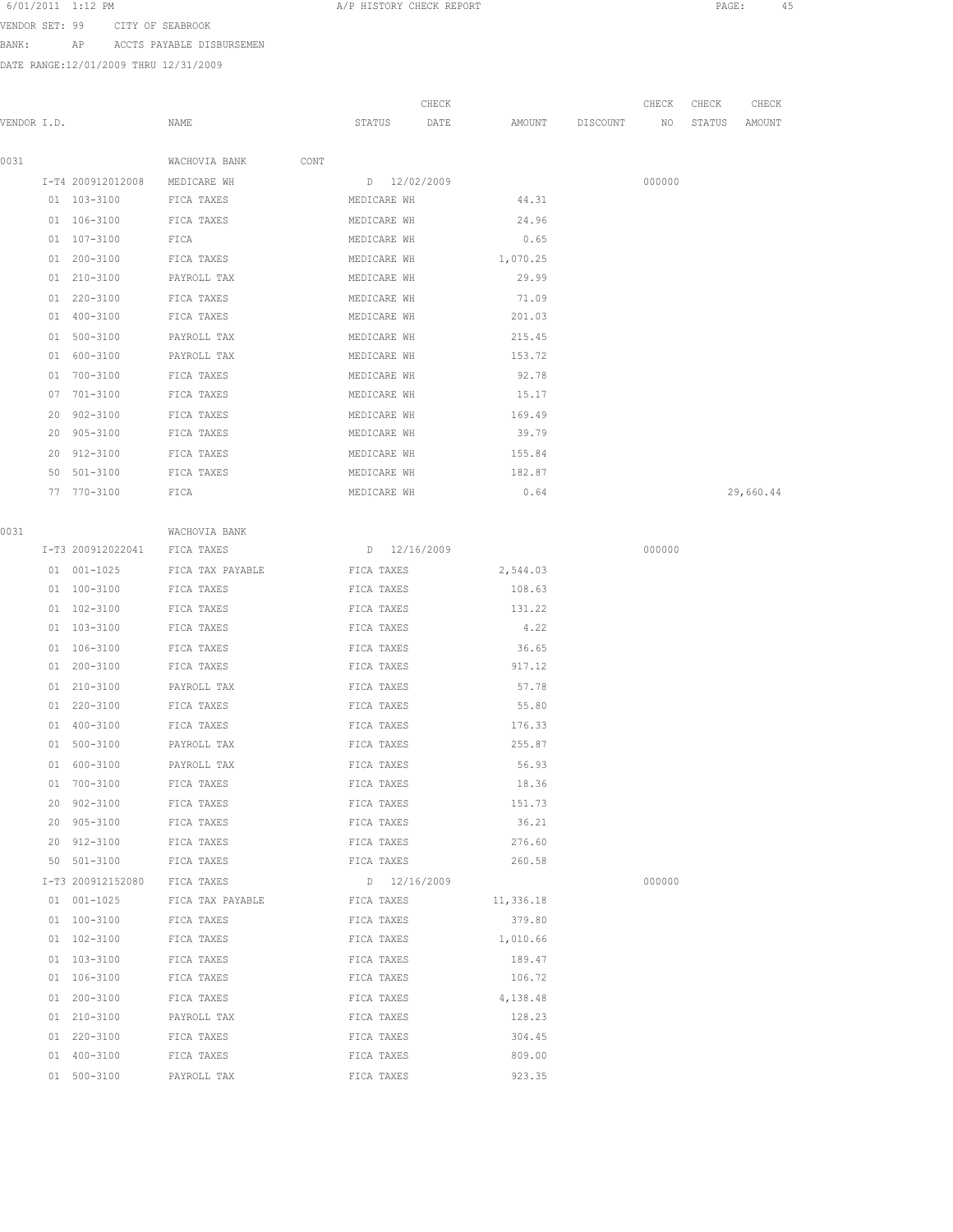VENDOR SET: 99 CITY OF SEABROOK BANK: AP ACCTS PAYABLE DISBURSEMEN

|             |    |                               |                    |              | CHECK |          |                    | CHECK  | CHECK  | CHECK     |
|-------------|----|-------------------------------|--------------------|--------------|-------|----------|--------------------|--------|--------|-----------|
| VENDOR I.D. |    |                               | NAME               | STATUS DATE  |       |          | AMOUNT DISCOUNT NO |        | STATUS | AMOUNT    |
| 0031        |    |                               | WACHOVIA BANK CONT |              |       |          |                    |        |        |           |
|             |    | I-T3 200912152080 FICA TAXES  |                    | D 12/16/2009 |       |          |                    | 000000 |        |           |
|             |    | 01 600-3100                   | PAYROLL TAX        | FICA TAXES   |       | 657.31   |                    |        |        |           |
|             |    | 01 700-3100                   | FICA TAXES         | FICA TAXES   |       | 250.87   |                    |        |        |           |
|             |    | 07 701-3100                   | FICA TAXES         | FICA TAXES   |       | 11.54    |                    |        |        |           |
|             |    | 20 902-3100                   | FICA TAXES         | FICA TAXES   |       | 899.29   |                    |        |        |           |
|             |    | 20 905-3100                   | FICA TAXES         | FICA TAXES   |       | 172.08   |                    |        |        |           |
|             |    | 20 912-3100                   | FICA TAXES         | FICA TAXES   |       | 593.39   |                    |        |        |           |
|             |    | 50 501-3100                   | FICA TAXES         | FICA TAXES   |       | 747.71   |                    |        |        |           |
|             |    | 77 770-3100                   | FICA               | FICA TAXES   |       | 13.83    |                    |        |        |           |
|             |    | I-T4 200912022041 MEDICARE WH |                    | D 12/16/2009 |       |          |                    | 000000 |        |           |
|             |    | 01 001-1025                   | FICA TAX PAYABLE   | MEDICARE WH  |       | 597.22   |                    |        |        |           |
|             |    | 01 100-3100                   | FICA TAXES         | MEDICARE WH  |       | 25.41    |                    |        |        |           |
|             |    | $01 102 - 3100$               | FICA TAXES         | MEDICARE WH  |       | 32.89    |                    |        |        |           |
|             |    | 01 103-3100                   | FICA TAXES         | MEDICARE WH  |       | 0.99     |                    |        |        |           |
|             |    | 01 106-3100                   | FICA TAXES         | MEDICARE WH  |       | 8.57     |                    |        |        |           |
|             |    | 01 200-3100                   | FICA TAXES         | MEDICARE WH  |       | 214.50   |                    |        |        |           |
|             |    | 01 210-3100                   | PAYROLL TAX        | MEDICARE WH  |       | 13.51    |                    |        |        |           |
|             |    | 01 220-3100                   | FICA TAXES         | MEDICARE WH  |       | 13.05    |                    |        |        |           |
|             |    | 01 400-3100                   | FICA TAXES         | MEDICARE WH  |       | 41.24    |                    |        |        |           |
|             |    | 01 500-3100                   | PAYROLL TAX        | MEDICARE WH  |       | 59.83    |                    |        |        |           |
|             |    | 01 600-3100                   | PAYROLL TAX        | MEDICARE WH  |       | 13.32    |                    |        |        |           |
|             |    | 01 700-3100                   | FICA TAXES         | MEDICARE WH  |       | 4.30     |                    |        |        |           |
|             |    | 20 902-3100                   | FICA TAXES         | MEDICARE WH  |       | 35.49    |                    |        |        |           |
|             |    | 20 905-3100                   | FICA TAXES         | MEDICARE WH  |       | 8.47     |                    |        |        |           |
|             |    | 20 912-3100                   | FICA TAXES         | MEDICARE WH  |       | 64.70    |                    |        |        |           |
|             |    | 50 501-3100                   | FICA TAXES         | MEDICARE WH  |       | 60.95    |                    |        |        |           |
|             |    | I-T4 200912152080             | MEDICARE WH        | D 12/16/2009 |       |          |                    | 000000 |        |           |
|             |    | 01 001-1025                   | FICA TAX PAYABLE   | MEDICARE WH  |       | 2,739.94 |                    |        |        |           |
|             |    | 01 100-3100                   | FICA TAXES         | MEDICARE WH  |       | 88.82    |                    |        |        |           |
|             |    | 01 102-3100                   | FICA TAXES         | MEDICARE WH  |       | 324.48   |                    |        |        |           |
|             |    | 01 103-3100                   | FICA TAXES         | MEDICARE WH  |       | 44.31    |                    |        |        |           |
|             |    | 01 106-3100                   | FICA TAXES         | MEDICARE WH  |       | 24.96    |                    |        |        |           |
|             |    | 01 107-3100                   | FICA               | MEDICARE WH  |       | 0.65     |                    |        |        |           |
|             |    | 01 200-3100                   | FICA TAXES         | MEDICARE WH  |       | 967.87   |                    |        |        |           |
|             |    | 01 210-3100                   | PAYROLL TAX        | MEDICARE WH  |       | 29.99    |                    |        |        |           |
|             |    | 01 220-3100                   | FICA TAXES         | MEDICARE WH  |       | 71.20    |                    |        |        |           |
|             |    | 01 400-3100                   | FICA TAXES         | MEDICARE WH  |       | 189.20   |                    |        |        |           |
|             |    | 01 500-3100                   | PAYROLL TAX        | MEDICARE WH  |       | 215.95   |                    |        |        |           |
|             |    | 01 600-3100                   | PAYROLL TAX        | MEDICARE WH  |       | 153.72   |                    |        |        |           |
|             | 01 | 700-3100                      | FICA TAXES         | MEDICARE WH  |       | 58.65    |                    |        |        |           |
|             | 07 | 701-3100                      | FICA TAXES         | MEDICARE WH  |       | 2.70     |                    |        |        |           |
|             | 20 | $902 - 3100$                  | FICA TAXES         | MEDICARE WH  |       | 210.32   |                    |        |        |           |
|             |    | 20 905-3100                   | FICA TAXES         | MEDICARE WH  |       | 40.24    |                    |        |        |           |
|             |    | 20 912-3100                   | FICA TAXES         | MEDICARE WH  |       | 138.78   |                    |        |        |           |
|             | 50 | 501-3100                      | FICA TAXES         | MEDICARE WH  |       | 174.87   |                    |        |        |           |
|             |    | 77 770-3100                   | FICA               | MEDICARE WH  |       | 3.23     |                    |        |        | 34,434.74 |
|             |    |                               |                    |              |       |          |                    |        |        |           |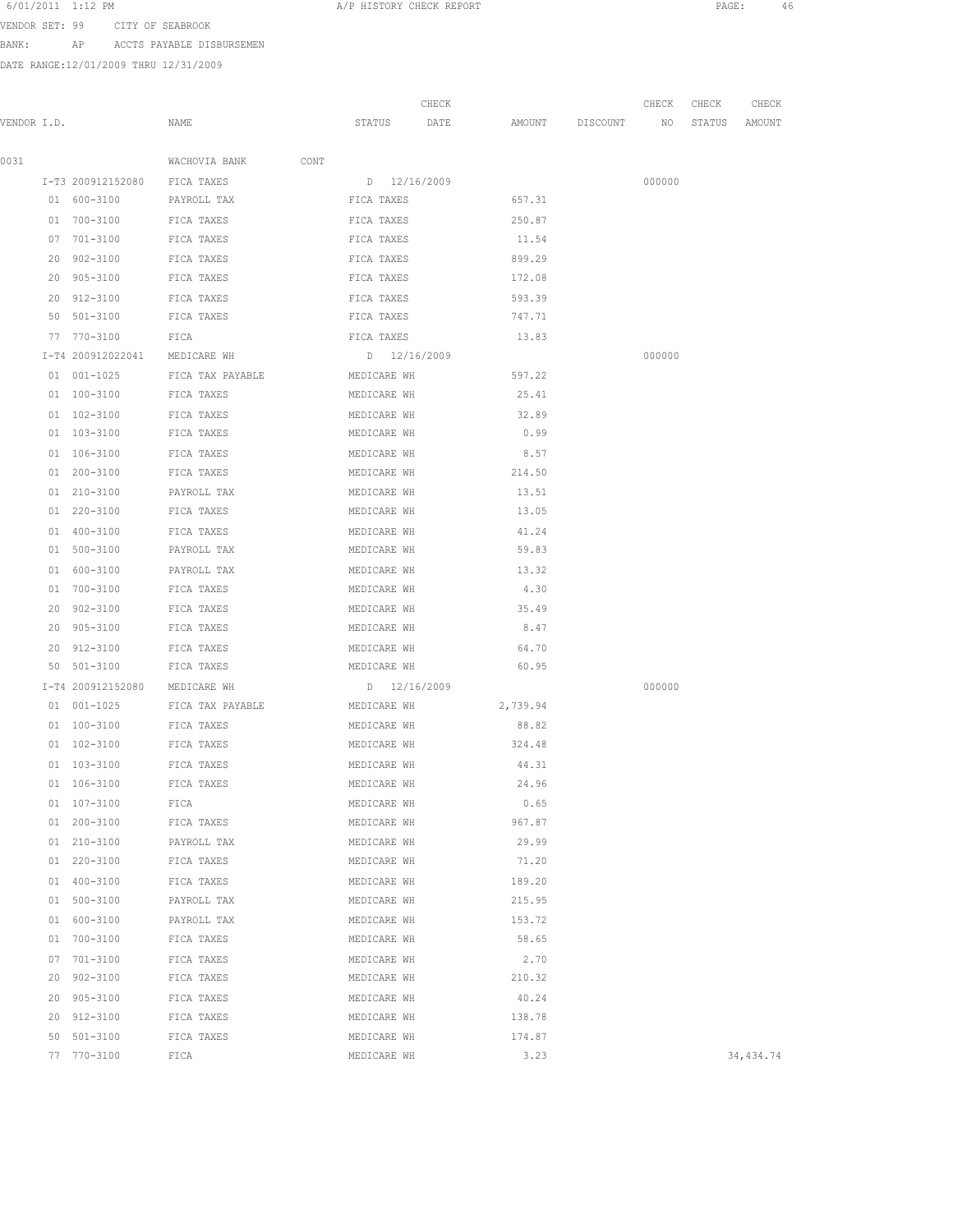VENDOR SET: 99 CITY OF SEABROOK

BANK: AP ACCTS PAYABLE DISBURSEMEN

|             |    |                   |                  |              | CHECK |                       |          | CHECK    | CHECK  | CHECK     |
|-------------|----|-------------------|------------------|--------------|-------|-----------------------|----------|----------|--------|-----------|
| VENDOR I.D. |    |                   | NAME             | STATUS       | DATE  | AMOUNT                | DISCOUNT | NO       | STATUS | AMOUNT    |
|             |    |                   |                  |              |       |                       |          |          |        |           |
| 0031        |    |                   | WACHOVIA BANK    |              |       |                       |          |          |        |           |
|             |    | I-T3 200912292130 | FICA TAXES       | D 12/30/2009 |       |                       |          | 000000   |        |           |
|             |    | 01 001-1025       | FICA TAX PAYABLE | FICA TAXES   |       | 12,456.90             |          |          |        |           |
|             |    | 01 100-3100       | FICA TAXES       | FICA TAXES   |       | 380.68                |          |          |        |           |
|             |    | 01 102-3100       | FICA TAXES       | FICA TAXES   |       | 1,412.82              |          |          |        |           |
|             |    | 01 103-3100       | FICA TAXES       | FICA TAXES   |       | 209.85                |          |          |        |           |
|             |    | 01 106-3100       | FICA TAXES       | FICA TAXES   |       | 106.72                |          |          |        |           |
|             |    | 01 107-3100       | FICA             | FICA TAXES   |       | 2.82                  |          |          |        |           |
|             |    | 01 200-3100       | FICA TAXES       | FICA TAXES   |       | 4,834.92              |          |          |        |           |
|             |    | 01 210-3100       | PAYROLL TAX      | FICA TAXES   |       | 140.54                |          |          |        |           |
|             |    | 01 220-3100       | FICA TAXES       | FICA TAXES   |       | 304.50                |          |          |        |           |
|             |    | 01 400-3100       | FICA TAXES       | FICA TAXES   |       | 760.14                |          |          |        |           |
|             |    | 01 500-3100       | PAYROLL TAX      | FICA TAXES   |       | 897.30                |          |          |        |           |
|             |    | 01 600-3100       | PAYROLL TAX      | FICA TAXES   |       | 658.02                |          |          |        |           |
|             |    | 01 700-3100       | FICA TAXES       | FICA TAXES   |       | 393.24                |          |          |        |           |
|             |    | 07 701-3100       | FICA TAXES       | FICA TAXES   |       | 11.54                 |          |          |        |           |
|             | 20 | 902-3100          | FICA TAXES       | FICA TAXES   |       | 714.75                |          |          |        |           |
|             |    | 20 905-3100       | FICA TAXES       | FICA TAXES   |       | 172.08                |          |          |        |           |
|             |    | 20 912-3100       | FICA TAXES       | FICA TAXES   |       | 608.63                |          |          |        |           |
|             |    | 50 501-3100       | FICA TAXES       | FICA TAXES   |       | 837.28                |          |          |        |           |
|             |    | 77 770-3100       | FICA             | FICA TAXES   |       | 11.07                 |          |          |        |           |
|             |    | I-T4 200912292130 | MEDICARE WH      | D 12/30/2009 |       |                       |          | 000000   |        |           |
|             |    | $01 001 - 1025$   | FICA TAX PAYABLE | MEDICARE WH  |       | 2,913.24              |          |          |        |           |
|             |    | 01 100-3100       | FICA TAXES       | MEDICARE WH  |       | 89.03                 |          |          |        |           |
|             |    | 01 102-3100       | FICA TAXES       | MEDICARE WH  |       | 330.39                |          |          |        |           |
|             |    | 01 103-3100       | FICA TAXES       | MEDICARE WH  |       | 49.08                 |          |          |        |           |
|             |    | 01 106-3100       | FICA TAXES       | MEDICARE WH  |       | 24.96                 |          |          |        |           |
|             |    | 01 107-3100       | FICA             | MEDICARE WH  |       | 0.66                  |          |          |        |           |
|             |    | 01 200-3100       | FICA TAXES       | MEDICARE WH  |       | 1,130.73              |          |          |        |           |
|             |    | $01 210 - 3100$   | PAYROLL TAX      | MEDICARE WH  |       | 32.87                 |          |          |        |           |
|             |    | 01 220-3100       | FICA TAXES       | MEDICARE WH  |       | 71.21                 |          |          |        |           |
|             |    | 01 400-3100       | FICA TAXES       | MEDICARE WH  |       | 177.77                |          |          |        |           |
|             |    | 01 500-3100       | PAYROLL TAX      | MEDICARE WH  |       | 209.84                |          |          |        |           |
|             |    | 01 600-3100       | PAYROLL TAX      | MEDICARE WH  |       | 153.88                |          |          |        |           |
|             |    | 01 700-3100       | FICA TAXES       | MEDICARE WH  |       | 91.96                 |          |          |        |           |
|             |    | 07 701-3100       | FICA TAXES       | MEDICARE WH  |       | 2.70                  |          |          |        |           |
|             |    | 20 902-3100       | FICA TAXES       | MEDICARE WH  |       | 167.16                |          |          |        |           |
|             |    | 20 905-3100       | FICA TAXES       | MEDICARE WH  |       | 40.24                 |          |          |        |           |
|             |    | 20 912-3100       | FICA TAXES       | MEDICARE WH  |       | 142.36                |          |          |        |           |
|             |    | 50 501-3100       | FICA TAXES       | MEDICARE WH  |       | 195.81                |          |          |        |           |
|             |    | 77 770-3100       | FICA             | MEDICARE WH  |       | 2.59                  |          |          |        | 30,740.28 |
|             |    |                   |                  |              |       | *** VENDOR TOTALS *** |          | 3 CHECKS |        | 94,835.46 |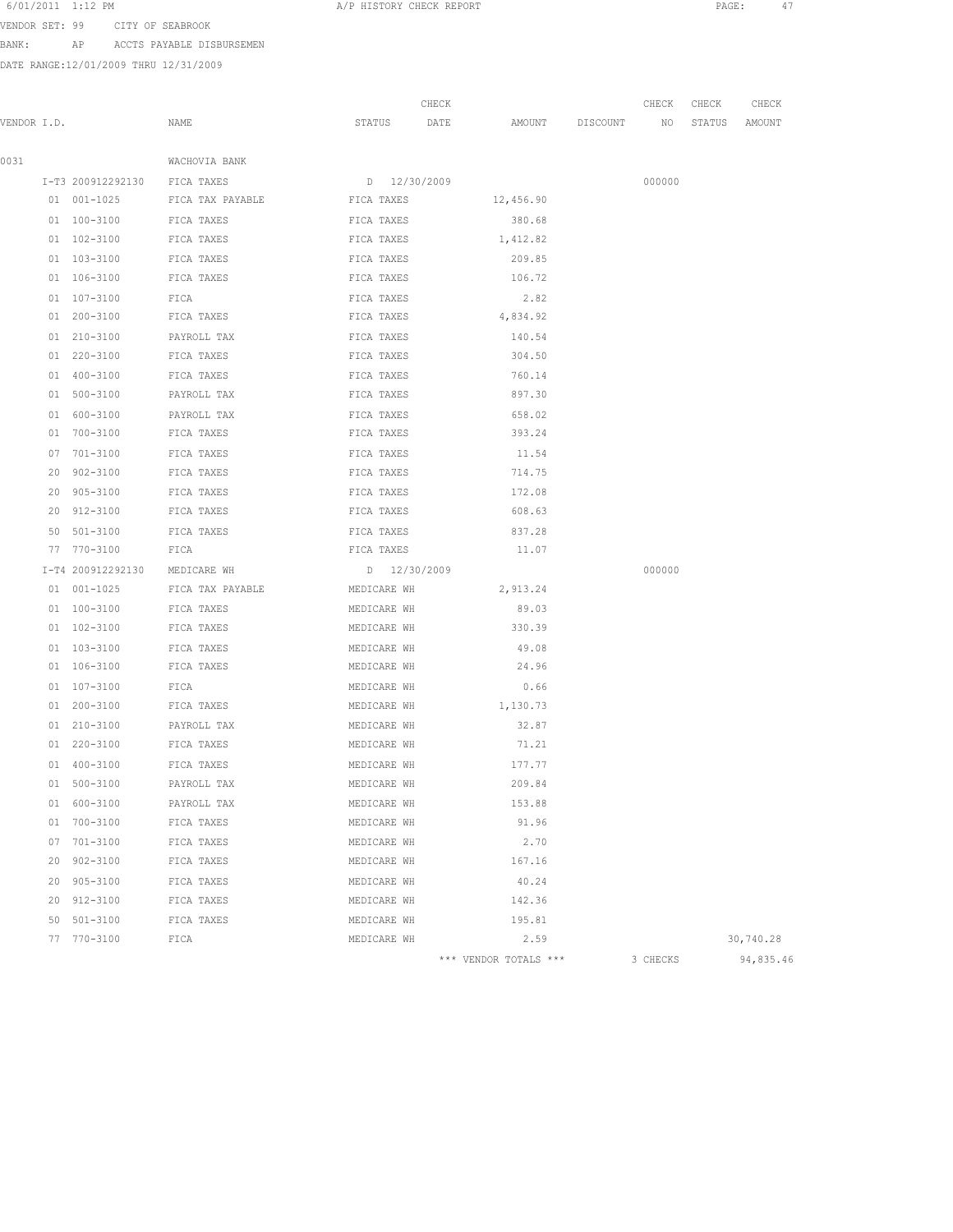|       |                | 6/01/2011 1:12 PM                     |                                                 | A/P HISTORY CHECK REPORT      |                       |                             | PAGE:<br>48            |
|-------|----------------|---------------------------------------|-------------------------------------------------|-------------------------------|-----------------------|-----------------------------|------------------------|
|       | VENDOR SET: 99 |                                       | CITY OF SEABROOK                                |                               |                       |                             |                        |
| BANK: |                | AP                                    | ACCTS PAYABLE DISBURSEMEN                       |                               |                       |                             |                        |
|       |                | DATE RANGE:12/01/2009 THRU 12/31/2009 |                                                 |                               |                       |                             |                        |
|       |                |                                       |                                                 |                               |                       |                             |                        |
|       |                |                                       |                                                 | CHECK                         |                       | CHECK                       | CHECK CHECK            |
|       | VENDOR I.D.    |                                       | NAME                                            | STATUS DATE                   | <b>AMOUNT</b>         | DISCOUNT<br>NO <sub>1</sub> | STATUS AMOUNT          |
| 0032  |                |                                       | WACHOVIA BANK                                   |                               |                       |                             |                        |
|       |                | I-T1 200912012008                     | WITHHOLDING TAXES                               | D 12/02/2009                  |                       | 000000                      |                        |
|       |                | 01 001-1020                           | WITHHOLDING PAYABLE                             | WITHHOLDING TAXES 22,019.16   |                       |                             | 22,019.16              |
|       |                |                                       |                                                 |                               |                       |                             |                        |
| 0032  |                |                                       | WACHOVIA BANK                                   |                               |                       |                             |                        |
|       |                | I-T1 200912152080                     | WITHHOLDING TAXES                               | D 12/16/2009                  |                       | 000000                      |                        |
|       |                | 01 001-1020                           | WITHHOLDING PAYABLE WITHHOLDING TAXES 18,968.45 |                               |                       |                             | 18,968.45              |
|       |                |                                       |                                                 |                               |                       |                             |                        |
| 0032  |                |                                       | WACHOVIA BANK                                   |                               |                       |                             |                        |
|       |                | I-T1 200912292130                     | WITHHOLDING TAXES                               | $D = 12/30/2009$              |                       | 000000                      |                        |
|       |                | 01 001-1020                           | WITHHOLDING PAYABLE                             | WITHHOLDING TAXES 22,790.34   | *** VENDOR TOTALS *** |                             | 22,790.34<br>63,777.95 |
|       |                |                                       |                                                 |                               |                       | 3 CHECKS                    |                        |
| 0035  |                |                                       | WASTE MANAGEMENT OF TEXAS INC                   |                               |                       |                             |                        |
|       |                | I-160287517918                        | ROLL OFF                                        | R 12/02/2009                  |                       | 103182                      |                        |
|       |                | 01 400-5030                           | RENTALS & SERVICE AGRMTS ROLL OFF               |                               | 452.17                |                             | 452.17                 |
|       |                |                                       |                                                 |                               |                       |                             |                        |
| 0035  |                |                                       | WASTE MANAGEMENT OF TEXAS INC                   |                               |                       |                             |                        |
|       |                | I-200912092079                        | TRASH SERVICE                                   | R 12/09/2009                  |                       | 103254                      |                        |
|       |                | 20 922-5469                           | RESIDENTIAL SANIT SERVICE TRASH SERVICE         |                               | 57,336.65             |                             |                        |
|       |                | 20 922-7210                           | FRANCHISE FEES                                  | TRASH SERVICE                 | 15,793.62CR           |                             |                        |
|       |                | 20 922-9535                           | SANITATION BILLING FEES TRASH SERVICE           |                               | 8,423.26CR            |                             |                        |
|       |                | 20 922-5467                           | RECYCLING CHARGES TRASH SERVICE                 |                               | 5,424.11              |                             |                        |
|       |                | 20 922-5479                           | COMMERCIAL SANIT SERVICE TRASH SERVICE          |                               | 47,954.17             |                             | 86,498.05              |
| 0035  |                |                                       | WASTE MANAGEMENT OF TEXAS INC                   |                               |                       |                             |                        |
|       |                | I-160443217916                        | ROLL OFF                                        | R 12/30/2009                  |                       | 103488                      |                        |
|       |                | 01 400-5030                           | RENTALS & SERVICE AGRMTS                        | ROLL OFF                      | 538.98                |                             | 538.98                 |
|       |                |                                       |                                                 |                               | *** VENDOR TOTALS *** | 3 CHECKS                    | 87,489.20              |
|       |                |                                       |                                                 |                               |                       |                             |                        |
| 1849  |                |                                       | WAUKESHA-PEARCE INDUSTRIES INC                  |                               |                       |                             |                        |
|       |                | I-12125950                            | 800 AMP TRANSFER SWITCH                         | R 12/16/2009                  |                       | 103377                      |                        |
|       |                | 01 107-6020                           | EQUIPMENT                                       | 800 AMP TRANSFER SWI 8,987.00 |                       |                             | 8,987.00               |
|       |                |                                       |                                                 |                               | *** VENDOR TOTALS *** | 1 CHECKS                    | 8,987.00               |
|       |                |                                       |                                                 |                               |                       |                             |                        |
| 0286  |                |                                       | WEST PAYMENT CENTER                             |                               |                       |                             |                        |
|       |                | I-819254188                           | FREIGHT                                         | R 12/16/2009                  |                       | 103378                      |                        |
|       |                | 01 700-5020<br>I-819640704            | DUES & SUBSCRIPTIONS<br>SUBSCRIPTION            | FREIGHT<br>R 12/16/2009       | 42.50                 | 103378                      |                        |
|       |                | 01 107-4010                           | OFFICE SUPPLIES                                 | SUBSCRIPTION                  | 95.00                 |                             | 137.50                 |
|       |                |                                       |                                                 |                               |                       |                             |                        |
| 0286  |                |                                       | WEST PAYMENT CENTER                             |                               |                       |                             |                        |
|       |                | I-819640703                           | SUBSCRIPTION                                    | R 12/23/2009                  |                       | 103451                      |                        |
|       |                |                                       | 01 200-5300 TRAINING & CONFERENCE               | SUBSCRIPTION                  | 85.00                 |                             | 85.00                  |
|       |                |                                       |                                                 |                               | *** VENDOR TOTALS *** | 2 CHECKS                    | 222.50                 |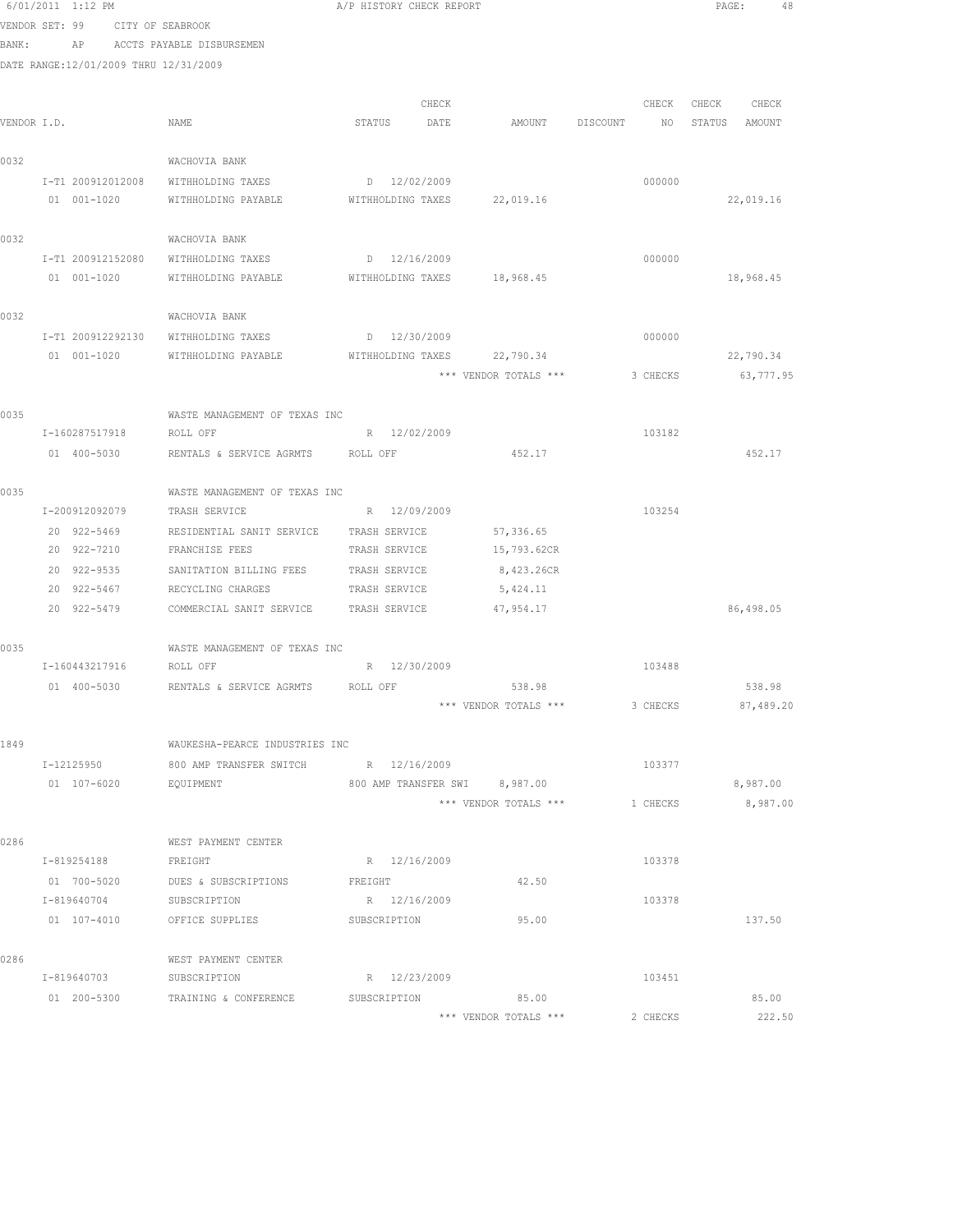| 6/01/2011 1:12 PM                   |                                                   | A/P HISTORY CHECK REPORT                                        |                                      | PAGE:<br>49        |
|-------------------------------------|---------------------------------------------------|-----------------------------------------------------------------|--------------------------------------|--------------------|
| VENDOR SET: 99                      | CITY OF SEABROOK                                  |                                                                 |                                      |                    |
|                                     | BANK: AP ACCTS PAYABLE DISBURSEMEN                |                                                                 |                                      |                    |
|                                     | DATE RANGE:12/01/2009 THRU 12/31/2009             |                                                                 |                                      |                    |
|                                     |                                                   |                                                                 |                                      |                    |
|                                     |                                                   | CHECK                                                           | CHECK                                | CHECK<br>CHECK     |
| VENDOR I.D.                         | NAME                                              | STATUS DATE                                                     | AMOUNT DISCOUNT NO                   | STATUS<br>AMOUNT   |
| 1926                                | WESTERN SALES & TESTING OF DEE                    |                                                                 |                                      |                    |
| $I - 410467$                        | HYDROSTATIC TEST CYLINDER R 12/23/2009            |                                                                 | 103452                               |                    |
|                                     |                                                   | 20 902-5130 MAINT-WATER SYSTEM MINOR HYDROSTATIC TEST CYL 95.00 |                                      | 95.00              |
|                                     |                                                   | *** VENDOR TOTALS ***                                           | 1 CHECKS                             | 95.00              |
|                                     |                                                   |                                                                 |                                      |                    |
| 0664                                | SEAN WRIGHT                                       |                                                                 |                                      |                    |
|                                     | I-200912302145 TRAVEL ADVANCE                     | R 12/30/2009                                                    | 103489                               |                    |
|                                     |                                                   | 01  200-5300  TRAINING & CONFERENCE  TRAVEL ADVANCE  766.20     |                                      | 766.20             |
|                                     |                                                   | *** VENDOR TOTALS *** 1 CHECKS                                  |                                      | 766.20             |
|                                     |                                                   |                                                                 |                                      |                    |
| 0920                                | ZAP SUPPLY                                        |                                                                 |                                      |                    |
|                                     | I-300069 FLOAT SWITCH R 12/02/2009                |                                                                 | 103183                               |                    |
|                                     | 20 912-5120 MAINT-SEWER SYSTEM MINOR FLOAT SWITCH | 630.00                                                          |                                      | 630.00             |
|                                     |                                                   | *** VENDOR TOTALS ***                                           | 1 CHECKS                             | 630.00             |
|                                     |                                                   |                                                                 |                                      |                    |
|                                     |                                                   |                                                                 |                                      |                    |
| $*$ * TOTALS * *<br>REGULAR CHECKS: | NO.<br>290                                        |                                                                 | CHECK AMOUNT DISCOUNTS TOTAL APPLIED |                    |
|                                     |                                                   | 848,161.92                                                      | 0.00                                 | 848,161.92         |
| HAND CHECKS:<br>DRAFTS:             | $\overline{0}$<br>27                              | 0.00<br>164,334.86                                              | 0.00<br>0.00                         | 0.00<br>164,334.86 |
| EFT:                                | $\bigcirc$                                        | 0.00                                                            | 0.00                                 | 0.00               |
| NON CHECKS:                         | $\bigcirc$                                        | 0.00                                                            | 0.00                                 | 0.00               |
|                                     |                                                   |                                                                 |                                      |                    |
| VOID CHECKS:                        |                                                   | 9 VOID DEBITS 105,073.72                                        |                                      |                    |

TOTAL ERRORS: 0

# \*\* G/L ACCOUNT TOTALS \*\*

VOID CREDITS 48,076.27 56,997.45 0.00 56,997.45

|    | G/L ACCOUNT<br>NAME. |                           | AMOUNT     |
|----|----------------------|---------------------------|------------|
|    |                      |                           |            |
| 01 |                      | 001-0507 DUE FROM SEDC II | 165.95     |
| 01 | $001 - 1011$         | BAIL BONDS PAYABLE        | 701.00     |
| 01 | $001 - 1020$         | WITHHOLDING PAYABLE       | 63,777.95  |
| 01 | $001 - 1025$         | FICA TAX PAYABLE          | 47, 417.73 |
| 01 | $001 - 1028$         | RETIREMENT PAYABLE        | 44,730.80  |
| 01 | $001 - 1029$         | MEDICAL INSURANCE PAYABLE | 8,452.57   |
| 01 | $001 - 1030$         | AFLAC INSURANCE DEDUCTS   | 15,844.35  |
| 01 | $001 - 1032$         | OTHER PAYROLL DEDUCTIONS  | 7,527.12   |
| 01 | $001 - 1036$         | DENTAL INSURANCE PAYABLE  | 1,379.58   |
| 01 | $001 - 1525$         | COMMUNITY HOUSE DEPOSITS  | 640.00     |
| 01 | $100 - 3100$         | FICA TAXES                | 1,549.07   |
| 01 | $100 - 3110$         | RETIREMENT                | 4,033.23   |
| 01 | $100 - 3120$         | HOSPITALIZATION           | 1,393.62   |
| 01 | $100 - 3150$         | GIFT CERTIICATES          | 144.00     |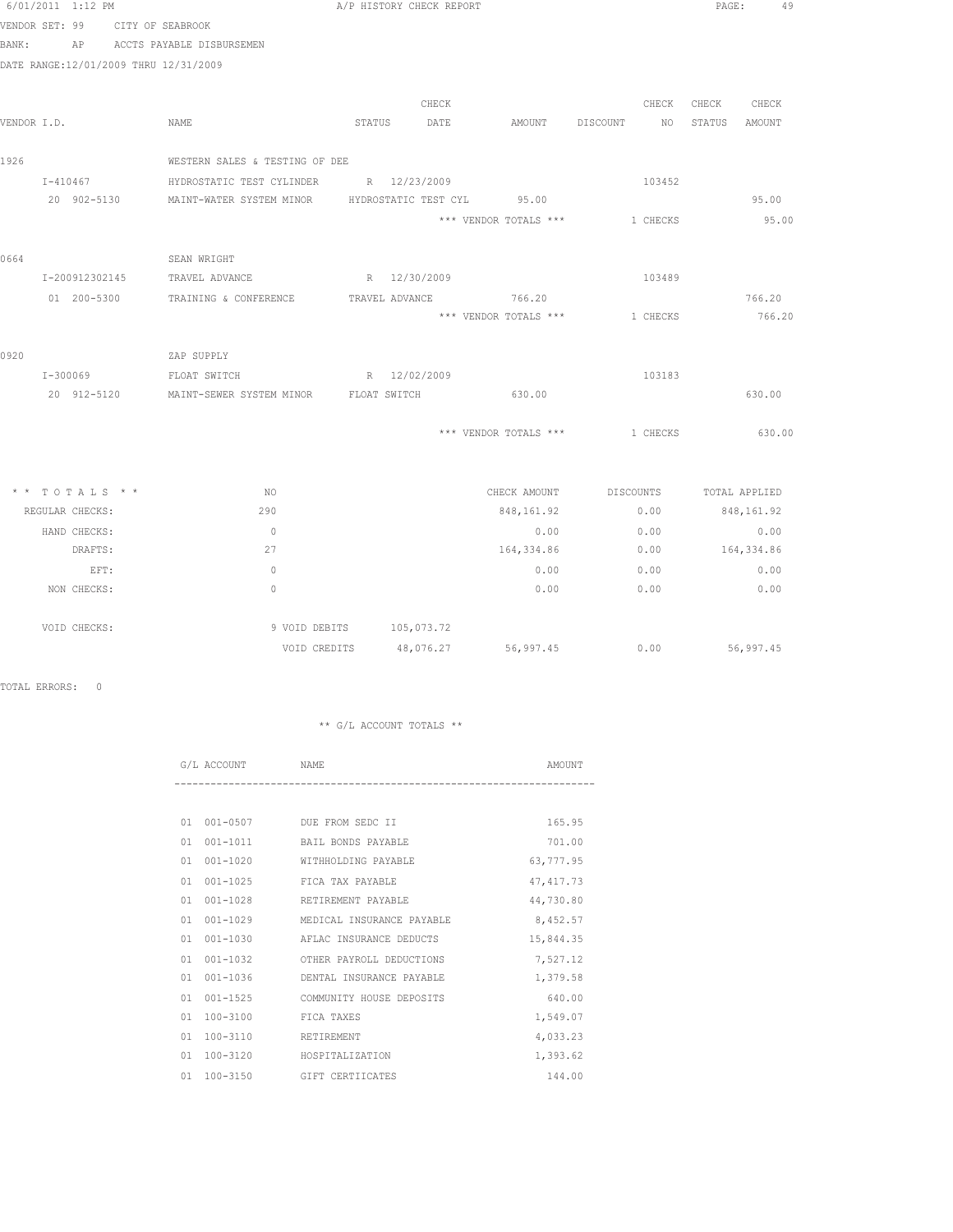VENDOR SET: 99 CITY OF SEABROOK

BANK: AP ACCTS PAYABLE DISBURSEMEN

DATE RANGE:12/01/2009 THRU 12/31/2009

|          | G/L ACCOUNT              | NAME                                     | AMOUNT             |
|----------|--------------------------|------------------------------------------|--------------------|
|          |                          |                                          |                    |
|          |                          |                                          |                    |
|          | 01 100-3300              | MAYOR & COUNCIL FEES                     | 2,382.30           |
| 01       | $100 - 5195$             | ELECTION EXPENSE                         | 10,517.99          |
| 01       | $100 - 5400$             | TELEPHONE                                | 114.64             |
| 01       | $100 - 5465$             | MISC EXPENDITURES                        | 375.89             |
| 01       | $100 - 8640$             | LICENSES & PERMITS                       | 150.00             |
| 01       | 100-9520                 | OTHER REVENUE                            | 100.00             |
| 01       | 102-3020                 | EDC HOSPITALIZATION                      | 467.54             |
| 01       | $102 - 3100$             | FICA TAXES                               | 4,577.60           |
| 01       | $102 - 3110$             | RETIREMENT                               | 14,201.53          |
| 01       | 102-3120                 | HOSPITALIZATION                          | 4,545.25           |
| 01       | $102 - 3150$             | GIFT CERTIFICATES                        | 384.00             |
| 01       | $102 - 4150$             | SMALL EQUIPMENT OR TOOLS                 | 79.99              |
| 01       | 102-5020                 | DUES & SUBSCRIPTIONS                     | 135.00             |
| 01       | $102 - 5041$             | IT HARDWARE/SOFTWARE                     | 38.00              |
| 01       | $102 - 5300$             | TRAINING & CONFERENCE                    | 672.75             |
| 01<br>01 | 102-5400<br>$102 - 5465$ | TELEPHONE<br>MISC EXPENSE                | 146.70             |
|          |                          |                                          | 39.16              |
| 01<br>01 | 103-3100<br>103-3110     | FICA TAXES<br>RETIREMENT                 | 731.70<br>2,030.85 |
|          |                          |                                          |                    |
| 01<br>01 | 103-3120<br>103-3150     | HOSPITALIZATION<br>GIFT CERTIFICATES     | 935.66<br>48.00    |
|          |                          |                                          | 920.12             |
| 01<br>01 | 103-4150<br>103-4400     | SMALL TOOLS & EQUIPMENT<br>MISC SUPPLIES | 29.99              |
| 01       | 103-5020                 | DUES & SUBSCRIPTIONS                     | 140.00             |
| 01       | 103-5400                 | TELEPHONE                                | 103.14             |
| 01       | $103 - 5465$             | MISC EXPENDITURES                        | 51.44              |
| 01       | 106-3100                 | FICA TAXES                               | 440.26             |
| 01       | 106-3110                 | RETIREMENT                               | 1,144.02           |
| 01       | 106-3120                 | HOSPITALIZATION                          | 343.91             |
| 01       | 106-3150                 | GIFT CERTIFICATES                        | 48.00              |
| 01       | 106-5400                 | TELEPHONE                                | 1,407.35           |
| 01       | $106 - 5465$             | MISC EXPENSE                             | 653.26             |
| 01       | 107-3100                 | FICA                                     | 4.78               |
| 01       | 107-3110                 | RETIREMENT                               | 27.50              |
| 01       | 107-3145                 | DRUG TESTING                             | 92.00              |
| 01       | 107-3900                 | MERIT AWARDS                             | 3,646.67           |
| 01       | 107-4010                 | OFFICE SUPPLIES                          | 2,669.04           |
| 01       | $107 - 4011$             | POSTAGE                                  | 2,472.67           |
| 01       | $107 - 4050$             | BULK PETROLEUM PURCHASES                 | 9,221.52           |
| 01       | $107 - 5010$             | ADVERTISING                              | 217.41             |
| 01       | 107-5020                 | DUES & SUBSCRIPTIONS                     | 487.72             |
| 01       | 107-5030                 | RENTALS & SERVICE AGRMTS                 | 2,949.99           |
| 01       | $107 - 5042$             | IT SOFTWARE                              | 840.00             |
| 01       | 107-5175                 | JANITORIAL SERVICES                      | 3,453.05           |
|          | 01 107-5180              | MAINT-BLDGS & GROUNDS                    | 8,309.09           |
|          | 01 107-5205              | PROF FEES - APPRAISAL                    | 2,500.00           |
|          |                          |                                          |                    |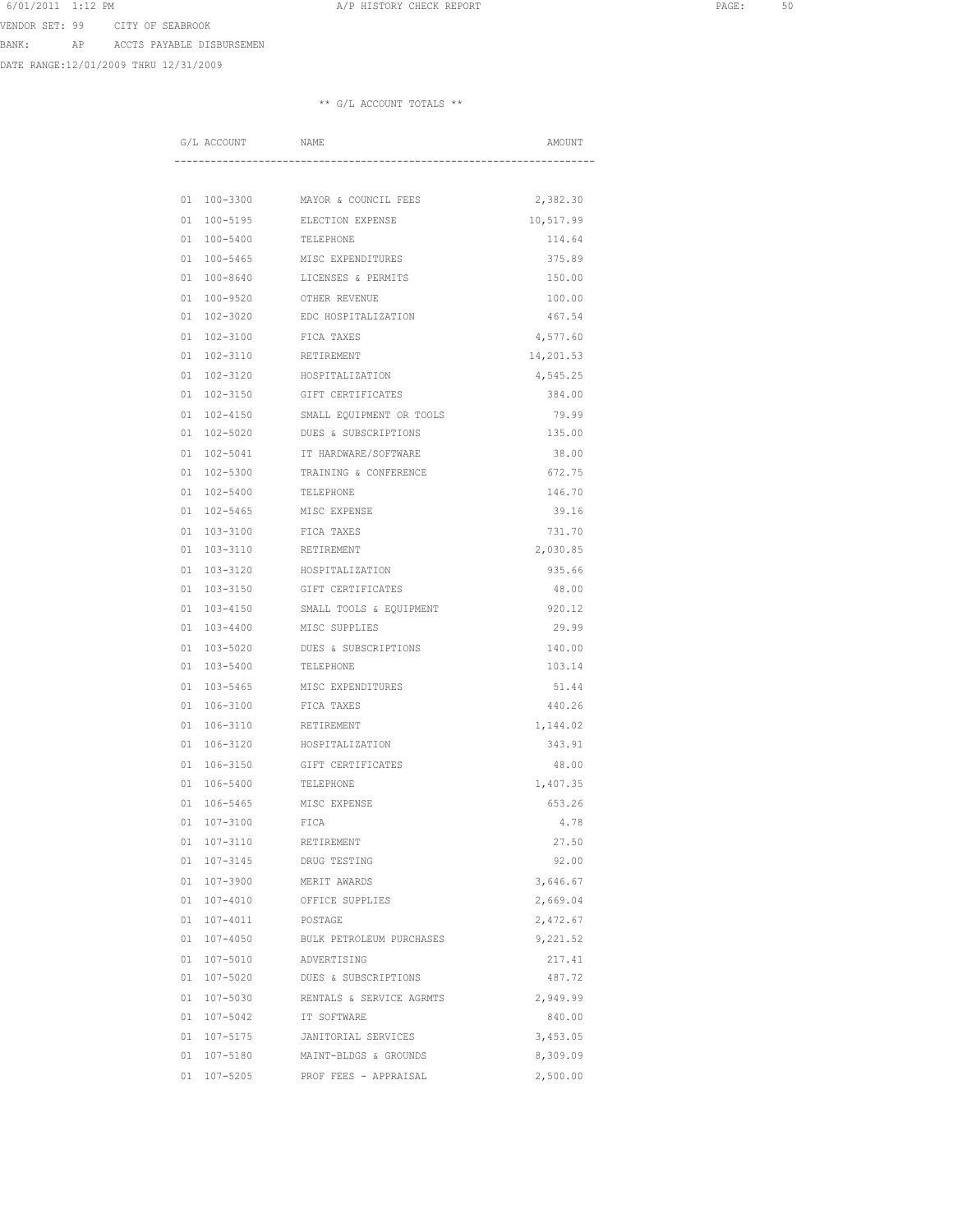VENDOR SET: 99 CITY OF SEABROOK

BANK: AP ACCTS PAYABLE DISBURSEMEN

DATE RANGE:12/01/2009 THRU 12/31/2009

|          | G/L ACCOUNT              | NAME                                      | AMOUNT               |
|----------|--------------------------|-------------------------------------------|----------------------|
|          |                          |                                           |                      |
|          |                          |                                           |                      |
| 01       | 107-5215                 | PROF FEES-ENGINEERING                     | 4,168.80             |
| 01       | $107 - 5220$             | PROF FEES-LEGAL                           | 20, 114.33           |
| 01       | 107-5225                 | CONSULTANT/FIRE                           | 16,000.00            |
| 01       | 107-5230                 | CONTRACT-AMBULANCE SERV                   | 14,987.00            |
| 01       | 107-5235                 | CONTRACT-FIRE DEPT                        | 59,969.67            |
| 01<br>01 | 107-5295<br>$107 - 5300$ | SAFETY COMMITTEE<br>TRAINING & CONFERENCE | 746.23<br>53.90      |
|          | $107 - 5400$             |                                           |                      |
| 01<br>01 | $107 - 5410$             | TELEPHONE<br>UTILITIES                    | 1,244.63<br>6,227.97 |
| 01       | $107 - 5465$             | MISC EXPENSE                              | 491.37               |
| 01       | $107 - 6020$             | <b>EQUIPMENT</b>                          | 9,817.10             |
| 01       | $107 - 6050$             | FACILITIES                                | 3,105.00             |
| 01       | $200 - 3100$             | FICA TAXES                                | 17,850.08            |
| 01       | 200-3110                 | RETIREMENT                                | 47,101.27            |
| 01       | 200-3120                 | HOSPITALIZATION                           | 16,288.31            |
| 01       | $200 - 3140$             | PSYCHOLOGICAL SERVICES                    | 400.00               |
| 01       | $200 - 3150$             | GIFT CERTIFICATES                         | 1,776.00             |
| 01       | $200 - 4005$             | SUPPLIES-POLICE OPERATION                 | 5.97                 |
| 01       | $200 - 4010$             | OFFICE SUPPLIES                           | 535.00               |
| 01       | $200 - 4030$             | GAS & OIL/OUTSIDE SUPPLY                  | 262.44               |
| 01       | $200 - 4150$             | SMALL TOOLS & EQUIP                       | 929.99               |
| 01       | $200 - 5030$             | RENTALS & SERVICE AGRMTS                  | 14, 314.96           |
| 01       | 200-5110                 | MAINT-AUTOS & EQUIPMENT                   | 2,439.15             |
| 01       | 200-5170                 | MAINT-RADIO EQUIPMENT                     | 347.84               |
| 01       | 200-5180                 | MAINT-BLDGS & GROUNDS                     | 819.00               |
| 01       | $200 - 5300$             | TRAINING & CONFERENCE                     | 1,901.20             |
| 01       | $200 - 5310$             | UNIFORMS & LAUNDRY                        | 78.00                |
| 01       | $200 - 5400$             | TELEPHONE                                 | 1,667.04             |
| 01       | $200 - 5410$             | UTILITIES                                 | 199.12               |
| 01       | $200 - 5465$             | MISC EXPENSE                              | 388.69               |
| 01       | $210 - 3100$             | PAYROLL TAX                               | 561.14               |
| 01       | $210 - 3110$             | RETIREMENT                                | 1,503.83             |
| 01       | 210-3120                 | HOSPITALIZATION                           | 646.25               |
| 01       | $210 - 3150$             | GIFT CERTIFICATES                         | 96.00                |
| 01       | $210 - 4160$             | ANIMAL FOOD & SUPPLIES                    | 30.94                |
| 01       | $210 - 4400$             | MISC SUPPLIES                             | 69.66                |
| 01       | 210-5180                 | MAINT-BLDGS & GROUNDS                     | 50.00                |
| 01       | 210-5300                 | TRAINING & CONFERENCE                     | 17.70                |
| 01       | $210 - 5310$             | UNIFORMS & LAUNDRY                        | 39.99                |
| 01       | $210 - 5400$             | TELEPHONE                                 | 204.77               |
| 01       | 210-5410                 | UTILITIES                                 | 93.18                |
| 01       | 220-3100                 | FICA TAXES                                | 1,195.30             |
| 01       | 220-3110                 | RETIREMENT                                | 3,105.90             |
|          | 01 220-3120              | HOSPITALIZATION                           | 1,240.21             |
|          | 01 220-4010              | OFFICE SUPPLIES                           | 119.99               |
| 01       | 220-5110                 | MAINT-AUTOS & EQUIP                       | 339.73               |
|          |                          |                                           |                      |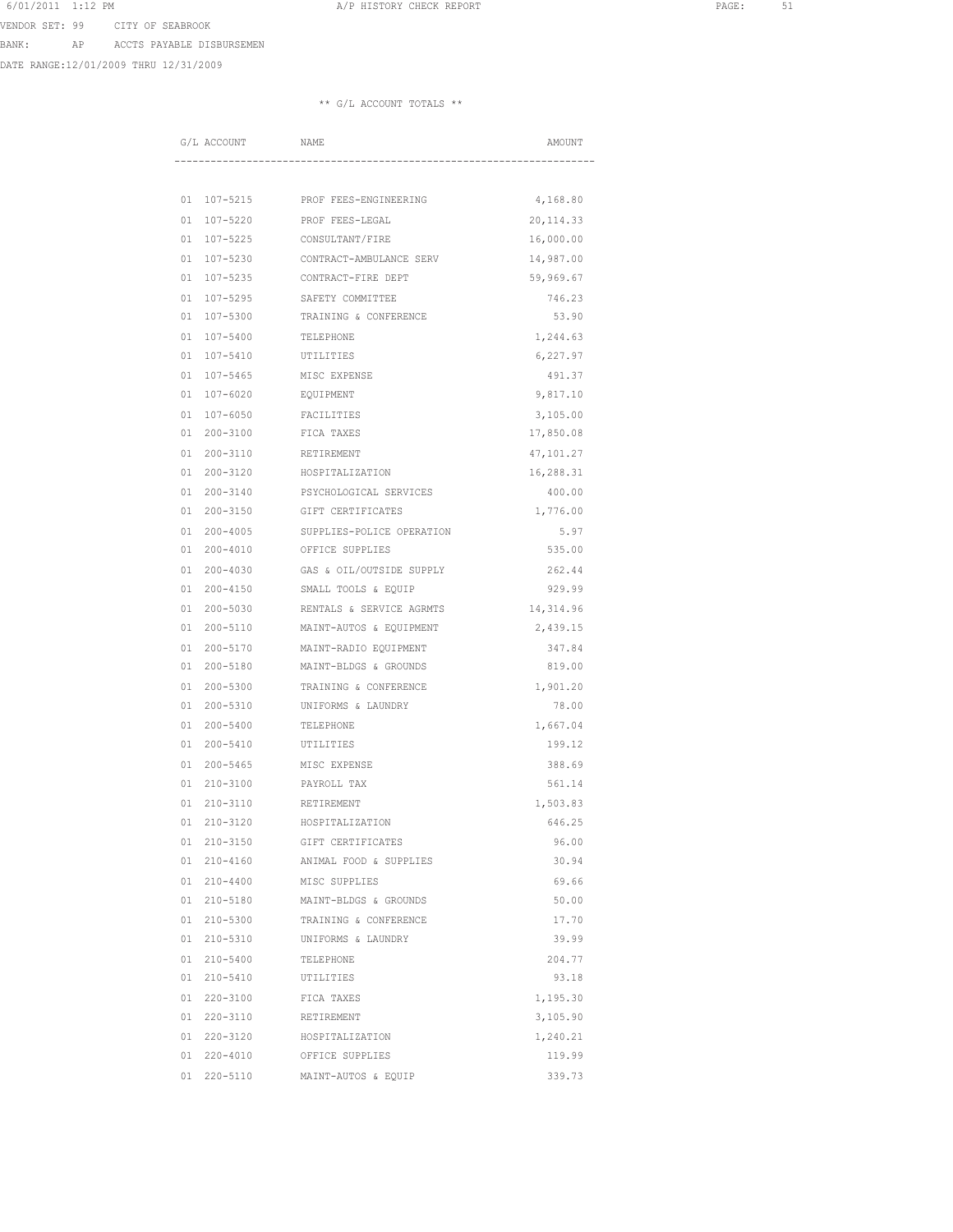6/01/2011 1:12 PM **A/P HISTORY CHECK REPORT PAGE:** 52 VENDOR SET: 99 CITY OF SEABROOK

BANK: AP ACCTS PAYABLE DISBURSEMEN

DATE RANGE:12/01/2009 THRU 12/31/2009

|    | G/L ACCOUNT  | NAME                      | AMOUNT    |
|----|--------------|---------------------------|-----------|
|    |              |                           |           |
| 01 | 220-5220     | PROF FEES-LEGAL           | 166.66    |
| 01 | 220-5400     | TELEPHONE                 | 301.42    |
| 01 | $220 - 5465$ | MISC EXPENDITURES         | 25.94     |
| 01 | $400 - 3100$ | FICA TAXES                | 3,214.30  |
| 01 | $400 - 3110$ | RETIREMENT                | 8,155.78  |
| 01 | $400 - 3120$ | HOSPITALIZATION           | 3,576.20  |
| 01 | $400 - 3150$ | GIFT CERTIFICATES         | 528.00    |
| 01 | $400 - 4090$ | POOL SUPPLIES             | 432.47    |
| 01 | $400 - 4150$ | SMALL EQUIPMENT OR TOOLS  | 886.77    |
| 01 | $400 - 4400$ | MISC SUPPLIES             | 14,729.88 |
| 01 | 400-5020     | DUES & SUBSCRIPTIONS      | 40.00     |
| 01 | $400 - 5030$ | RENTALS & SERVICE AGRMTS  | 4,966.88  |
| 01 | $400 - 5110$ | MAINT-AUTOS & EQUIPMENT   | 1,530.39  |
| 01 | $400 - 5180$ | MAINT-BLDGS & GROUNDS     | 5,434.78  |
| 01 | $400 - 5275$ | ELECTRICAL SERVICES       | 460.00    |
| 01 | $400 - 5310$ | UNIFORMS & LAUNDRY        | 364.45    |
| 01 | $400 - 5400$ | TELEPHONE                 | 957.80    |
| 01 | $400 - 5410$ | UTILITIES                 | 5,299.30  |
| 01 | $400 - 5465$ | MISC EXPENSE              | 4,875.52  |
| 01 | $500 - 3100$ | PAYROLL TAX               | 3,698.80  |
| 01 | $500 - 3110$ | RETIREMENT                | 9,695.37  |
| 01 | $500 - 3120$ | HOSPITALIZATION           | 3,813.32  |
| 01 | 500-3150     | GIFT CERTIFICATES         | 384.00    |
| 01 | $500 - 4150$ | SMALL TOOLS & EQUIP       | 119.99    |
| 01 | $500 - 4400$ | MISC SUPPLIES             | 108.50    |
| 01 | $500 - 5030$ | RENTALS & SERVICE AGRMTS  | 23.32     |
| 01 | 500-5110     | MAINT-AUTOS & EQUIP       | 1,085.22  |
| 01 | $500 - 5140$ | MAINT STREETS             | 903.91    |
| 01 | $500 - 5145$ | MAINT-DRAINAGE            | 565.11    |
| 01 | $500 - 5150$ | MAINT-STREET SIGNS        | 11.99     |
| 01 | $500 - 5180$ | MAINT-BLDGS & GROUNDS     | 28.70     |
| 01 | $500 - 5215$ | PROF FEES - ENGR          | 234.91    |
| 01 | $500 - 5310$ | UNIFORMS & LAUNDRY        | 233.40    |
| 01 | $500 - 5400$ | TELEPHONE                 | 215.53    |
| 01 | 500-5410     | UTILITIES                 | 317.48    |
| 01 | 500-5411     | UTILITIES - STREET LIGHTS | 14,735.74 |
| 01 | $500 - 6065$ | VARIOUS STREET PROJECTS   | 37,166.12 |
|    | 01 600-3100  | PAYROLL TAX               | 2,504.21  |
|    | 01 600-3110  | RETIREMENT                | 6,800.41  |
| 01 | 600-3120     | HOSPITALIZATION           | 3,746.30  |
| 01 | 600-3150     | GIFT CERTIFICATES         | 288.00    |
| 01 | 600-4010     | OFFICE SUPPLIES           | 149.99    |
| 01 | 600-4150     | SMALL TOOLS & EQUIP       | 53.00     |
|    | 01 600-5020  | DUES & SUBSCRIPTIONS      | 190.00    |
|    | 01 600-5115  | MAINT-OFFICE EQUIP        | 237.40    |
|    | 01 600-5211  | CONTRACT-INSPECTIONS      | 3,150.00  |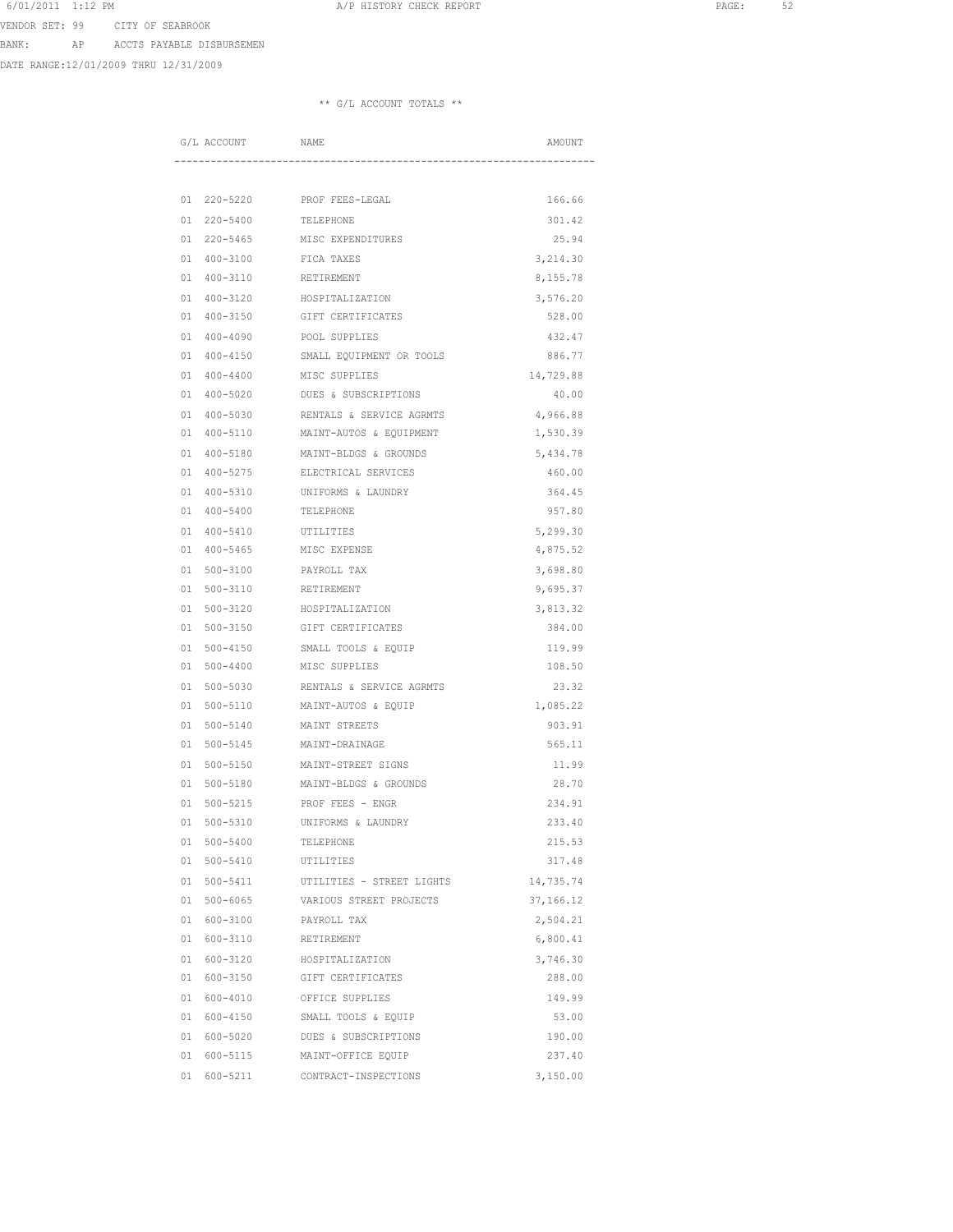VENDOR SET: 99 CITY OF SEABROOK

BANK: AP ACCTS PAYABLE DISBURSEMEN

DATE RANGE:12/01/2009 THRU 12/31/2009

|    | G/L ACCOUNT         | NAME                                  | AMOUNT     |
|----|---------------------|---------------------------------------|------------|
|    |                     |                                       |            |
|    |                     |                                       |            |
|    | 01 600-5300         | TRAINING & CONFERENCE                 | 600.00     |
| 01 | 600-5400            | TELEPHONE                             | 237.28     |
| 01 | 600-5465            | MISC EXPENDITURES                     | 110.61     |
| 01 | 700-3100            | FICA TAXES                            | 1,306.91   |
| 01 | 700-3110            | RETIREMENT                            | 2,304.24   |
| 01 | 700-3120            | HOSPITALIZATION                       | 1,240.21   |
| 01 | 700-3150            | GIFT CERTIFICATES                     | 240.00     |
| 01 | $700 - 4010$        | OFFICE SUPPLIES                       | 343.18     |
| 01 | 700-4150            | SMALL EQUIPMENT OR TOOLS              | 114.97     |
| 01 | 700-5020            | DUES & SUBSCRIPTIONS                  | 42.50      |
| 01 | 700-5030            | RENTALS & SERVICE AGRMTS              | 251.08     |
| 01 | 700-5220            | PROF FEES-LEGAL                       | 1,633.34   |
| 01 | 700-5300            | TRAINING & CONFERENCE                 | 150.00     |
| 01 | 700-5400            | TELEPHONE                             | 66.35      |
| 01 | $700 - 5431$        | WARRANT INFORMATION SERV              | 6.40       |
| 01 |                     | 900-5215 PROF FEES-ENGINEERING        | 4,021.66   |
|    |                     | *** FUND TOTAL ***                    | 695,225.09 |
| 07 | 701-3100 FICA TAXES |                                       | 108.52     |
| 07 | 701-3110            | RETIREMENT                            | 294.77     |
| 07 | 701-5470            | CHILD SAFETY EXPENSES                 | 1,078.03   |
|    |                     | *** FUND TOTAL ***                    | 1,481.32   |
|    |                     |                                       |            |
|    | 09 901-5030         | RENTAL & SERVICE AGRMTS               | 675.00     |
|    |                     | *** FUND TOTAL ***                    | 675.00     |
|    |                     |                                       |            |
| 15 | 150-5010            | ADVERTISING                           | 63, 172.46 |
| 15 | 150-5030            | RENTALS & SERVICE AGREEMENTS          | 500.00     |
|    | 15 150-5400         | TELEPHONE                             | 207.88     |
|    | 15 150-5410         | UTILITIES                             | 361.40     |
| 15 | $150 - 5465$        | MISCELLANEOUS                         | 27.98      |
|    |                     | *** FUND TOTAL ***                    | 64,269.72  |
|    |                     |                                       |            |
|    | 20 902-3100         | FICA TAXES                            | 3,072.94   |
|    | 20 902-3110         | RETIREMENT                            | 7,850.75   |
| 20 | 902-3120            | HOSPITALIZATION                       | 3,761.04   |
| 20 | 902-3150            | GIFT CERTIFICATES                     | 384.00     |
|    | 20 902-4400         | MISC SUPPLIES                         | 108.88     |
| 20 | 902-5030            | RENTALS & SERVICE AGRMTS              | 65.32      |
|    | 20 902-5110         | MAINT-AUTOS & EQUIPMENT               | 77.39      |
|    |                     | 20 902-5130 MAINT-WATER SYSTEM MINOR  | 824.14     |
|    |                     | 20 902-5180 MAINT-BLDGS & GROUNDS     | 151.52     |
|    |                     | 20 902-5216 PROF FEES - METER READING | 3,779.50   |
|    | 20 902-5227         | PROF FEES - CONSULTING                | 297.56     |
|    | 20 902-5280         | CHEMICAL SUPPLIES                     | 1,378.00   |
|    | 20 902-5285         | LABORATORY FEES                       | 1,032.00   |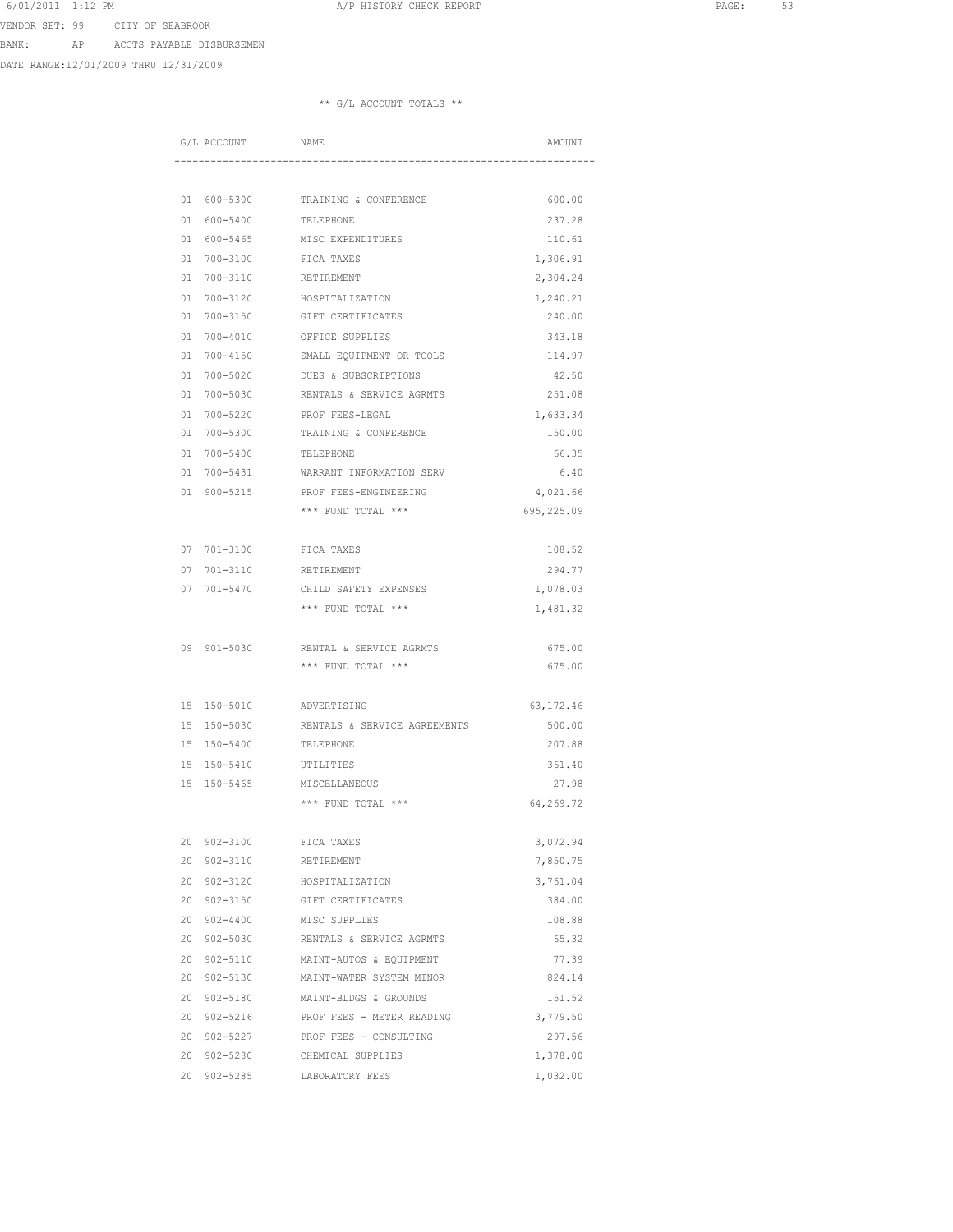VENDOR SET: 99 CITY OF SEABROOK

BANK: AP ACCTS PAYABLE DISBURSEMEN

DATE RANGE:12/01/2009 THRU 12/31/2009

|    | G/L ACCOUNT  | NAME                             | AMOUNT      |
|----|--------------|----------------------------------|-------------|
|    |              |                                  |             |
| 20 | 902-5300     | TRAINING & CONFERENCE            | 227.50      |
| 20 | $902 - 5310$ | UNIFORMS & LAUNDRY               | 233.40      |
| 20 | $902 - 5400$ | TELEPHONE                        | 304.96      |
| 20 | $902 - 5410$ | UTILITIES                        | 2,227.71    |
| 20 | $902 - 5440$ | COASTAL SUBSIDENCE FEES          | 680.00      |
| 20 | $902 - 5451$ | PASADENA WATER SUPPLY            | 32,881.76   |
| 20 | $902 - 5465$ | MISC EXPENSE                     | 101.50      |
| 20 | $902 - 6090$ | WATER SYSTEM/MAJOR               | 7,529.30    |
| 20 | $905 - 3100$ | FICA TAXES                       | 679.26      |
| 20 | 905-3110     | RETIREMENT                       | 1,815.47    |
| 20 | $905 - 3120$ | HOSPITALIZATION                  | 467.54      |
| 20 | $905 - 3150$ | GIFT CERTIFICATES                | 96.00       |
| 20 | $905 - 5030$ | RENTALS & SERVICE AGRMTS         | 190.00      |
| 20 | $912 - 3100$ | FICA TAXES                       | 2,646.66    |
| 20 | 912-3110     | RETIREMENT                       | 7,049.46    |
| 20 | 912-3120     | HOSPITALIZATION                  | 2,505.04    |
| 20 | $912 - 3150$ | GIFT CERTIFICATES                | 192.00      |
| 20 | $912 - 4400$ | MISC SUPPLIES                    | 168.85      |
| 20 | 912-5030     | RENTALS & SERVICE AGRMTS         | 90.12       |
| 20 |              | 912-5110 MAINT-AUTOS & EOUIPMENT | 499.60      |
| 20 | 912-5120     | MAINT-SEWER SYSTEM MINOR         | 3,266.35    |
| 20 | $912 - 5280$ | CHEMICAL SUPPLIES                | 9,330.42    |
| 20 | 912-5285     | LABORATORY FEES                  | 855.00      |
| 20 | $912 - 5300$ | TRAINING CONFERENCE              | 172.50      |
| 20 | 912-5310     | UNIFORMS & LAUNDRY               | 233.40      |
| 20 | 912-5400     | TELEPHONE                        | 283.91      |
| 20 | 912-5410     | UTILITIES                        | 5,619.53    |
| 20 | $912 - 5455$ | SLUDGE DISPOSAL                  | 1,047.92    |
| 20 | $912 - 5465$ | MISC EXPENSE                     | 101.50      |
| 20 | $922 - 5467$ | RECYCLING CHARGES                | 5,424.11    |
| 20 | 922-5469     | RESIDENTIAL SANIT SERVICE        | 57,336.65   |
| 20 | 922-5479     | COMMERCIAL SANIT SERVICE         | 47,954.17   |
| 20 | $922 - 7210$ | FRANCHISE FEES                   | 15,793.62CR |
| 20 | $922 - 9535$ | SANITATION BILLING FEES          | 8,423.26CR  |
|    |              | *** FUND TOTAL ***               | 190, 777.75 |
|    | 30 300-6116  | VARIOUS WATER PROJECTS           | 39,072.38   |
|    |              | *** FUND TOTAL ***               | 39,072.38   |
| 50 | $501 - 3100$ | FICA TAXES                       | 3,242.07    |
| 50 | $501 - 3110$ | RETIREMENT                       | 8,493.21    |
| 50 | 501-3120     | HOSPITALIZATION                  | 2,457.97    |
| 50 | 501-5110     | MAINT - VEHICLES                 | 36.00       |
| 50 | 501-5310     | UNIFORMS & LAUNDRY               | 382.00      |
| 50 | 501-5340     | DETENTION SUPPLIES               | 478.10      |
| 50 | $501 - 5465$ | MISC EXPENDITURES                | 269.99      |
|    |              |                                  |             |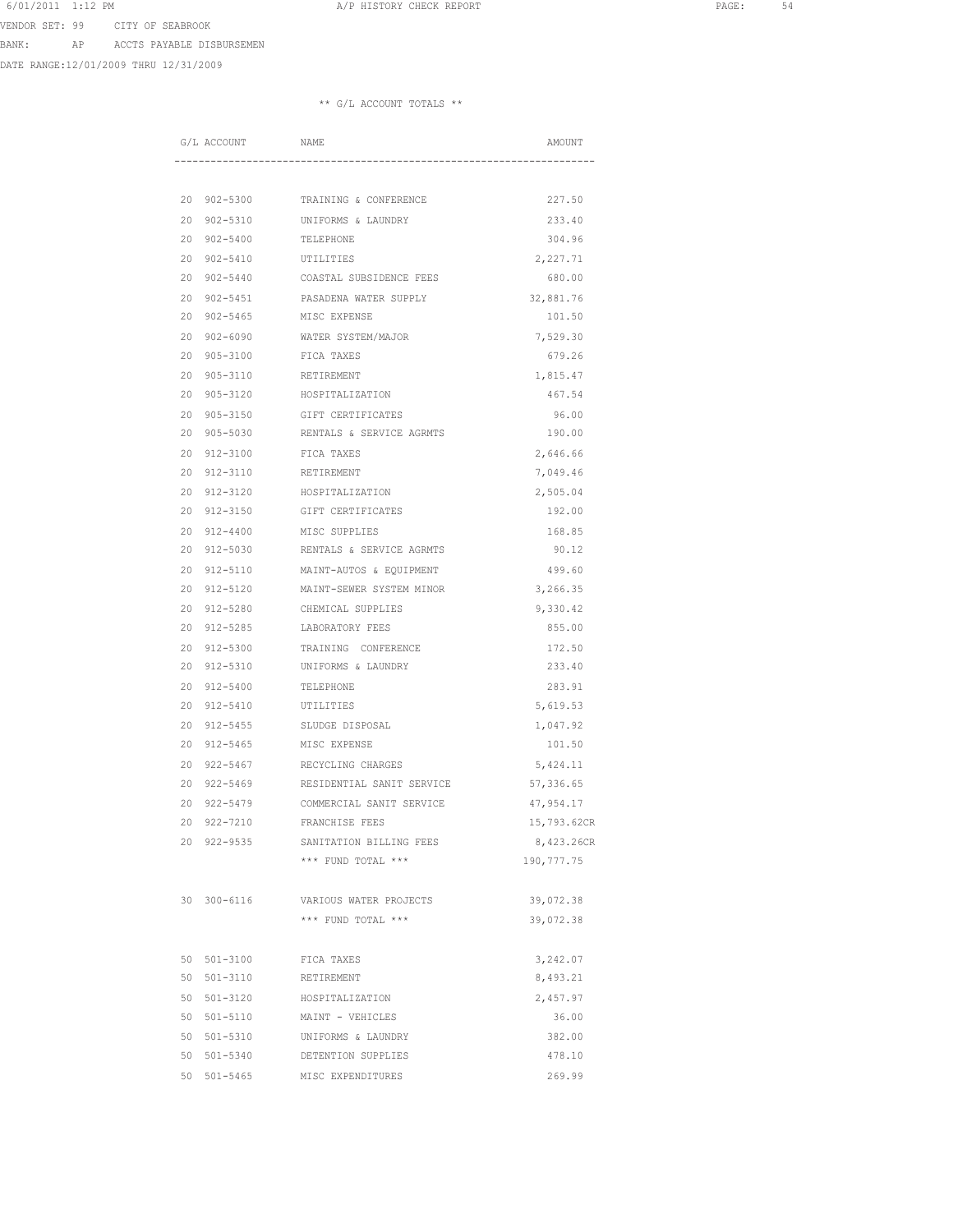VENDOR SET: 99 CITY OF SEABROOK

BANK: AP ACCTS PAYABLE DISBURSEMEN

DATE RANGE:12/01/2009 THRU 12/31/2009

|                         | G/L ACCOUNT    | NAME                                 | AMOUNT       |      |                     |
|-------------------------|----------------|--------------------------------------|--------------|------|---------------------|
|                         |                |                                      |              |      |                     |
|                         |                | 50 501-5490 CRIME PREVENTION DIV EXP | 99.50        |      |                     |
|                         | 50 501-5496    | D.A.R.E.                             | 143.10       |      |                     |
|                         | 50 501-5497    | C.I.D.                               | 94.64        |      |                     |
|                         | 50 501-5503    | MARINE PATROL                        | 213.64       |      |                     |
|                         |                | *** FUND TOTAL ***                   | 15,910.22    |      |                     |
|                         |                |                                      |              |      |                     |
|                         | 77 770-3100    | FICA                                 | 34.13        |      |                     |
|                         | 77 770-3110    | RETIREMENT                           | 88.43        |      |                     |
|                         |                | *** FUND TOTAL ***                   | 122.56       |      |                     |
|                         |                |                                      |              |      |                     |
|                         | 79 790-5115    | MAINT-OFFICE EQUIPMENT               | 120.24       |      |                     |
|                         | 79 790-6030    | OFFICE EQUIPMENT                     | 4,842.50     |      |                     |
|                         |                | *** FUND TOTAL ***                   | 4,962.74     |      |                     |
| VENDOR SET: 99 BANK: AP | TOTALS:<br>326 |                                      | 1,069,494.23 | 0.00 | 1,069,494.23        |
| BANK: AP<br>TOTALS:     | 326            |                                      | 1,069,494.23 |      | $0.00$ 1,069,494.23 |
| REPORT TOTALS:          | 355            |                                      | 1,084,447.71 |      | $0.00$ 1,084,447.71 |